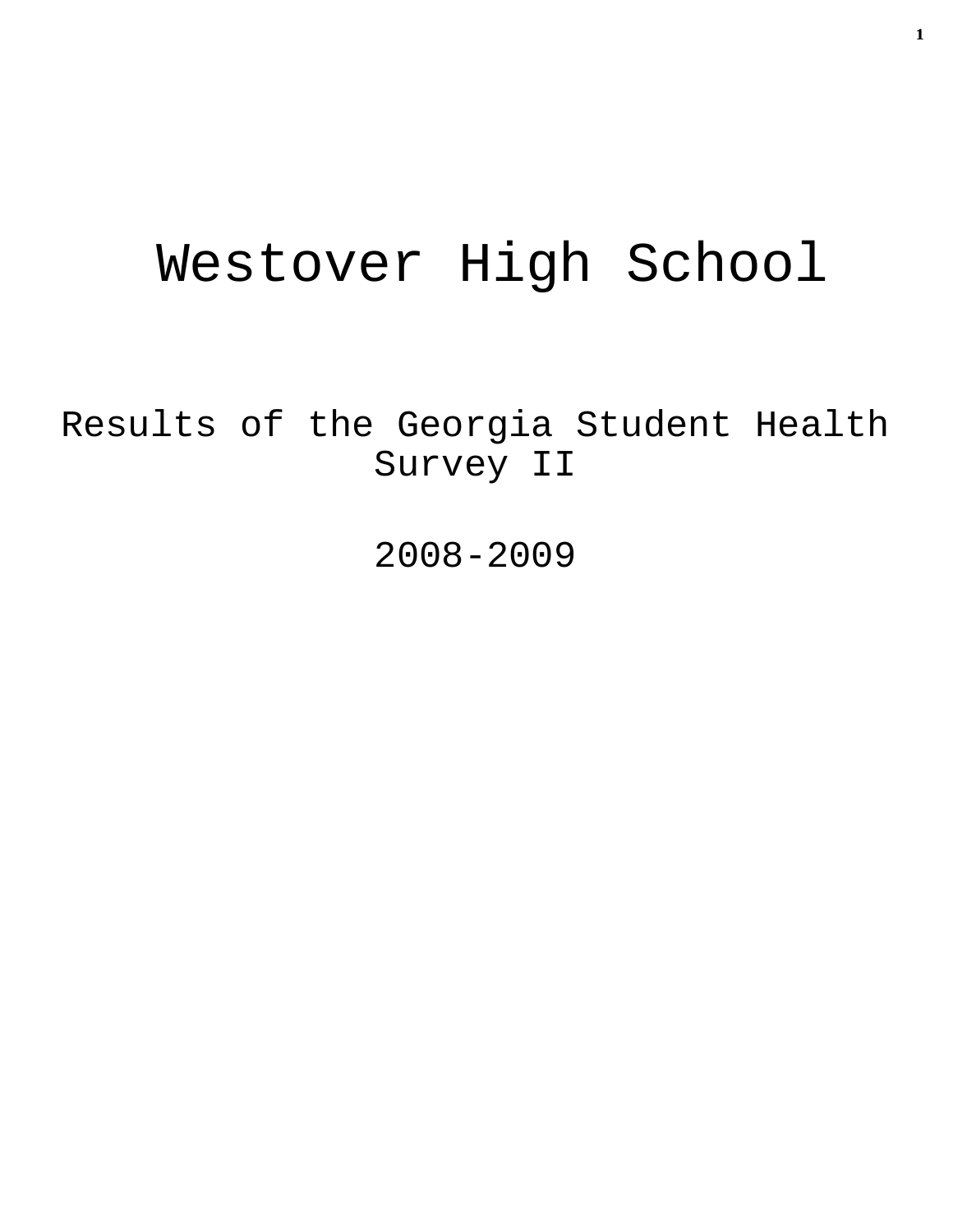# *Demographics* **2**

| Grade                  |     |  |  |  |
|------------------------|-----|--|--|--|
| <b>Grade Frequency</b> |     |  |  |  |
| 10                     | 215 |  |  |  |
| 12                     | 216 |  |  |  |

| Frequency      | <b>Table of Gender by Grade</b> |              |              |              |  |
|----------------|---------------------------------|--------------|--------------|--------------|--|
| <b>Col Pct</b> |                                 | Grade(Grade) |              |              |  |
|                | Gender(Gender)                  | 10           | 12           | <b>Total</b> |  |
|                | <b>Female</b>                   | 126<br>58.60 | 120<br>55.56 | 246          |  |
|                | <b>Male</b>                     | 89<br>41.40  | 96<br>44.44  | 185          |  |
|                | <b>Total</b>                    | 215          | 216          | 431          |  |

| <b>Frequency</b><br>Col Pct |
|-----------------------------|

| <b>Table of Ethnicity by Grade</b> |              |                  |              |  |  |  |
|------------------------------------|--------------|------------------|--------------|--|--|--|
|                                    | Grade(Grade) |                  |              |  |  |  |
| <b>Ethnicity</b> (Ethnicity)       | 10           | 12               | <b>Total</b> |  |  |  |
| <b>Black</b>                       | 157<br>73.02 | 163<br>75.46     | 320          |  |  |  |
| <b>Hispanic</b>                    | 3<br>1.40    | 2<br>0.93        | 5            |  |  |  |
| White                              | 45<br>20.93  | 40<br>18.52      | 85           |  |  |  |
| <b>Asian</b>                       | 3<br>1.40    | $\Omega$<br>0.00 | 3            |  |  |  |
| <b>Other</b>                       | 7<br>3.26    | 11<br>5.09       | 18           |  |  |  |
| <b>Total</b>                       | 215          | 216              | 431          |  |  |  |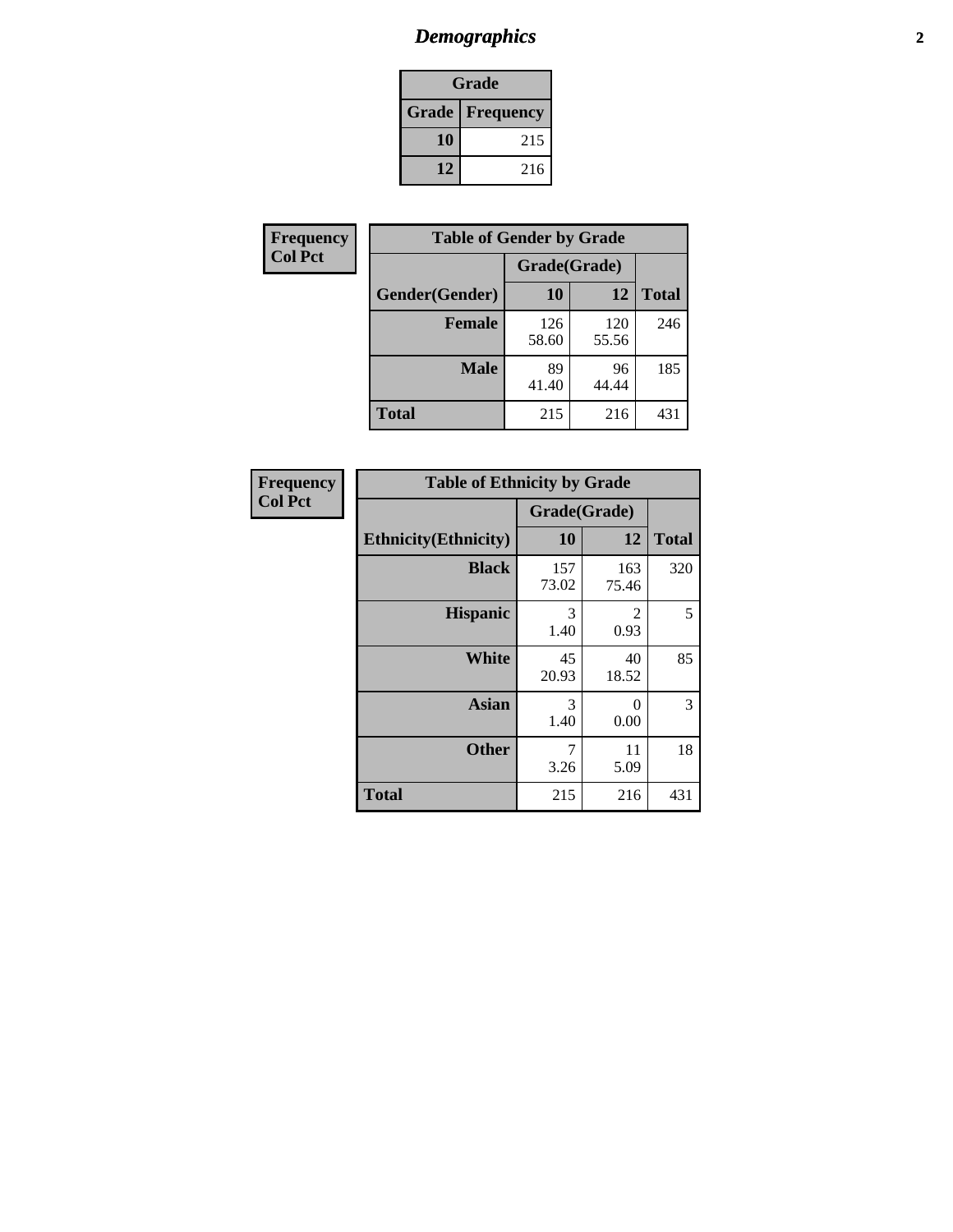#### *Title IV, Part A, Schedule A* **3** *Goal 1: Ensure that all schools are drug-free Baseline Data: Year 2008-2009 Prevalence of Drug Use*

| Frequency<br><b>Col Pct</b> | <b>Table of AlcoholAlt by Grade</b> |              |              |              |  |  |
|-----------------------------|-------------------------------------|--------------|--------------|--------------|--|--|
|                             | AlcoholAlt(Alcohol                  | Grade(Grade) |              |              |  |  |
|                             | use, past 30 days)                  | 10           | 12           | <b>Total</b> |  |  |
|                             | <b>Yes</b>                          | 51<br>23.72  | 65<br>30.09  | 116          |  |  |
|                             | N <sub>0</sub>                      | 164<br>76.28 | 151<br>69.91 | 315          |  |  |
|                             | <b>Total</b>                        | 215          | 216          | 431          |  |  |

| Frequency<br><b>Col Pct</b> | <b>Table of TobaccoAny by Grade</b> |              |              |              |  |  |
|-----------------------------|-------------------------------------|--------------|--------------|--------------|--|--|
|                             | <b>TobaccoAny(Tobacco</b>           | Grade(Grade) |              |              |  |  |
|                             | use, past 30 days)                  | 10           | 12           | <b>Total</b> |  |  |
|                             | Yes                                 | 22<br>10.23  | 36<br>16.67  | 58           |  |  |
|                             | N <sub>0</sub>                      | 193<br>89.77 | 180<br>83.33 | 373          |  |  |
|                             | <b>Total</b>                        | 215          | 216          | 431          |  |  |

| Frequency                                                      | <b>Table of MarijuanaAlt by Grade</b> |              |              |     |  |
|----------------------------------------------------------------|---------------------------------------|--------------|--------------|-----|--|
| <b>Col Pct</b><br>MarijuanaAlt(Marijuana<br>use, past 30 days) |                                       | Grade(Grade) |              |     |  |
|                                                                | 10                                    | 12           | <b>Total</b> |     |  |
|                                                                | Yes                                   | 27<br>12.56  | 39<br>18.06  | 66  |  |
|                                                                | N <sub>0</sub>                        | 188<br>87.44 | 177<br>81.94 | 365 |  |
|                                                                | <b>Total</b>                          | 215          | 216          | 431 |  |

| Frequency      | <b>Table of OtherDrugAny by Grade</b>  |              |              |              |  |
|----------------|----------------------------------------|--------------|--------------|--------------|--|
| <b>Col Pct</b> | <b>OtherDrugAny(Other</b><br>drug use, | Grade(Grade) |              |              |  |
|                | past 30 days)                          | 10           | 12           | <b>Total</b> |  |
|                | <b>Yes</b>                             | 27<br>12.56  | 14<br>6.48   | 41           |  |
|                | N <sub>0</sub>                         | 188<br>87.44 | 202<br>93.52 | 390          |  |
|                | <b>Total</b>                           | 215          | 216          | 431          |  |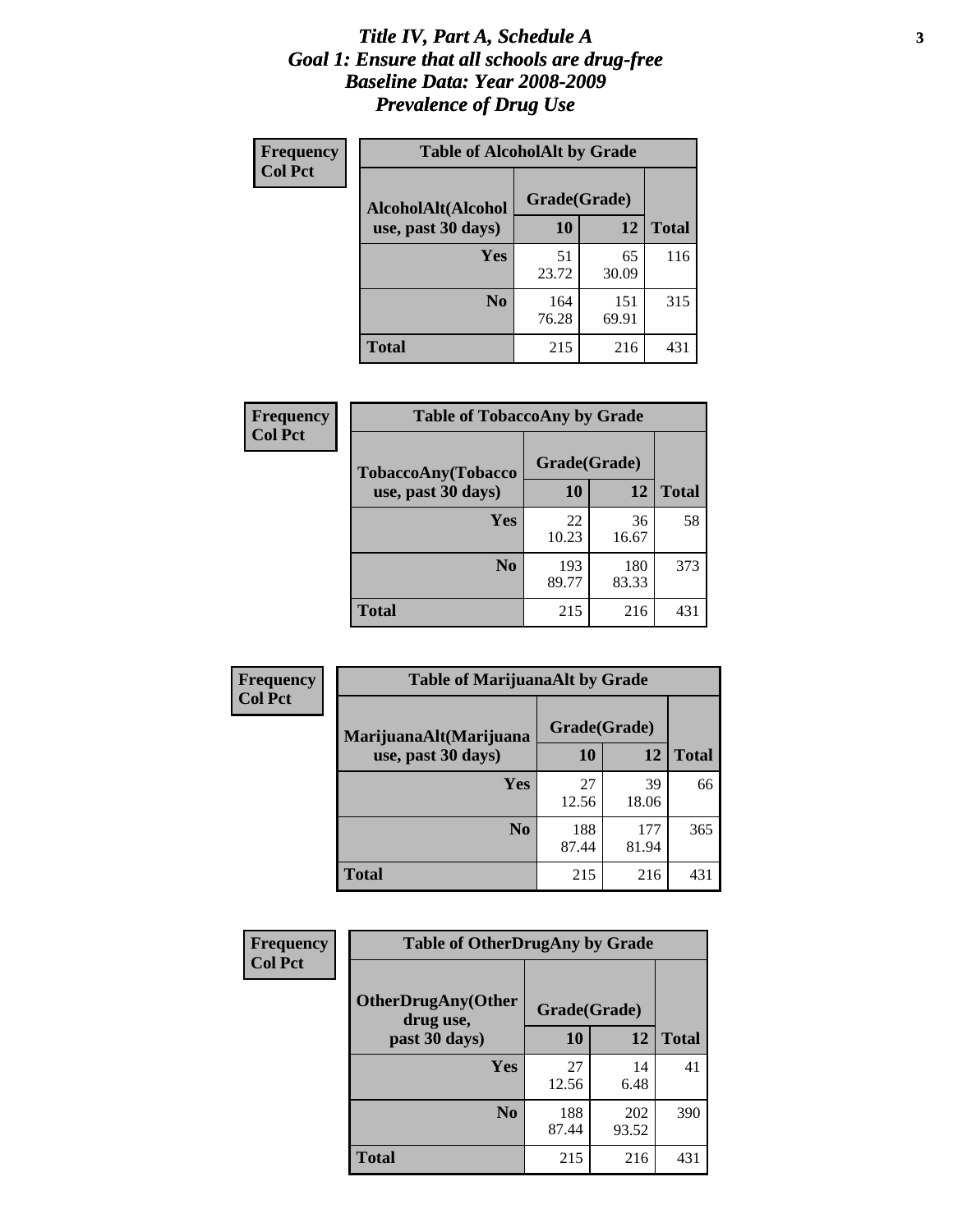#### *Average Age of Onset of Use* **4** *Results for "Average Age of Onset of Use" questions exclude students who said they did not use that substance*

| <b>Variable</b>    | Label                                                              | Mean  |
|--------------------|--------------------------------------------------------------------|-------|
| Alcoholinit2       | I started using alcohol when I was                                 | 13.65 |
| Cigarettesinit2    | I started smoking tobacco when I was                               | 13.82 |
| Smokelessinit2     | I started chewing tobacco when I was                               | 12.82 |
| Marijuanainit2     | I started using marijuana when I was                               | 14.23 |
| Cocaineinit2       | I started using cocaine when I was                                 | 13.86 |
| Inhalantsinit2     | I started using inhalants when I was                               | 13.67 |
| Steroidsinit2      | I started using steroids when I was                                | 11.40 |
| Ecstasyinit2       | I started using ecstasy when I was                                 | 14.85 |
| Methinit2          | I started using methamphetamines when I was                        | 12.67 |
| Hallucinogensinit2 | I started using hallucinogens when I was                           | 14.57 |
| Prescriptioninit2  | I started using prescription drugs not prescribed to me when I was | 13.71 |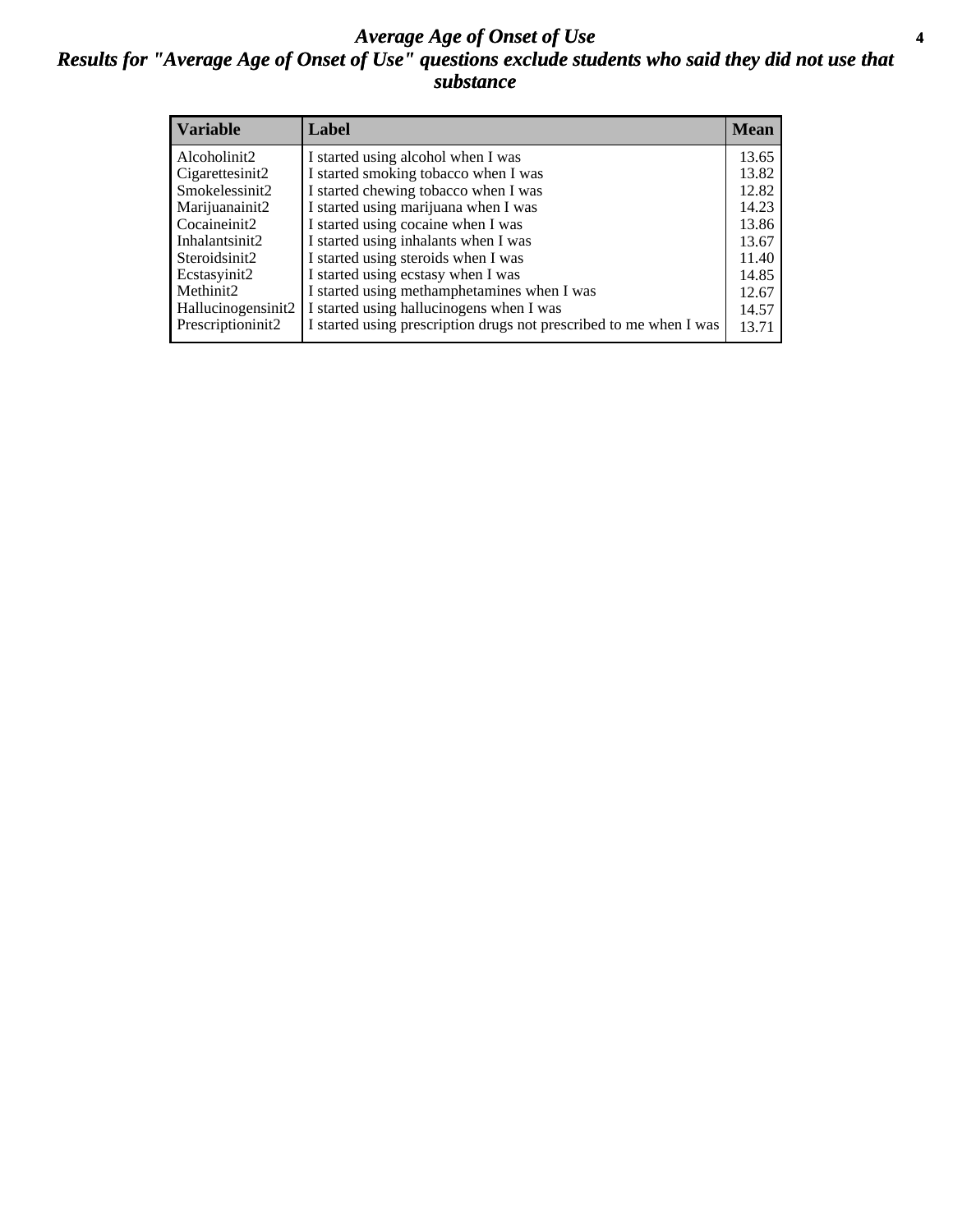# *Perception of Health Risk* **5**

| <b>Frequency</b> | <b>Table of Alcoholharmdich by Grade</b> |              |              |              |  |
|------------------|------------------------------------------|--------------|--------------|--------------|--|
| <b>Col Pct</b>   | Alcoholharmdich(I<br>think alcohol is    | Grade(Grade) |              |              |  |
|                  | harmful)                                 | 10           | 12           | <b>Total</b> |  |
|                  | <b>Yes</b>                               | 170<br>79.07 | 176<br>81.48 | 346          |  |
|                  | N <sub>0</sub>                           | 45<br>20.93  | 40<br>18.52  | 85           |  |
|                  | <b>Total</b>                             | 215          | 216          | 431          |  |

| Frequency      | <b>Table of Tobaccoharmdich by Grade</b> |              |              |              |  |
|----------------|------------------------------------------|--------------|--------------|--------------|--|
| <b>Col Pct</b> | Tobaccoharmdich(I<br>think tobacco is    | Grade(Grade) |              |              |  |
|                | harmful)                                 | 10           | 12           | <b>Total</b> |  |
|                | Yes                                      | 195<br>90.70 | 197<br>91.20 | 392          |  |
|                | N <sub>0</sub>                           | 20<br>9.30   | 19<br>8.80   | 39           |  |
|                | <b>Total</b>                             | 215          | 216          | 431          |  |

| Frequency      | <b>Table of Marijuanaharmdich by Grade</b> |              |              |              |  |  |
|----------------|--------------------------------------------|--------------|--------------|--------------|--|--|
| <b>Col Pct</b> | Marijuanaharmdich(I<br>think marijuana is  | Grade(Grade) |              |              |  |  |
|                | harmful)                                   | 10           | <b>12</b>    | <b>Total</b> |  |  |
|                | Yes                                        | 168<br>78.14 | 159<br>73.61 | 327          |  |  |
|                | N <sub>0</sub>                             | 47<br>21.86  | 57<br>26.39  | 104          |  |  |
|                | <b>Total</b>                               | 215          | 216          | 431          |  |  |

| Frequency      | <b>Table of Otherdrugharmdich by Grade</b>   |              |              |              |  |  |
|----------------|----------------------------------------------|--------------|--------------|--------------|--|--|
| <b>Col Pct</b> | Otherdrugharmdich(I<br>think other drugs are | Grade(Grade) |              |              |  |  |
|                | harmful)                                     | 10           | 12           | <b>Total</b> |  |  |
|                | <b>Yes</b>                                   | 198<br>92.09 | 203<br>93.98 | 401          |  |  |
|                | N <sub>0</sub>                               | 17<br>7.91   | 13<br>6.02   | 30           |  |  |
|                | <b>Total</b>                                 | 215          | 216          | 431          |  |  |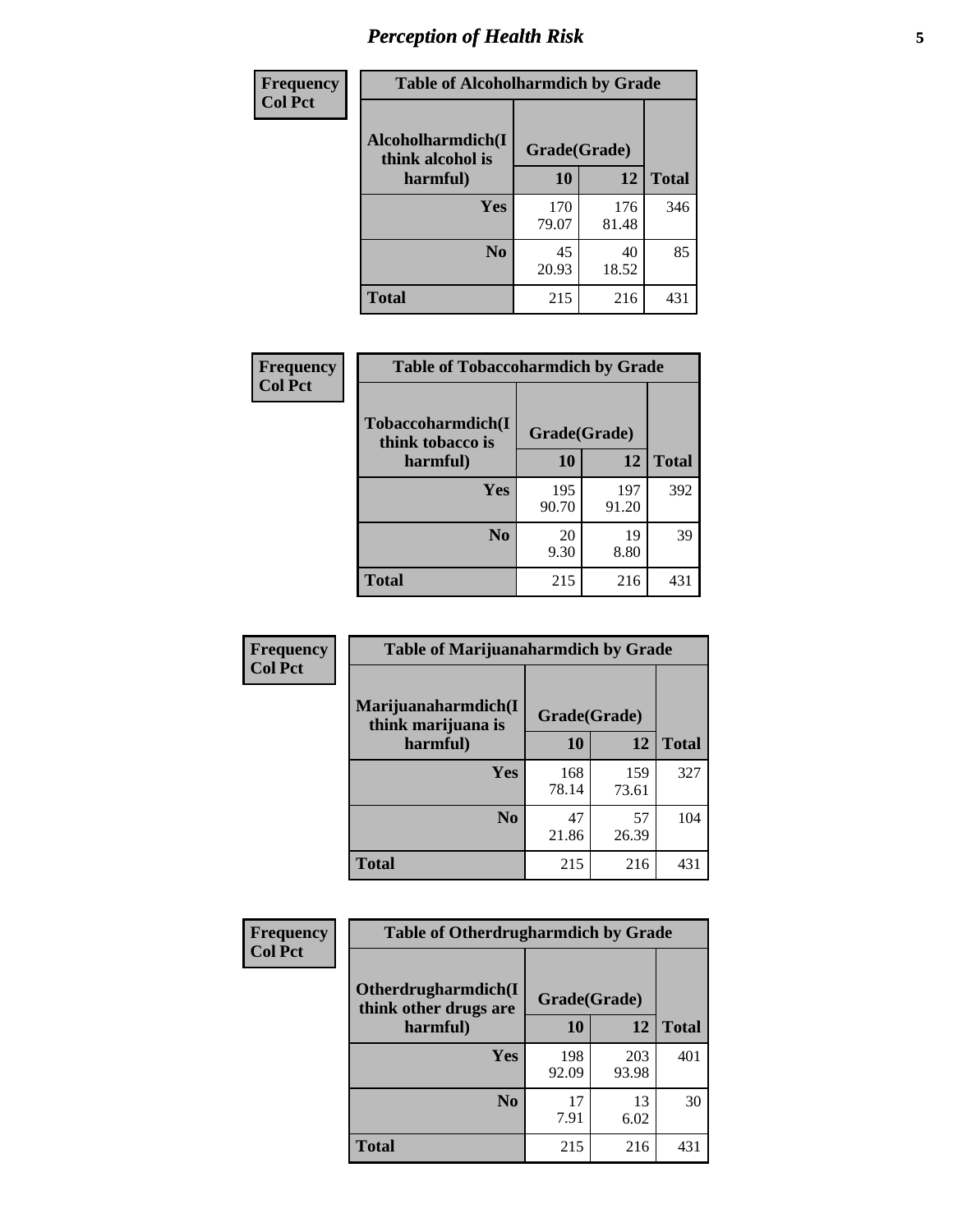# *Social Disapproval* **6**

| Frequency      | <b>Table of Alcoholpeerdich by Grade</b>                    |              |              |              |  |  |
|----------------|-------------------------------------------------------------|--------------|--------------|--------------|--|--|
| <b>Col Pct</b> | Alcoholpeerdich(My<br>friends would<br>disapprove if I used | Grade(Grade) |              |              |  |  |
|                | alcohol)                                                    | 10           | 12           | <b>Total</b> |  |  |
|                | <b>Yes</b>                                                  | 94<br>43.72  | 88<br>40.74  | 182          |  |  |
|                | N <sub>0</sub>                                              | 121<br>56.28 | 128<br>59.26 | 249          |  |  |
|                | <b>Total</b>                                                | 215          | 216          | 431          |  |  |

| <b>Frequency</b> |
|------------------|
| <b>Col Pct</b>   |

| <b>Table of Tobaccopeerdich by Grade</b>                           |              |              |              |  |  |
|--------------------------------------------------------------------|--------------|--------------|--------------|--|--|
| <b>Tobaccopeerdich(My</b><br>friends would<br>disapprove if I used | Grade(Grade) |              |              |  |  |
| tobacco)                                                           | 10           | 12           | <b>Total</b> |  |  |
| Yes                                                                | 131<br>60.93 | 122<br>56.48 | 253          |  |  |
| N <sub>0</sub>                                                     | 84<br>39.07  | 94<br>43.52  | 178          |  |  |
| Total                                                              | 215          | 216          | 431          |  |  |

| Frequency      | <b>Table of Marijuanapeerdich by Grade</b>                    |              |              |              |  |
|----------------|---------------------------------------------------------------|--------------|--------------|--------------|--|
| <b>Col Pct</b> | Marijuanapeerdich(My<br>friends would<br>disapprove if I used | Grade(Grade) |              |              |  |
|                | marijuana)                                                    | 10           | 12           | <b>Total</b> |  |
|                | <b>Yes</b>                                                    | 126<br>58.60 | 107<br>49.54 | 233          |  |
|                | N <sub>0</sub>                                                | 89<br>41.40  | 109<br>50.46 | 198          |  |
|                | <b>Total</b>                                                  | 215          | 216          | 431          |  |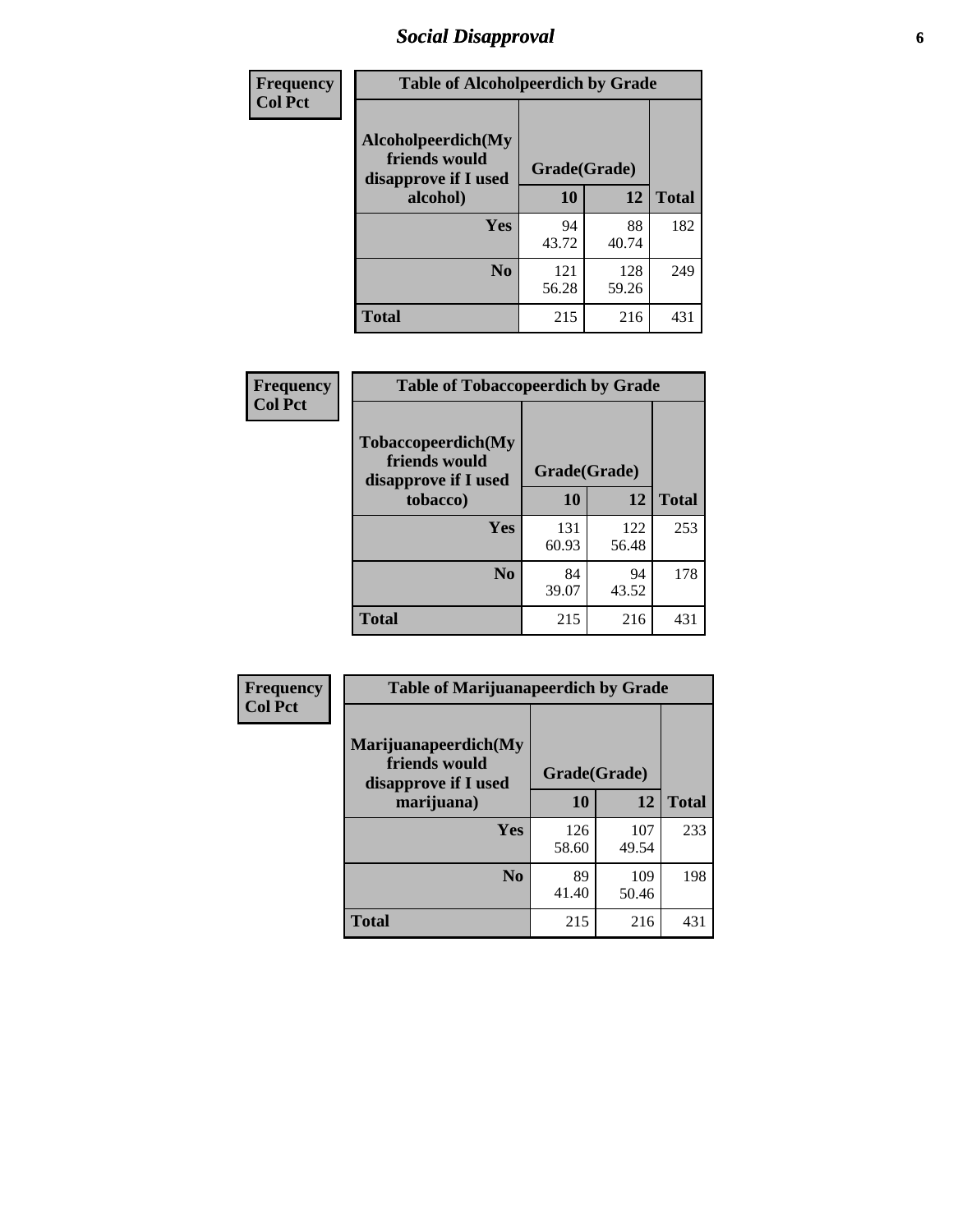# *Social Disapproval* **7**

| Frequency      | <b>Table of Otherdrugpeerdich by Grade</b>                    |              |              |              |  |
|----------------|---------------------------------------------------------------|--------------|--------------|--------------|--|
| <b>Col Pct</b> | Otherdrugpeerdich(My<br>friends would<br>disapprove if I used | Grade(Grade) |              |              |  |
|                | other drugs)                                                  | 10           | 12           | <b>Total</b> |  |
|                | <b>Yes</b>                                                    | 155<br>72.09 | 162<br>75.00 | 317          |  |
|                | N <sub>0</sub>                                                | 60<br>27.91  | 54<br>25.00  | 114          |  |
|                | <b>Total</b>                                                  | 215          | 216          | 431          |  |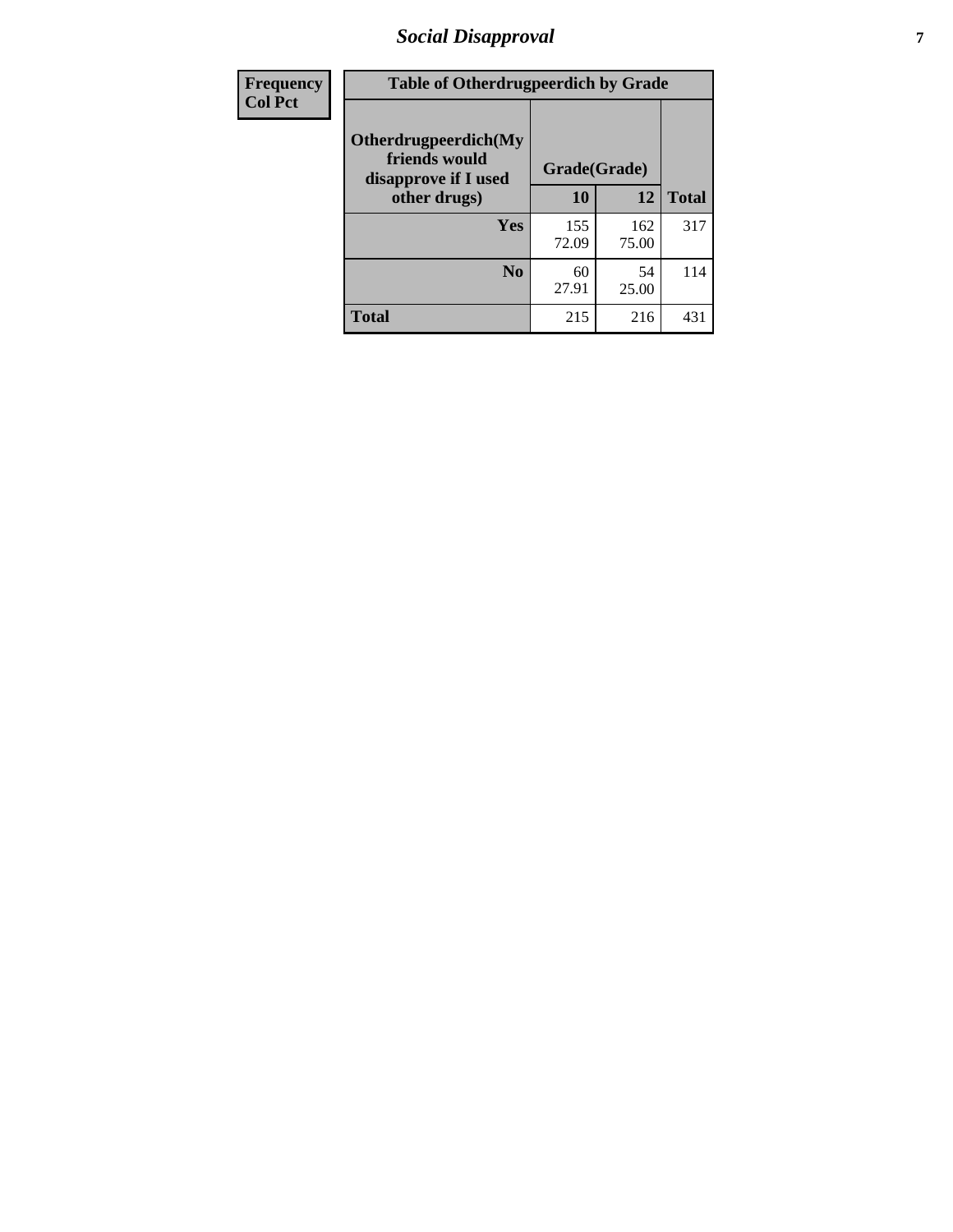### Title IV, Part A, Schedule A **8** *Goal 2: To help ensure that all schools are safe and disciplined Baseline Data: Year 2008-2009 Student Involvement in Gang Activity*

| Frequency      | <b>Table of Gangself by Grade</b>                                                                 |                    |              |              |  |
|----------------|---------------------------------------------------------------------------------------------------|--------------------|--------------|--------------|--|
| <b>Col Pct</b> | Gangself(I<br>have<br>participated<br>in illegal<br>gang<br>activities in<br>the past 30<br>days) | Grade(Grade)<br>10 | 12           | <b>Total</b> |  |
|                | Yes                                                                                               | 9<br>4.19          | 12<br>5.56   | 21           |  |
|                | N <sub>0</sub>                                                                                    | 206<br>95.81       | 204<br>94.44 | 410          |  |
|                | <b>Total</b>                                                                                      | 215                | 216          | 431          |  |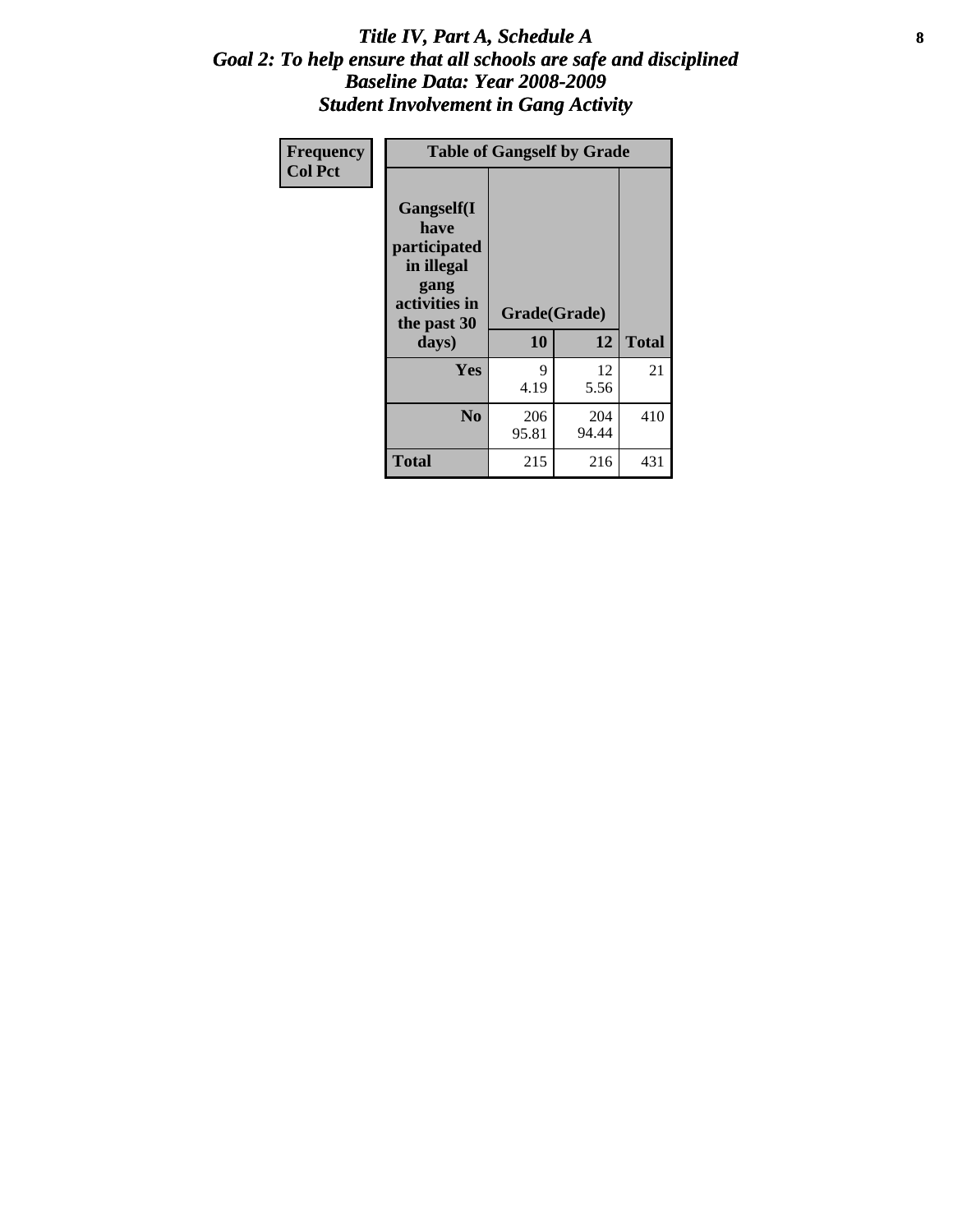# *Student Perception of School Safety* **9**

| <b>Frequency</b><br>Row Pct |
|-----------------------------|
|                             |

| <b>Table of Grade by Safeschool</b> |                          |                                                        |                             |                                    |              |  |
|-------------------------------------|--------------------------|--------------------------------------------------------|-----------------------------|------------------------------------|--------------|--|
|                                     |                          | Safeschool (School is a place at which I feel<br>safe) |                             |                                    |              |  |
| Grade(Grade)                        | <b>Strongly</b><br>Agree | <b>Somewhat</b><br>Agree                               | <b>Somewhat</b><br>Disagree | <b>Strongly</b><br><b>Disagree</b> | <b>Total</b> |  |
| 10                                  | 34<br>15.81              | 106<br>49.30                                           | 48<br>22.33                 | 27<br>12.56                        | 215          |  |
| 12                                  | 25<br>11.57              | 106<br>49.07                                           | 50<br>23.15                 | 35<br>16.20                        | 216          |  |
| <b>Total</b>                        | 59                       | 212                                                    | 98                          | 62                                 | 431          |  |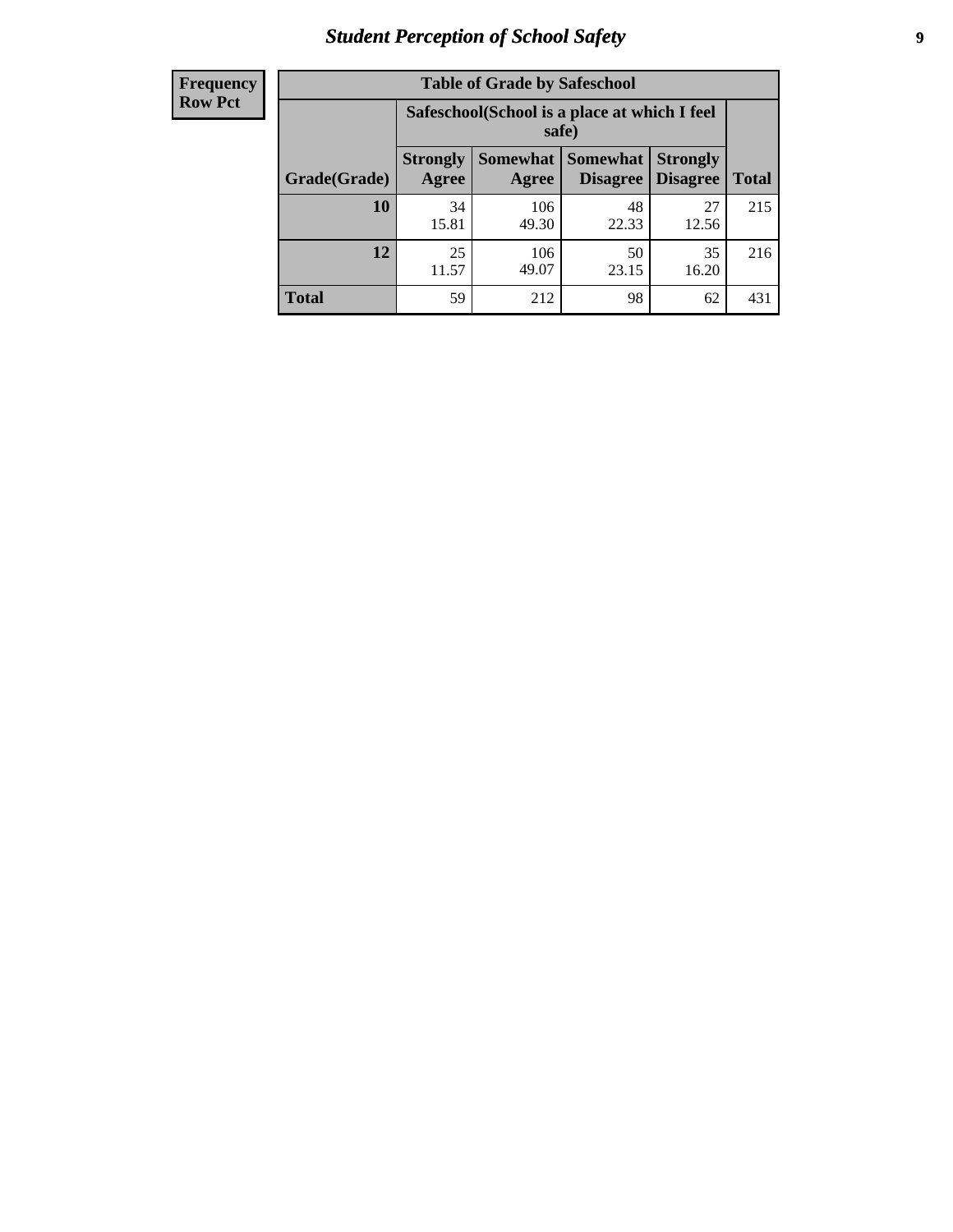### *Students Who Have Been Bullied* **10**

#### **Frequency Row Pct**

| <b>Table of Grade by Bullied</b> |                    |                                                                               |                              |                          |                        |                        |                       |              |
|----------------------------------|--------------------|-------------------------------------------------------------------------------|------------------------------|--------------------------|------------------------|------------------------|-----------------------|--------------|
|                                  |                    | <b>Bullied</b> (I have been bullied by other<br>students in the past 30 days) |                              |                          |                        |                        |                       |              |
| Grade(Grade)                     | $\bf{0}$<br>  Davs | 1 or<br>2<br>days                                                             | 3 <sub>to</sub><br>5<br>days | <b>6 to</b><br>9<br>days | 10<br>to<br>19<br>days | 20<br>to<br>29<br>days | All<br>30<br>days     | <b>Total</b> |
| 10                               | 187<br>86.98       | 11<br>5.12                                                                    | 3<br>1.40                    | 4<br>1.86                | 2<br>0.93              | 6<br>2.79              | $\mathcal{D}$<br>0.93 | 215          |
| 12                               | 197<br>91.20       | 7<br>3.24                                                                     | $\overline{2}$<br>0.93       | 2<br>0.93                | 4<br>1.85              | 0.46                   | 3<br>1.39             | 216          |
| <b>Total</b>                     | 384                | 18                                                                            | 5                            | 6                        | 6                      | 7                      | 5                     | 431          |

 $\blacksquare$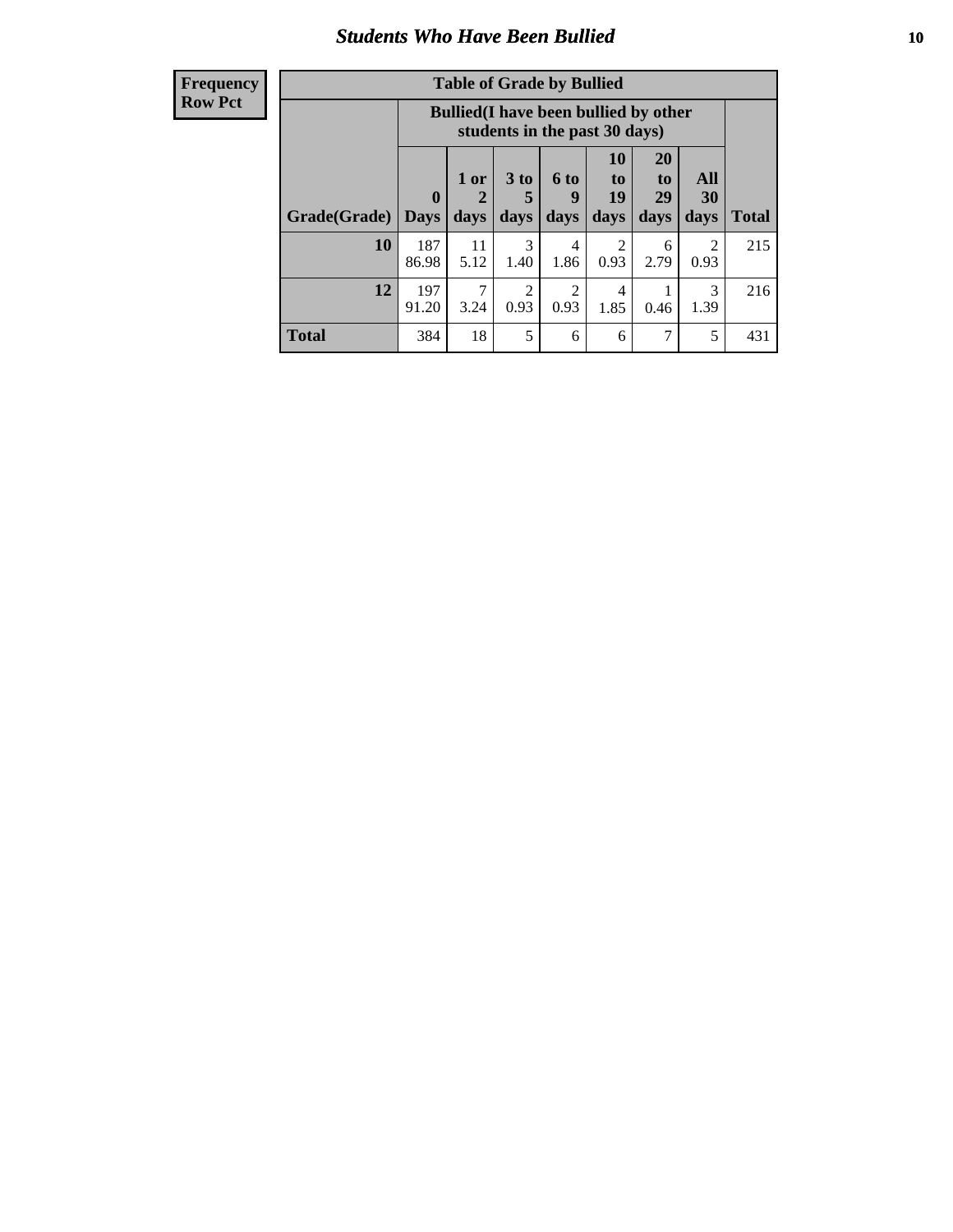### *School Climate* **11**

| Frequency      | <b>Table of SchoolClimate1 by Grade</b> |                    |              |              |  |
|----------------|-----------------------------------------|--------------------|--------------|--------------|--|
| <b>Col Pct</b> | SchoolClimate1(I<br>like school)        | Grade(Grade)<br>10 | 12           | <b>Total</b> |  |
|                | <b>Strongly Agree</b>                   | 46<br>21.40        | 42<br>19.44  | 88           |  |
|                | <b>Somewhat Agree</b>                   | 134<br>62.33       | 131<br>60.65 | 265          |  |
|                | <b>Somewhat Disagree</b>                | 24<br>11.16        | 28<br>12.96  | 52           |  |
|                | <b>Strongly Disagree</b>                | 11<br>5.12         | 15<br>6.94   | 26           |  |
|                | <b>Total</b>                            | 215                | 216          | 431          |  |

| Frequency<br>Col Pct |
|----------------------|

| <b>Table of SchoolClimate2 by Grade</b>           |                    |              |              |  |
|---------------------------------------------------|--------------------|--------------|--------------|--|
| SchoolClimate2(I<br>feel successful at<br>school) | Grade(Grade)<br>10 | 12           | <b>Total</b> |  |
| <b>Strongly Agree</b>                             | 66<br>30.70        | 77<br>35.65  | 143          |  |
| <b>Somewhat Agree</b>                             | 121<br>56.28       | 112<br>51.85 | 233          |  |
| <b>Somewhat Disagree</b>                          | 23<br>10.70        | 20<br>9.26   | 43           |  |
| <b>Strongly Disagree</b>                          | 5<br>2.33          | 7<br>3.24    | 12           |  |
| <b>Total</b>                                      | 215                | 216          | 431          |  |

| Frequency      | <b>Table of SchoolClimate3 by Grade</b>                      |              |             |              |  |
|----------------|--------------------------------------------------------------|--------------|-------------|--------------|--|
| <b>Col Pct</b> | <b>SchoolClimate3(My</b><br>school has high<br>standards for | Grade(Grade) |             |              |  |
|                | achievement)                                                 | <b>10</b>    | 12          | <b>Total</b> |  |
|                | <b>Strongly Agree</b>                                        | 97<br>45.12  | 95<br>43.98 | 192          |  |
|                | <b>Somewhat Agree</b>                                        | 88<br>40.93  | 79<br>36.57 | 167          |  |
|                | <b>Somewhat Disagree</b>                                     | 20<br>9.30   | 27<br>12.50 | 47           |  |
|                | <b>Strongly Disagree</b>                                     | 10<br>4.65   | 15<br>6.94  | 25           |  |
|                | Total                                                        | 215          | 216         | 431          |  |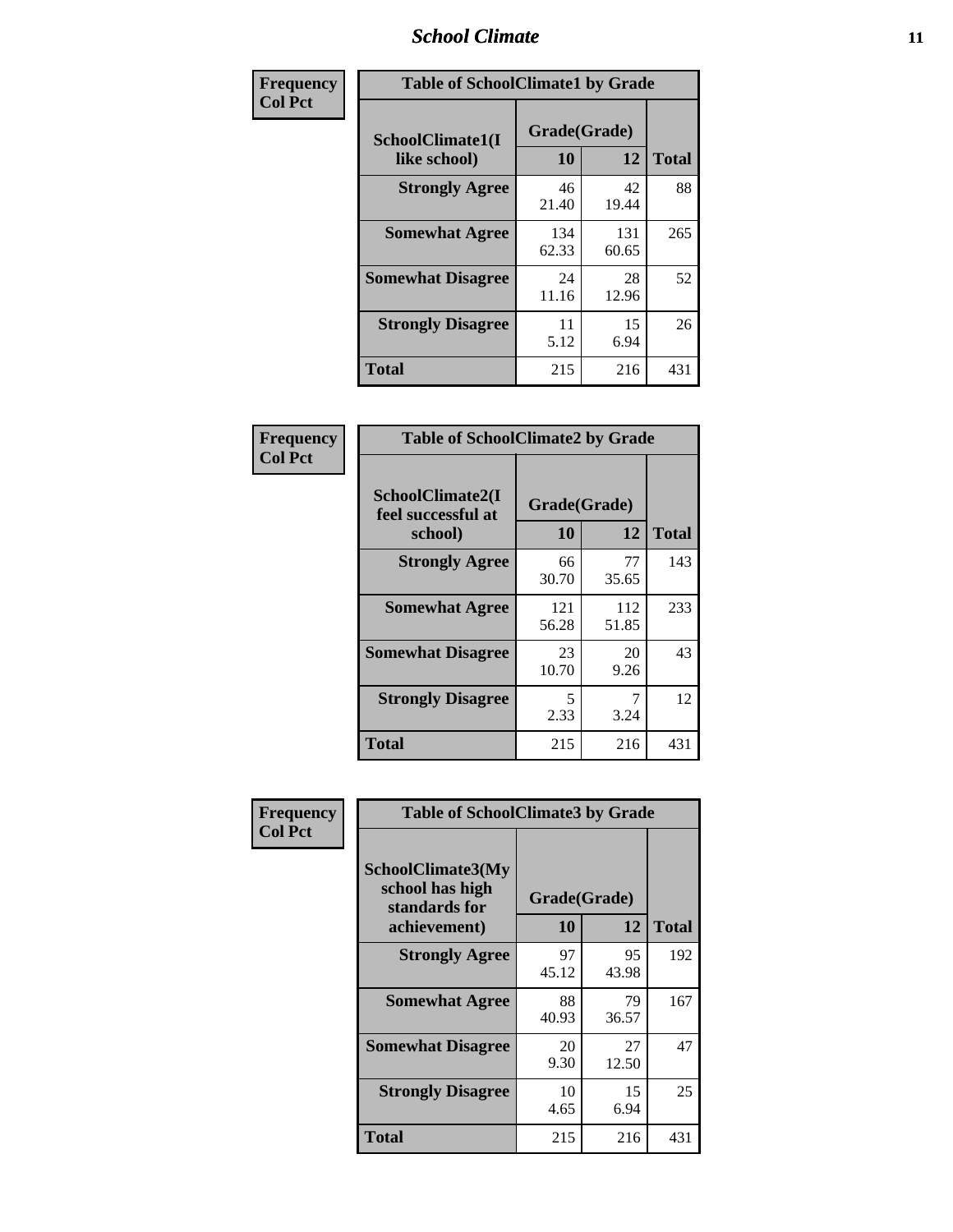### *School Climate* **12**

| Frequency      | <b>Table of SchoolClimate4 by Grade</b>                              |                    |              |              |
|----------------|----------------------------------------------------------------------|--------------------|--------------|--------------|
| <b>Col Pct</b> | <b>SchoolClimate4(My</b><br>school sets clear<br>rules for behavior) | Grade(Grade)<br>10 | 12           | <b>Total</b> |
|                | <b>Strongly Agree</b>                                                | 116<br>53.95       | 123<br>56.94 | 239          |
|                | <b>Somewhat Agree</b>                                                | 84<br>39.07        | 60<br>27.78  | 144          |
|                | <b>Somewhat Disagree</b>                                             | 10<br>4.65         | 24<br>11.11  | 34           |
|                | <b>Strongly Disagree</b>                                             | 5<br>2.33          | 9<br>4.17    | 14           |
|                | <b>Total</b>                                                         | 215                | 216          | 431          |

| <b>Table of SchoolClimate5 by Grade</b>                              |                    |             |              |  |
|----------------------------------------------------------------------|--------------------|-------------|--------------|--|
| SchoolClimate5(I<br>know what to do in<br>an emergency at<br>school) | Grade(Grade)<br>10 | 12          | <b>Total</b> |  |
| <b>Strongly Agree</b>                                                | 117                | 130         | 247          |  |
|                                                                      | 54.42              | 60.19       |              |  |
| <b>Somewhat Agree</b>                                                | 82<br>38.14        | 67<br>31.02 | 149          |  |
| <b>Somewhat Disagree</b>                                             | 14<br>6.51         | 13<br>6.02  | 27           |  |
| <b>Strongly Disagree</b>                                             | 2<br>0.93          | 6<br>2.78   | 8            |  |
| Total                                                                | 215                | 216         | 431          |  |

| Frequency      | <b>Table of SchoolClimate6 by Grade</b>                  |                    |             |              |
|----------------|----------------------------------------------------------|--------------------|-------------|--------------|
| <b>Col Pct</b> | <b>SchoolClimate6(Teachers</b><br>treat me with respect) | Grade(Grade)<br>10 | 12          | <b>Total</b> |
|                | <b>Strongly Agree</b>                                    | 56<br>26.05        | 67<br>31.02 | 123          |
|                | <b>Somewhat Agree</b>                                    | 95<br>44.19        | 98<br>45.37 | 193          |
|                | <b>Somewhat Disagree</b>                                 | 42<br>19.53        | 37<br>17.13 | 79           |
|                | <b>Strongly Disagree</b>                                 | 22<br>10.23        | 14<br>6.48  | 36           |
|                | <b>Total</b>                                             | 215                | 216         | 431          |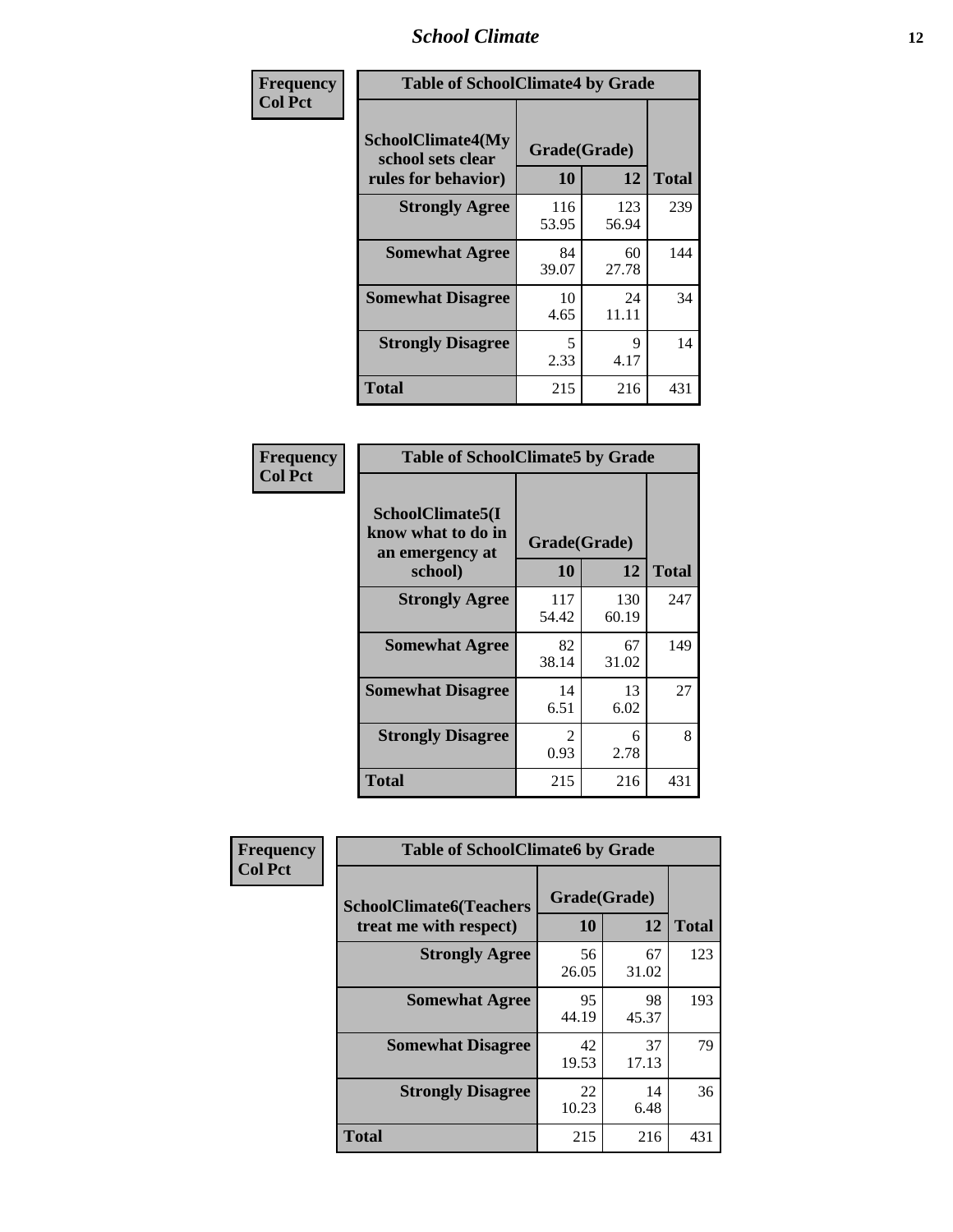### *School Climate* **13**

| Frequency      | <b>Table of SchoolClimate7 by Grade</b>                                       |                    |              |              |
|----------------|-------------------------------------------------------------------------------|--------------------|--------------|--------------|
| <b>Col Pct</b> | <b>SchoolClimate7(Behaviors</b><br>in my class allow the<br>teacher to teach) | Grade(Grade)<br>10 | 12           | <b>Total</b> |
|                | <b>Strongly Agree</b>                                                         | 43<br>20.00        | 37<br>17.13  | 80           |
|                | <b>Somewhat Agree</b>                                                         | 94<br>43.72        | 116<br>53.70 | 210          |
|                | <b>Somewhat Disagree</b>                                                      | 54<br>25.12        | 44<br>20.37  | 98           |
|                | <b>Strongly Disagree</b>                                                      | 24<br>11.16        | 19<br>8.80   | 43           |
|                | <b>Total</b>                                                                  | 215                | 216          | 431          |

| Frequency      | <b>Table of SchoolClimate8 by Grade</b>                                              |                    |             |              |
|----------------|--------------------------------------------------------------------------------------|--------------------|-------------|--------------|
| <b>Col Pct</b> | <b>SchoolClimate8(Students</b><br>are frequently<br>recognized for good<br>behavior) | Grade(Grade)<br>10 | 12          | <b>Total</b> |
|                | <b>Strongly Agree</b>                                                                | 35<br>16.28        | 45<br>20.83 | 80           |
|                | <b>Somewhat Agree</b>                                                                | 79<br>36.74        | 95<br>43.98 | 174          |
|                | <b>Somewhat Disagree</b>                                                             | 63<br>29.30        | 40<br>18.52 | 103          |
|                | <b>Strongly Disagree</b>                                                             | 38<br>17.67        | 36<br>16.67 | 74           |
|                | <b>Total</b>                                                                         | 215                | 216         | 431          |

| Frequency      | <b>Table of SchoolClimate9 by Grade</b>                                           |                    |              |              |
|----------------|-----------------------------------------------------------------------------------|--------------------|--------------|--------------|
| <b>Col Pct</b> | SchoolClimate9(School<br>counselor would be<br>helpful if I needed<br>assistance) | Grade(Grade)<br>10 | 12           | <b>Total</b> |
|                | <b>Strongly Agree</b>                                                             | 97<br>45.12        | 109<br>50.46 | 206          |
|                | <b>Somewhat Agree</b>                                                             | 77<br>35.81        | 63<br>29.17  | 140          |
|                | <b>Somewhat Disagree</b>                                                          | 24<br>11.16        | 26<br>12.04  | 50           |
|                | <b>Strongly Disagree</b>                                                          | 17<br>7.91         | 18<br>8.33   | 35           |
|                | <b>Total</b>                                                                      | 215                | 216          | 431          |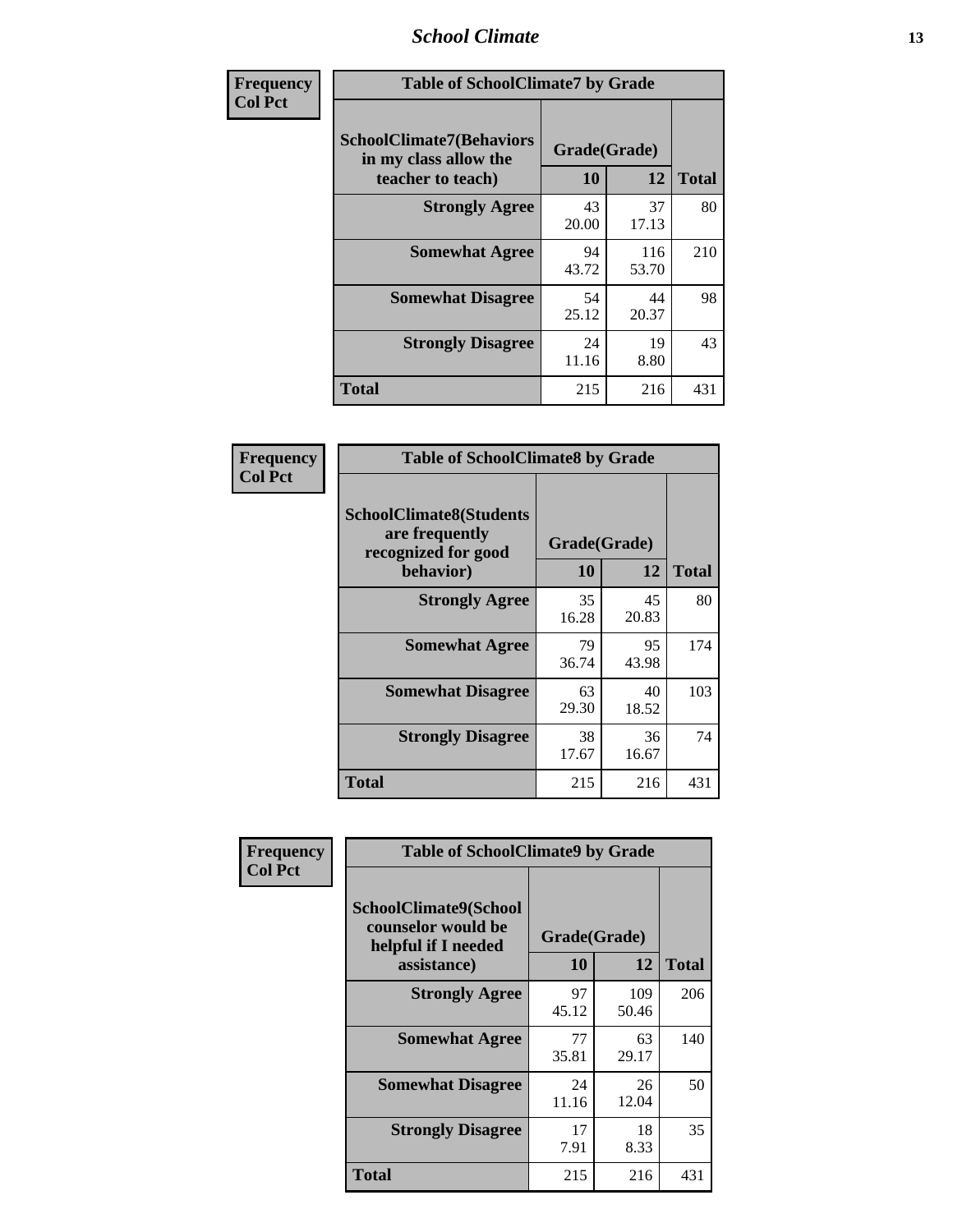### *Reasons for Dropping Out* **14**

| Frequency      | <b>Table of Dropoutreason by Grade</b>                                   |                    |              |              |
|----------------|--------------------------------------------------------------------------|--------------------|--------------|--------------|
| <b>Col Pct</b> | Dropoutreason(If<br>I dropped out the<br>reason would<br>most likely be) | Grade(Grade)<br>10 | 12           | <b>Total</b> |
|                | <b>Won't Drop out</b>                                                    | 132<br>61.40       | 132<br>61.11 | 264          |
|                | <b>Bored</b>                                                             | 28<br>13.02        | 30<br>13.89  | 58           |
|                | <b>Family Reasons</b>                                                    | 16<br>7.44         | 15<br>6.94   | 31           |
|                | <b>Being Bullied</b>                                                     | 6<br>2.79          | 5<br>2.31    | 11           |
|                | <b>Other</b>                                                             | 33<br>15.35        | 34<br>15.74  | 67           |
|                | <b>Total</b>                                                             | 215                | 216          | 431          |

| Frequency<br><b>Col Pct</b> | <b>Table of Dropout by Grade</b>                                            |             |             |              |  |
|-----------------------------|-----------------------------------------------------------------------------|-------------|-------------|--------------|--|
|                             | Dropout(I<br>have<br>thought<br>about<br>dropping<br>Grade(Grade)<br>out of |             |             |              |  |
|                             | school)                                                                     | 10          | 12          | <b>Total</b> |  |
|                             | Yes                                                                         | 58<br>26.98 | 58<br>26.85 | 116          |  |
|                             | N <sub>0</sub>                                                              | 157         | 158         | 315          |  |
|                             |                                                                             | 73.02       | 73.15       |              |  |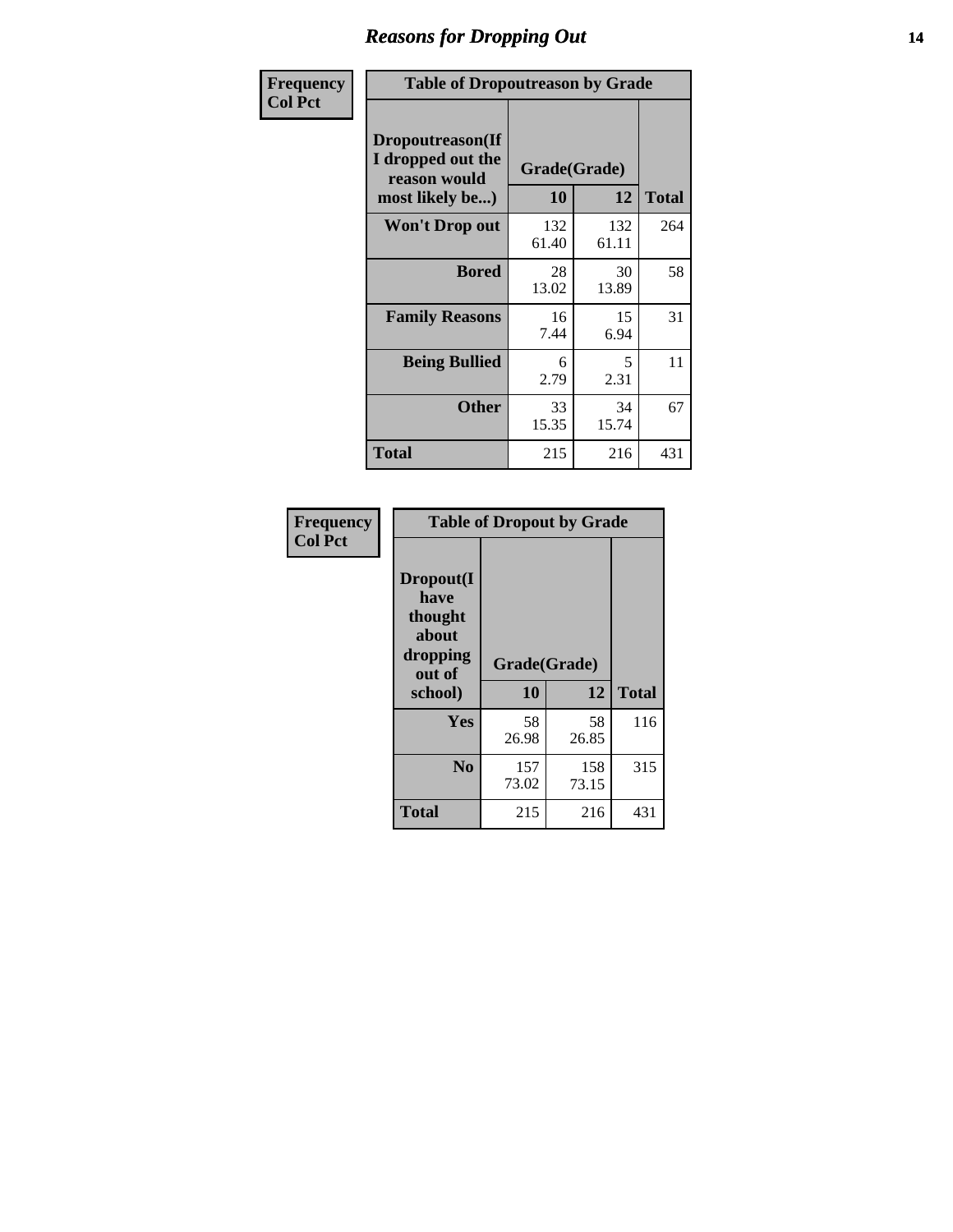*School Safety* **15**

| Frequency      | <b>Table of Gangself by Grade</b>                                                                 |                          |              |              |
|----------------|---------------------------------------------------------------------------------------------------|--------------------------|--------------|--------------|
| <b>Col Pct</b> | Gangself(I<br>have<br>participated<br>in illegal<br>gang<br>activities in<br>the past 30<br>days) | Grade(Grade)<br>10<br>12 |              | <b>Total</b> |
|                | Yes                                                                                               | 9<br>4.19                | 12<br>5.56   | 21           |
|                | N <sub>0</sub>                                                                                    | 206<br>95.81             | 204<br>94.44 | 410          |
|                | <b>Total</b>                                                                                      | 215                      | 216          | 431          |

| Frequency<br><b>Col Pct</b> | <b>Table of Gangpeers by Grade</b>                                                                                             |                    |              |              |
|-----------------------------|--------------------------------------------------------------------------------------------------------------------------------|--------------------|--------------|--------------|
|                             | <b>Gangpeers</b> (I<br>have friends<br>who have<br>participated<br>in illegal<br>gang<br>activities in<br>the past 30<br>days) | Grade(Grade)<br>10 | 12           | <b>Total</b> |
|                             | <b>Yes</b>                                                                                                                     | 92<br>42.79        | 85<br>39.35  | 177          |
|                             | N <sub>0</sub>                                                                                                                 | 123<br>57.21       | 131<br>60.65 | 254          |
|                             | <b>Total</b>                                                                                                                   | 215                | 216          | 431          |

| Frequency      | <b>Table of Pickedon by Grade</b>                                  |              |             |              |  |  |  |  |  |
|----------------|--------------------------------------------------------------------|--------------|-------------|--------------|--|--|--|--|--|
| <b>Col Pct</b> | <b>Pickedon(I have</b><br>been picked on or<br>teased at school in | Grade(Grade) |             |              |  |  |  |  |  |
|                | the past 30 days)                                                  | 10           | 12          | <b>Total</b> |  |  |  |  |  |
|                | <b>Strongly Agree</b>                                              | 23<br>10.70  | 15<br>6.94  | 38           |  |  |  |  |  |
|                | <b>Somewhat Agree</b>                                              | 38<br>17.67  | 28<br>12.96 | 66           |  |  |  |  |  |
|                | <b>Somewhat Disagree</b>                                           | 28<br>13.02  | 25<br>11.57 | 53           |  |  |  |  |  |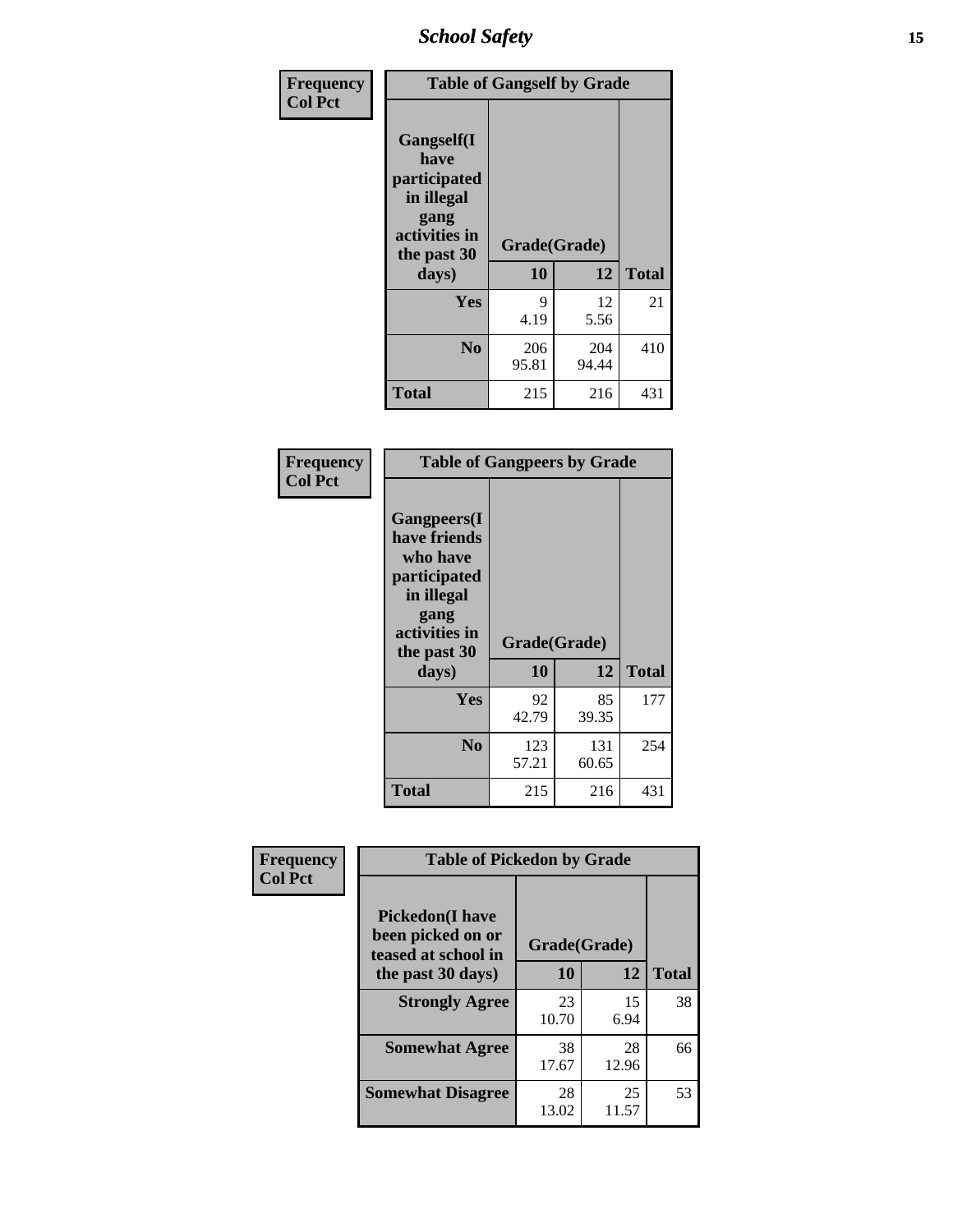# *School Safety* **16**

| <b>Frequency</b> | <b>Table of Pickedon by Grade</b>                                                        |                    |              |              |
|------------------|------------------------------------------------------------------------------------------|--------------------|--------------|--------------|
| <b>Col Pct</b>   | <b>Pickedon</b> (I have<br>been picked on or<br>teased at school in<br>the past 30 days) | Grade(Grade)<br>10 | 12           | <b>Total</b> |
|                  | <b>Strongly Disagree</b>                                                                 | 126<br>58.60       | 148<br>68.52 | 274          |
|                  | Total                                                                                    | 215                | 216          | 43           |

| Frequency      |                                                          | <b>Table of Safeschool by Grade</b> |              |              |  |  |  |  |  |  |  |
|----------------|----------------------------------------------------------|-------------------------------------|--------------|--------------|--|--|--|--|--|--|--|
| <b>Col Pct</b> | Safeschool(School<br>is a place at which I<br>feel safe) | Grade(Grade)<br>10                  | 12           | <b>Total</b> |  |  |  |  |  |  |  |
|                | <b>Strongly Agree</b>                                    | 34<br>15.81                         | 25<br>11.57  | 59           |  |  |  |  |  |  |  |
|                | <b>Somewhat Agree</b>                                    | 106<br>49.30                        | 106<br>49.07 | 212          |  |  |  |  |  |  |  |
|                | <b>Somewhat Disagree</b>                                 | 48<br>22.33                         | 50<br>23.15  | 98           |  |  |  |  |  |  |  |
|                | <b>Strongly Disagree</b>                                 | 27<br>12.56                         | 35<br>16.20  | 62           |  |  |  |  |  |  |  |
|                | <b>Total</b>                                             | 215                                 | 216          | 431          |  |  |  |  |  |  |  |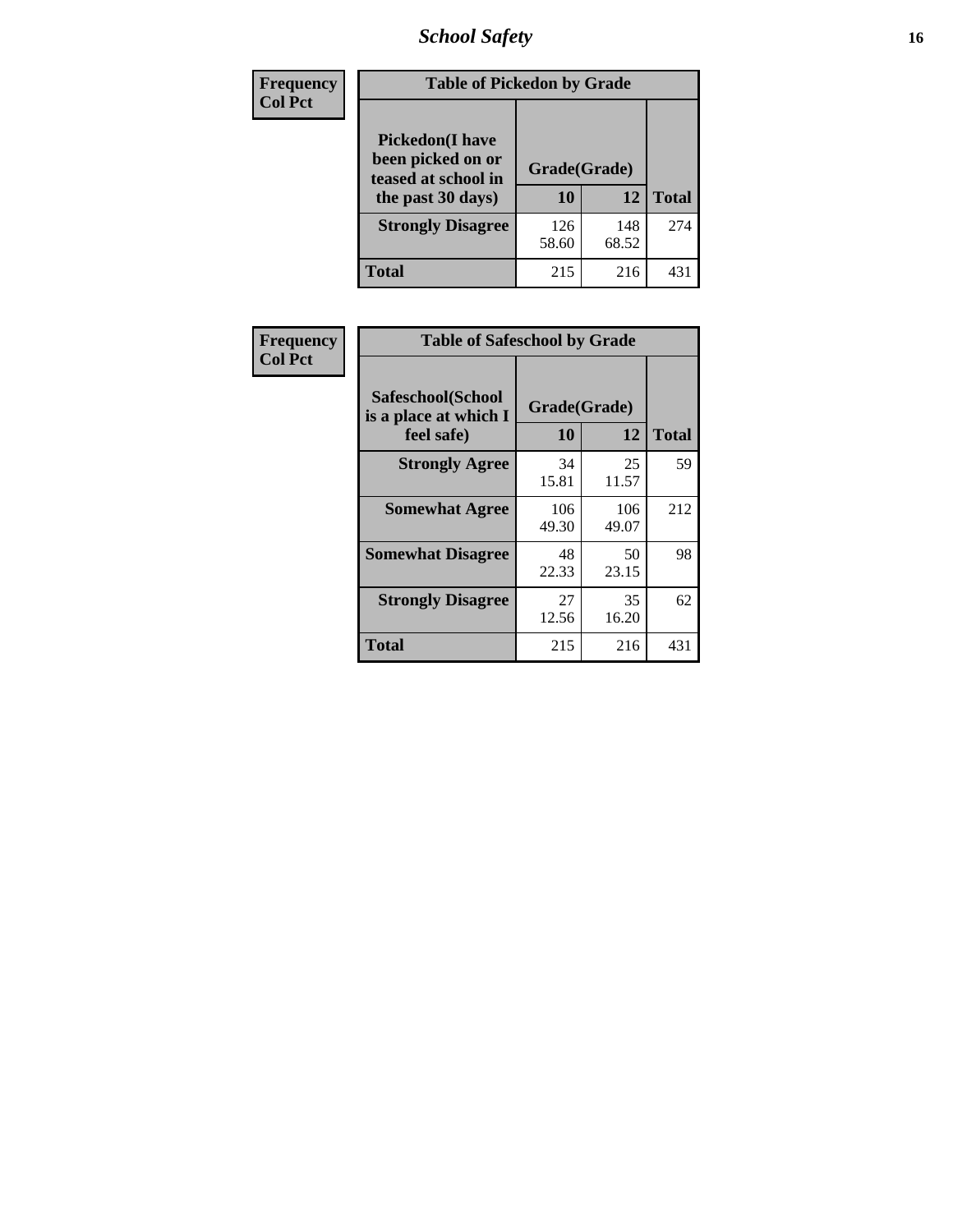*School Safety* **17**

| <b>Frequency</b> |
|------------------|
| Row Pct          |

| <b>Table of Grade by Bullied</b> |                    |                                                                               |                        |           |                |                |                        |                     |  |  |  |  |
|----------------------------------|--------------------|-------------------------------------------------------------------------------|------------------------|-----------|----------------|----------------|------------------------|---------------------|--|--|--|--|
|                                  |                    | <b>Bullied</b> (I have been bullied by other<br>students in the past 30 days) |                        |           |                |                |                        |                     |  |  |  |  |
|                                  | $\bf{0}$           | $1$ or                                                                        | 3 <sub>to</sub><br>5   | 6 to<br>9 | 10<br>to<br>19 | 20<br>to<br>29 | All<br>30              |                     |  |  |  |  |
| Grade(Grade)<br>10               | <b>Days</b><br>187 | days<br>11                                                                    | days<br>3              | days<br>4 | days           | days<br>6      | days<br>$\mathfrak{D}$ | <b>Total</b><br>215 |  |  |  |  |
|                                  | 86.98              | 5.12                                                                          | 1.40                   | 1.86      | 0.93           | 2.79           | 0.93                   |                     |  |  |  |  |
| 12                               | 197<br>91.20       | 3.24                                                                          | $\overline{2}$<br>0.93 | 2<br>0.93 | 4<br>1.85      | 0.46           | 3<br>1.39              | 216                 |  |  |  |  |
| Total                            | 384                | 18                                                                            | 5                      | 6         | 6              | 7              | 5                      | 431                 |  |  |  |  |

| Frequency      |              | <b>Table of Grade by Bulliedothers</b>                         |            |           |                        |                |                       |           |              |  |  |  |  |  |
|----------------|--------------|----------------------------------------------------------------|------------|-----------|------------------------|----------------|-----------------------|-----------|--------------|--|--|--|--|--|
| <b>Row Pct</b> |              | <b>Bulliedothers</b> (I bullied others in the past<br>30 days) |            |           |                        |                |                       |           |              |  |  |  |  |  |
|                |              | $\mathbf{0}$                                                   | 1 or       | 3 to      | 6 to<br>9              | 10<br>to<br>19 | <b>20</b><br>to<br>29 | All<br>30 |              |  |  |  |  |  |
|                | Grade(Grade) | <b>Days</b>                                                    | days       | days      | days                   | days           | days                  | days      | <b>Total</b> |  |  |  |  |  |
|                | 10           | 193<br>89.77                                                   | 9<br>4.19  | 2.33      | 0.47                   | 0.47           | 4<br>1.86             | 2<br>0.93 | 215          |  |  |  |  |  |
|                | 12           | 190<br>87.96                                                   | 16<br>7.41 | 3<br>1.39 | $\mathfrak{D}$<br>0.93 | 0.46           | $\mathbf{0}$<br>0.00  | 4<br>1.85 | 216          |  |  |  |  |  |
|                | <b>Total</b> | 383                                                            | 25         | 8         | 3                      | $\overline{2}$ | 4                     | 6         | 431          |  |  |  |  |  |

| <b>Frequency</b> |              | <b>Table of Grade by Weaponschool</b> |                                                                    |                  |                   |                                           |                        |              |  |  |  |  |
|------------------|--------------|---------------------------------------|--------------------------------------------------------------------|------------------|-------------------|-------------------------------------------|------------------------|--------------|--|--|--|--|
| <b>Row Pct</b>   |              |                                       | Weaponschool (I brought a weapon<br>to school in the past 30 days) |                  |                   |                                           |                        |              |  |  |  |  |
|                  | Grade(Grade) | $\mathbf{0}$<br><b>Days</b>           | 1 or<br>days                                                       | 3 to<br>days     | 6 to<br>9<br>days | <b>20</b><br>t <sub>0</sub><br>29<br>days | All<br>30<br>days      | <b>Total</b> |  |  |  |  |
|                  | 10           | 210<br>97.67                          | $\mathcal{E}$<br>1.40                                              | $\Omega$<br>0.00 | 0<br>0.00         | $\mathcal{D}_{\mathcal{L}}$<br>0.93       | $\Omega$<br>0.00       | 215          |  |  |  |  |
|                  | 12           | 211<br>97.69                          | 0.46                                                               | 0.46             | 0.46              | 0<br>0.00                                 | $\mathfrak{D}$<br>0.93 | 216          |  |  |  |  |
|                  | <b>Total</b> | 421                                   | $\overline{4}$                                                     |                  |                   | $\mathfrak{D}$                            | $\overline{2}$         | 431          |  |  |  |  |

Ŧ.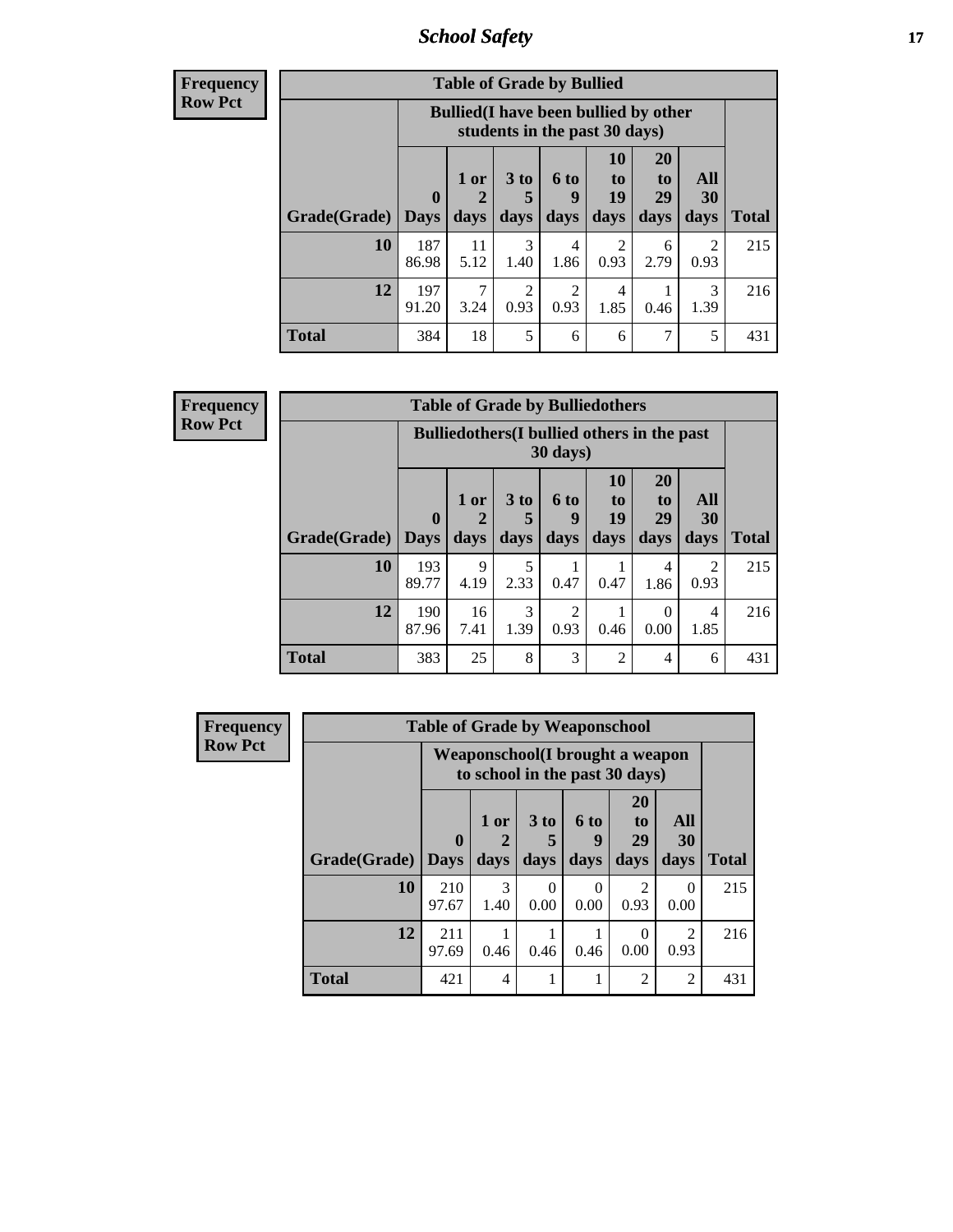*School Safety* **18**

| <b>Frequency</b> | <b>Table of Grade by Absentunsafe</b> |                                                                           |                        |                   |                        |                                    |                   |              |  |  |
|------------------|---------------------------------------|---------------------------------------------------------------------------|------------------------|-------------------|------------------------|------------------------------------|-------------------|--------------|--|--|
| <b>Row Pct</b>   |                                       | Absentunsafe(I have missed school<br>because I felt unsafe in the past 30 |                        |                   |                        |                                    |                   |              |  |  |
|                  | Grade(Grade)                          | $\mathbf 0$<br><b>Days</b>                                                | 1 or<br>2<br>days      | 3 to<br>5<br>days | 10<br>to<br>19<br>days | 20<br>t <sub>0</sub><br>29<br>days | All<br>30<br>days | <b>Total</b> |  |  |
|                  | 10                                    | 210<br>97.67                                                              | 0.47                   | 0.47              | 0<br>0.00              | 3<br>1.40                          | $\Omega$<br>0.00  | 215          |  |  |
|                  | 12                                    | 206<br>95.37                                                              | $\mathfrak{D}$<br>0.93 | 0.46              | 3<br>1.39              | 3<br>1.39                          | 0.46              | 216          |  |  |
|                  | <b>Total</b>                          | 416                                                                       | 3                      | $\overline{2}$    | 3                      | 6                                  | 1                 | 431          |  |  |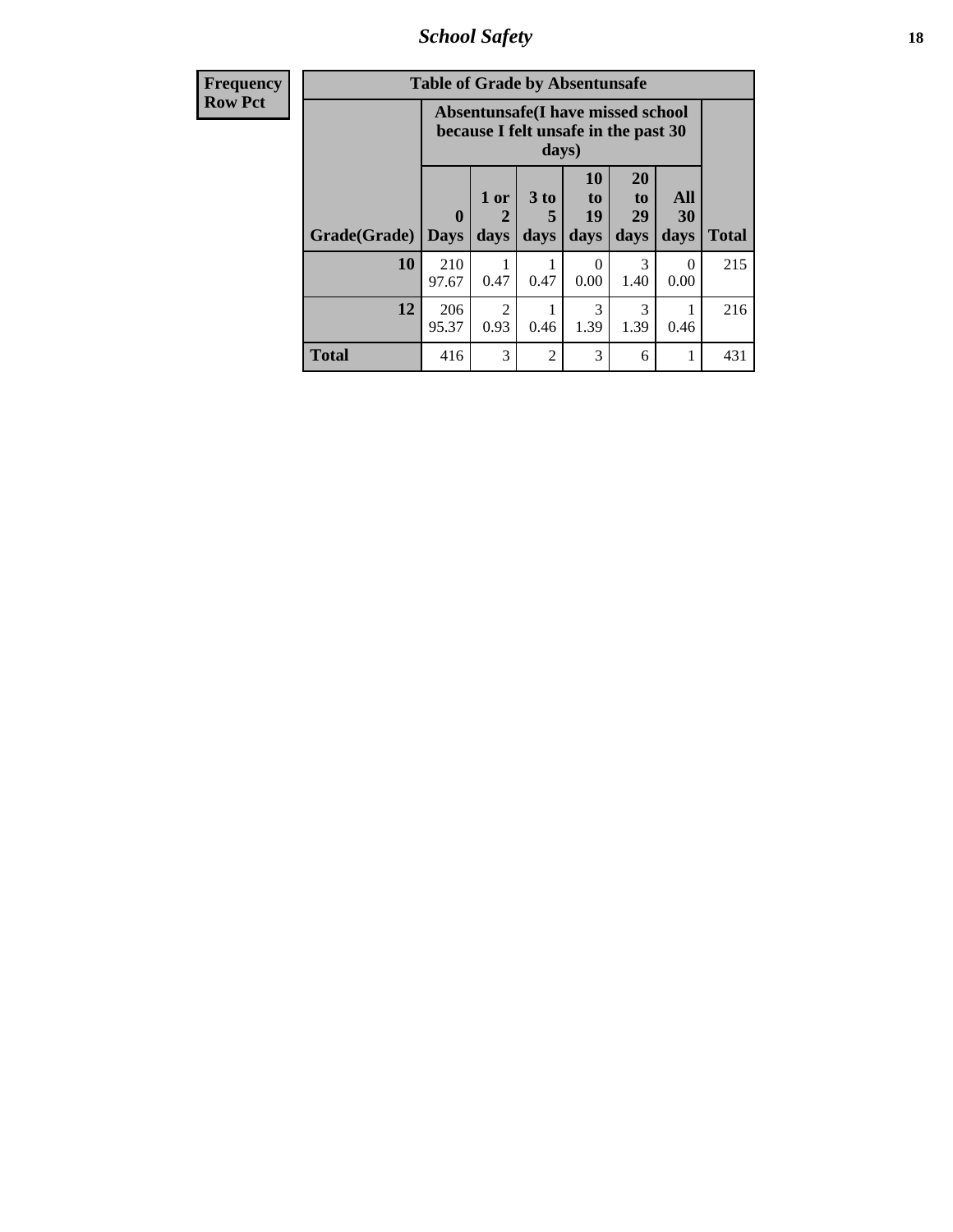# *Drug Use During Last 30 Days* **19**

#### **Frequency Row Pct**

| <b>Table of Grade by Alcohol</b> |                                 |                                    |                 |                 |                 |                   |              |              |  |  |  |
|----------------------------------|---------------------------------|------------------------------------|-----------------|-----------------|-----------------|-------------------|--------------|--------------|--|--|--|
|                                  |                                 | Alcohol(Alcohol use, past 30 days) |                 |                 |                 |                   |              |              |  |  |  |
| Grade(Grade)                     | <b>Did</b><br>not<br><b>use</b> | $1 - 2$<br>days                    | $3 - 5$<br>days | $6 - 9$<br>days | $10-19$<br>days | $20 - 29$<br>days | Every<br>day | <b>Total</b> |  |  |  |
| 10                               | 164<br>76.28                    | 18<br>8.37                         | 16<br>7.44      | 3<br>1.40       | 8<br>3.72       | 4<br>1.86         | 2<br>0.93    | 215          |  |  |  |
| 12                               | 151<br>69.91                    | 15<br>6.94                         | 18<br>8.33      | 10<br>4.63      | 15<br>6.94      | 6<br>2.78         | 0.46         | 216          |  |  |  |
| <b>Total</b>                     | 315                             | 33                                 | 34              | 13              | 23              | 10                | 3            | 431          |  |  |  |

#### **Frequency Row Pct**

| <b>Table of Grade by Cigarettes</b> |                                 |                                                   |                 |               |                        |                   |                     |       |  |  |  |
|-------------------------------------|---------------------------------|---------------------------------------------------|-----------------|---------------|------------------------|-------------------|---------------------|-------|--|--|--|
|                                     |                                 | Cigarettes (Smoking tobacco use,<br>past 30 days) |                 |               |                        |                   |                     |       |  |  |  |
| Grade(Grade)                        | <b>Did</b><br>not<br><b>use</b> | $1-2$<br>days                                     | $3 - 5$<br>days | $6-9$<br>days | $10-19$<br>days        | $20 - 29$<br>days | <b>Every</b><br>day | Total |  |  |  |
| 10                                  | 193<br>89.77                    | 13<br>6.05                                        | 3<br>1.40       | 2<br>0.93     | 2<br>0.93              | 0.47              | 0.47                | 215   |  |  |  |
| 12                                  | 181<br>83.80                    | 11<br>5.09                                        | 5<br>2.31       | 3<br>1.39     | $\overline{2}$<br>0.93 | 4<br>1.85         | 10<br>4.63          | 216   |  |  |  |
| <b>Total</b>                        | 374                             | 24                                                | 8               | 5             | $\overline{4}$         | 5                 | 11                  | 431   |  |  |  |

| Frequency      | <b>Table of Grade by Smokeless</b> |                                 |                        |                                                        |               |                     |              |  |  |
|----------------|------------------------------------|---------------------------------|------------------------|--------------------------------------------------------|---------------|---------------------|--------------|--|--|
| <b>Row Pct</b> |                                    |                                 |                        | <b>Smokeless</b> (Chewing tobaccouse,<br>past 30 days) |               |                     |              |  |  |
|                | Grade(Grade)                       | <b>Did</b><br>not<br><b>use</b> | $1 - 2$<br>days        | $10-19$<br>days                                        | 20-29<br>days | <b>Every</b><br>day | <b>Total</b> |  |  |
|                | 10                                 | 211<br>98.14                    | $\overline{c}$<br>0.93 | 0.47                                                   | 0.47          | $\Omega$<br>0.00    | 215          |  |  |
|                | 12                                 | 211<br>97.69                    | 4<br>1.85              | 0<br>0.00                                              | 0.00          | 0.46                | 216          |  |  |
|                | <b>Total</b>                       | 422                             | 6                      |                                                        |               |                     | 431          |  |  |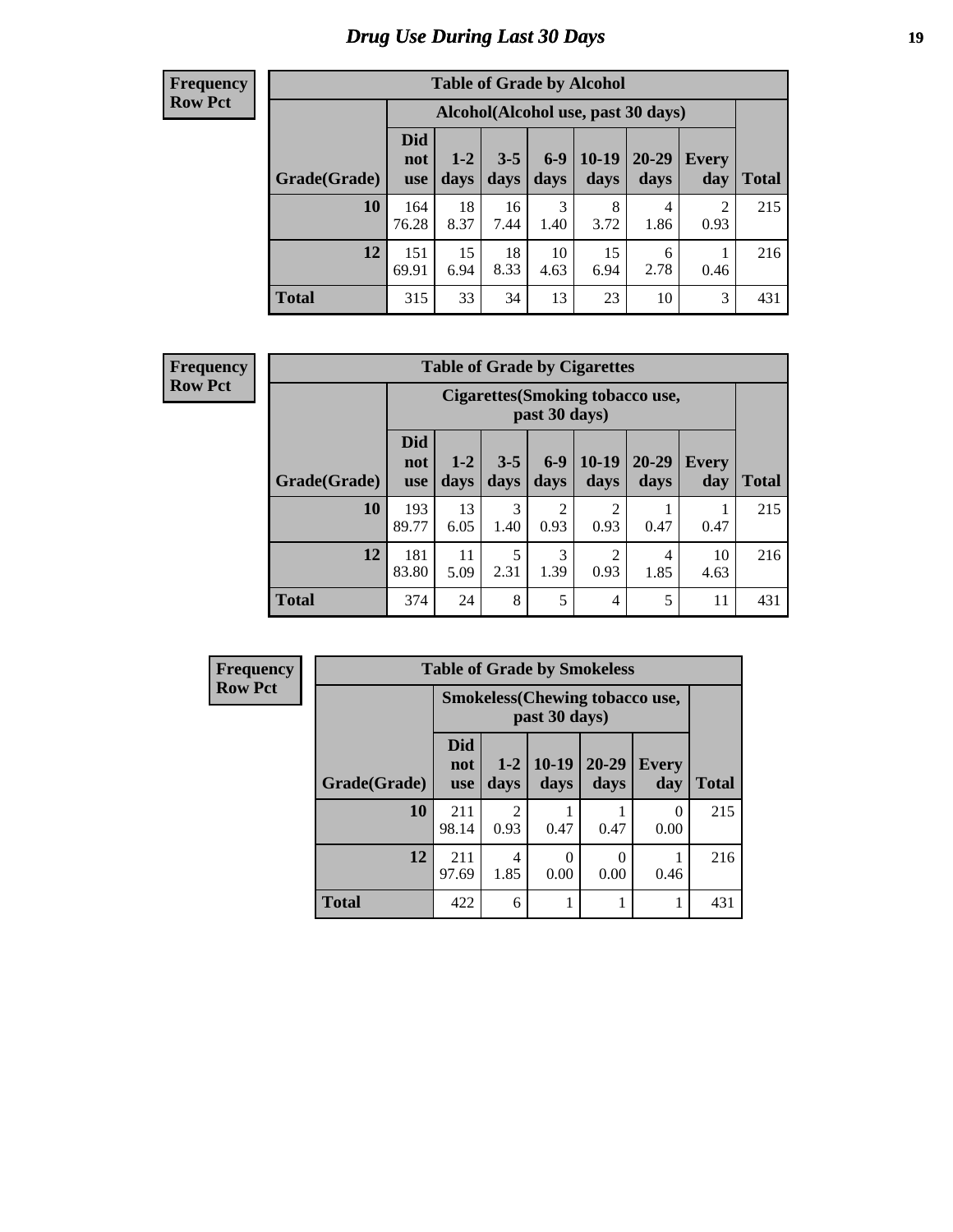#### **Frequency Row Pct**

I

| <b>Table of Grade by Marijuana</b> |                          |                                         |                 |                 |                 |                        |              |       |  |  |  |  |
|------------------------------------|--------------------------|-----------------------------------------|-----------------|-----------------|-----------------|------------------------|--------------|-------|--|--|--|--|
|                                    |                          | Marijuana (Marijuana use, past 30 days) |                 |                 |                 |                        |              |       |  |  |  |  |
| Grade(Grade)                       | Did<br>not<br><b>use</b> | $1 - 2$<br>days                         | $3 - 5$<br>days | $6 - 9$<br>days | $10-19$<br>days | 20-29<br>days          | Every<br>day | Total |  |  |  |  |
| 10                                 | 188<br>87.44             | 7<br>3.26                               | 2<br>0.93       | 6<br>2.79       | 5<br>2.33       | $\overline{2}$<br>0.93 | 5<br>2.33    | 215   |  |  |  |  |
| 12                                 | 177<br>81.94             | 8<br>3.70                               | 6<br>2.78       | 8<br>3.70       | 4<br>1.85       | 3.24                   | 6<br>2.78    | 216   |  |  |  |  |
| <b>Total</b>                       | 365                      | 15                                      | 8               | 14              | 9               | 9                      | 11           | 431   |  |  |  |  |

| <b>Frequency</b> | <b>Table of Grade by Cocaine</b> |                                        |                        |                 |                   |                  |              |  |
|------------------|----------------------------------|----------------------------------------|------------------------|-----------------|-------------------|------------------|--------------|--|
| <b>Row Pct</b>   |                                  | Cocaine (Cocaine use,<br>past 30 days) |                        |                 |                   |                  |              |  |
|                  | Grade(Grade)                     | <b>Did</b><br>not<br><b>use</b>        | $1 - 2$<br>days        | $10-19$<br>days | $20 - 29$<br>days | Every<br>day     | <b>Total</b> |  |
|                  | 10                               | 211<br>98.14                           | 2<br>0.93              | 0.47            | 0.47              | $\Omega$<br>0.00 | 215          |  |
|                  | 12                               | 211<br>97.69                           | $\overline{2}$<br>0.93 | 0<br>0.00       | 2<br>0.93         | 0.46             | 216          |  |
|                  | <b>Total</b>                     | 422                                    | $\overline{4}$         | 1               | 3                 | 1                | 431          |  |

| Frequency      | <b>Table of Grade by Inhalants</b> |                                        |               |                  |                  |                  |               |                     |              |
|----------------|------------------------------------|----------------------------------------|---------------|------------------|------------------|------------------|---------------|---------------------|--------------|
| <b>Row Pct</b> |                                    | Inhalants (Inhalant use, past 30 days) |               |                  |                  |                  |               |                     |              |
|                | Grade(Grade)                       | <b>Did</b><br>not<br><b>use</b>        | $1-2$<br>days | $3 - 5$<br>days  | $6-9$<br>days    | $10-19$<br>days  | 20-29<br>days | <b>Every</b><br>day | <b>Total</b> |
|                | 10                                 | 204<br>94.88                           | 7<br>3.26     | 0.47             | 0.47             | 0.47             | 0.47          | $\Omega$<br>0.00    | 215          |
|                | 12                                 | 214<br>99.07                           | 0.46          | $\Omega$<br>0.00 | $\Omega$<br>0.00 | $\Omega$<br>0.00 | 0<br>0.00     | 0.46                | 216          |
|                | <b>Total</b>                       | 418                                    | 8             |                  |                  |                  |               |                     | 431          |

| <b>Frequency</b> |
|------------------|
| <b>Row Pct</b>   |

| <b>Table of Grade by Steroids</b> |                                 |                                                                                                                                    |           |      |           |                                      |                  |     |  |
|-----------------------------------|---------------------------------|------------------------------------------------------------------------------------------------------------------------------------|-----------|------|-----------|--------------------------------------|------------------|-----|--|
|                                   |                                 |                                                                                                                                    |           |      |           | Steroids (Steroid use, past 30 days) |                  |     |  |
| Grade(Grade)                      | <b>Did</b><br>not<br><b>use</b> | 10-19<br>$6 - 9$<br>$3 - 5$<br>$20 - 29$<br>$1 - 2$<br><b>Every</b><br>days<br>days<br>days<br>days<br>day<br><b>Total</b><br>days |           |      |           |                                      |                  |     |  |
| 10                                | 212<br>98.60                    | 0.47                                                                                                                               | 0<br>0.00 | 0.47 | 0<br>0.00 | 0.47                                 | $\theta$<br>0.00 | 215 |  |
| 12                                | 212<br>98.15                    | $\theta$<br>0<br>0.00<br>0.00<br>0.46<br>0.46<br>0.46<br>0.46                                                                      |           |      |           |                                      |                  |     |  |
| <b>Total</b>                      | 424                             | $\overline{2}$                                                                                                                     | 1         | л    |           |                                      | 1                | 431 |  |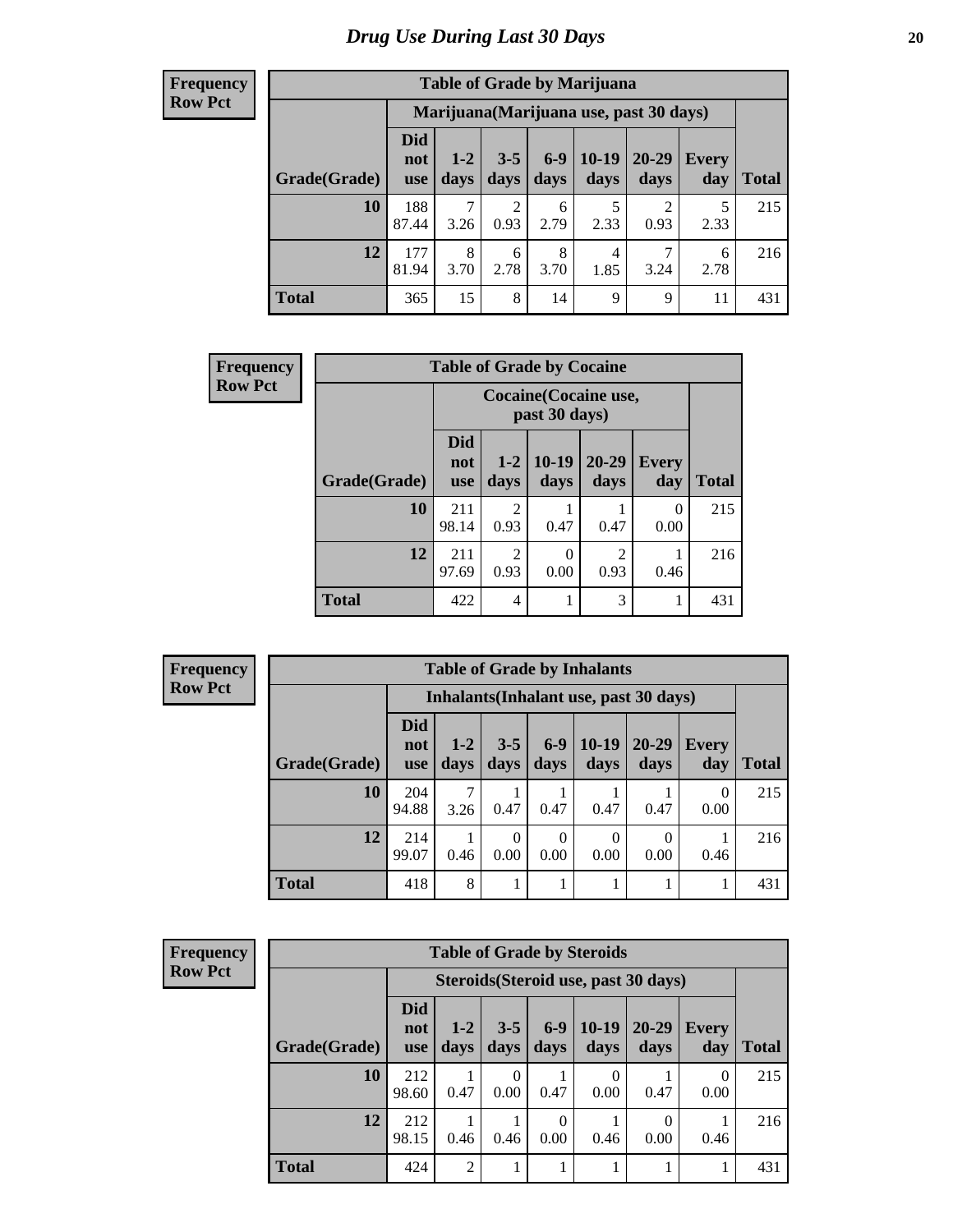#### **Frequency Row Pct**

| <b>Table of Grade by Ecstasy</b> |  |  |
|----------------------------------|--|--|
|                                  |  |  |

| equency |              |                                 |                                        | <b>Lable of Graue by Ecstasy</b> |               |                     |              |  |  |  |
|---------|--------------|---------------------------------|----------------------------------------|----------------------------------|---------------|---------------------|--------------|--|--|--|
| w Pct   |              |                                 | Ecstasy (Ecstasy use,<br>past 30 days) |                                  |               |                     |              |  |  |  |
|         | Grade(Grade) | <b>Did</b><br>not<br><b>use</b> | $1-2$<br>days                          | $10-19$<br>days                  | 20-29<br>days | <b>Every</b><br>day | <b>Total</b> |  |  |  |
|         | 10           | 208<br>96.74                    | 3<br>1.40                              | 0.47                             | 2<br>0.93     | 0.47                | 215          |  |  |  |
|         | 12           | 214<br>99.07                    | 0.46                                   | 0.00                             | 0.46          | 0<br>0.00           | 216          |  |  |  |
|         | <b>Total</b> | 422                             | 4                                      |                                  | 3             |                     | 431          |  |  |  |

| Frequency      | <b>Table of Grade by Meth</b> |                                 |                                            |                  |               |              |  |
|----------------|-------------------------------|---------------------------------|--------------------------------------------|------------------|---------------|--------------|--|
| <b>Row Pct</b> |                               |                                 | Meth(Methamphetamine use,<br>past 30 days) |                  |               |              |  |
|                | Grade(Grade)                  | <b>Did</b><br>not<br><b>use</b> | $1 - 2$<br>days                            | $10-19$<br>days  | 20-29<br>days | <b>Total</b> |  |
|                | 10                            | 211<br>98.14                    | $\mathfrak{D}$<br>0.93                     | 0.47             | 0.47          | 215          |  |
|                | 12                            | 214<br>99.07                    | 0.46                                       | $\theta$<br>0.00 | 0.46          | 216          |  |
|                | <b>Total</b>                  | 425                             | 3                                          |                  | 2             | 431          |  |

| Frequency      | <b>Table of Grade by Hallucinogens</b> |                                 |                        |                 |                                                   |                   |                     |              |
|----------------|----------------------------------------|---------------------------------|------------------------|-----------------|---------------------------------------------------|-------------------|---------------------|--------------|
| <b>Row Pct</b> |                                        |                                 |                        |                 | Hallucinogens (Hallucinogen use,<br>past 30 days) |                   |                     |              |
|                | Grade(Grade)                           | <b>Did</b><br>not<br><b>use</b> | $1-2$<br>days          | $3 - 5$<br>days | $10-19$<br>days                                   | $20 - 29$<br>days | <b>Every</b><br>day | <b>Total</b> |
|                | 10                                     | 210<br>97.67                    | $\mathfrak{D}$<br>0.93 | 0.47            | 0.47                                              | 0.47              | $\Omega$<br>0.00    | 215          |
|                | 12                                     | 212<br>98.15                    | 0.46                   | 0.00            | 0<br>0.00                                         | 2<br>0.93         | 0.46                | 216          |
|                | <b>Total</b>                           | 422                             | 3                      |                 |                                                   | 3                 | 1                   | 431          |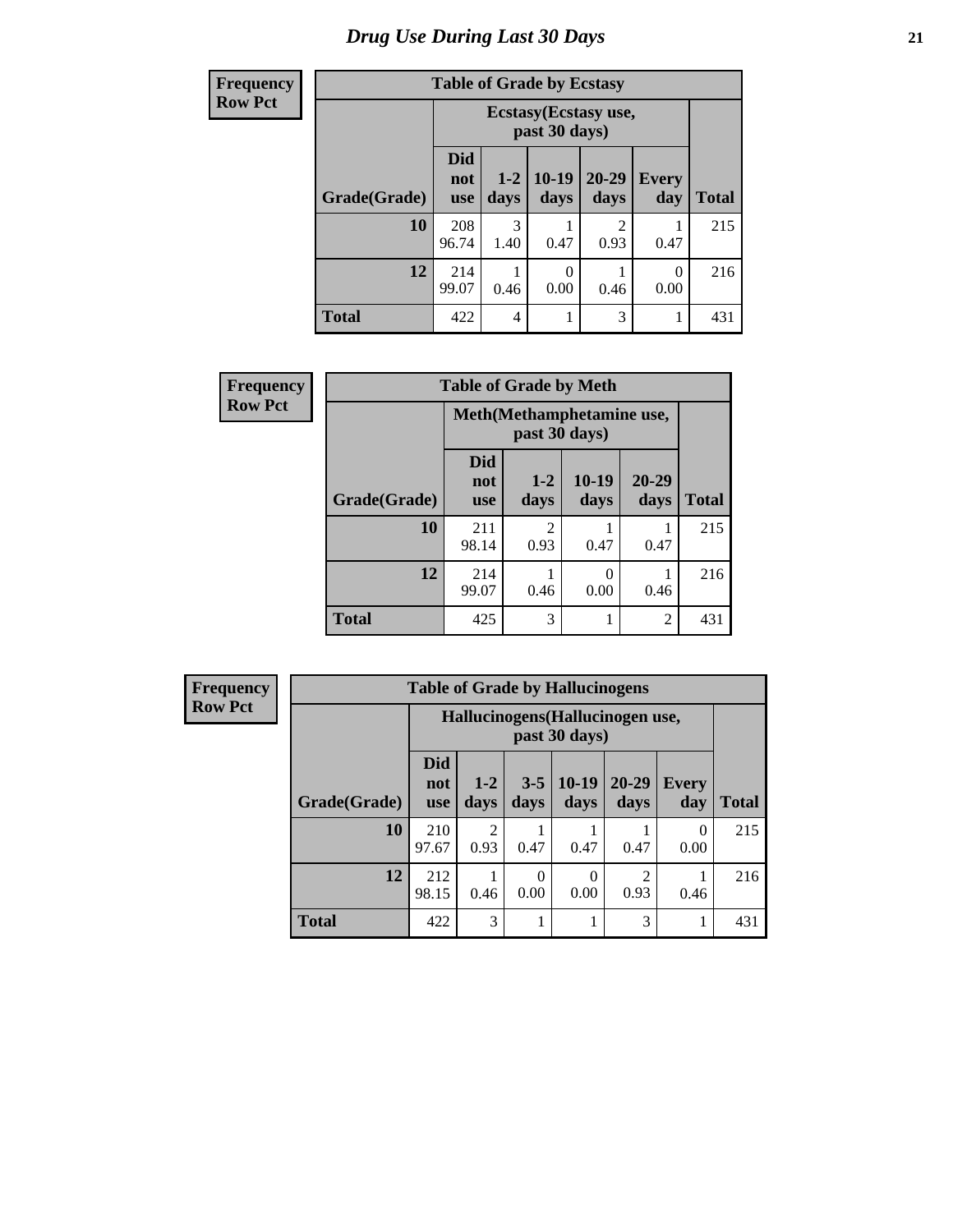#### **Frequency Row Pct**

| <b>Table of Grade by Prescription</b>                                |                          |                                                                                                        |           |      |           |           |     |  |
|----------------------------------------------------------------------|--------------------------|--------------------------------------------------------------------------------------------------------|-----------|------|-----------|-----------|-----|--|
|                                                                      |                          | <b>Prescription</b> (Prescription drugs not<br>prescribed to me, past 30 days)                         |           |      |           |           |     |  |
| Grade(Grade)                                                         | Did<br>not<br><b>use</b> | $10-19$<br>$6-9$<br>$3 - 5$<br>$1 - 2$<br>Every<br>days<br><b>Total</b><br>days<br>days<br>day<br>days |           |      |           |           |     |  |
| 10                                                                   | 197<br>91.63             | 9<br>4.19                                                                                              | 6<br>2.79 | 0.00 | 3<br>1.40 | 0<br>0.00 | 215 |  |
| 12<br>3<br>207<br>3<br>1.39<br>1.39<br>95.83<br>0.46<br>0.46<br>0.46 |                          |                                                                                                        |           |      |           |           | 216 |  |
| <b>Total</b>                                                         | 404                      | 12                                                                                                     | 9         |      | 4         | 1         | 431 |  |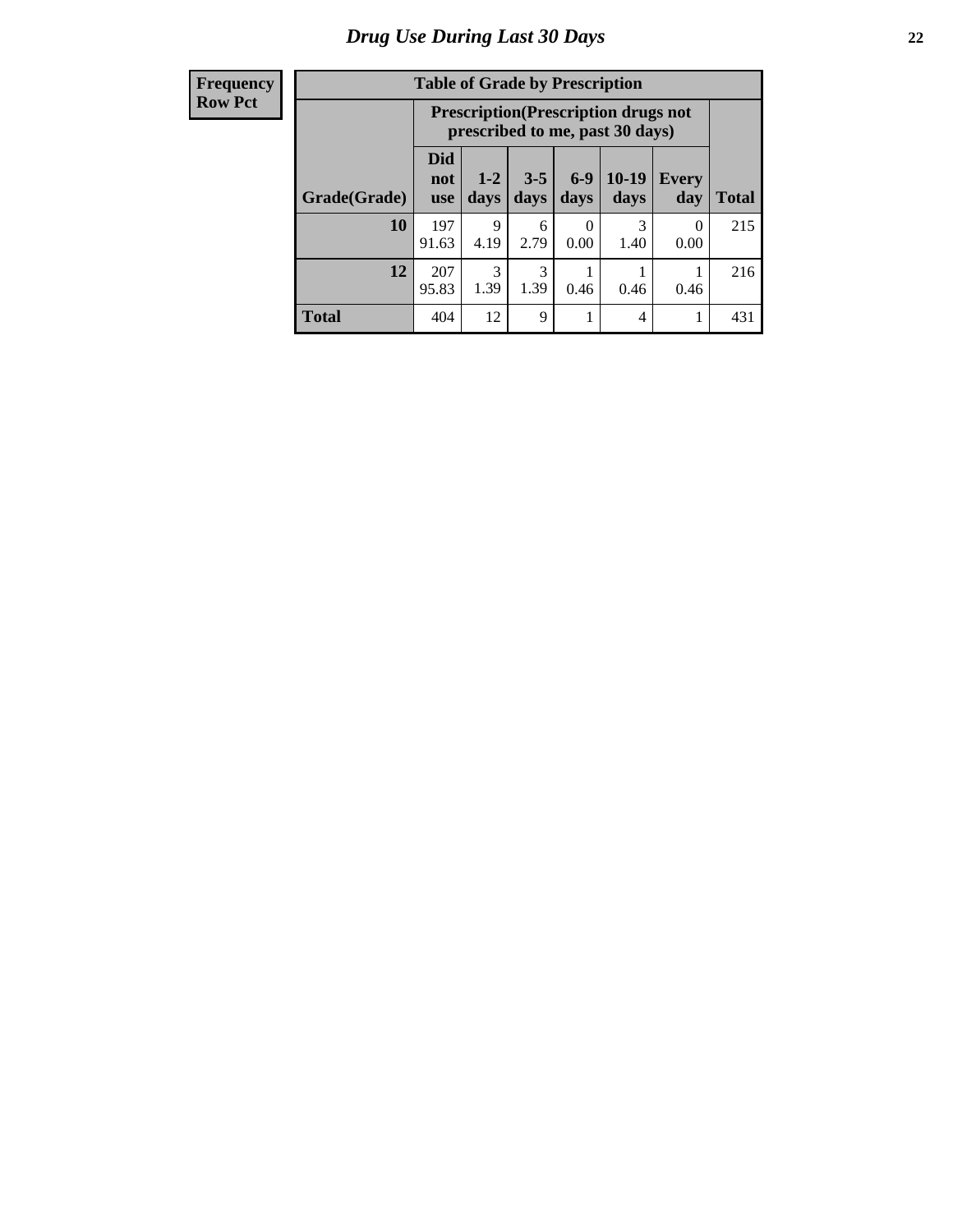| Frequency      | <b>Table of Alcoholease by Grade</b>              |                    |              |              |  |  |  |  |
|----------------|---------------------------------------------------|--------------------|--------------|--------------|--|--|--|--|
| <b>Col Pct</b> | <b>Alcoholease</b> (It is<br>easy to get alcohol) | Grade(Grade)<br>10 | 12           | <b>Total</b> |  |  |  |  |
|                | <b>Strongly Agree</b>                             | 62<br>28.84        | 105<br>48.61 | 167          |  |  |  |  |
|                | <b>Somewhat Agree</b>                             | 83<br>38.60        | 53<br>24.54  | 136          |  |  |  |  |
|                | <b>Somewhat Disagree</b>                          | 27<br>12.56        | 22<br>10.19  | 49           |  |  |  |  |
|                | <b>Strongly Disagree</b>                          | 43<br>20.00        | 36<br>16.67  | 79           |  |  |  |  |
|                | <b>Total</b>                                      | 215                | 216          | 431          |  |  |  |  |

| Frequency      |                                                          | <b>Table of Cigarettesease by Grade</b> |              |              |  |  |  |  |
|----------------|----------------------------------------------------------|-----------------------------------------|--------------|--------------|--|--|--|--|
| <b>Col Pct</b> | Cigarettesease (It is<br>easy to get smoking<br>tobacco) | Grade(Grade)<br>10                      | 12           | <b>Total</b> |  |  |  |  |
|                | <b>Strongly Agree</b>                                    | 72<br>33.49                             | 109<br>50.46 | 181          |  |  |  |  |
|                | <b>Somewhat Agree</b>                                    | 65<br>30.23                             | 46<br>21.30  | 111          |  |  |  |  |
|                | <b>Somewhat Disagree</b>                                 | 16<br>7.44                              | 18<br>8.33   | 34           |  |  |  |  |
|                | <b>Strongly Disagree</b>                                 | 62<br>28.84                             | 43<br>19.91  | 105          |  |  |  |  |
|                | <b>Total</b>                                             | 215                                     | 216          | 431          |  |  |  |  |

| Frequency      | <b>Table of Smokelessease by Grade</b>                                                                     |             |             |     |  |  |  |  |  |  |
|----------------|------------------------------------------------------------------------------------------------------------|-------------|-------------|-----|--|--|--|--|--|--|
| <b>Col Pct</b> | <b>Smokelessease</b> (It is<br>Grade(Grade)<br>easy to get chewing<br>12<br><b>Total</b><br>10<br>tobacco) |             |             |     |  |  |  |  |  |  |
|                | <b>Strongly Agree</b>                                                                                      | 46<br>21.40 | 73<br>33.80 | 119 |  |  |  |  |  |  |
|                | <b>Somewhat Agree</b>                                                                                      | 54<br>25.12 | 44<br>20.37 | 98  |  |  |  |  |  |  |
|                | <b>Somewhat Disagree</b>                                                                                   | 21<br>9.77  | 32<br>14.81 | 53  |  |  |  |  |  |  |
|                | <b>Strongly Disagree</b>                                                                                   | 94<br>43.72 | 67<br>31.02 | 161 |  |  |  |  |  |  |
|                | Total                                                                                                      | 215         | 216         | 431 |  |  |  |  |  |  |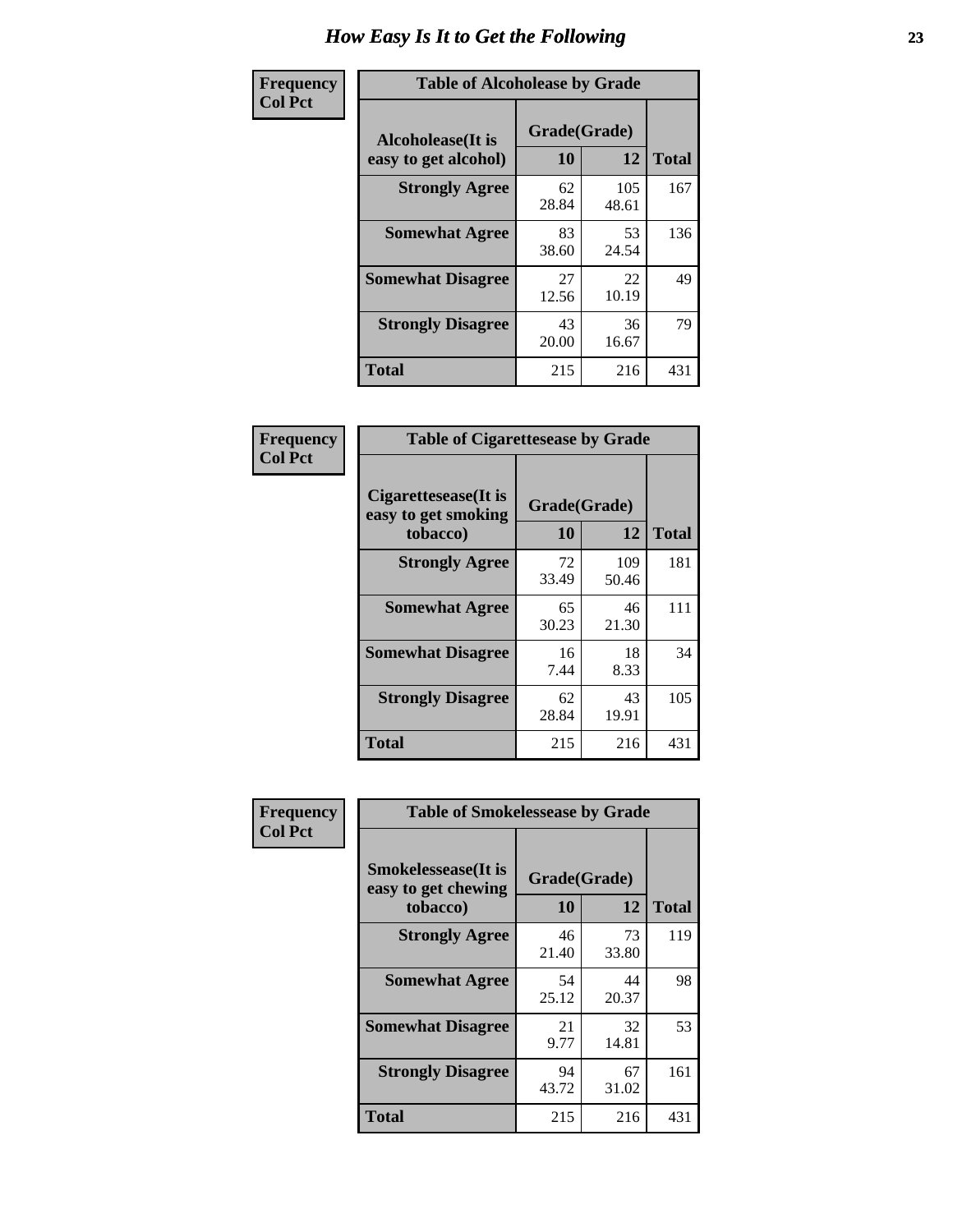| Frequency      | <b>Table of Marijuanaease by Grade</b>           |                    |             |              |  |  |  |  |  |  |
|----------------|--------------------------------------------------|--------------------|-------------|--------------|--|--|--|--|--|--|
| <b>Col Pct</b> | Marijuanaease(It is<br>easy to get<br>marijuana) | Grade(Grade)<br>10 | 12          | <b>Total</b> |  |  |  |  |  |  |
|                | <b>Strongly Agree</b>                            | 79<br>36.74        | 98<br>45.37 | 177          |  |  |  |  |  |  |
|                | <b>Somewhat Agree</b>                            | 51<br>23.72        | 56<br>25.93 | 107          |  |  |  |  |  |  |
|                | <b>Somewhat Disagree</b>                         | 19<br>8.84         | 15<br>6.94  | 34           |  |  |  |  |  |  |
|                | <b>Strongly Disagree</b>                         | 66<br>30.70        | 47<br>21.76 | 113          |  |  |  |  |  |  |
|                | <b>Total</b>                                     | 215                | 216         | 431          |  |  |  |  |  |  |

| <b>Table of Cocaineease by Grade</b>      |                    |              |     |  |  |  |  |  |  |
|-------------------------------------------|--------------------|--------------|-----|--|--|--|--|--|--|
| Cocaineease(It is<br>easy to get cocaine) | Grade(Grade)<br>10 | <b>Total</b> |     |  |  |  |  |  |  |
| <b>Strongly Agree</b>                     | 28<br>13.02        | 42<br>19.44  | 70  |  |  |  |  |  |  |
| <b>Somewhat Agree</b>                     | 38<br>17.67        | 46<br>21.30  | 84  |  |  |  |  |  |  |
| <b>Somewhat Disagree</b>                  | 46<br>21.40        | 42<br>19.44  | 88  |  |  |  |  |  |  |
| <b>Strongly Disagree</b>                  | 103<br>47.91       | 86<br>39.81  | 189 |  |  |  |  |  |  |
| <b>Total</b>                              | 215                | 216          | 431 |  |  |  |  |  |  |

| Frequency      | <b>Table of Inhalantsease by Grade</b>                   |                    |             |              |
|----------------|----------------------------------------------------------|--------------------|-------------|--------------|
| <b>Col Pct</b> | <b>Inhalantsease</b> (It is<br>easy to get<br>inhalants) | Grade(Grade)<br>10 | 12          | <b>Total</b> |
|                | <b>Strongly Agree</b>                                    | 66<br>30.70        | 86<br>39.81 | 152          |
|                | <b>Somewhat Agree</b>                                    | 39<br>18.14        | 35<br>16.20 | 74           |
|                | <b>Somewhat Disagree</b>                                 | 27<br>12.56        | 25<br>11.57 | 52           |
|                | <b>Strongly Disagree</b>                                 | 83<br>38.60        | 70<br>32.41 | 153          |
|                | <b>Total</b>                                             | 215                | 216         | 431          |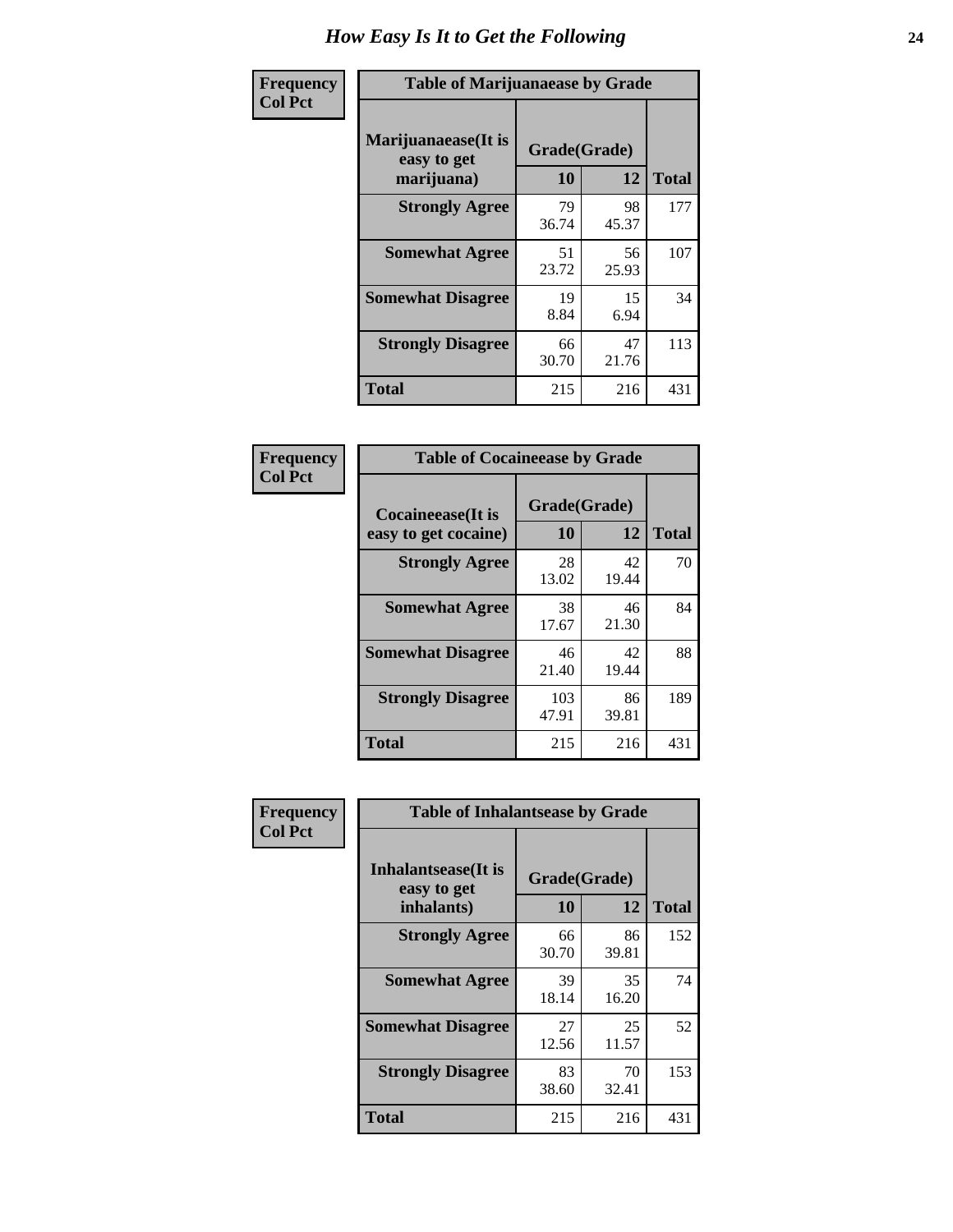| Frequency      | <b>Table of Steroidsease by Grade</b>               |                    |             |              |  |  |  |  |  |  |
|----------------|-----------------------------------------------------|--------------------|-------------|--------------|--|--|--|--|--|--|
| <b>Col Pct</b> | <b>Steroidsease</b> (It is<br>easy to get steroids) | Grade(Grade)<br>10 | 12          | <b>Total</b> |  |  |  |  |  |  |
|                | <b>Strongly Agree</b>                               | 27<br>12.56        | 37<br>17.13 | 64           |  |  |  |  |  |  |
|                | <b>Somewhat Agree</b>                               | 33<br>15.35        | 44<br>20.37 | 77           |  |  |  |  |  |  |
|                | <b>Somewhat Disagree</b>                            | 43<br>20.00        | 53<br>24.54 | 96           |  |  |  |  |  |  |
|                | <b>Strongly Disagree</b>                            | 112<br>52.09       | 82<br>37.96 | 194          |  |  |  |  |  |  |
|                | <b>Total</b>                                        | 215                | 216         | 431          |  |  |  |  |  |  |

| Frequency      | <b>Table of Ecstasyease by Grade</b>              |                    |             |              |
|----------------|---------------------------------------------------|--------------------|-------------|--------------|
| <b>Col Pct</b> | <b>Ecstasyease</b> (It is<br>easy to get ecstasy) | Grade(Grade)<br>10 | 12          | <b>Total</b> |
|                | <b>Strongly Agree</b>                             | 26<br>12.09        | 47<br>21.76 | 73           |
|                | <b>Somewhat Agree</b>                             | 32<br>14.88        | 44<br>20.37 | 76           |
|                | <b>Somewhat Disagree</b>                          | 43<br>20.00        | 46<br>21.30 | 89           |
|                | <b>Strongly Disagree</b>                          | 114<br>53.02       | 79<br>36.57 | 193          |
|                | <b>Total</b>                                      | 215                | 216         | 431          |

| Frequency      | <b>Table of Methease by Grade</b>                          |                    |             |              |  |  |  |  |  |  |
|----------------|------------------------------------------------------------|--------------------|-------------|--------------|--|--|--|--|--|--|
| <b>Col Pct</b> | <b>Methease</b> (It is easy<br>to get<br>methamphetamines) | Grade(Grade)<br>10 | 12          | <b>Total</b> |  |  |  |  |  |  |
|                | <b>Strongly Agree</b>                                      | 25<br>11.63        | 34<br>15.74 | 59           |  |  |  |  |  |  |
|                | <b>Somewhat Agree</b>                                      | 31<br>14.42        | 40<br>18.52 | 71           |  |  |  |  |  |  |
|                | <b>Somewhat Disagree</b>                                   | 37<br>17.21        | 48<br>22.22 | 85           |  |  |  |  |  |  |
|                | <b>Strongly Disagree</b>                                   | 122<br>56.74       | 94<br>43.52 | 216          |  |  |  |  |  |  |
|                | Total                                                      | 215                | 216         | 431          |  |  |  |  |  |  |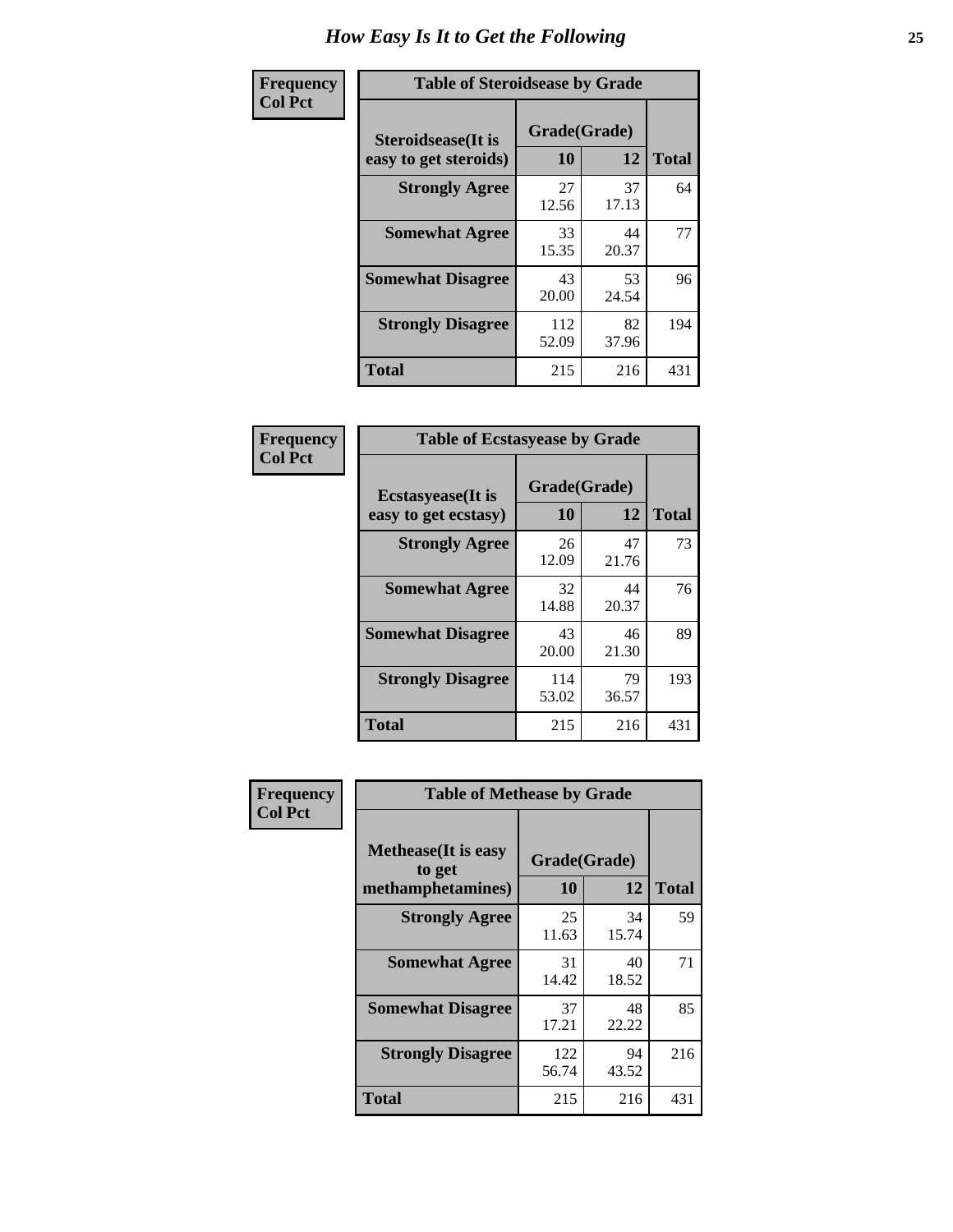| <b>Frequency</b> | <b>Table of Hallucinogensease by Grade</b>               |                    |             |              |  |  |  |  |  |  |
|------------------|----------------------------------------------------------|--------------------|-------------|--------------|--|--|--|--|--|--|
| <b>Col Pct</b>   | Hallucinogensease(It<br>is easy to get<br>hallucinogens) | Grade(Grade)<br>10 | 12          | <b>Total</b> |  |  |  |  |  |  |
|                  | <b>Strongly Agree</b>                                    | 23<br>10.70        | 35<br>16.20 | 58           |  |  |  |  |  |  |
|                  | <b>Somewhat Agree</b>                                    | 35<br>16.28        | 45<br>20.83 | 80           |  |  |  |  |  |  |
|                  | <b>Somewhat Disagree</b>                                 | 34<br>15.81        | 43<br>19.91 | 77           |  |  |  |  |  |  |
|                  | <b>Strongly Disagree</b>                                 | 123<br>57.21       | 93<br>43.06 | 216          |  |  |  |  |  |  |
|                  | <b>Total</b>                                             | 215                | 216         | 431          |  |  |  |  |  |  |

| Frequency<br>Col Pct |
|----------------------|
|                      |

| <b>Table of Prescriptionease by Grade</b>                                                       |                    |             |              |  |  |  |  |  |
|-------------------------------------------------------------------------------------------------|--------------------|-------------|--------------|--|--|--|--|--|
| <b>Prescriptionease</b> (It<br>is easy to get<br>prescription drugs<br>not prescribed to<br>me) | Grade(Grade)<br>10 | 12          | <b>Total</b> |  |  |  |  |  |
| <b>Strongly Agree</b>                                                                           | 61<br>28.37        | 89<br>41.20 | 150          |  |  |  |  |  |
| <b>Somewhat Agree</b>                                                                           | 52<br>24.19        | 41<br>18.98 | 93           |  |  |  |  |  |
| <b>Somewhat Disagree</b>                                                                        | 19<br>8.84         | 19<br>8.80  | 38           |  |  |  |  |  |
| <b>Strongly Disagree</b>                                                                        | 83<br>38.60        | 67<br>31.02 | 150          |  |  |  |  |  |
| Total                                                                                           | 215                | 216         | 431          |  |  |  |  |  |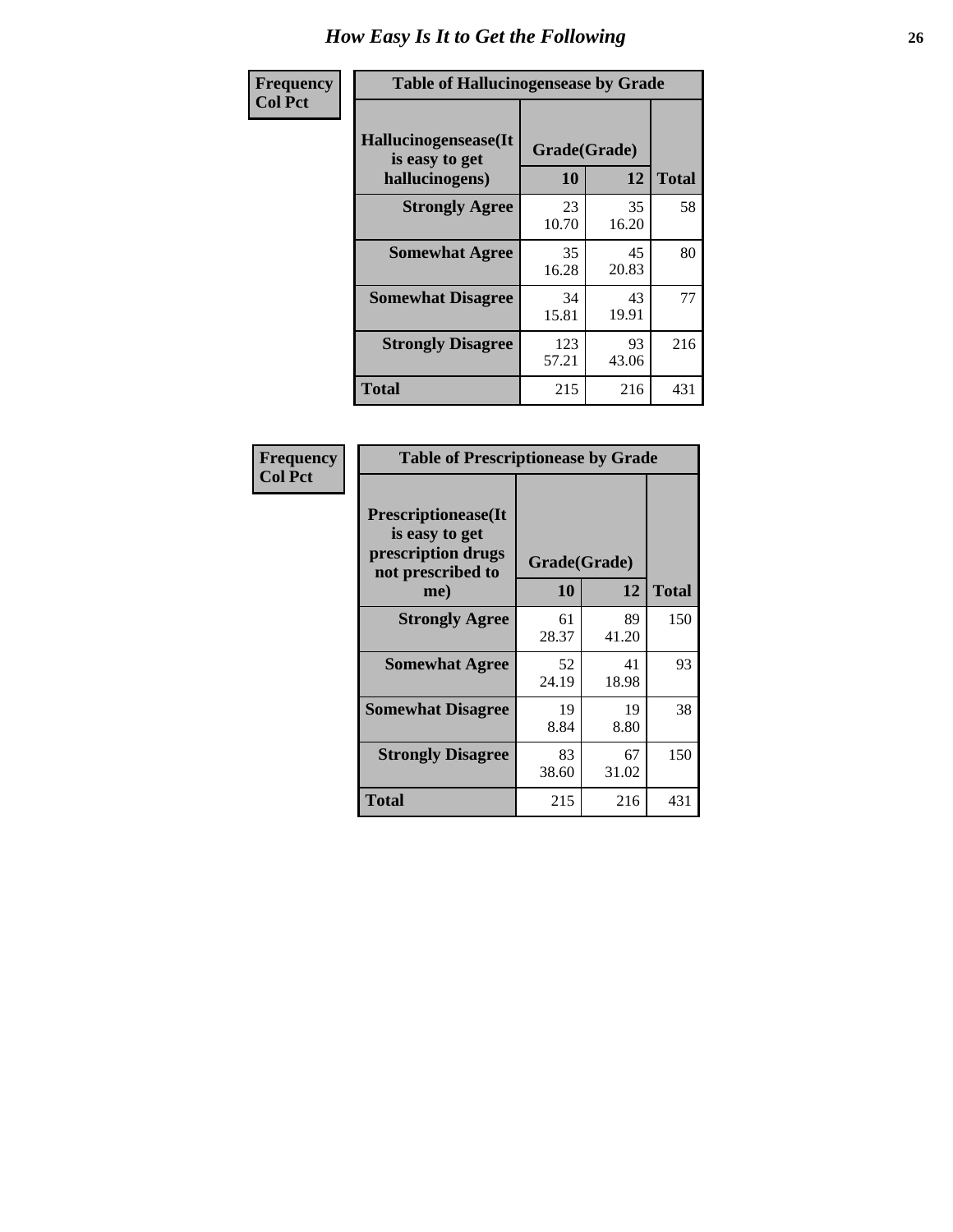### *Age at Onset of Use* **27** *Results for "Age at Onset of Use" questions exclude students who said they did not use that substance*

| Frequency      | <b>Table of Grade by Alcoholinit</b> |                        |                                                  |           |               |             |                           |             |             |             |                  |                       |              |
|----------------|--------------------------------------|------------------------|--------------------------------------------------|-----------|---------------|-------------|---------------------------|-------------|-------------|-------------|------------------|-----------------------|--------------|
| <b>Row Pct</b> |                                      |                        | Alcoholinit (I started using alcohol when I was) |           |               |             |                           |             |             |             |                  |                       |              |
|                | Grade(Grade)                         | <b>8 or</b><br>younger | 9 <sub>1</sub>                                   | <b>10</b> | 11            | 12          | 13                        | 14          | 15          | <b>16</b>   | 17               | <b>18 or</b><br>older | <b>Total</b> |
|                | 10                                   | 3<br>3.66              | 2.44                                             | 4<br>4.88 | 5<br>6.10     | 14<br>17.07 | 19<br>23.17               | 21<br>25.61 | 11<br>13.41 | 3.66        | $\theta$<br>0.00 | $\Omega$<br>0.00      | 82           |
|                | 12                                   | 5<br>5.21              | $\Omega$<br>0.00                                 | C<br>2.08 | 2<br>2.08     | 8<br>8.33   | 14<br>14.58               | 14<br>14.58 | 21<br>21.88 | 15<br>15.63 | 10<br>10.42      | 5.21                  | 96           |
|                | <b>Total</b>                         | 8                      | $\overline{2}$                                   | 6         | $\mathcal{L}$ | 22          | 33                        | 35          | 32          | 18          | 10               |                       | 178          |
|                |                                      |                        |                                                  |           |               |             | Frequency Missing $= 253$ |             |             |             |                  |                       |              |

#### **Frequency Row Pct**

| <b>Table of Grade by Cigarettesinit</b> |                        |                                                      |                  |           |                                |            |           |             |             |                                   |                        |              |  |
|-----------------------------------------|------------------------|------------------------------------------------------|------------------|-----------|--------------------------------|------------|-----------|-------------|-------------|-----------------------------------|------------------------|--------------|--|
|                                         |                        | Cigarettesinit(I started smoking tobacco when I was) |                  |           |                                |            |           |             |             |                                   |                        |              |  |
| Grade(Grade)                            | <b>8 or</b><br>vounger | 9                                                    | 10               | 11        | 12                             | 13         | 14        | 15          | <b>16</b>   | 17                                | <b>18 or</b><br>older  | <b>Total</b> |  |
| 10                                      | 2<br>5.56              | 2.78                                                 | $\theta$<br>0.00 | 3<br>8.33 | 9<br>25.00                     | 7<br>19.44 | 19.44     | 6<br>16.67  | 2.78        | $\mathbf{0}$<br>0.00 <sub>1</sub> | $\left($<br>0.00       | 36           |  |
| 12                                      | 2.08                   | 0.00                                                 | 2<br>4.17        | 2.08      | 10.42                          | 4<br>8.33  | 4<br>8.33 | 11<br>22.92 | 14<br>29.17 | $\overline{4}$<br>8.33            | $\mathfrak{D}$<br>4.17 | 48           |  |
| <b>Total</b>                            | 3                      |                                                      | 2                | 4         | 14                             | 11         | 11        | 17          | 15          | $\overline{4}$                    | 2                      | 84           |  |
|                                         |                        |                                                      |                  |           | <b>Frequency Missing = 347</b> |            |           |             |             |                                   |                        |              |  |

| <b>Frequency</b> |              | <b>Table of Grade by Smokelessinit</b>                         |           |           |            |            |              |  |  |  |  |
|------------------|--------------|----------------------------------------------------------------|-----------|-----------|------------|------------|--------------|--|--|--|--|
| <b>Row Pct</b>   |              | <b>Smokelessinit (I started chewing</b><br>tobacco when I was) |           |           |            |            |              |  |  |  |  |
|                  | Grade(Grade) | 8 or<br>vounger                                                | <b>11</b> | 13        | 14         | <b>15</b>  | <b>Total</b> |  |  |  |  |
|                  | 10           | 20.00                                                          | 20.00     | 0<br>0.00 | 20.00      | っ<br>40.00 | 5            |  |  |  |  |
|                  | 12           | 16.67                                                          | 0.00      | 16.67     | 3<br>50.00 | 16.67      | 6            |  |  |  |  |
|                  | <b>Total</b> | $\overline{c}$<br>3<br>4                                       |           |           |            |            |              |  |  |  |  |
|                  |              | Frequency Missing $= 420$                                      |           |           |            |            |              |  |  |  |  |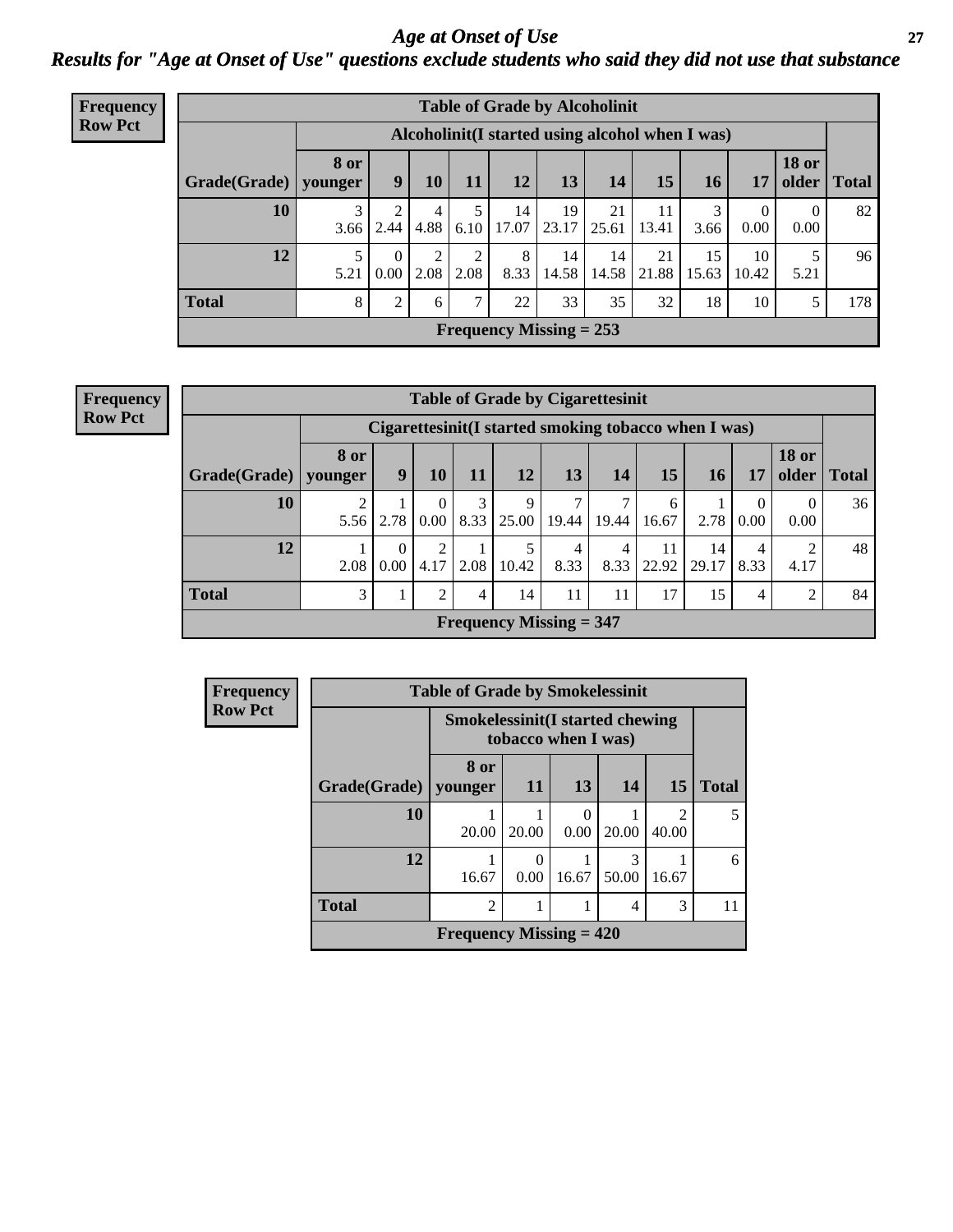#### *Age at Onset of Use* **28**

*Results for "Age at Onset of Use" questions exclude students who said they did not use that substance*

| Frequency      | <b>Table of Grade by Marijuanainit</b> |                        |                  |           |                      |                  |                                                     |                        |             |             |                  |                  |             |
|----------------|----------------------------------------|------------------------|------------------|-----------|----------------------|------------------|-----------------------------------------------------|------------------------|-------------|-------------|------------------|------------------|-------------|
| <b>Row Pct</b> |                                        |                        |                  |           |                      |                  | Marijuanainit(I started using marijuana when I was) |                        |             |             |                  |                  |             |
|                | Grade(Grade)                           | <b>8 or</b><br>younger | 9                | 10        | 11                   | 12               | 13                                                  | 14                     | 15          | 16          | 17               | <b>18 or</b>     | older Total |
|                | 10                                     | 5.41                   | $\Omega$<br>0.00 | 2.70      | $\theta$<br>$0.00\,$ | 18.92            | 9<br>24.32                                          | 6<br>16.22             | 9<br>24.32  | 8.11        | $\Omega$<br>0.00 | $\theta$<br>0.00 | 37          |
|                | 12                                     | 1.85                   | 2<br>3.70        | 2<br>3.70 | 2<br>3.70            | $\Omega$<br>0.00 | 2<br>3.70                                           | $\overline{4}$<br>7.41 | 15<br>27.78 | 18<br>33.33 | 6<br>11.11       | 2<br>3.70        | 54          |
|                | <b>Total</b>                           | 3                      | $\overline{2}$   | 3         | 2                    | 7                | 11                                                  | 10                     | 24          | 21          | 6                | $\overline{2}$   | 91          |
|                |                                        |                        |                  |           |                      |                  | <b>Frequency Missing = 340</b>                      |                        |             |             |                  |                  |             |

| Frequency      |              | <b>Table of Grade by Cocaineinit</b>                       |                |       |           |              |  |  |  |
|----------------|--------------|------------------------------------------------------------|----------------|-------|-----------|--------------|--|--|--|
| <b>Row Pct</b> |              | <b>Cocaineinit</b> (I started using<br>cocaine when I was) |                |       |           |              |  |  |  |
|                | Grade(Grade) | 8 or<br>younger                                            | 14             | 15    | <b>16</b> | <b>Total</b> |  |  |  |
|                | 10           | 25.00                                                      | 25.00          | 50.00 | 0<br>0.00 | 4            |  |  |  |
|                | 12           | $\Omega$<br>0.00                                           | 33.33          | 33.33 | 33.33     | 3            |  |  |  |
|                | <b>Total</b> |                                                            | $\overline{2}$ | 3     |           |              |  |  |  |
|                |              | <b>Frequency Missing <math>= 424</math></b>                |                |       |           |              |  |  |  |

| Frequency      |              | <b>Table of Grade by Inhalantsinit</b> |           |                                                         |                  |                         |                |              |
|----------------|--------------|----------------------------------------|-----------|---------------------------------------------------------|------------------|-------------------------|----------------|--------------|
| <b>Row Pct</b> |              |                                        |           | Inhalantsinit (I started using<br>inhalants when I was) |                  |                         |                |              |
|                | Grade(Grade) | 11                                     | 12        | 13                                                      | 14               | 15                      | <b>16</b>      | <b>Total</b> |
|                | 10           | 25.00                                  | 25.00     | 0<br>0.00                                               | $\theta$<br>0.00 | $\mathfrak{D}$<br>50.00 | 0.00           | 4            |
|                | 12           | 20.00                                  | 0<br>0.00 | 20.00                                                   | 20.00            | 0.00                    | 40.00          | 5            |
|                | <b>Total</b> | $\overline{2}$                         | 1         | 1                                                       |                  | $\mathfrak{D}$          | $\mathfrak{D}$ | $\mathbf Q$  |
|                |              |                                        |           | Frequency Missing $= 422$                               |                  |                         |                |              |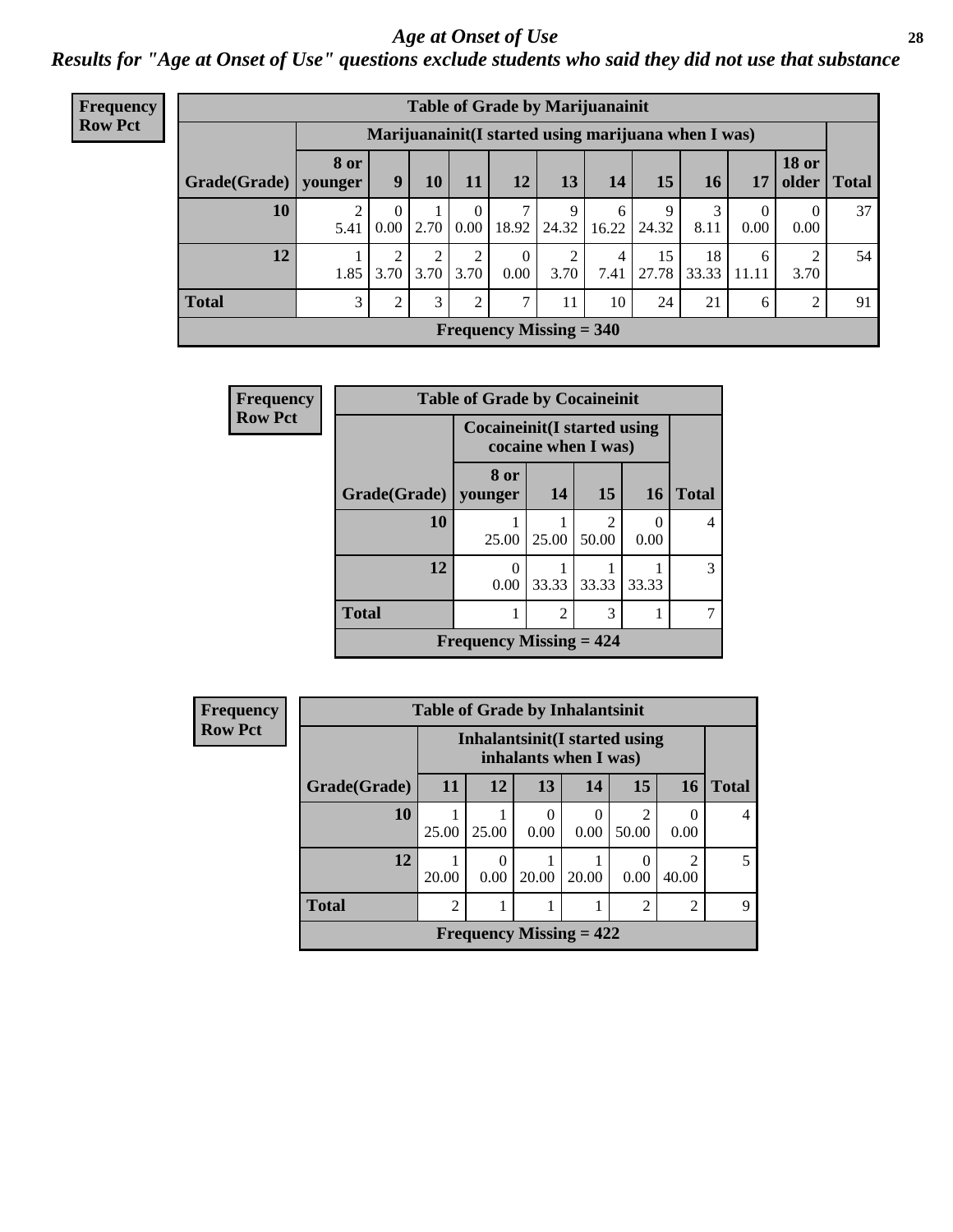#### *Age at Onset of Use* **29**

*Results for "Age at Onset of Use" questions exclude students who said they did not use that substance*

| <b>Frequency</b> |              | <b>Table of Grade by Steroidsinit</b> |                      |       |                |                |
|------------------|--------------|---------------------------------------|----------------------|-------|----------------|----------------|
| <b>Row Pct</b>   |              | <b>Steroidsinit (I started using</b>  | steroids when I was) |       |                |                |
|                  | Grade(Grade) | 8 or<br>younger                       | <b>10</b>            | 11    | 14             | <b>Total</b>   |
|                  | 10           | $\Omega$<br>0.00                      | 33.33                | 33.33 | 33.33          | 3              |
|                  | 12           | 50.00                                 | 0<br>0.00            | 0.00  | 50.00          | $\overline{2}$ |
|                  | <b>Total</b> |                                       |                      |       | $\overline{2}$ | 5              |
|                  |              | Frequency Missing $= 426$             |                      |       |                |                |

| Frequency      |                        | <b>Table of Grade by Ecstasyinit</b> |                                                     |       |                                |            |                         |              |  |  |  |  |
|----------------|------------------------|--------------------------------------|-----------------------------------------------------|-------|--------------------------------|------------|-------------------------|--------------|--|--|--|--|
| <b>Row Pct</b> |                        |                                      | Ecstasyinit (I started using ecstasy when I<br>was) |       |                                |            |                         |              |  |  |  |  |
|                | Grade(Grade)   younger | 8 or                                 | 13                                                  | 14    | 15                             | <b>16</b>  | <b>18 or</b><br>older   | <b>Total</b> |  |  |  |  |
|                | 10                     | 16.67                                | 16.67                                               | 16.67 | 3<br>50.00                     | 0<br>0.00  | $\Omega$<br>0.00        | 6            |  |  |  |  |
|                | 12                     | $\Omega$<br>0.00                     | 0<br>0.00                                           | 14.29 | 14.29                          | 3<br>42.86 | $\overline{2}$<br>28.57 |              |  |  |  |  |
|                | <b>Total</b>           |                                      |                                                     | 2     | 4                              | 3          | $\overline{2}$          | 13           |  |  |  |  |
|                |                        |                                      |                                                     |       | <b>Frequency Missing = 418</b> |            |                         |              |  |  |  |  |

| Frequency      | <b>Table of Grade by Methinit</b> |                                                                     |        |           |                |  |  |  |  |
|----------------|-----------------------------------|---------------------------------------------------------------------|--------|-----------|----------------|--|--|--|--|
| <b>Row Pct</b> |                                   | <b>Methinit</b> (I started using<br>methamphetamines<br>when I was) |        |           |                |  |  |  |  |
|                | Grade(Grade)                      | 8 or<br>younger                                                     | 14     | 16        | <b>Total</b>   |  |  |  |  |
|                | 10                                | 0.00                                                                | 100.00 | 0<br>0.00 |                |  |  |  |  |
|                | 12                                | 50.00                                                               | 0.00   | 50.00     | $\mathfrak{D}$ |  |  |  |  |
|                | <b>Total</b>                      |                                                                     |        | 1         | 3              |  |  |  |  |
|                | Frequency Missing $= 428$         |                                                                     |        |           |                |  |  |  |  |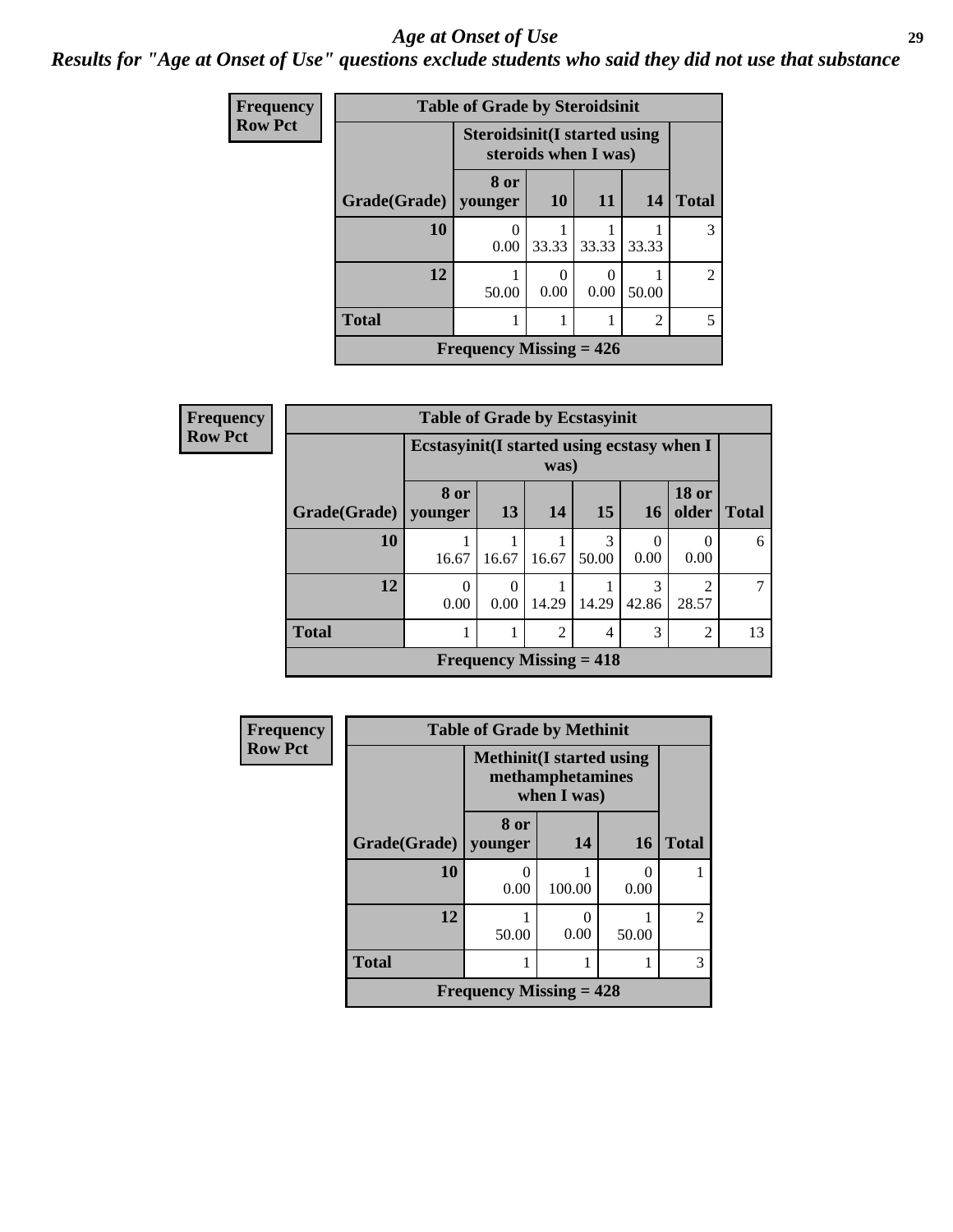#### Age at Onset of Use **30**

*Results for "Age at Onset of Use" questions exclude students who said they did not use that substance*

| Frequency      |              |                                                           | <b>Table of Grade by Hallucinogensinit</b> |                         |                  |                                      |              |  |
|----------------|--------------|-----------------------------------------------------------|--------------------------------------------|-------------------------|------------------|--------------------------------------|--------------|--|
| <b>Row Pct</b> |              | Hallucinogensinit(I started<br>using hallucinogens when I |                                            |                         |                  |                                      |              |  |
|                | Grade(Grade) | <b>10</b>                                                 | 12                                         | 15                      | 16               | 17                                   | <b>Total</b> |  |
|                | 10           | $\mathcal{O}$<br>0.00                                     | 33.33                                      | $\mathfrak{D}$<br>66.67 | $\Omega$<br>0.00 | 0<br>0.00                            | 3            |  |
|                | 12           | 25.00                                                     | 0<br>0.00                                  | $\theta$<br>0.00        | 25.00            | $\mathcal{D}_{\mathcal{L}}$<br>50.00 | 4            |  |
|                | <b>Total</b> |                                                           |                                            | $\overline{c}$          |                  | $\overline{2}$                       |              |  |
|                |              |                                                           | Frequency Missing $= 424$                  |                         |                  |                                      |              |  |

| Frequency      |              |                 |                                                                                          |                  |                  |                      | <b>Table of Grade by Prescriptioninit</b> |            |            |                  |                       |              |
|----------------|--------------|-----------------|------------------------------------------------------------------------------------------|------------------|------------------|----------------------|-------------------------------------------|------------|------------|------------------|-----------------------|--------------|
| <b>Row Pct</b> |              |                 | Prescriptioninit (I started using prescription drugs not prescribed<br>to me when I was) |                  |                  |                      |                                           |            |            |                  |                       |              |
|                | Grade(Grade) | 8 or<br>vounger | 9                                                                                        | <b>10</b>        | 12               | 13                   | 14                                        | 15         | <b>16</b>  | 17               | <b>18 or</b><br>older | <b>Total</b> |
|                | 10           | 22.73           | 4.55                                                                                     | $\Omega$<br>0.00 | $\Omega$<br>0.00 | 22.73                | 22.73                                     | 3<br>13.64 | 3<br>13.64 | $\theta$<br>0.00 | $\Omega$<br>0.00      | 22           |
|                | 12           | 0<br>0.00       | $\theta$<br>0.00                                                                         | 10.00            | 2<br>10.00       | $\Omega$<br>$0.00\,$ | 5.00                                      | 3<br>15.00 | 9<br>45.00 | 10.00            | 5.00                  | 20           |
|                | <b>Total</b> |                 |                                                                                          | っ                | $\overline{2}$   | 5                    | 6                                         | 6          | 12         | 2                |                       | 42           |
|                |              |                 |                                                                                          |                  |                  |                      | Frequency Missing $=$ 389                 |            |            |                  |                       |              |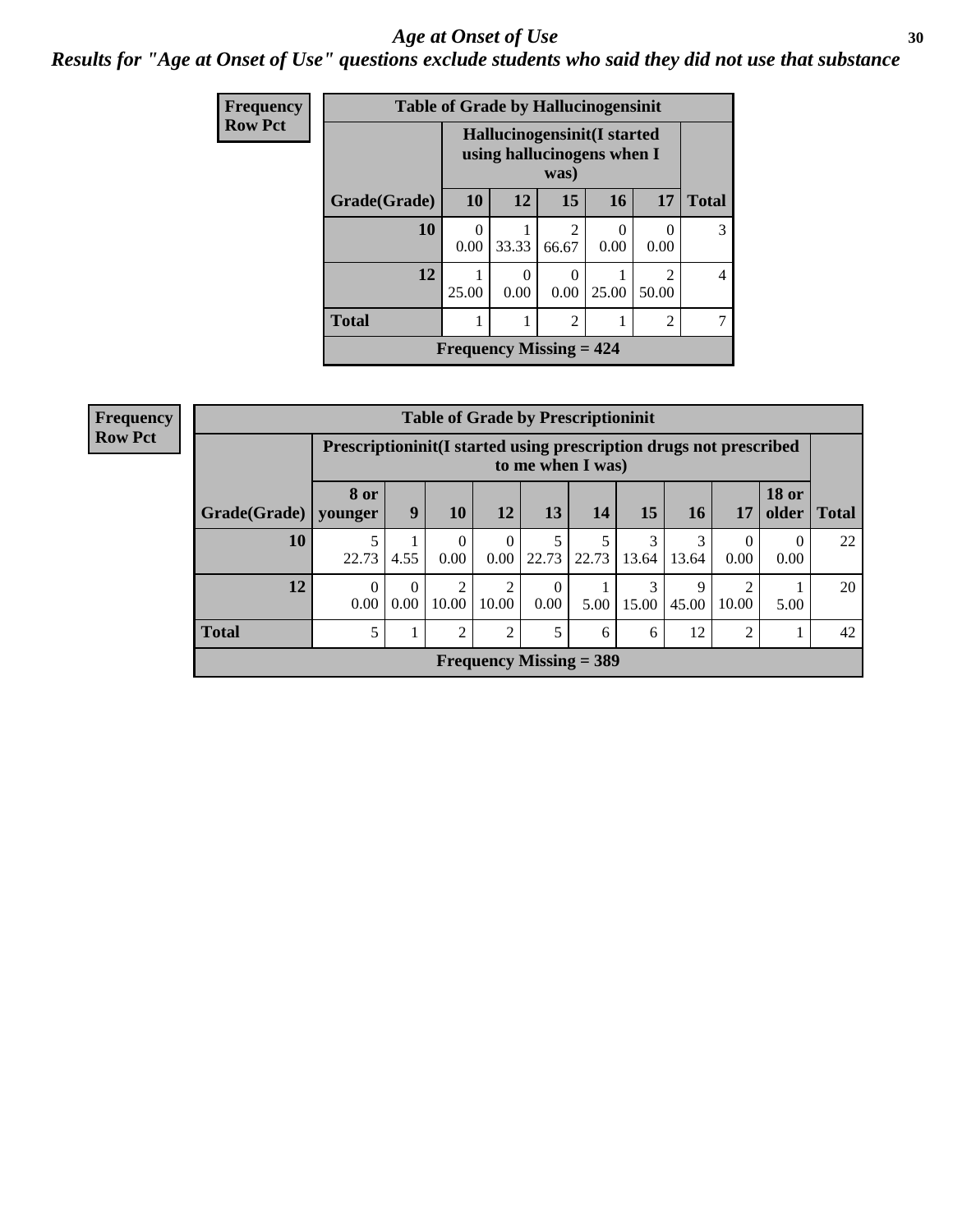| Frequency      | <b>Table of Alcoholharm by Grade</b>          |                    |              |              |  |  |  |
|----------------|-----------------------------------------------|--------------------|--------------|--------------|--|--|--|
| <b>Col Pct</b> | Alcoholharm(I<br>think alcohol is<br>harmful) | Grade(Grade)<br>10 | 12           | <b>Total</b> |  |  |  |
|                | <b>Strongly Agree</b>                         | 115<br>53.49       | 116<br>53.70 | 231          |  |  |  |
|                | <b>Somewhat Agree</b>                         | 55<br>25.58        | 60<br>27.78  | 115          |  |  |  |
|                | <b>Somewhat Disagree</b>                      | 25<br>11.63        | 20<br>9.26   | 45           |  |  |  |
|                | <b>Strongly Disagree</b>                      | 20<br>9.30         | 20<br>9.26   | 40           |  |  |  |
|                | <b>Total</b>                                  | 215                | 216          | 431          |  |  |  |

| <b>Table of Cigarettesharm by Grade</b>                  |                    |              |              |  |  |  |  |  |
|----------------------------------------------------------|--------------------|--------------|--------------|--|--|--|--|--|
| Cigarettesharm(I<br>think smoking<br>tobacco is harmful) | Grade(Grade)<br>10 | 12           | <b>Total</b> |  |  |  |  |  |
| <b>Strongly Agree</b>                                    | 171<br>79.53       | 170<br>78.70 | 341          |  |  |  |  |  |
| <b>Somewhat Agree</b>                                    | 21<br>9.77         | 24<br>11.11  | 45           |  |  |  |  |  |
| <b>Somewhat Disagree</b>                                 | 7<br>3.26          | 6<br>2.78    | 13           |  |  |  |  |  |
| <b>Strongly Disagree</b>                                 | 16<br>7.44         | 16<br>7.41   | 32           |  |  |  |  |  |
| <b>Total</b>                                             | 215                | 216          | 431          |  |  |  |  |  |

| Frequency      | <b>Table of Smokelessharm by Grade</b>                  |                    |              |              |
|----------------|---------------------------------------------------------|--------------------|--------------|--------------|
| <b>Col Pct</b> | Smokelessharm(I<br>think chewing<br>tobacco is harmful) | Grade(Grade)<br>10 | 12           | <b>Total</b> |
|                | <b>Strongly Agree</b>                                   | 179<br>83.26       | 175<br>81.02 | 354          |
|                | <b>Somewhat Agree</b>                                   | 14<br>6.51         | 20<br>9.26   | 34           |
|                | <b>Somewhat Disagree</b>                                | 3.26               | 4<br>1.85    | 11           |
|                | <b>Strongly Disagree</b>                                | 15<br>6.98         | 17<br>7.87   | 32           |
|                | <b>Total</b>                                            | 215                | 216          | 431          |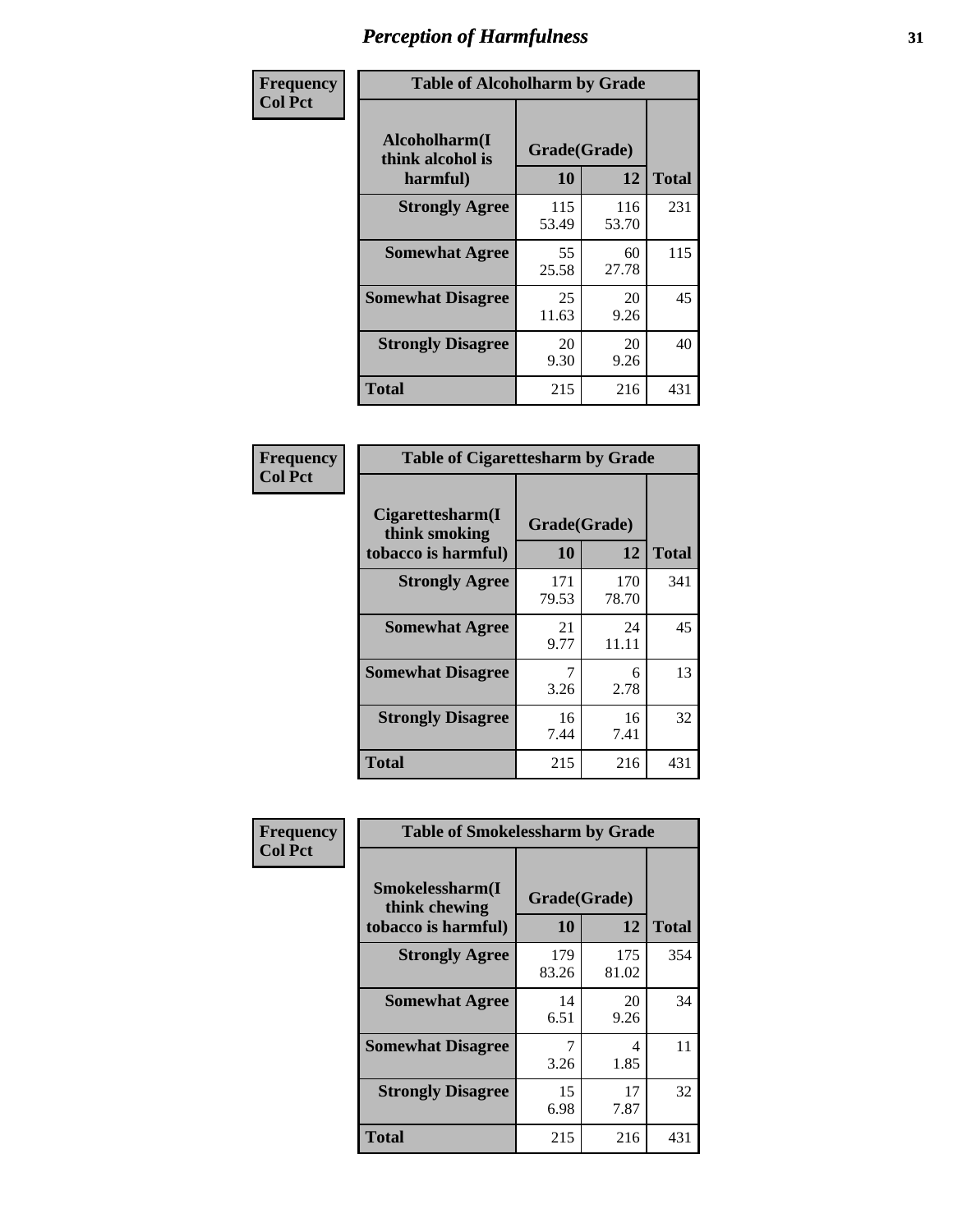| Frequency      | <b>Table of Marijuanaharm by Grade</b>            |                    |              |              |
|----------------|---------------------------------------------------|--------------------|--------------|--------------|
| <b>Col Pct</b> | Marijuanaharm(I<br>think marijuana is<br>harmful) | Grade(Grade)<br>10 | 12           | <b>Total</b> |
|                | <b>Strongly Agree</b>                             | 138<br>64.19       | 127<br>58.80 | 265          |
|                | <b>Somewhat Agree</b>                             | 30<br>13.95        | 32<br>14.81  | 62           |
|                | <b>Somewhat Disagree</b>                          | 19<br>8.84         | 22<br>10.19  | 41           |
|                | <b>Strongly Disagree</b>                          | 28<br>13.02        | 35<br>16.20  | 63           |
|                | <b>Total</b>                                      | 215                | 216          | 431          |

| <b>Table of Cocaineharm by Grade</b>          |                    |              |              |  |  |  |
|-----------------------------------------------|--------------------|--------------|--------------|--|--|--|
| Cocaineharm(I<br>think cocaine is<br>harmful) | Grade(Grade)<br>10 | 12           | <b>Total</b> |  |  |  |
| <b>Strongly Agree</b>                         | 187<br>86.98       | 189<br>87.50 | 376          |  |  |  |
| <b>Somewhat Agree</b>                         | 9<br>4.19          | 9<br>4.17    | 18           |  |  |  |
| <b>Somewhat Disagree</b>                      | 4<br>1.86          | 3<br>1.39    | 7            |  |  |  |
| <b>Strongly Disagree</b>                      | 15<br>6.98         | 15<br>6.94   | 30           |  |  |  |
| <b>Total</b>                                  | 215                | 216          | 431          |  |  |  |

| Frequency      | <b>Table of Inhalantsharm by Grade</b>              |                    |              |              |
|----------------|-----------------------------------------------------|--------------------|--------------|--------------|
| <b>Col Pct</b> | Inhalantsharm(I)<br>think inhalants are<br>harmful) | Grade(Grade)<br>10 | 12           | <b>Total</b> |
|                | <b>Strongly Agree</b>                               | 176<br>81.86       | 188<br>87.04 | 364          |
|                | <b>Somewhat Agree</b>                               | 19<br>8.84         | 12<br>5.56   | 31           |
|                | <b>Somewhat Disagree</b>                            | 6<br>2.79          | 3<br>1.39    | 9            |
|                | <b>Strongly Disagree</b>                            | 14<br>6.51         | 13<br>6.02   | 27           |
|                | <b>Total</b>                                        | 215                | 216          | 431          |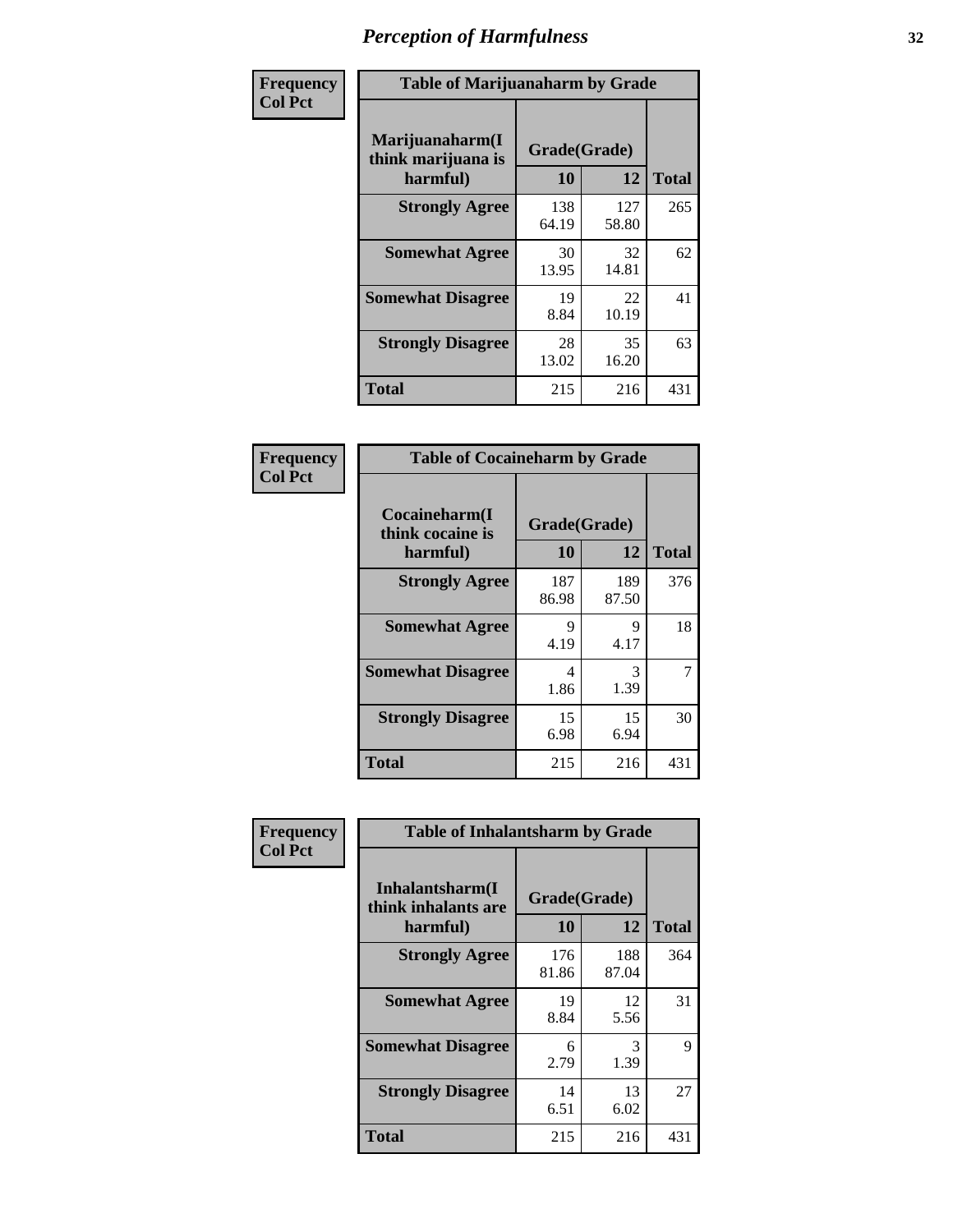| Frequency      | <b>Table of Steroidsharm by Grade</b>            |                    |              |              |
|----------------|--------------------------------------------------|--------------------|--------------|--------------|
| <b>Col Pct</b> | Steroidsharm(I<br>think steroids are<br>harmful) | Grade(Grade)<br>10 | 12           | <b>Total</b> |
|                | <b>Strongly Agree</b>                            | 168<br>78.14       | 182<br>84.26 | 350          |
|                | <b>Somewhat Agree</b>                            | 20<br>9.30         | 15<br>6.94   | 35           |
|                | <b>Somewhat Disagree</b>                         | 11<br>5.12         | 4<br>1.85    | 15           |
|                | <b>Strongly Disagree</b>                         | 16<br>7.44         | 15<br>6.94   | 31           |
|                | <b>Total</b>                                     | 215                | 216          | 431          |

| <b>Table of Ecstasyharm by Grade</b>          |                    |                    |     |  |  |
|-----------------------------------------------|--------------------|--------------------|-----|--|--|
| Ecstasyharm(I<br>think ecstasy is<br>harmful) | Grade(Grade)<br>10 | <b>Total</b>       |     |  |  |
| <b>Strongly Agree</b>                         | 177<br>82.33       | 12<br>188<br>87.04 | 365 |  |  |
| <b>Somewhat Agree</b>                         | 12<br>5.58         | 11<br>5.09         | 23  |  |  |
| <b>Somewhat Disagree</b>                      | 8<br>3.72          | 3<br>1.39          | 11  |  |  |
| <b>Strongly Disagree</b>                      | 18<br>8.37         | 14<br>6.48         | 32  |  |  |
| <b>Total</b>                                  | 215                | 216                | 431 |  |  |

| Frequency      | <b>Table of Methharm by Grade</b>                            |                           |              |              |  |
|----------------|--------------------------------------------------------------|---------------------------|--------------|--------------|--|
| <b>Col Pct</b> | <b>Methharm</b> (I think<br>methamphetamines<br>are harmful) | Grade(Grade)<br><b>10</b> | 12           | <b>Total</b> |  |
|                | <b>Strongly Agree</b>                                        | 182<br>84.65              | 194<br>89.81 | 376          |  |
|                | <b>Somewhat Agree</b>                                        | 10<br>4.65                | 4<br>1.85    | 14           |  |
|                | <b>Somewhat Disagree</b>                                     | 6<br>2.79                 | 4<br>1.85    | 10           |  |
|                | <b>Strongly Disagree</b>                                     | 17<br>7.91                | 14<br>6.48   | 31           |  |
|                | Total                                                        | 215                       | 216          | 431          |  |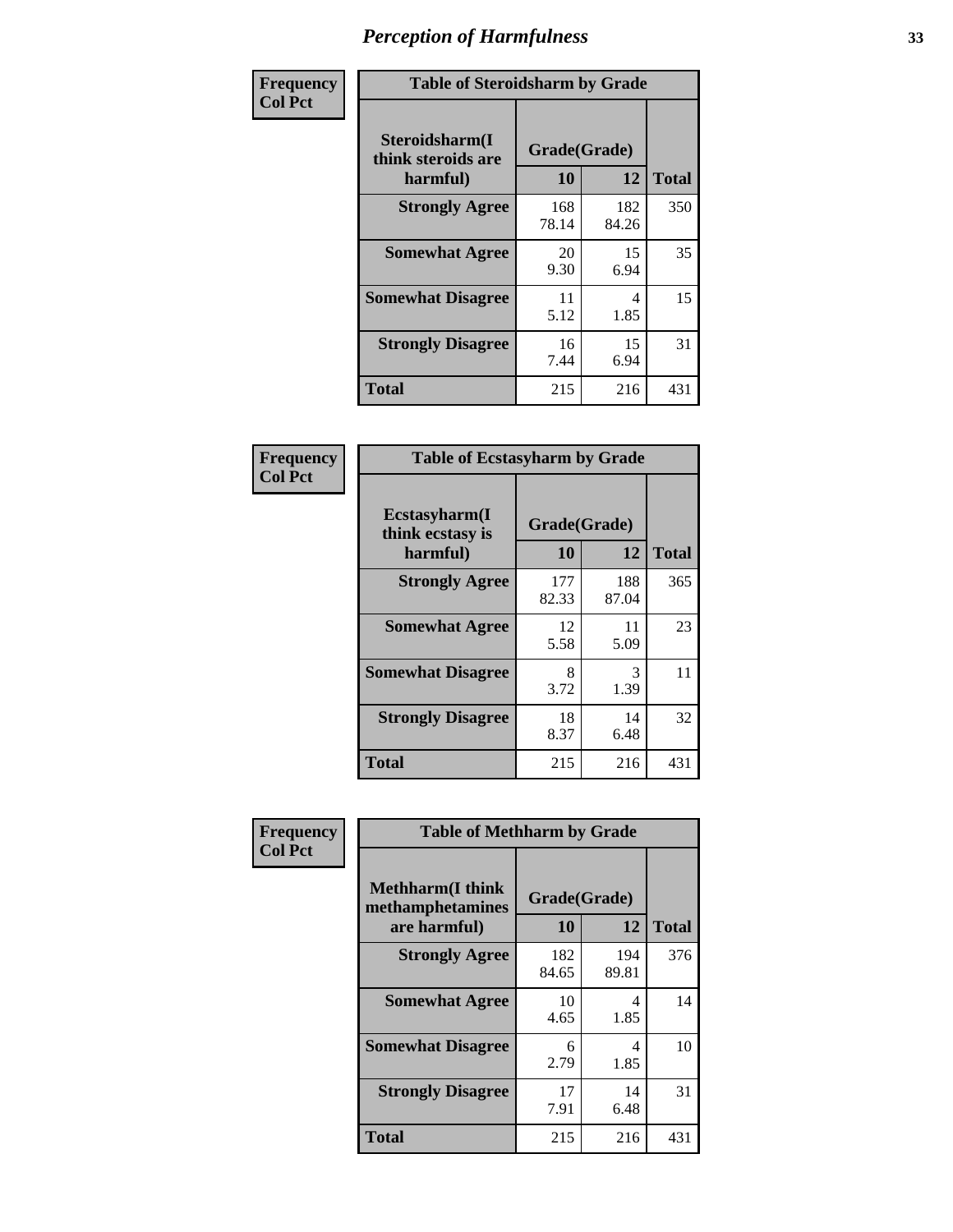| Frequency | <b>Table of Hallucinogensharm by Grade</b>                 |                    |              |              |
|-----------|------------------------------------------------------------|--------------------|--------------|--------------|
| Col Pct   | Hallucinogensharm(I<br>think hallucinogens<br>are harmful) | Grade(Grade)<br>10 | 12           | <b>Total</b> |
|           | <b>Strongly Agree</b>                                      | 178<br>82.79       | 185<br>85.65 | 363          |
|           | <b>Somewhat Agree</b>                                      | 12<br>5.58         | 13<br>6.02   | 25           |
|           | <b>Somewhat Disagree</b>                                   | 7<br>3.26          | 4<br>1.85    | 11           |
|           | <b>Strongly Disagree</b>                                   | 18<br>8.37         | 14<br>6.48   | 32           |
|           | <b>Total</b>                                               | 215                | 216          | 431          |

| <b>Table of Prescriptionharm by Grade</b>                                         |              |              |              |  |  |
|-----------------------------------------------------------------------------------|--------------|--------------|--------------|--|--|
| <b>Prescriptionharm(I)</b><br>think prescription<br>drugs not<br>prescribed to me | Grade(Grade) |              |              |  |  |
| are harmful)                                                                      | 10           | 12           | <b>Total</b> |  |  |
| <b>Strongly Agree</b>                                                             | 152<br>70.70 | 162<br>75.00 | 314          |  |  |
| <b>Somewhat Agree</b>                                                             | 25<br>11.63  | 29<br>13.43  | 54           |  |  |
| <b>Somewhat Disagree</b>                                                          | 19<br>8.84   | 10<br>4.63   | 29           |  |  |
| <b>Strongly Disagree</b>                                                          | 19<br>8.84   | 15<br>6.94   | 34           |  |  |
| Total                                                                             | 215          | 216          | 431          |  |  |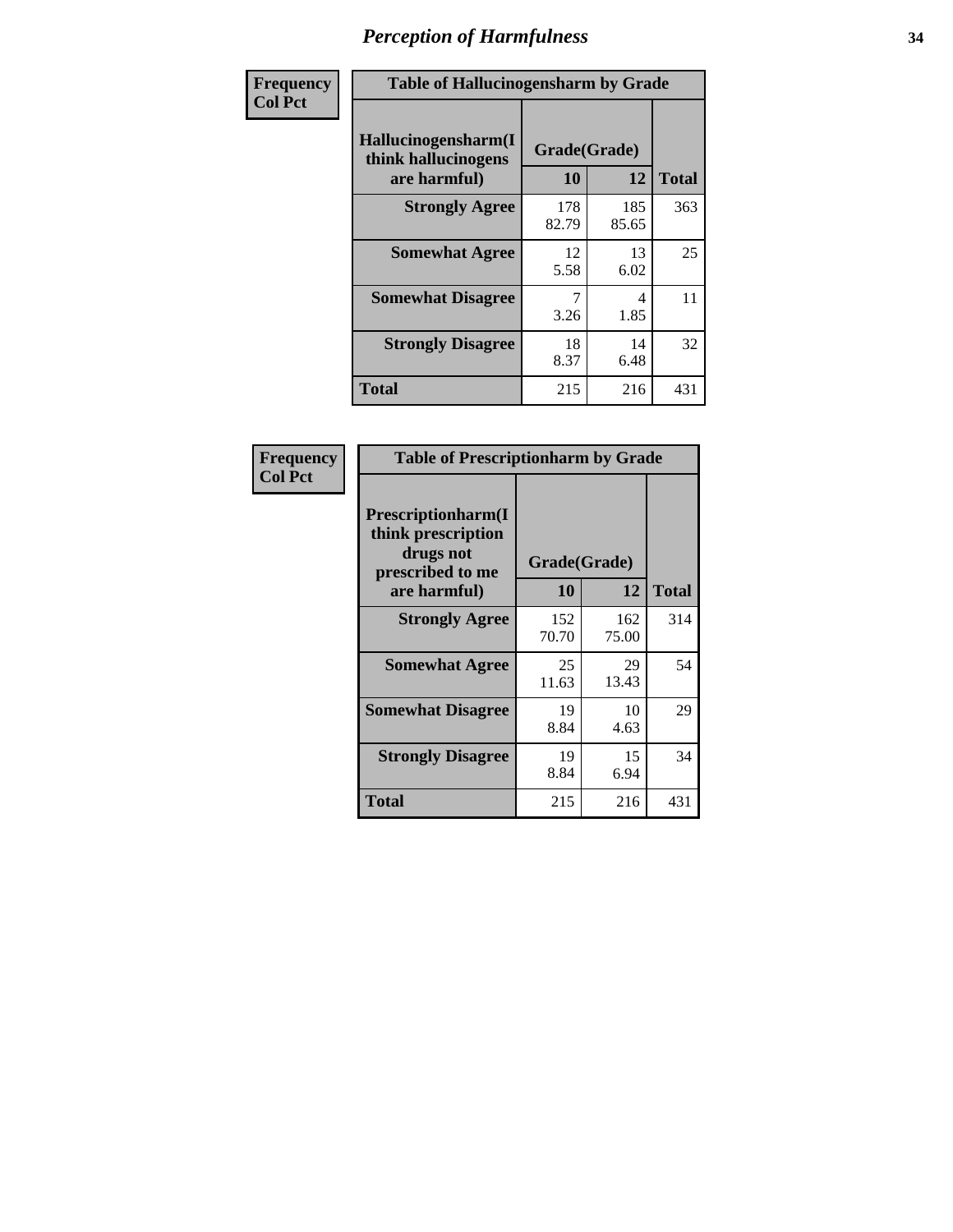# *Disapproval by Adults* **35**

| Frequency      | <b>Table of Alcoholadult by Grade</b>                                 |                    |              |              |  |
|----------------|-----------------------------------------------------------------------|--------------------|--------------|--------------|--|
| <b>Col Pct</b> | <b>Alcoholadult</b> (Adults<br>would disapprove if<br>I used alcohol) | Grade(Grade)<br>10 | 12           | <b>Total</b> |  |
|                | <b>Strongly Agree</b>                                                 | 115<br>53.49       | 121<br>56.02 | 236          |  |
|                | <b>Somewhat Agree</b>                                                 | 53<br>24.65        | 48<br>22.22  | 101          |  |
|                | <b>Somewhat Disagree</b>                                              | 27<br>12.56        | 30<br>13.89  | 57           |  |
|                | <b>Strongly Disagree</b>                                              | 20<br>9.30         | 17<br>7.87   | 37           |  |
|                | <b>Total</b>                                                          | 215                | 216          | 431          |  |

| <b>Table of Tobaccoadult by Grade</b>                         |                    |              |              |  |
|---------------------------------------------------------------|--------------------|--------------|--------------|--|
| Tobaccoadult(Adults<br>would disapprove if<br>I used tobacco) | Grade(Grade)<br>10 | 12           | <b>Total</b> |  |
| <b>Strongly Agree</b>                                         | 155<br>72.09       | 162<br>75.00 | 317          |  |
| <b>Somewhat Agree</b>                                         | 28<br>13.02        | 21<br>9.72   | 49           |  |
| <b>Somewhat Disagree</b>                                      | 8<br>3.72          | 14<br>6.48   | 22           |  |
| <b>Strongly Disagree</b>                                      | 24<br>11.16        | 19<br>8.80   | 43           |  |
| Total                                                         | 215                | 216          | 431          |  |

| Frequency      | <b>Table of Marijuanaadult by Grade</b>                           |                    |              |              |
|----------------|-------------------------------------------------------------------|--------------------|--------------|--------------|
| <b>Col Pct</b> | Marijuanaadult(Adults<br>would disapprove if I<br>used marijuana) | Grade(Grade)<br>10 | 12           | <b>Total</b> |
|                | <b>Strongly Agree</b>                                             | 164<br>76.28       | 165<br>76.39 | 329          |
|                | <b>Somewhat Agree</b>                                             | 21<br>9.77         | 20<br>9.26   | 41           |
|                | <b>Somewhat Disagree</b>                                          | 8<br>3.72          | 9<br>4.17    | 17           |
|                | <b>Strongly Disagree</b>                                          | 22<br>10.23        | 22<br>10.19  | 44           |
|                | <b>Total</b>                                                      | 215                | 216          | 431          |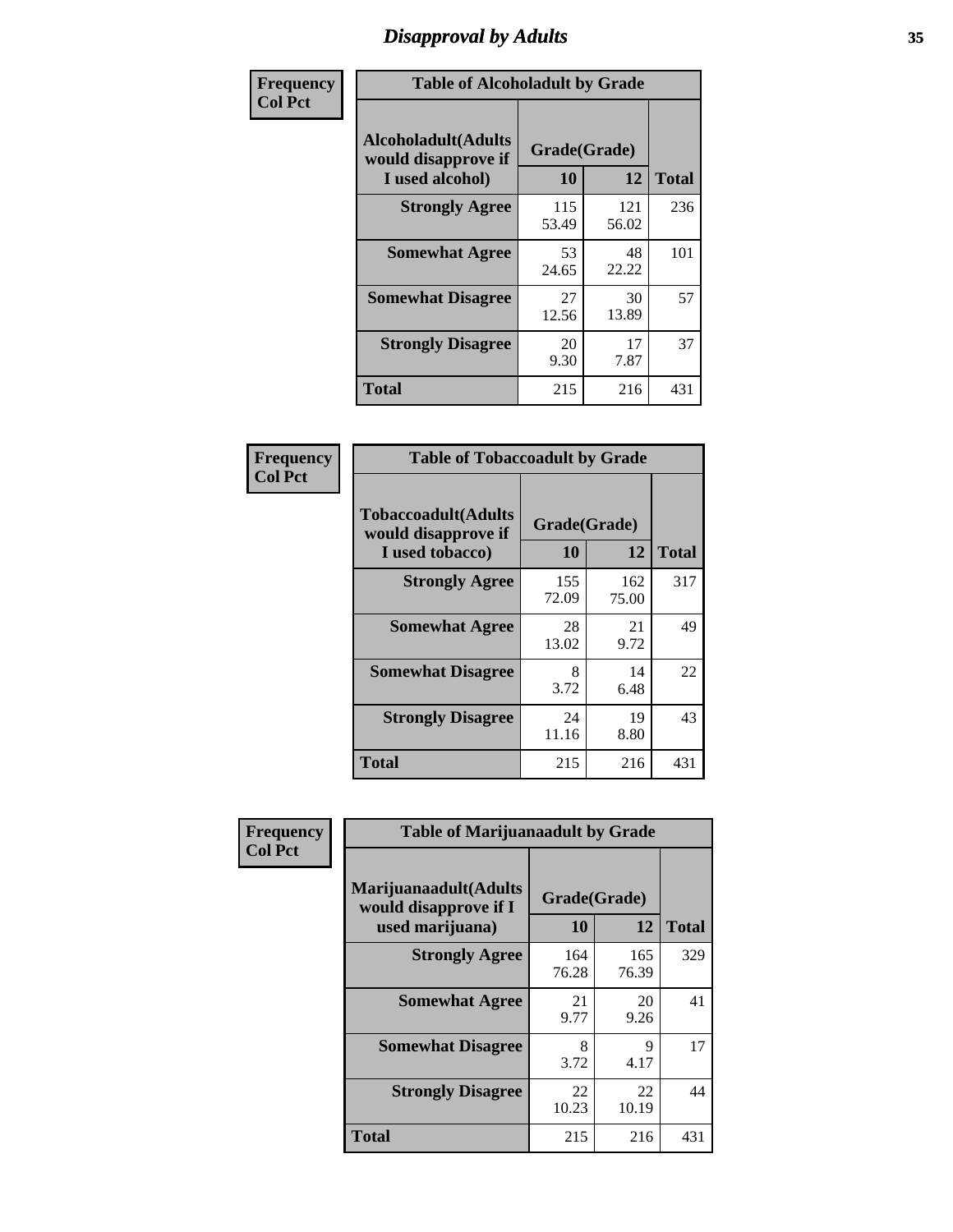### *Disapproval by Adults* **36**

| <b>Frequency</b> | <b>Table of Otherdrugadult by Grade</b>                                     |                    |              |              |
|------------------|-----------------------------------------------------------------------------|--------------------|--------------|--------------|
| <b>Col Pct</b>   | <b>Otherdrugadult</b> (Adults<br>would disapprove if I<br>used other drugs) | Grade(Grade)<br>10 | 12           | <b>Total</b> |
|                  | <b>Strongly Agree</b>                                                       | 181<br>84.19       | 188<br>87.04 | 369          |
|                  | <b>Somewhat Agree</b>                                                       | 11<br>5.12         | 10<br>4.63   | 21           |
|                  | <b>Somewhat Disagree</b>                                                    | $\Omega$<br>0.00   | 3<br>1.39    | 3            |
|                  | <b>Strongly Disagree</b>                                                    | 23<br>10.70        | 15<br>6.94   | 38           |
|                  | <b>Total</b>                                                                | 215                | 216          | 431          |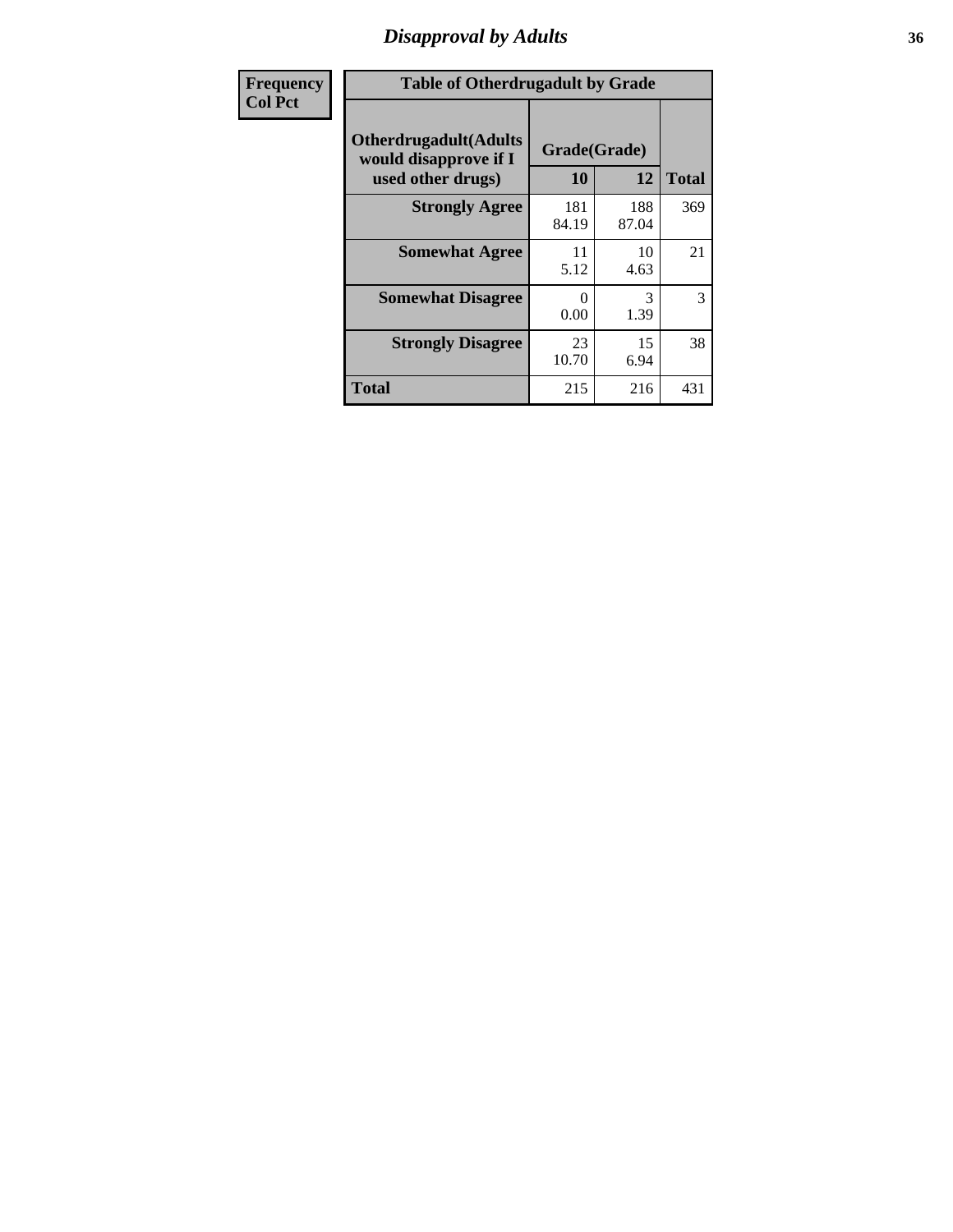## *Disapproval by Peers* **37**

| Frequency      | <b>Table of Alcoholpeer by Grade</b>                    |              |             |              |
|----------------|---------------------------------------------------------|--------------|-------------|--------------|
| <b>Col Pct</b> | Alcoholpeer(My<br>friends would<br>disapprove if I used | Grade(Grade) |             |              |
|                | alcohol)                                                | 10           | 12          | <b>Total</b> |
|                | <b>Strongly Agree</b>                                   | 52<br>24.19  | 41<br>18.98 | 93           |
|                | <b>Somewhat Agree</b>                                   | 42<br>19.53  | 47<br>21.76 | 89           |
|                | <b>Somewhat Disagree</b>                                | 58<br>26.98  | 60<br>27.78 | 118          |
|                | <b>Strongly Disagree</b>                                | 63<br>29.30  | 68<br>31.48 | 131          |
|                | Total                                                   | 215          | 216         | 431          |

| Frequency      | <b>Table of Tobaccopeer by Grade</b>                                |                    |             |              |
|----------------|---------------------------------------------------------------------|--------------------|-------------|--------------|
| <b>Col Pct</b> | Tobaccopeer(My<br>friends would<br>disapprove if I used<br>tobacco) | Grade(Grade)<br>10 | 12          | <b>Total</b> |
|                | <b>Strongly Agree</b>                                               | 89<br>41.40        | 91<br>42.13 | 180          |
|                | <b>Somewhat Agree</b>                                               | 42<br>19.53        | 31<br>14.35 | 73           |
|                | <b>Somewhat Disagree</b>                                            | 42<br>19.53        | 37<br>17.13 | 79           |
|                | <b>Strongly Disagree</b>                                            | 42<br>19.53        | 57<br>26.39 | 99           |
|                | Total                                                               | 215                | 216         | 431          |

| Frequency      | <b>Table of Marijuanapeer by Grade</b>                    |              |             |              |  |
|----------------|-----------------------------------------------------------|--------------|-------------|--------------|--|
| <b>Col Pct</b> | Marijuanapeer(My<br>friends would<br>disapprove if I used | Grade(Grade) |             |              |  |
|                | marijuana)                                                | 10           | 12          | <b>Total</b> |  |
|                | <b>Strongly Agree</b>                                     | 85<br>39.53  | 78<br>36.11 | 163          |  |
|                | <b>Somewhat Agree</b>                                     | 41<br>19.07  | 29<br>13.43 | 70           |  |
|                | <b>Somewhat Disagree</b>                                  | 39<br>18.14  | 43<br>19.91 | 82           |  |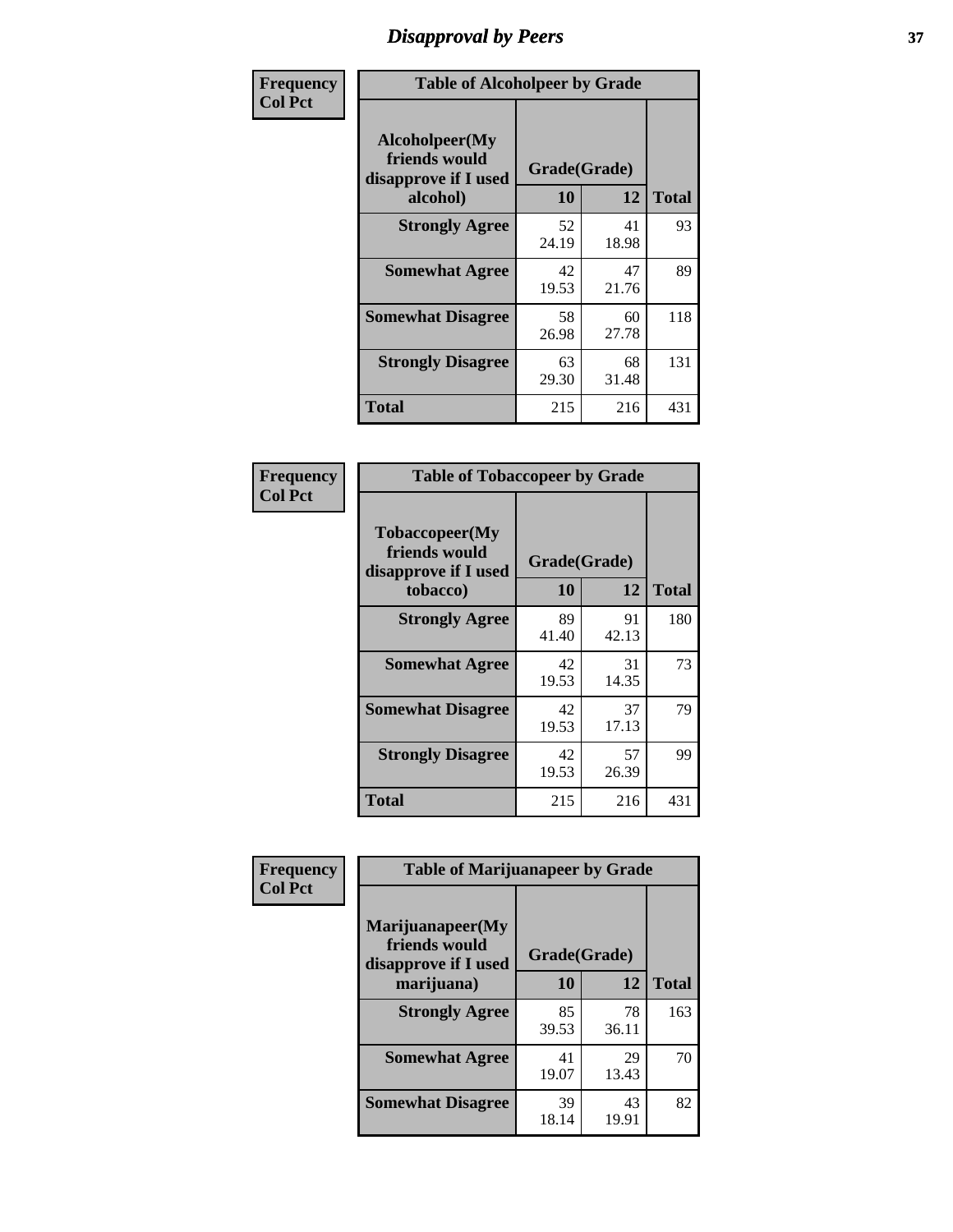# *Disapproval by Peers* **38**

| <b>Frequency</b> | <b>Table of Marijuanapeer by Grade</b>                                  |                           |             |              |  |
|------------------|-------------------------------------------------------------------------|---------------------------|-------------|--------------|--|
| <b>Col Pct</b>   | Marijuanapeer(My<br>friends would<br>disapprove if I used<br>marijuana) | Grade(Grade)<br><b>10</b> | 12          | <b>Total</b> |  |
|                  | <b>Strongly Disagree</b>                                                | 50<br>23.26               | 66<br>30.56 | 116          |  |
|                  | <b>Total</b>                                                            | 215                       | 216         | 431          |  |

| <b>Frequency</b> | <b>Table of Otherdrugpeer by Grade</b>                    |              |              |              |
|------------------|-----------------------------------------------------------|--------------|--------------|--------------|
| <b>Col Pct</b>   | Otherdrugpeer(My<br>friends would<br>disapprove if I used | Grade(Grade) |              |              |
|                  | other drugs)                                              | 10           | 12           | <b>Total</b> |
|                  | <b>Strongly Agree</b>                                     | 122<br>56.74 | 133<br>61.57 | 255          |
|                  | <b>Somewhat Agree</b>                                     | 33<br>15.35  | 29<br>13.43  | 62           |
|                  | <b>Somewhat Disagree</b>                                  | 28<br>13.02  | 21<br>9.72   | 49           |
|                  | <b>Strongly Disagree</b>                                  | 32<br>14.88  | 33<br>15.28  | 65           |
|                  | Total                                                     | 215          | 216          | 431          |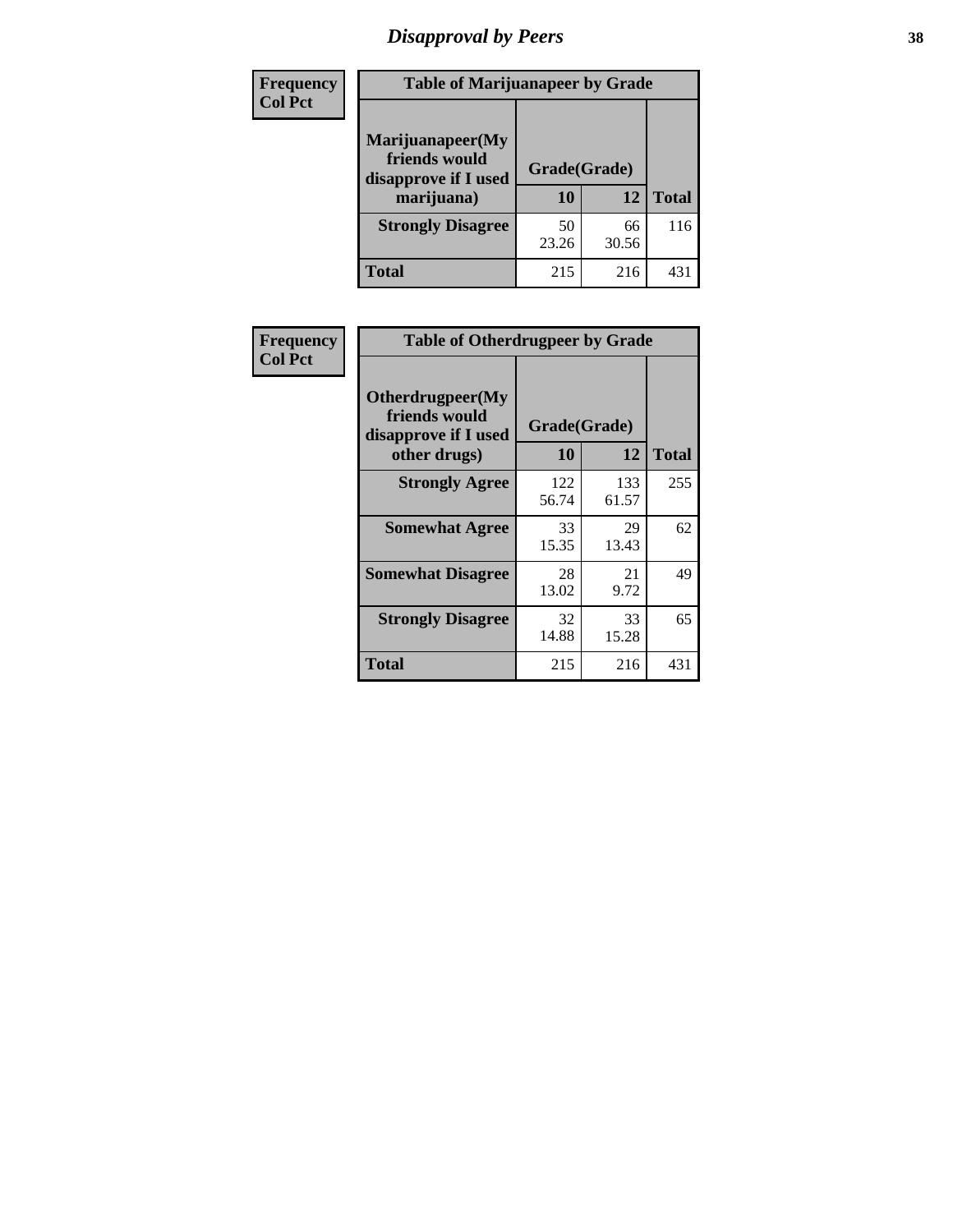| Frequency<br><b>Col Pct</b> | <b>Table of Alcohollocation1 by Grade</b> |              |              |              |
|-----------------------------|-------------------------------------------|--------------|--------------|--------------|
|                             | <b>Alcohollocation1(Places</b>            | Grade(Grade) |              |              |
|                             | <b>Friends Use Alcohol)</b>               | 10           | 12           | <b>Total</b> |
|                             |                                           | 141<br>65.58 | 151<br>69.91 | 292          |
|                             | Do Not Use                                | 74<br>34.42  | 65<br>30.09  | 139          |
|                             | <b>Total</b>                              | 215          | 216          | 431          |

| Frequency      | <b>Table of Alcohollocation2 by Grade</b>                     |                    |              |              |
|----------------|---------------------------------------------------------------|--------------------|--------------|--------------|
| <b>Col Pct</b> | <b>Alcohollocation2(Places</b><br><b>Friends Use Alcohol)</b> | Grade(Grade)<br>10 | 12           | <b>Total</b> |
|                |                                                               | 107<br>49.77       | 112<br>51.85 | 219          |
|                | Home                                                          | 108<br>50.23       | 104<br>48.15 | 212          |
|                | <b>Total</b>                                                  | 215                | 216          | 431          |

| Frequency<br><b>Col Pct</b> | <b>Table of Alcohollocation 3 by Grade</b>                    |                    |              |              |
|-----------------------------|---------------------------------------------------------------|--------------------|--------------|--------------|
|                             | <b>Alcohollocation3(Places</b><br><b>Friends Use Alcohol)</b> | Grade(Grade)<br>10 | 12           | <b>Total</b> |
|                             |                                                               | 189<br>87.91       | 176<br>81.48 | 365          |
|                             | <b>School</b>                                                 | 26<br>12.09        | 40<br>18.52  | 66           |
|                             | <b>Total</b>                                                  | 215                | 216          | 431          |

| Frequency      | <b>Table of Alcohollocation4 by Grade</b> |              |              |              |  |
|----------------|-------------------------------------------|--------------|--------------|--------------|--|
| <b>Col Pct</b> | <b>Alcohollocation4(Places</b>            | Grade(Grade) |              |              |  |
|                | <b>Friends Use Alcohol)</b>               | 10           | 12           | <b>Total</b> |  |
|                |                                           | 165<br>76.74 | 150<br>69.44 | 315          |  |
|                | Car                                       | 50<br>23.26  | 66<br>30.56  | 116          |  |
|                | <b>Total</b>                              | 215          | 216          | 431          |  |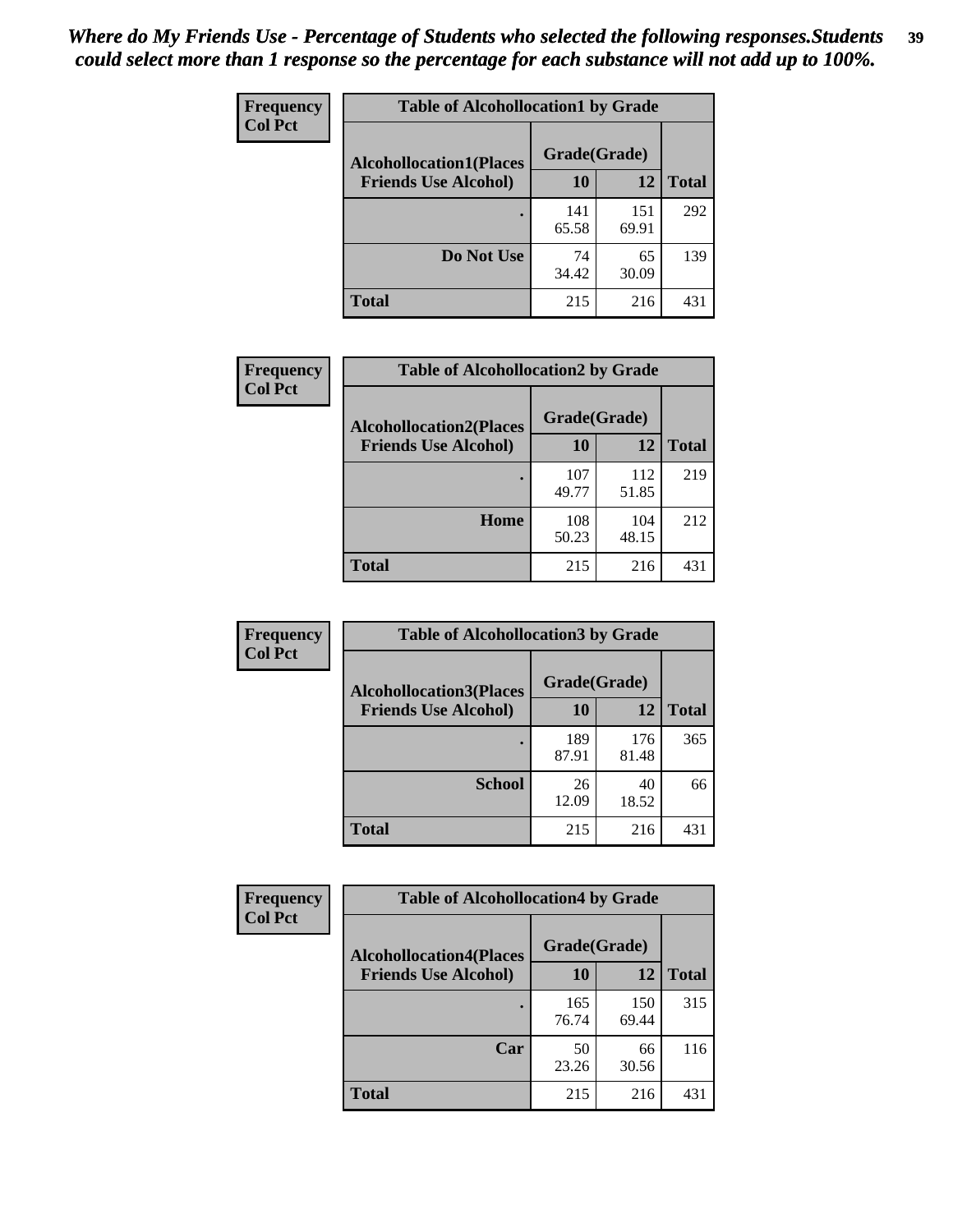| Frequency<br><b>Col Pct</b> | <b>Table of Alcohollocation5 by Grade</b> |              |              |              |  |
|-----------------------------|-------------------------------------------|--------------|--------------|--------------|--|
|                             | <b>Alcohollocation5(Places</b>            | Grade(Grade) |              |              |  |
|                             | <b>Friends Use Alcohol)</b>               | 10           | 12           | <b>Total</b> |  |
|                             |                                           | 104<br>48.37 | 94<br>43.52  | 198          |  |
|                             | <b>Friend's House</b>                     | 111<br>51.63 | 122<br>56.48 | 233          |  |
|                             | <b>Total</b>                              | 215          | 216          | 431          |  |

| Frequency      | <b>Table of Alcohollocation6 by Grade</b>                     |                    |             |              |
|----------------|---------------------------------------------------------------|--------------------|-------------|--------------|
| <b>Col Pct</b> | <b>Alcohollocation6(Places</b><br><b>Friends Use Alcohol)</b> | Grade(Grade)<br>10 | 12          | <b>Total</b> |
|                |                                                               | 147                | 127         | 274          |
|                |                                                               | 68.37              | 58.80       |              |
|                | <b>Other</b>                                                  | 68<br>31.63        | 89<br>41.20 | 157          |
|                | Total                                                         | 215                | 216         | 431          |

| Frequency      | <b>Table of Tobaccolocation1 by Grade</b> |              |              |              |
|----------------|-------------------------------------------|--------------|--------------|--------------|
| <b>Col Pct</b> | <b>Tobaccolocation1(Places</b>            | Grade(Grade) |              |              |
|                | <b>Friends Use Tobacco)</b>               | 10           | <b>12</b>    | <b>Total</b> |
|                |                                           | 77<br>35.81  | 93<br>43.06  | 170          |
|                | <b>Do Not Use</b>                         | 138<br>64.19 | 123<br>56.94 | 261          |
|                | <b>Total</b>                              | 215          | 216          | 431          |

| <b>Frequency</b> | <b>Table of Tobaccolocation2 by Grade</b> |              |              |              |  |
|------------------|-------------------------------------------|--------------|--------------|--------------|--|
| <b>Col Pct</b>   | <b>Tobaccolocation2(Places</b>            | Grade(Grade) |              |              |  |
|                  | <b>Friends Use Tobacco)</b>               | 10           | 12           | <b>Total</b> |  |
|                  |                                           | 159<br>73.95 | 156<br>72.22 | 315          |  |
|                  | Home                                      | 56<br>26.05  | 60<br>27.78  | 116          |  |
|                  | <b>Total</b>                              | 215          | 216          | 431          |  |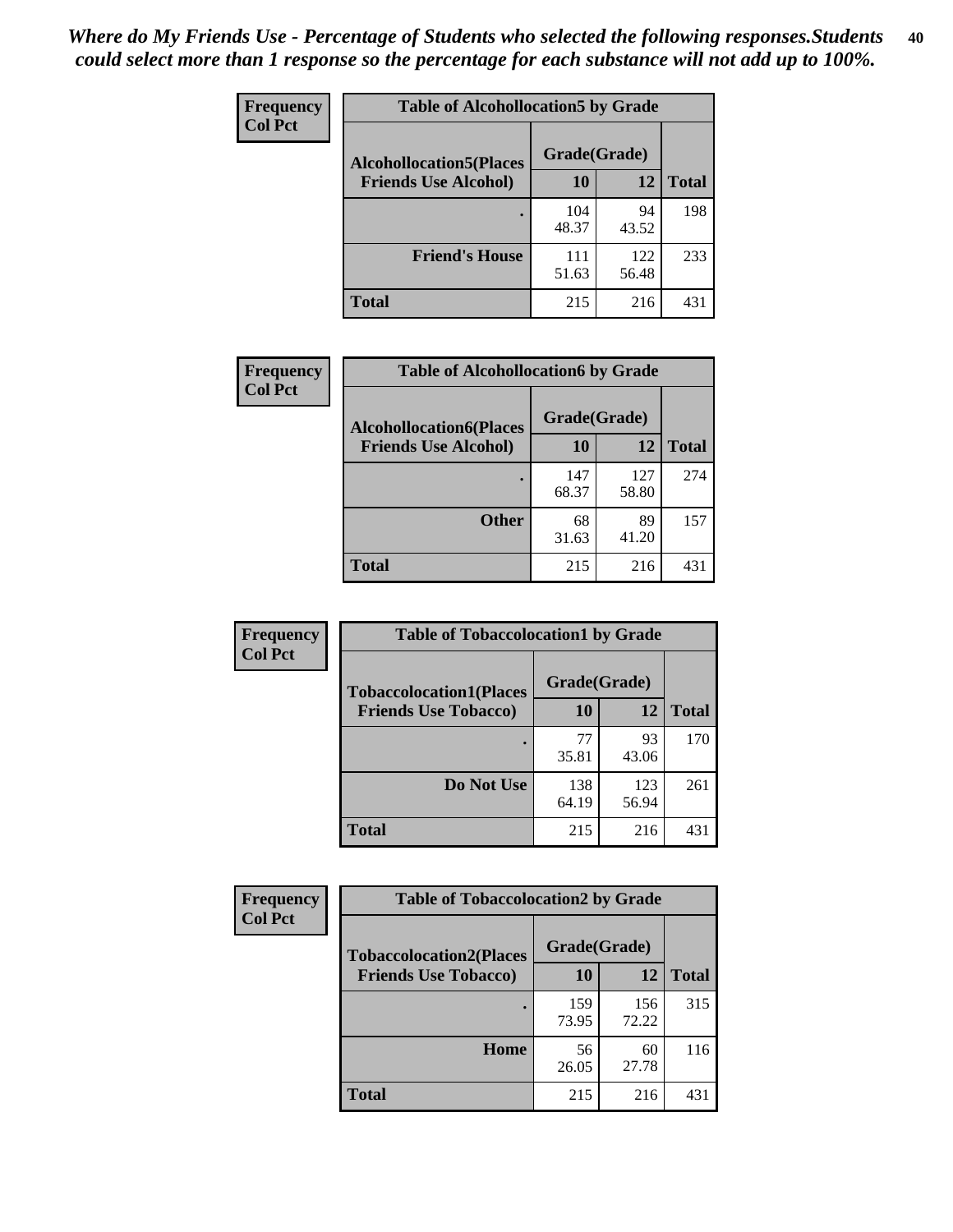| Frequency      | <b>Table of Tobaccolocation 3 by Grade</b> |              |              |              |  |
|----------------|--------------------------------------------|--------------|--------------|--------------|--|
| <b>Col Pct</b> | <b>Tobaccolocation3(Places</b>             | Grade(Grade) |              |              |  |
|                | <b>Friends Use Tobacco)</b>                | 10           | <b>12</b>    | <b>Total</b> |  |
|                |                                            | 176<br>81.86 | 172<br>79.63 | 348          |  |
|                | <b>School</b>                              | 39<br>18.14  | 44<br>20.37  | 83           |  |
|                | <b>Total</b>                               | 215          | 216          | 431          |  |

| Frequency      | <b>Table of Tobaccolocation4 by Grade</b> |                    |              |              |
|----------------|-------------------------------------------|--------------------|--------------|--------------|
| <b>Col Pct</b> | <b>Tobaccolocation4(Places</b>            | Grade(Grade)<br>10 | 12           |              |
|                | <b>Friends Use Tobacco)</b>               |                    |              | <b>Total</b> |
|                |                                           | 161<br>74.88       | 148<br>68.52 | 309          |
|                | Car                                       | 54<br>25.12        | 68<br>31.48  | 122          |
|                | <b>Total</b>                              | 215                | 216          | 431          |

| Frequency      | <b>Table of Tobaccolocation5 by Grade</b>                     |                    |              |              |
|----------------|---------------------------------------------------------------|--------------------|--------------|--------------|
| <b>Col Pct</b> | <b>Tobaccolocation5(Places</b><br><b>Friends Use Tobacco)</b> | Grade(Grade)<br>10 | 12           | <b>Total</b> |
|                |                                                               | 151<br>70.23       | 146<br>67.59 | 297          |
|                | <b>Friend's House</b>                                         | 64<br>29.77        | 70<br>32.41  | 134          |
|                | <b>Total</b>                                                  | 215                | 216          | 431          |

| Frequency      | <b>Table of Tobaccolocation6 by Grade</b> |              |              |              |  |
|----------------|-------------------------------------------|--------------|--------------|--------------|--|
| <b>Col Pct</b> | <b>Tobaccolocation6(Places</b>            | Grade(Grade) |              |              |  |
|                | <b>Friends Use Tobacco)</b>               | 10           | 12           | <b>Total</b> |  |
|                |                                           | 170<br>79.07 | 156<br>72.22 | 326          |  |
|                | <b>Other</b>                              | 45<br>20.93  | 60<br>27.78  | 105          |  |
|                | <b>Total</b>                              | 215          | 216          | 431          |  |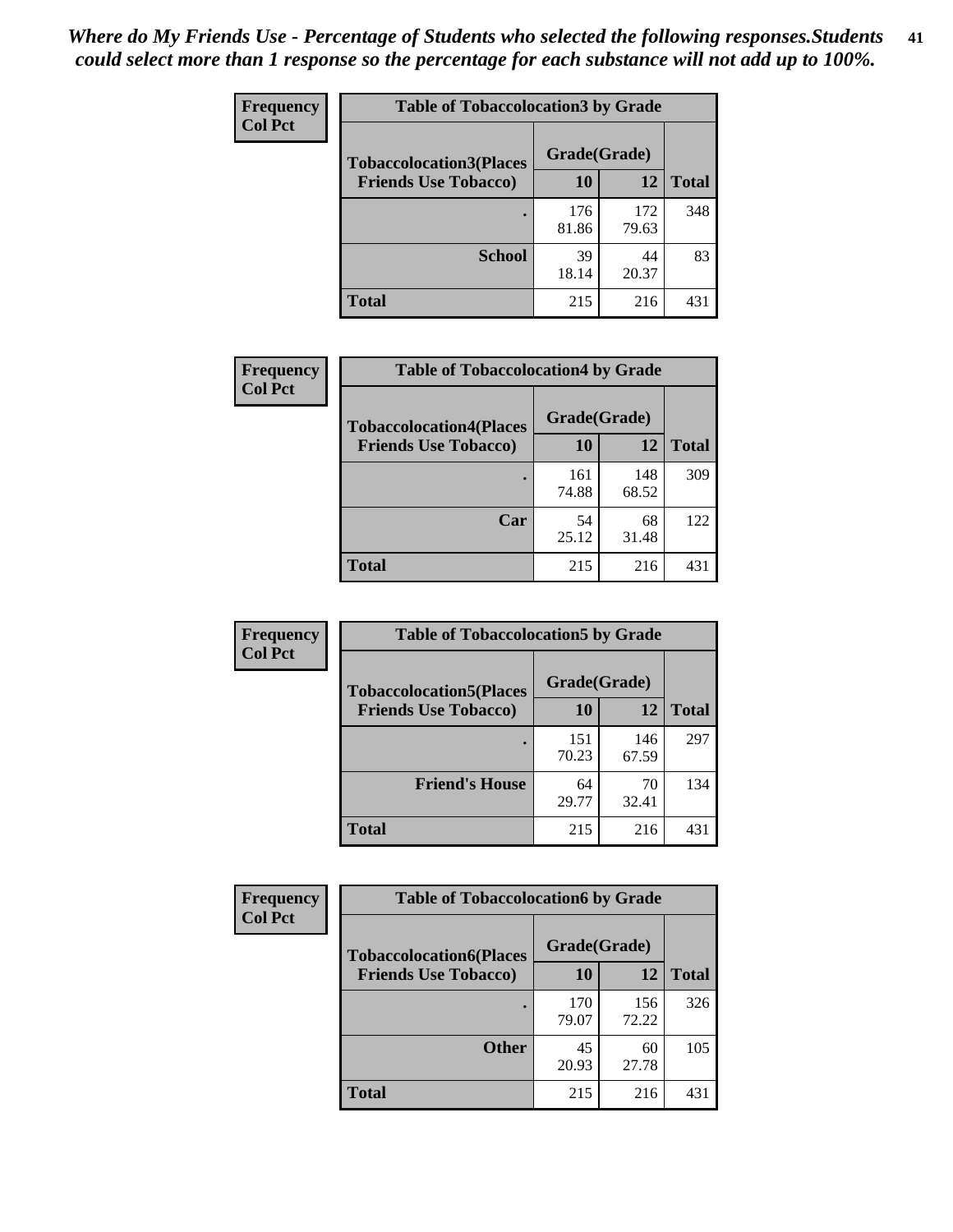| <b>Frequency</b> | <b>Table of Marijuanalocation1 by Grade</b> |              |              |              |
|------------------|---------------------------------------------|--------------|--------------|--------------|
| <b>Col Pct</b>   | <b>Marijuanalocation1(Places</b>            | Grade(Grade) |              |              |
|                  | <b>Friends Use Marijuana</b> )              | 10           | 12           | <b>Total</b> |
|                  |                                             | 102<br>47.44 | 127<br>58.80 | 229          |
|                  | Do Not Use                                  | 113<br>52.56 | 89<br>41.20  | 202          |
|                  | <b>Total</b>                                | 215          | 216          | 431          |

| <b>Frequency</b> | <b>Table of Marijuanalocation2 by Grade</b>                        |                    |              |              |
|------------------|--------------------------------------------------------------------|--------------------|--------------|--------------|
| <b>Col Pct</b>   | <b>Marijuanalocation2(Places</b><br><b>Friends Use Marijuana</b> ) | Grade(Grade)<br>10 | 12           | <b>Total</b> |
|                  |                                                                    | 141<br>65.58       | 135<br>62.50 | 276          |
|                  | Home                                                               | 74<br>34.42        | 81<br>37.50  | 155          |
|                  | <b>Total</b>                                                       | 215                | 216          | 431          |

| Frequency<br><b>Col Pct</b> | <b>Table of Marijuanalocation3 by Grade</b> |              |              |              |
|-----------------------------|---------------------------------------------|--------------|--------------|--------------|
|                             | <b>Marijuanalocation3</b> (Places           | Grade(Grade) |              |              |
|                             | <b>Friends Use Marijuana</b> )              | 10           | 12           | <b>Total</b> |
|                             |                                             | 163<br>75.81 | 164<br>75.93 | 327          |
|                             | <b>School</b>                               | 52<br>24.19  | 52<br>24.07  | 104          |
|                             | <b>Total</b>                                | 215          | 216          | 431          |

| Frequency      | <b>Table of Marijuanalocation4 by Grade</b> |              |              |              |  |
|----------------|---------------------------------------------|--------------|--------------|--------------|--|
| <b>Col Pct</b> | <b>Marijuanalocation4(Places</b>            | Grade(Grade) |              |              |  |
|                | <b>Friends Use Marijuana</b> )              | <b>10</b>    | 12           | <b>Total</b> |  |
|                |                                             | 150<br>69.77 | 126<br>58.33 | 276          |  |
|                | Car                                         | 65<br>30.23  | 90<br>41.67  | 155          |  |
|                | <b>Total</b>                                | 215          | 216          | 431          |  |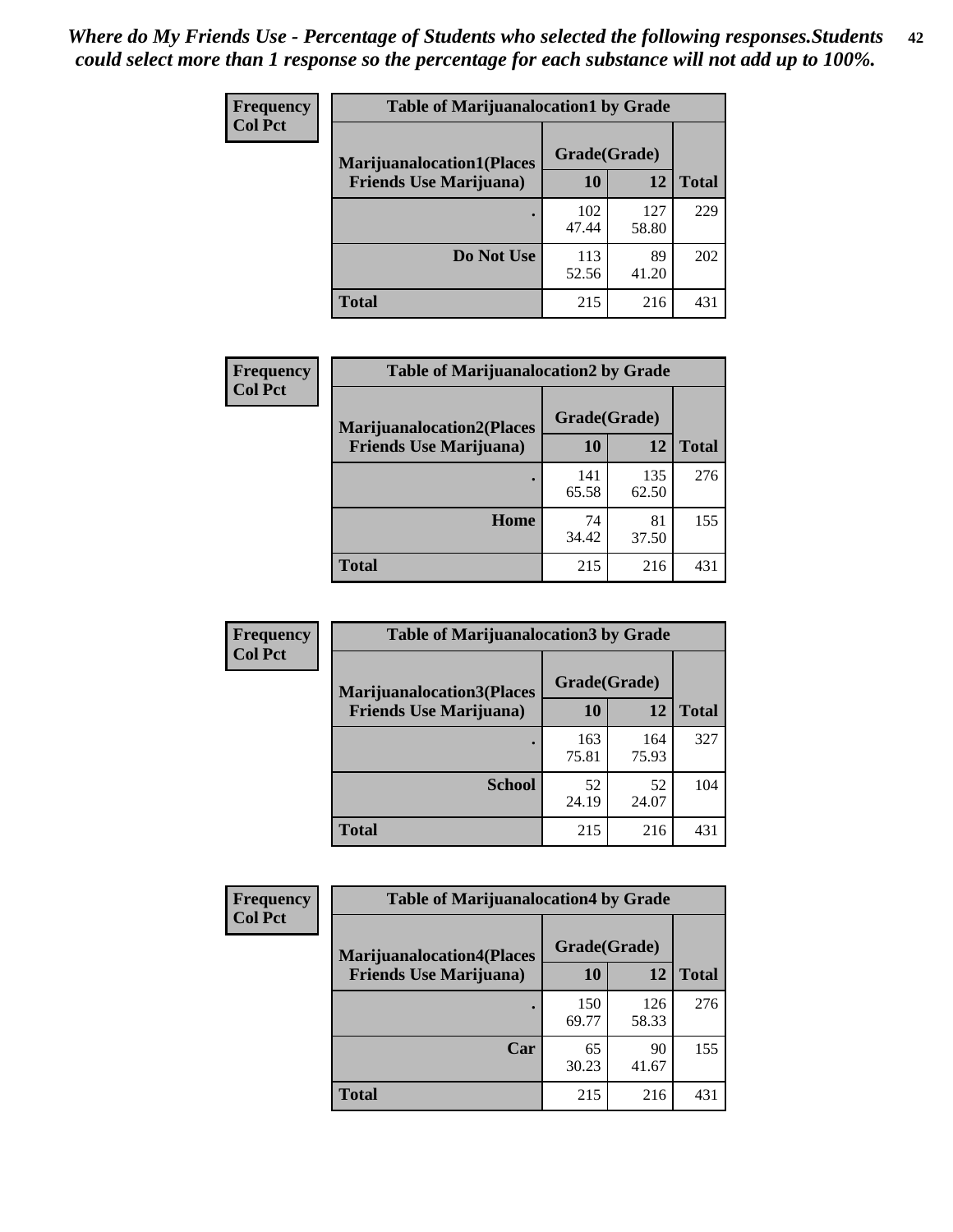| <b>Frequency</b>               | <b>Table of Marijuanalocation5 by Grade</b> |              |              |     |
|--------------------------------|---------------------------------------------|--------------|--------------|-----|
| <b>Col Pct</b>                 | <b>Marijuanalocation5</b> (Places           | Grade(Grade) |              |     |
| <b>Friends Use Marijuana</b> ) | 10                                          | 12           | <b>Total</b> |     |
|                                |                                             | 129<br>60.00 | 114<br>52.78 | 243 |
|                                | <b>Friend's House</b>                       | 86<br>40.00  | 102<br>47.22 | 188 |
|                                | <b>Total</b>                                | 215          | 216          | 431 |

| Frequency      | <b>Table of Marijuanalocation6 by Grade</b> |              |              |              |
|----------------|---------------------------------------------|--------------|--------------|--------------|
| <b>Col Pct</b> | <b>Marijuanalocation6(Places</b>            | Grade(Grade) |              |              |
|                | <b>Friends Use Marijuana</b> )              | 10           | 12           | <b>Total</b> |
|                |                                             | 155<br>72.09 | 144<br>66.67 | 299          |
|                | <b>Other</b>                                | 60<br>27.91  | 72<br>33.33  | 132          |
|                | <b>Total</b>                                | 215          | 216          | 431          |

| <b>Frequency</b> | <b>Table of Otherdruglocation1 by Grade</b>                          |              |              |              |
|------------------|----------------------------------------------------------------------|--------------|--------------|--------------|
| <b>Col Pct</b>   | <b>Otherdruglocation1(Places</b><br><b>Friends Use Other Illegal</b> | Grade(Grade) |              |              |
|                  | Drugs)                                                               | 10           | 12           | <b>Total</b> |
|                  |                                                                      | 55<br>25.58  | 59<br>27.31  | 114          |
|                  | Do Not Use                                                           | 160<br>74.42 | 157<br>72.69 | 317          |
|                  | <b>Total</b>                                                         | 215          | 216          | 431          |

| <b>Frequency</b> | <b>Table of Otherdruglocation2 by Grade</b>                           |              |              |              |
|------------------|-----------------------------------------------------------------------|--------------|--------------|--------------|
| <b>Col Pct</b>   | <b>Otherdruglocation2(Places)</b><br><b>Friends Use Other Illegal</b> | Grade(Grade) |              |              |
|                  | Drugs)                                                                | 10           | 12           | <b>Total</b> |
|                  |                                                                       | 182<br>84.65 | 180<br>83.33 | 362          |
|                  | Home                                                                  | 33<br>15.35  | 36<br>16.67  | 69           |
|                  | <b>Total</b>                                                          | 215          | 216          | 431          |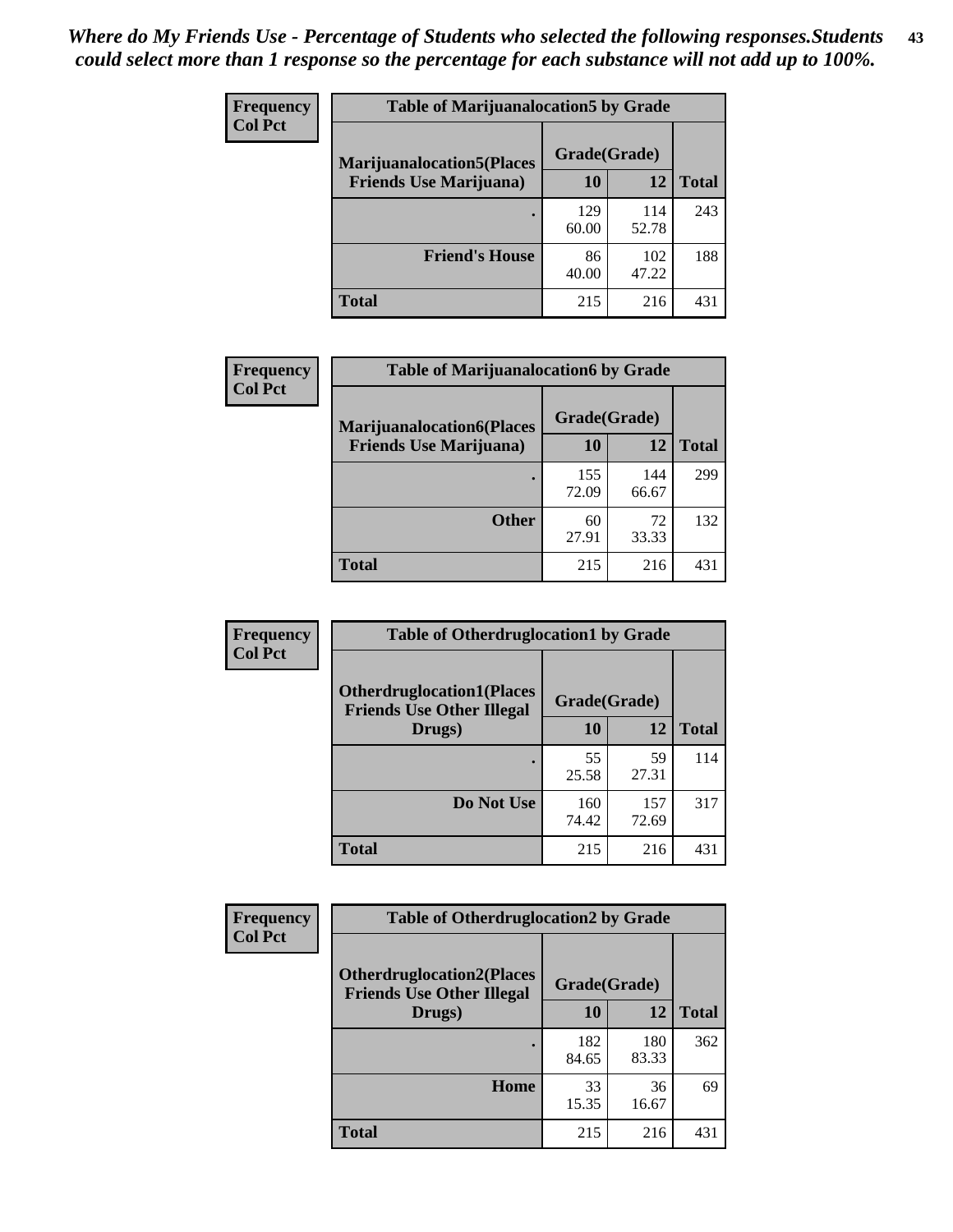| <b>Frequency</b> | <b>Table of Otherdruglocation 3 by Grade</b>                         |              |              |              |
|------------------|----------------------------------------------------------------------|--------------|--------------|--------------|
| <b>Col Pct</b>   | <b>Otherdruglocation3(Places</b><br><b>Friends Use Other Illegal</b> | Grade(Grade) |              |              |
|                  | Drugs)                                                               | 10           | 12           | <b>Total</b> |
|                  |                                                                      | 198<br>92.09 | 193<br>89.35 | 391          |
|                  | <b>School</b>                                                        | 17<br>7.91   | 23<br>10.65  | 40           |
|                  | <b>Total</b>                                                         | 215          | 216          | 431          |

| Frequency      | <b>Table of Otherdruglocation4 by Grade</b>                          |              |              |              |
|----------------|----------------------------------------------------------------------|--------------|--------------|--------------|
| <b>Col Pct</b> | <b>Otherdruglocation4(Places</b><br><b>Friends Use Other Illegal</b> | Grade(Grade) |              |              |
|                | Drugs)                                                               | 10           | 12           | <b>Total</b> |
|                |                                                                      | 190<br>88.37 | 189<br>87.50 | 379          |
|                | Car                                                                  | 25<br>11.63  | 27<br>12.50  | 52           |
|                | <b>Total</b>                                                         | 215          | 216          | 431          |

| <b>Frequency</b> | <b>Table of Otherdruglocation5 by Grade</b>                          |              |              |              |
|------------------|----------------------------------------------------------------------|--------------|--------------|--------------|
| <b>Col Pct</b>   | <b>Otherdruglocation5(Places</b><br><b>Friends Use Other Illegal</b> | Grade(Grade) |              |              |
|                  | Drugs)                                                               | <b>10</b>    | 12           | <b>Total</b> |
|                  |                                                                      | 179<br>83.26 | 174<br>80.56 | 353          |
|                  | <b>Friend's House</b>                                                | 36<br>16.74  | 42<br>19.44  | 78           |
|                  | <b>Total</b>                                                         | 215          | 216          | 431          |

| <b>Frequency</b> | <b>Table of Otherdruglocation6 by Grade</b>                          |              |              |              |
|------------------|----------------------------------------------------------------------|--------------|--------------|--------------|
| <b>Col Pct</b>   | <b>Otherdruglocation6(Places</b><br><b>Friends Use Other Illegal</b> | Grade(Grade) |              |              |
|                  | Drugs)                                                               | <b>10</b>    | 12           | <b>Total</b> |
|                  |                                                                      | 178<br>82.79 | 179<br>82.87 | 357          |
|                  | <b>Other</b>                                                         | 37<br>17.21  | 37<br>17.13  | 74           |
|                  | <b>Total</b>                                                         | 215          | 216          | 431          |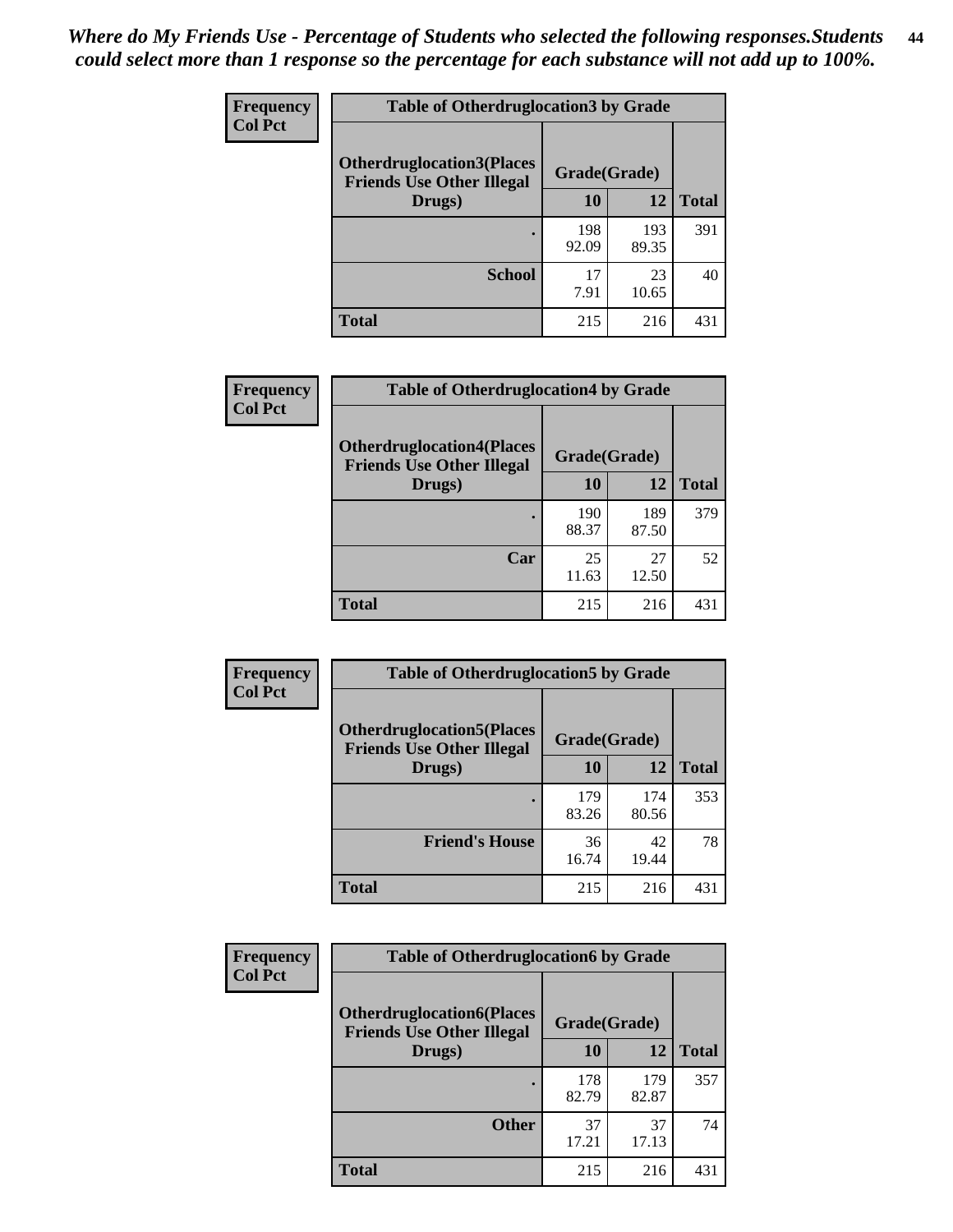| Frequency      | <b>Table of Alcoholtime1 by Grade</b>           |              |              |              |
|----------------|-------------------------------------------------|--------------|--------------|--------------|
| <b>Col Pct</b> | <b>Alcoholtime1(Times</b><br><b>Friends Use</b> | Grade(Grade) |              |              |
|                | Alcohol)                                        | 10           | 12           | <b>Total</b> |
|                |                                                 | 136<br>63.26 | 155<br>71.76 | 291          |
|                | Do Not Use                                      | 79<br>36.74  | 61<br>28.24  | 140          |
|                | <b>Total</b>                                    | 215          | 216          | 431          |

| Frequency      | <b>Table of Alcoholtime2 by Grade</b>           |              |              |              |
|----------------|-------------------------------------------------|--------------|--------------|--------------|
| <b>Col Pct</b> | <b>Alcoholtime2(Times</b><br><b>Friends Use</b> | Grade(Grade) |              |              |
|                | Alcohol)                                        | 10           | 12           | <b>Total</b> |
|                |                                                 | 187<br>86.98 | 174<br>80.56 | 361          |
|                | <b>On Way to School</b>                         | 28<br>13.02  | 42<br>19.44  | 70           |
|                | <b>Total</b>                                    | 215          | 216          | 431          |

| Frequency<br><b>Col Pct</b> | <b>Table of Alcoholtime3 by Grade</b>                           |              |              |              |
|-----------------------------|-----------------------------------------------------------------|--------------|--------------|--------------|
|                             | <b>Alcoholtime3(Times</b><br>Grade(Grade)<br><b>Friends Use</b> |              |              |              |
|                             | Alcohol)                                                        | 10           | 12           | <b>Total</b> |
|                             |                                                                 | 195<br>90.70 | 178<br>82.41 | 373          |
|                             | <b>During School</b>                                            | 20<br>9.30   | 38<br>17.59  | 58           |
|                             | Total                                                           | 215          | 216          | 431          |

| <b>Frequency</b> | <b>Table of Alcoholtime4 by Grade</b> |              |              |              |  |
|------------------|---------------------------------------|--------------|--------------|--------------|--|
| <b>Col Pct</b>   | <b>Alcoholtime4(Times</b>             | Grade(Grade) |              |              |  |
|                  | <b>Friends Use Alcohol)</b>           | 10           | 12           | <b>Total</b> |  |
|                  | $\bullet$                             | 183<br>85.12 | 180<br>83.33 | 363          |  |
|                  | <b>On Way Home From School</b>        | 32<br>14.88  | 36<br>16.67  | 68           |  |
|                  | <b>Total</b>                          | 215          | 216          | 431          |  |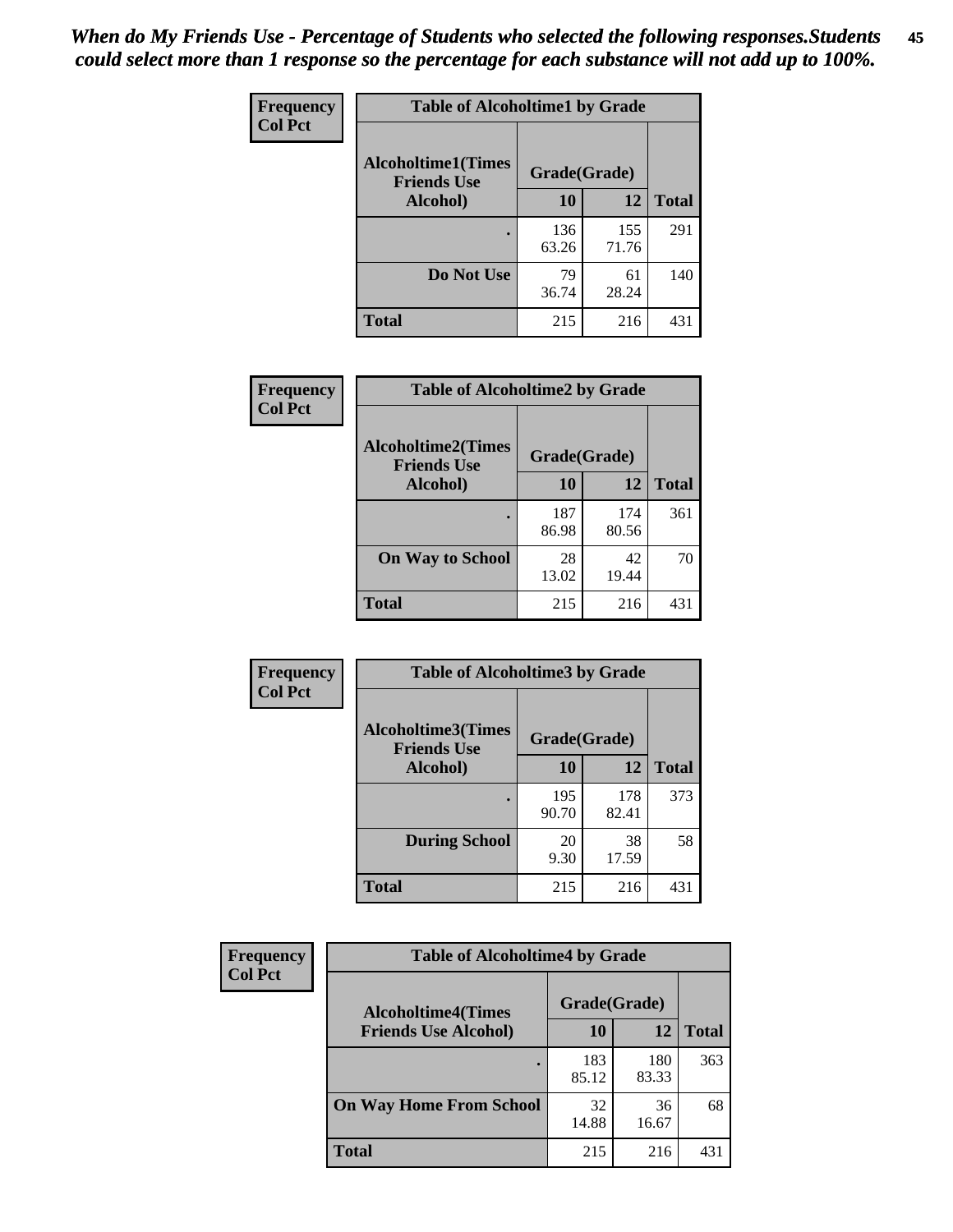*When do My Friends Use - Percentage of Students who selected the following responses.Students could select more than 1 response so the percentage for each substance will not add up to 100%.* **46**

| Frequency      | <b>Table of Alcoholtime5 by Grade</b>           |              |              |              |
|----------------|-------------------------------------------------|--------------|--------------|--------------|
| <b>Col Pct</b> | <b>Alcoholtime5(Times</b><br><b>Friends Use</b> | Grade(Grade) |              |              |
|                | Alcohol)                                        | 10           | 12           | <b>Total</b> |
|                |                                                 | 148<br>68.84 | 145<br>67.13 | 293          |
|                | Weeknights                                      | 67<br>31.16  | 71<br>32.87  | 138          |
|                | <b>Total</b>                                    | 215          | 216          | 431          |

| Frequency      | <b>Table of Alcoholtime6 by Grade</b>           |              |              |              |
|----------------|-------------------------------------------------|--------------|--------------|--------------|
| <b>Col Pct</b> | <b>Alcoholtime6(Times</b><br><b>Friends Use</b> | Grade(Grade) |              |              |
|                | Alcohol)                                        | 10           | 12           | <b>Total</b> |
|                | ٠                                               | 80<br>37.21  | 65<br>30.09  | 145          |
|                | Weekends                                        | 135<br>62.79 | 151<br>69.91 | 286          |
|                | <b>Total</b>                                    | 215          | 216          | 431          |

| Frequency<br><b>Col Pct</b> | <b>Table of Tobaccotime1 by Grade</b>           |              |              |              |
|-----------------------------|-------------------------------------------------|--------------|--------------|--------------|
|                             | <b>Tobaccotime1(Times</b><br><b>Friends Use</b> | Grade(Grade) |              |              |
|                             | <b>Tobacco</b> )                                | 10           | 12           | <b>Total</b> |
|                             | ٠                                               | 79<br>36.74  | 96<br>44.44  | 175          |
|                             | Do Not Use                                      | 136<br>63.26 | 120<br>55.56 | 256          |
|                             | <b>Total</b>                                    | 215          | 216          | 431          |

| <b>Frequency</b> | <b>Table of Tobaccotime2 by Grade</b>           |              |              |              |
|------------------|-------------------------------------------------|--------------|--------------|--------------|
| <b>Col Pct</b>   | <b>Tobaccotime2(Times</b><br><b>Friends Use</b> | Grade(Grade) |              |              |
|                  | <b>Tobacco</b> )                                | 10           | 12           | <b>Total</b> |
|                  |                                                 | 172<br>80.00 | 159<br>73.61 | 331          |
|                  | <b>On Way to School</b>                         | 43<br>20.00  | 57<br>26.39  | 100          |
|                  | <b>Total</b>                                    | 215          | 216          | 431          |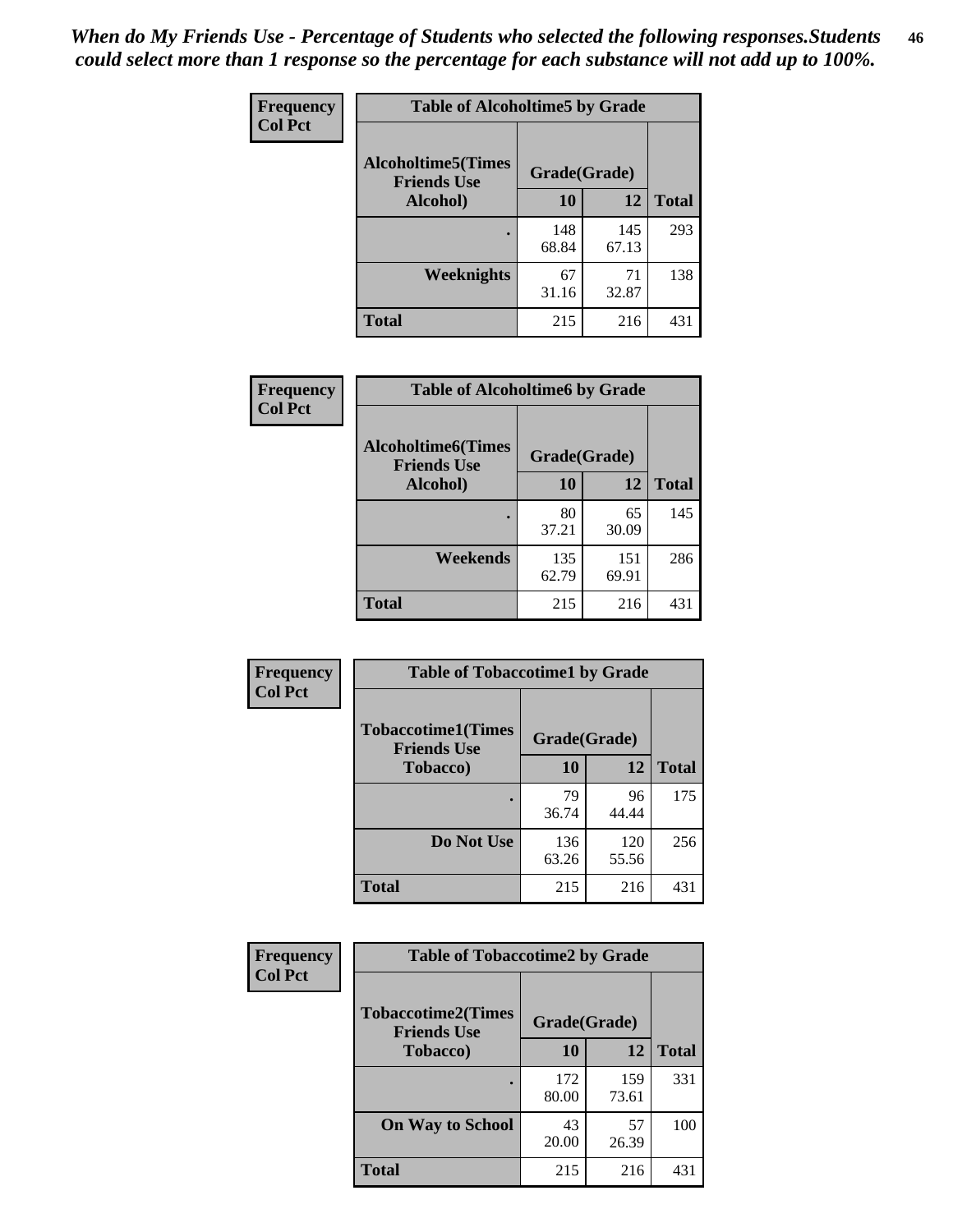*When do My Friends Use - Percentage of Students who selected the following responses.Students could select more than 1 response so the percentage for each substance will not add up to 100%.* **47**

| <b>Frequency</b> | <b>Table of Tobaccotime3 by Grade</b>           |              |              |              |
|------------------|-------------------------------------------------|--------------|--------------|--------------|
| <b>Col Pct</b>   | <b>Tobaccotime3(Times</b><br><b>Friends Use</b> | Grade(Grade) |              |              |
|                  | <b>Tobacco</b> )                                | 10           | 12           | <b>Total</b> |
|                  |                                                 | 178<br>82.79 | 170<br>78.70 | 348          |
|                  | <b>During School</b>                            | 37<br>17.21  | 46<br>21.30  | 83           |
|                  | <b>Total</b>                                    | 215          | 216          | 431          |

| <b>Frequency</b><br><b>Col Pct</b> | <b>Table of Tobaccotime4 by Grade</b> |              |              |              |
|------------------------------------|---------------------------------------|--------------|--------------|--------------|
|                                    | <b>Tobaccotime4(Times</b>             | Grade(Grade) |              |              |
|                                    | <b>Friends Use Tobacco)</b>           | 10           | 12           | <b>Total</b> |
|                                    |                                       | 183<br>85.12 | 180<br>83.33 | 363          |
|                                    | <b>On Way Home From School</b>        | 32<br>14.88  | 36<br>16.67  | 68           |
|                                    | <b>Total</b>                          | 215          | 216          | 431          |

| Frequency<br><b>Col Pct</b> | <b>Table of Tobaccotime5 by Grade</b>           |              |              |              |  |
|-----------------------------|-------------------------------------------------|--------------|--------------|--------------|--|
|                             | <b>Tobaccotime5(Times</b><br><b>Friends Use</b> | Grade(Grade) |              |              |  |
|                             | <b>Tobacco</b> )                                | 10           | 12           | <b>Total</b> |  |
|                             |                                                 | 161<br>74.88 | 152<br>70.37 | 313          |  |
|                             | Weeknights                                      | 54<br>25.12  | 64<br>29.63  | 118          |  |
|                             | <b>Total</b>                                    | 215          | 216          | 431          |  |

| Frequency      | <b>Table of Tobaccotime6 by Grade</b>                           |              |              |              |
|----------------|-----------------------------------------------------------------|--------------|--------------|--------------|
| <b>Col Pct</b> | <b>Tobaccotime6(Times</b><br>Grade(Grade)<br><b>Friends Use</b> |              |              |              |
|                | <b>Tobacco</b> )                                                | 10           | 12           | <b>Total</b> |
|                |                                                                 | 145<br>67.44 | 131<br>60.65 | 276          |
|                | Weekends                                                        | 70<br>32.56  | 85<br>39.35  | 155          |
|                | <b>Total</b>                                                    | 215          | 216          | 431          |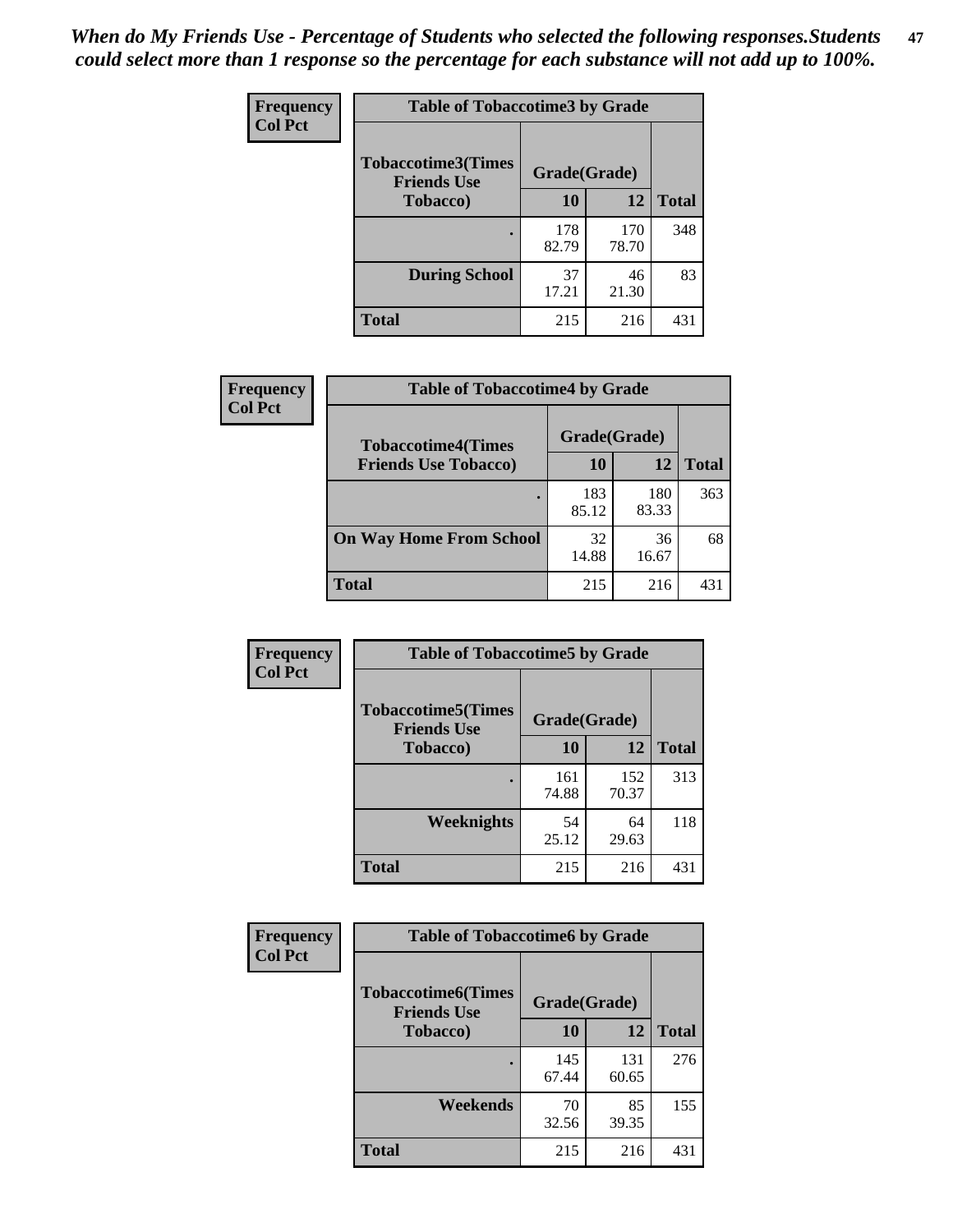| Frequency      | <b>Table of Marijuanatime1 by Grade</b>           |              |              |              |
|----------------|---------------------------------------------------|--------------|--------------|--------------|
| <b>Col Pct</b> | <b>Marijuanatime1(Times</b><br><b>Friends Use</b> | Grade(Grade) |              |              |
|                | Marijuana)                                        | 10           | 12           | <b>Total</b> |
|                |                                                   | 106<br>49.30 | 129<br>59.72 | 235          |
|                | Do Not Use                                        | 109<br>50.70 | 87<br>40.28  | 196          |
|                | <b>Total</b>                                      | 215          | 216          | 431          |

| Frequency      | <b>Table of Marijuanatime2 by Grade</b>           |              |              |              |
|----------------|---------------------------------------------------|--------------|--------------|--------------|
| <b>Col Pct</b> | <b>Marijuanatime2(Times</b><br><b>Friends Use</b> | Grade(Grade) |              |              |
|                | Marijuana)                                        | 10           | 12           | <b>Total</b> |
|                |                                                   | 162<br>75.35 | 159<br>73.61 | 321          |
|                | <b>On Way to School</b>                           | 53<br>24.65  | 57<br>26.39  | 110          |
|                | <b>Total</b>                                      | 215          | 216          | 431          |

| Frequency      | <b>Table of Marijuanatime3 by Grade</b>    |              |              |              |  |
|----------------|--------------------------------------------|--------------|--------------|--------------|--|
| <b>Col Pct</b> | Marijuanatime3(Times<br><b>Friends Use</b> | Grade(Grade) |              |              |  |
|                | Marijuana)                                 | 10           | 12           | <b>Total</b> |  |
|                |                                            | 165<br>76.74 | 161<br>74.54 | 326          |  |
|                | <b>During School</b>                       | 50<br>23.26  | 55<br>25.46  | 105          |  |
|                | Total                                      | 215          | 216          | 431          |  |

| <b>Frequency</b> | <b>Table of Marijuanatime4 by Grade</b> |              |              |              |
|------------------|-----------------------------------------|--------------|--------------|--------------|
| <b>Col Pct</b>   | <b>Marijuanatime4(Times</b>             | Grade(Grade) |              |              |
|                  | <b>Friends Use Marijuana</b> )          | 10           | 12           | <b>Total</b> |
|                  |                                         | 161<br>74.88 | 149<br>68.98 | 310          |
|                  | <b>On Way Home From School</b>          | 54<br>25.12  | 67<br>31.02  | 121          |
|                  | <b>Total</b>                            | 215          | 216          | 431          |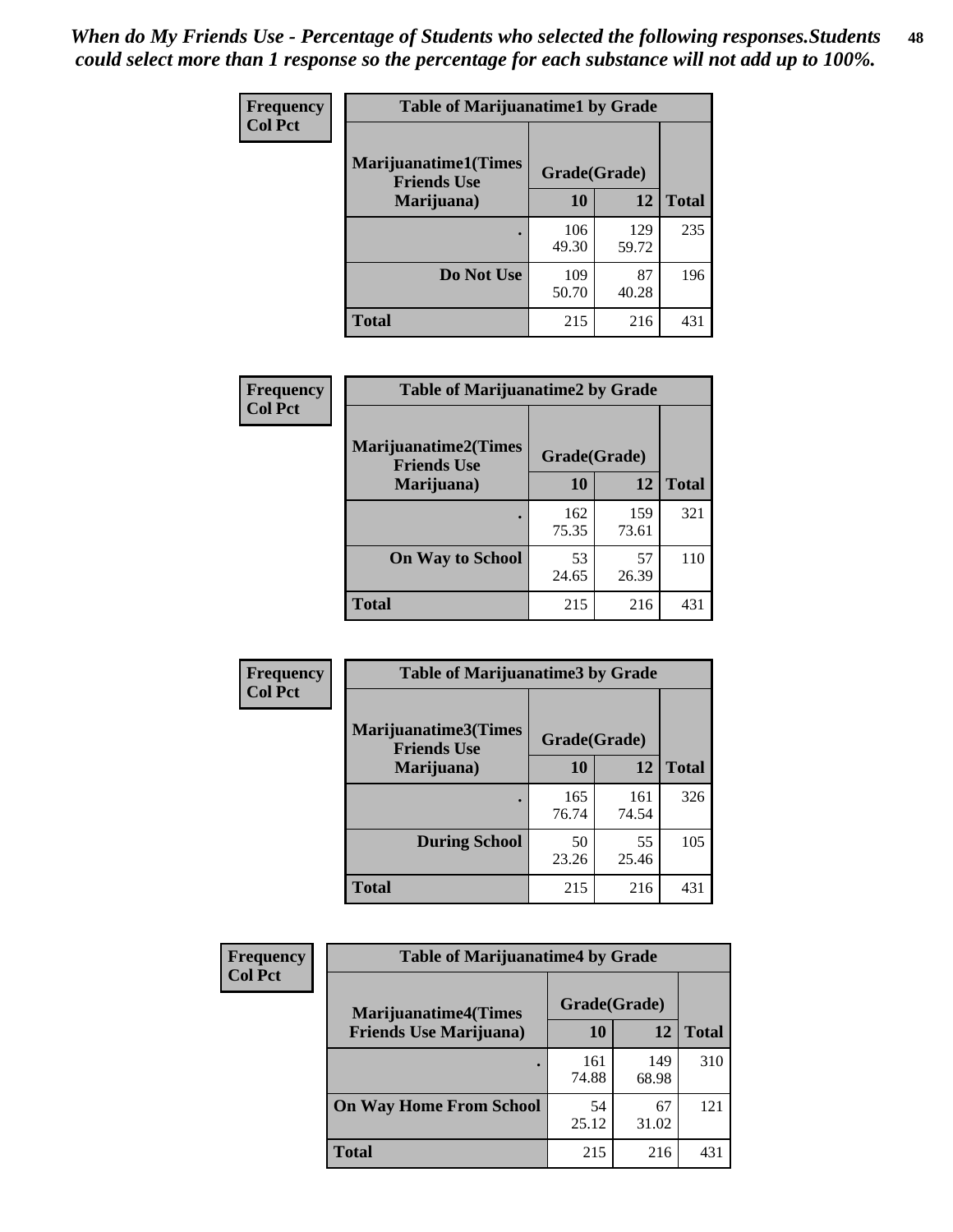| Frequency      | <b>Table of Marijuanatime5 by Grade</b>            |              |              |              |  |
|----------------|----------------------------------------------------|--------------|--------------|--------------|--|
| <b>Col Pct</b> | <b>Marijuanatime5</b> (Times<br><b>Friends Use</b> | Grade(Grade) |              |              |  |
|                | Marijuana)                                         | 10           | 12           | <b>Total</b> |  |
|                |                                                    | 142<br>66.05 | 129<br>59.72 | 271          |  |
|                | Weeknights                                         | 73<br>33.95  | 87<br>40.28  | 160          |  |
|                | <b>Total</b>                                       | 215          | 216          | 431          |  |

| Frequency      | <b>Table of Marijuanatime6 by Grade</b>            |              |              |              |
|----------------|----------------------------------------------------|--------------|--------------|--------------|
| <b>Col Pct</b> | <b>Marijuanatime6</b> (Times<br><b>Friends Use</b> | Grade(Grade) |              |              |
|                | Marijuana)                                         | 10           | 12           | <b>Total</b> |
|                |                                                    | 117<br>54.42 | 93<br>43.06  | 210          |
|                | Weekends                                           | 98<br>45.58  | 123<br>56.94 | 221          |
|                | <b>Total</b>                                       | 215          | 216          | 431          |

| <b>Frequency</b> | <b>Table of Otherdrugtime1 by Grade</b>                  |              |              |              |
|------------------|----------------------------------------------------------|--------------|--------------|--------------|
| <b>Col Pct</b>   | <b>Otherdrugtime1</b> (Times<br><b>Friends Use Other</b> | Grade(Grade) |              |              |
|                  | <b>Illegal Drugs</b> )                                   | 10           | 12           | <b>Total</b> |
|                  |                                                          | 47<br>21.86  | 55<br>25.46  | 102          |
|                  | Do Not Use                                               | 168<br>78.14 | 161<br>74.54 | 329          |
|                  | Total                                                    | 215          | 216          | 431          |

| <b>Frequency</b> | <b>Table of Otherdrugtime2 by Grade</b>                 |              |              |              |  |  |
|------------------|---------------------------------------------------------|--------------|--------------|--------------|--|--|
| <b>Col Pct</b>   | <b>Otherdrugtime2(Times</b><br><b>Friends Use Other</b> | Grade(Grade) |              |              |  |  |
|                  | <b>Illegal Drugs</b> )                                  | 10           | 12           | <b>Total</b> |  |  |
|                  |                                                         | 196<br>91.16 | 191<br>88.43 | 387          |  |  |
|                  | <b>On Way to School</b>                                 | 19<br>8.84   | 25<br>11.57  | 44           |  |  |
|                  | Total                                                   | 215          | 216          | 431          |  |  |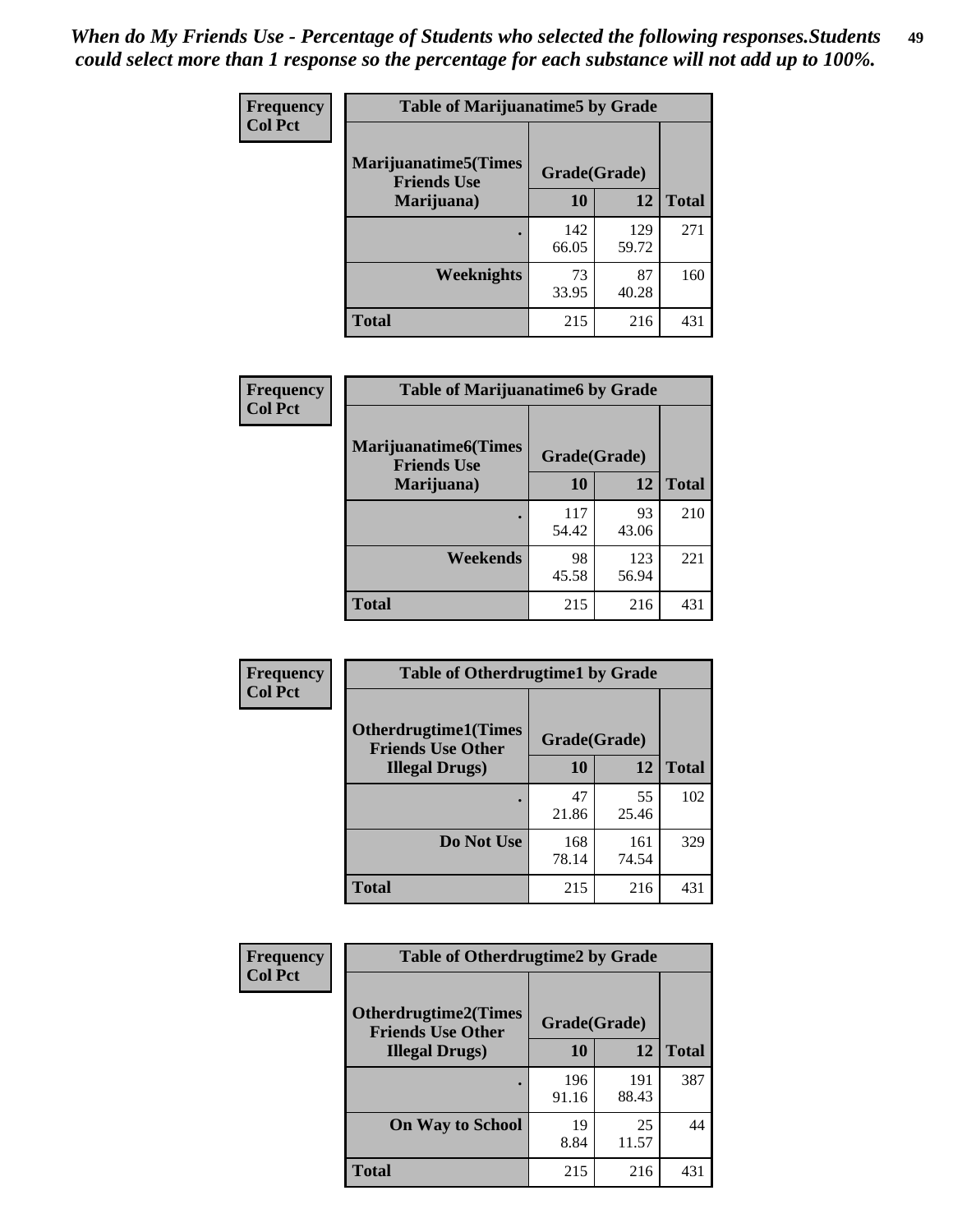| <b>Frequency</b><br><b>Col Pct</b> | <b>Table of Otherdrugtime3 by Grade</b>                 |              |              |              |  |  |
|------------------------------------|---------------------------------------------------------|--------------|--------------|--------------|--|--|
|                                    | <b>Otherdrugtime3(Times</b><br><b>Friends Use Other</b> | Grade(Grade) |              |              |  |  |
|                                    | <b>Illegal Drugs</b> )                                  | 10           | 12           | <b>Total</b> |  |  |
|                                    |                                                         | 201<br>93.49 | 193<br>89.35 | 394          |  |  |
|                                    | <b>During School</b>                                    | 14<br>6.51   | 23<br>10.65  | 37           |  |  |
|                                    | <b>Total</b>                                            | 215          | 216          | 431          |  |  |

| <b>Frequency</b> | <b>Table of Otherdrugtime4 by Grade</b>                         |              |              |              |  |  |
|------------------|-----------------------------------------------------------------|--------------|--------------|--------------|--|--|
| <b>Col Pct</b>   | <b>Otherdrugtime4(Times</b><br><b>Friends Use Other Illegal</b> | Grade(Grade) |              |              |  |  |
|                  | Drugs)                                                          | 10           | 12           | <b>Total</b> |  |  |
|                  |                                                                 | 196<br>91.16 | 194<br>89.81 | 390          |  |  |
|                  | <b>On Way Home From School</b>                                  | 19<br>8.84   | 22<br>10.19  | 41           |  |  |
|                  | <b>Total</b>                                                    | 215          | 216          | 431          |  |  |

| <b>Frequency</b> | <b>Table of Otherdrugtime5 by Grade</b>                  |              |              |              |  |  |
|------------------|----------------------------------------------------------|--------------|--------------|--------------|--|--|
| <b>Col Pct</b>   | <b>Otherdrugtime5</b> (Times<br><b>Friends Use Other</b> | Grade(Grade) |              |              |  |  |
|                  | <b>Illegal Drugs</b> )                                   | 10           | 12           | <b>Total</b> |  |  |
|                  |                                                          | 183<br>85.12 | 182<br>84.26 | 365          |  |  |
|                  | <b>Weeknights</b>                                        | 32<br>14.88  | 34<br>15.74  | 66           |  |  |
|                  | Total                                                    | 215          | 216          | 431          |  |  |

| <b>Frequency</b> | <b>Table of Otherdrugtime6 by Grade</b>                                 |              |              |              |  |
|------------------|-------------------------------------------------------------------------|--------------|--------------|--------------|--|
| <b>Col Pct</b>   | <b>Otherdrugtime6(Times</b><br>Grade(Grade)<br><b>Friends Use Other</b> |              |              |              |  |
|                  | <b>Illegal Drugs</b> )                                                  | 10           | 12           | <b>Total</b> |  |
|                  |                                                                         | 169<br>78.60 | 164<br>75.93 | 333          |  |
|                  | Weekends                                                                | 46<br>21.40  | 52<br>24.07  | 98           |  |
|                  | Total                                                                   | 215          | 216          | 431          |  |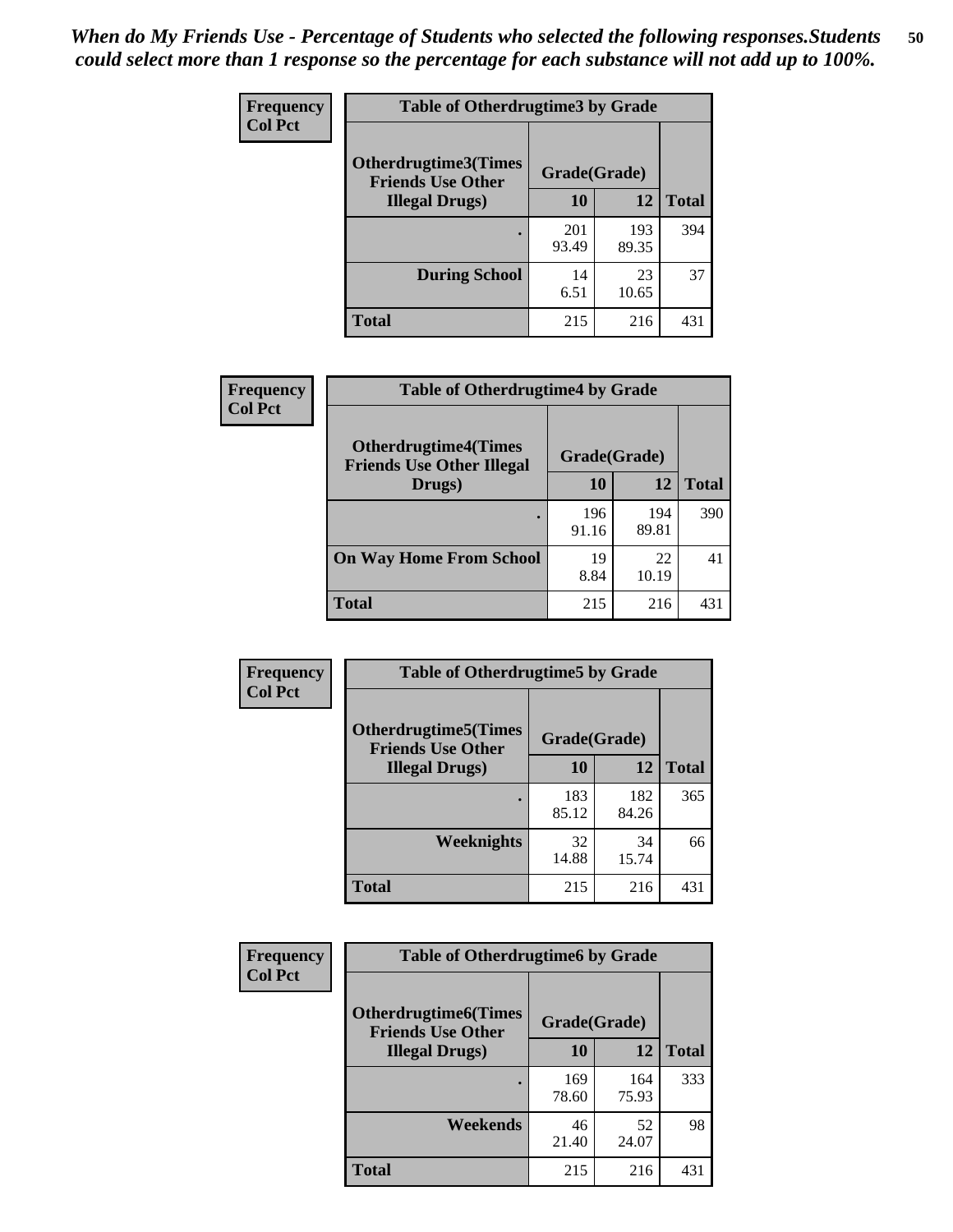| Frequency      | <b>Table of Educationalcohol by Grade</b>                                                                  |              |              |              |  |
|----------------|------------------------------------------------------------------------------------------------------------|--------------|--------------|--------------|--|
| <b>Col Pct</b> | Educationalcohol(I<br>have been taught<br>about alcohol,<br>tobacco,<br>and other drugs<br>within the last | Grade(Grade) |              |              |  |
|                | year at school)                                                                                            | 10           | 12           | <b>Total</b> |  |
|                | <b>Yes</b>                                                                                                 | 173<br>80.47 | 115<br>53.24 | 288          |  |
|                | N <sub>0</sub>                                                                                             | 42<br>19.53  | 101<br>46.76 | 143          |  |
|                | <b>Total</b>                                                                                               | 215          | 216          | 431          |  |

| Frequency      | <b>Table of Eversmoked by Grade</b> |              |              |              |  |  |
|----------------|-------------------------------------|--------------|--------------|--------------|--|--|
| <b>Col Pct</b> | Eversmoked(I<br>have smoked         | Grade(Grade) |              |              |  |  |
|                | a cigarette)                        | 10           | 12           | <b>Total</b> |  |  |
|                | Yes                                 | 66<br>30.70  | 71<br>32.87  | 137          |  |  |
|                | N <sub>0</sub>                      | 149<br>69.30 | 145<br>67.13 | 294          |  |  |
|                | <b>Total</b>                        | 215          | 216          | 431          |  |  |

| Frequency      | <b>Table of Drovedrinking by Grade</b>                                                                              |                          |              |              |  |  |
|----------------|---------------------------------------------------------------------------------------------------------------------|--------------------------|--------------|--------------|--|--|
| <b>Col Pct</b> | Drovedrinking(In<br>the past 30 days I<br>have driven a car<br>or other vehicle<br>while I was<br>drinking alcohol) | Grade(Grade)<br>12<br>10 |              | <b>Total</b> |  |  |
|                | <b>Yes</b>                                                                                                          | 13<br>6.05               | 23<br>10.65  | 36           |  |  |
|                | N <sub>0</sub>                                                                                                      | 202<br>93.95             | 193<br>89.35 | 395          |  |  |
|                | <b>Total</b>                                                                                                        | 215                      | 216          | 431          |  |  |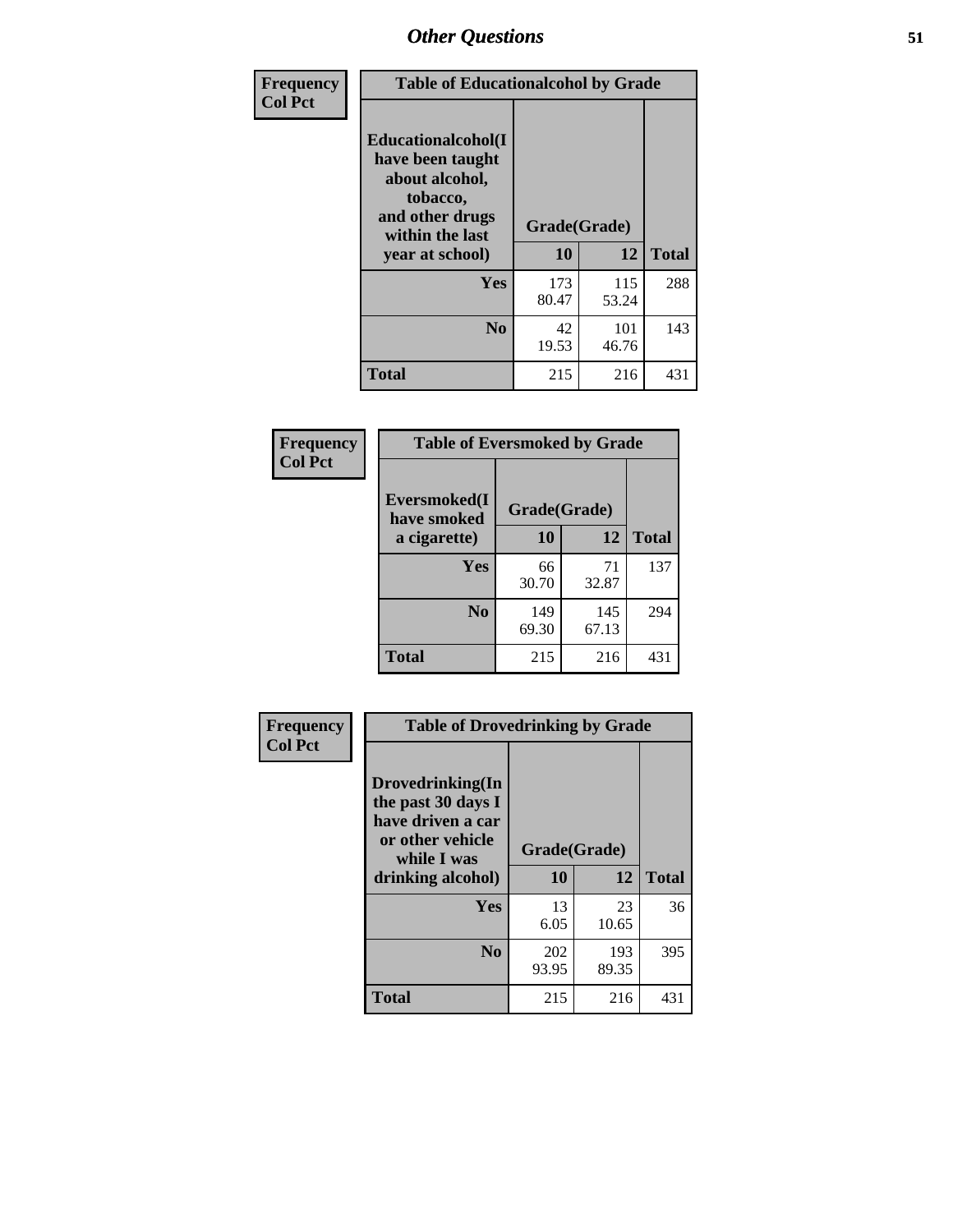| Frequency<br><b>Col Pct</b> | <b>Table of Rodedrinking by Grade</b>                                                                                      |              |              |              |  |  |
|-----------------------------|----------------------------------------------------------------------------------------------------------------------------|--------------|--------------|--------------|--|--|
|                             | Rodedrinking(In<br>the past 30 days<br>I have ridden in<br>a car with a<br>driver who had<br>Grade(Grade)<br>been drinking |              |              |              |  |  |
|                             | alcohol)                                                                                                                   | 10           | 12           | <b>Total</b> |  |  |
|                             | <b>Yes</b>                                                                                                                 | 52<br>24.19  | 51<br>23.61  | 103          |  |  |
|                             | N <sub>0</sub>                                                                                                             | 163<br>75.81 | 165<br>76.39 | 328          |  |  |
|                             | <b>Total</b>                                                                                                               | 215          | 216          | 431          |  |  |

#### **Frequency Col Pct**

| <b>Table of Drugsschool by Grade</b>                                                                                      |              |              |              |  |  |  |
|---------------------------------------------------------------------------------------------------------------------------|--------------|--------------|--------------|--|--|--|
| <b>Drugsschool</b> (During<br>the past 12 months,<br>I have been offered,<br>sold,<br>or given illegal<br>drugs on school | Grade(Grade) |              |              |  |  |  |
| property)                                                                                                                 | 10           | 12           | <b>Total</b> |  |  |  |
| Yes                                                                                                                       | 44<br>20.47  | 55<br>25.46  | 99           |  |  |  |
| N <sub>0</sub>                                                                                                            | 171<br>79.53 | 161<br>74.54 | 332          |  |  |  |
| <b>Total</b>                                                                                                              | 215          | 216          | 431          |  |  |  |

| Frequency      | <b>Table of Helpbullied by Grade</b>                 |              |              |              |  |  |  |
|----------------|------------------------------------------------------|--------------|--------------|--------------|--|--|--|
| <b>Col Pct</b> | $Helpb$ ullied $(I$<br>would help<br>someone who was | Grade(Grade) |              |              |  |  |  |
|                | being bullied)                                       | <b>10</b>    | 12           | <b>Total</b> |  |  |  |
|                | <b>Strongly Agree</b>                                | 79<br>36.74  | 101<br>46.76 | 180          |  |  |  |
|                | <b>Somewhat Agree</b>                                | 97<br>45.12  | 86<br>39.81  | 183          |  |  |  |
|                | <b>Somewhat Disagree</b>                             | 27<br>12.56  | 19<br>8.80   | 46           |  |  |  |
|                | <b>Strongly Disagree</b>                             | 12<br>5.58   | 10<br>4.63   | 22           |  |  |  |
|                | <b>Total</b>                                         | 215          | 216          | 431          |  |  |  |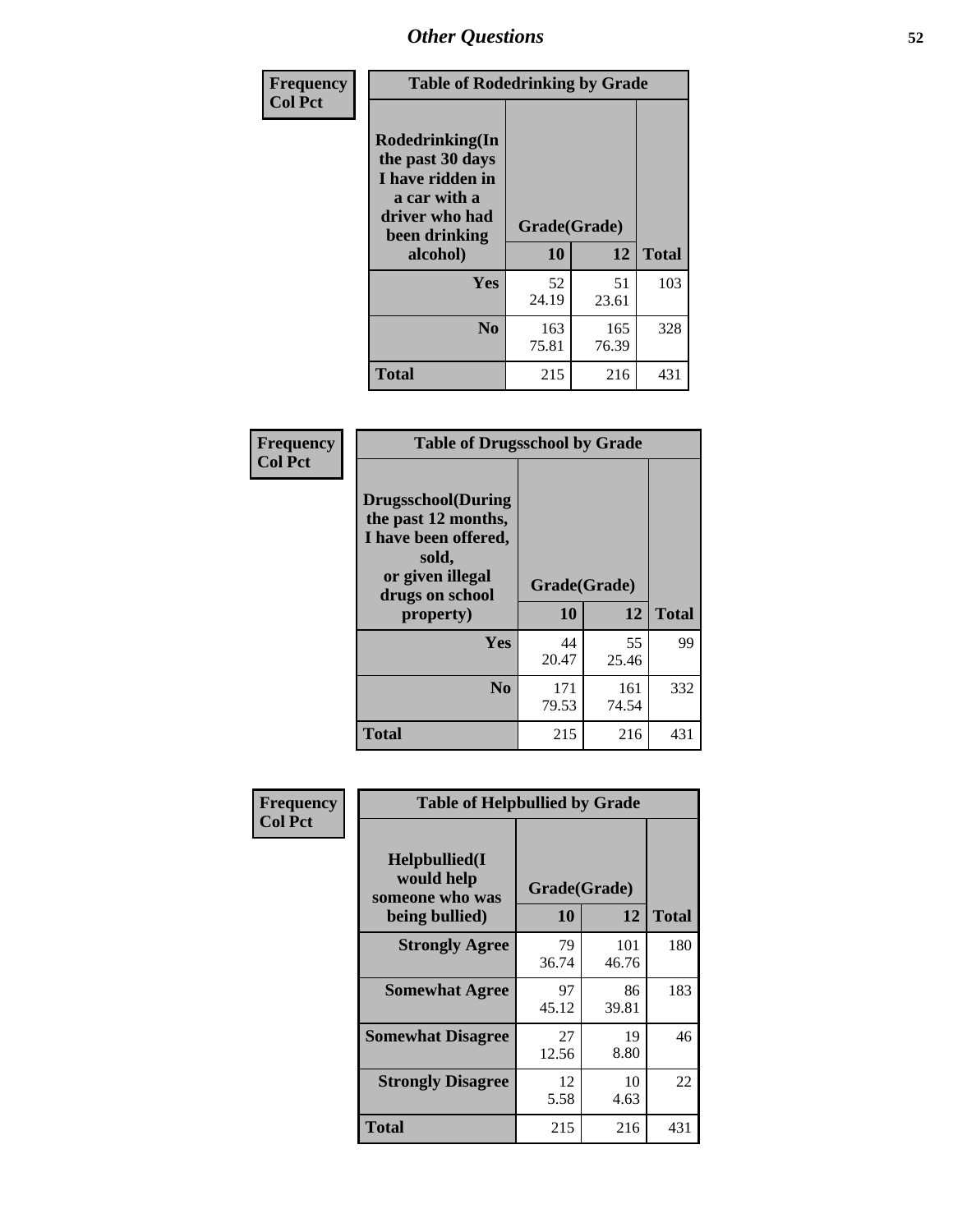*Other Questions* **53**

| <b>Frequency</b> | <b>Table of Grade by Bingedrinking</b> |                             |                |                              |                                                                                                         |                        |                        |              |
|------------------|----------------------------------------|-----------------------------|----------------|------------------------------|---------------------------------------------------------------------------------------------------------|------------------------|------------------------|--------------|
| <b>Row Pct</b>   |                                        |                             |                |                              | Bingedrinking(I have drunk five or<br>more drinks of alcohol at one sitting<br>during the last 30 days) |                        |                        |              |
|                  | Grade(Grade)                           | $\mathbf{0}$<br><b>Days</b> | $1$ or<br>days | 3 <sub>to</sub><br>5<br>days | 6 <sup>to</sup><br>9<br>days                                                                            | 10<br>to<br>19<br>days | 20<br>to<br>29<br>days | <b>Total</b> |
|                  | 10                                     | 190<br>88.37                | 10<br>4.65     | 5<br>2.33                    | 2<br>0.93                                                                                               | 6<br>2.79              | 2<br>0.93              | 215          |
|                  | 12                                     | 182<br>84.26                | 4<br>1.85      | 10<br>4.63                   | 5<br>2.31                                                                                               | 9<br>4.17              | 6<br>2.78              | 216          |
|                  | <b>Total</b>                           | 372                         | 14             | 15                           | 7                                                                                                       | 15                     | 8                      | 431          |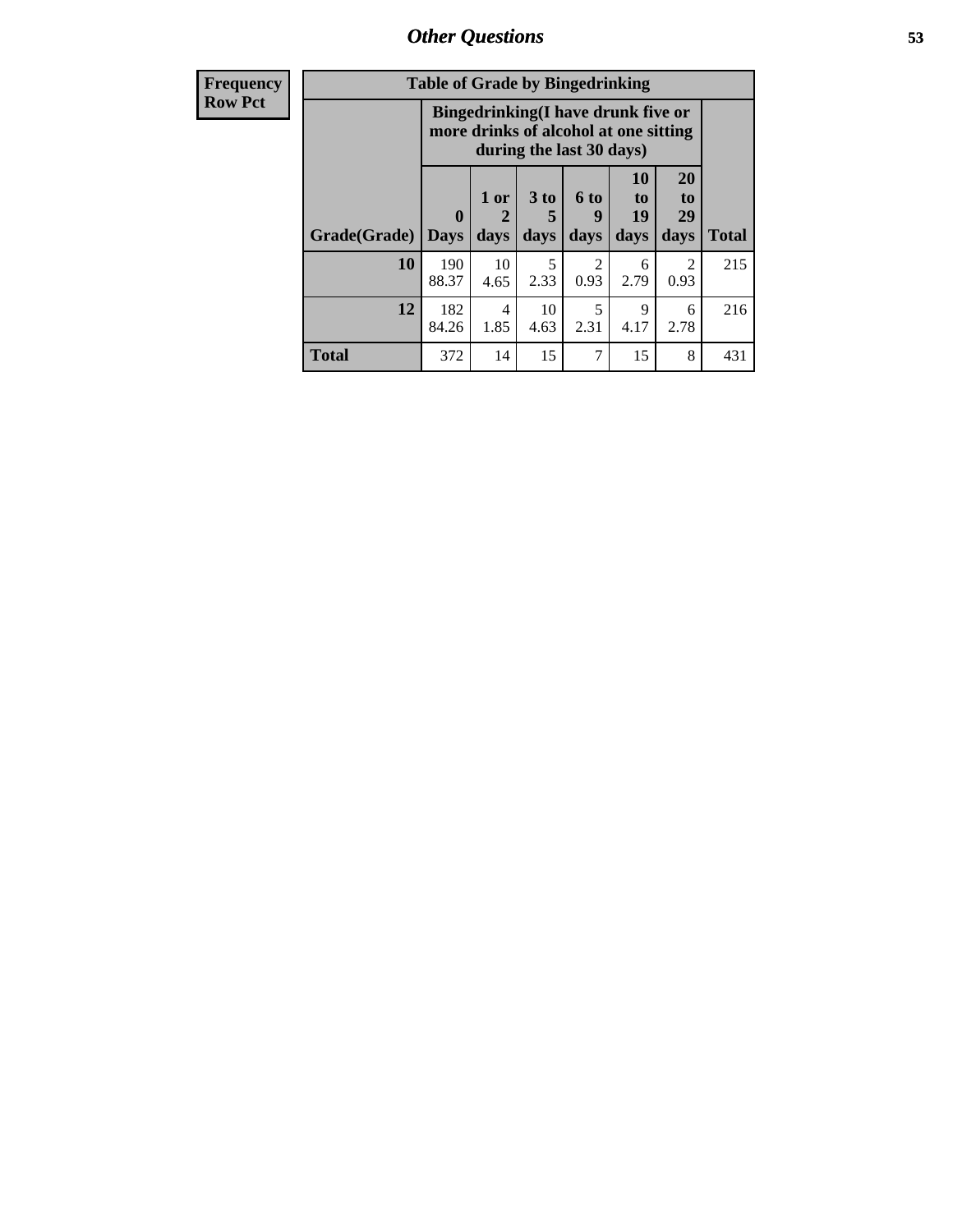### *Nutrition* **54**

| <b>Frequency</b> |
|------------------|
| <b>Row Pct</b>   |

| <b>Table of Grade by Dairy</b> |                          |                                                                 |                             |                                    |              |  |  |  |
|--------------------------------|--------------------------|-----------------------------------------------------------------|-----------------------------|------------------------------------|--------------|--|--|--|
|                                |                          | Dairy (I eat at least 3 servings of dairy<br>products each day) |                             |                                    |              |  |  |  |
| Grade(Grade)                   | <b>Strongly</b><br>Agree | Somewhat<br>Agree                                               | <b>Somewhat</b><br>Disagree | <b>Strongly</b><br><b>Disagree</b> | <b>Total</b> |  |  |  |
| 10                             | 57<br>26.51              | 91<br>42.33                                                     | 47<br>21.86                 | 20<br>9.30                         | 215          |  |  |  |
| 12                             | 50<br>23.15              | 82<br>37.96                                                     | 53<br>24.54                 | 31<br>14.35                        | 216          |  |  |  |
| <b>Total</b>                   | 107                      | 173                                                             | 100                         | 51                                 | 431          |  |  |  |

| <b>Frequency</b> |  |
|------------------|--|
| <b>Row Pct</b>   |  |

| <b>Table of Grade by Fruitveg</b> |                                                                          |             |                               |                                    |              |  |  |
|-----------------------------------|--------------------------------------------------------------------------|-------------|-------------------------------|------------------------------------|--------------|--|--|
|                                   | Fruitveg(I eat at least 5 servings of fruits<br>and vegetables each day) |             |                               |                                    |              |  |  |
| Grade(Grade)                      | <b>Strongly</b><br>Agree                                                 | Agree       | Somewhat Somewhat<br>Disagree | <b>Strongly</b><br><b>Disagree</b> | <b>Total</b> |  |  |
| 10                                | 29<br>13.49                                                              | 85<br>39.53 | 69<br>32.09                   | 32<br>14.88                        | 215          |  |  |
| 12                                | 30<br>13.89                                                              | 77<br>35.65 | 65<br>30.09                   | 44<br>20.37                        | 216          |  |  |
| <b>Total</b>                      | 59                                                                       | 162         | 134                           | 76                                 | 431          |  |  |

| <b>Frequency</b> | <b>Table of Grade by Cafeteriahealthy</b> |                                                                       |             |                                          |                                    |              |  |
|------------------|-------------------------------------------|-----------------------------------------------------------------------|-------------|------------------------------------------|------------------------------------|--------------|--|
| <b>Row Pct</b>   |                                           | Cafeteriahealthy (School meals in my<br>school cafeteria are healthy) |             |                                          |                                    |              |  |
|                  | Grade(Grade)                              | <b>Strongly</b><br>Agree                                              | Agree       | Somewhat   Somewhat  <br><b>Disagree</b> | <b>Strongly</b><br><b>Disagree</b> | <b>Total</b> |  |
|                  | 10                                        | Q<br>4.19                                                             | 75<br>34.88 | 57<br>26.51                              | 74<br>34.42                        | 215          |  |
|                  | 12                                        | 12<br>5.56                                                            | 58<br>26.85 | 41<br>18.98                              | 105<br>48.61                       | 216          |  |
|                  | <b>Total</b>                              | 21                                                                    | 133         | 98                                       | 179                                | 431          |  |

| <b>Frequency</b> |
|------------------|
| <b>Row Pct</b>   |

| <b>Table of Grade by Cafeterianutrition</b>                                               |                          |                   |                             |                                    |              |  |  |
|-------------------------------------------------------------------------------------------|--------------------------|-------------------|-----------------------------|------------------------------------|--------------|--|--|
| <b>Cafeterianutrition</b> (Facts about nutrition<br>are available in my school cafeteria) |                          |                   |                             |                                    |              |  |  |
| Grade(Grade)                                                                              | <b>Strongly</b><br>Agree | Somewhat<br>Agree | <b>Somewhat</b><br>Disagree | <b>Strongly</b><br><b>Disagree</b> | <b>Total</b> |  |  |
| 10                                                                                        | 42<br>19.53              | 76<br>35.35       | 52<br>24.19                 | 45<br>20.93                        | 215          |  |  |
| 12                                                                                        | 34<br>15.74              | 69<br>31.94       | 48<br>22.22                 | 65<br>30.09                        | 216          |  |  |
| Total                                                                                     | 76                       | 145               | 100                         | 110                                | 431          |  |  |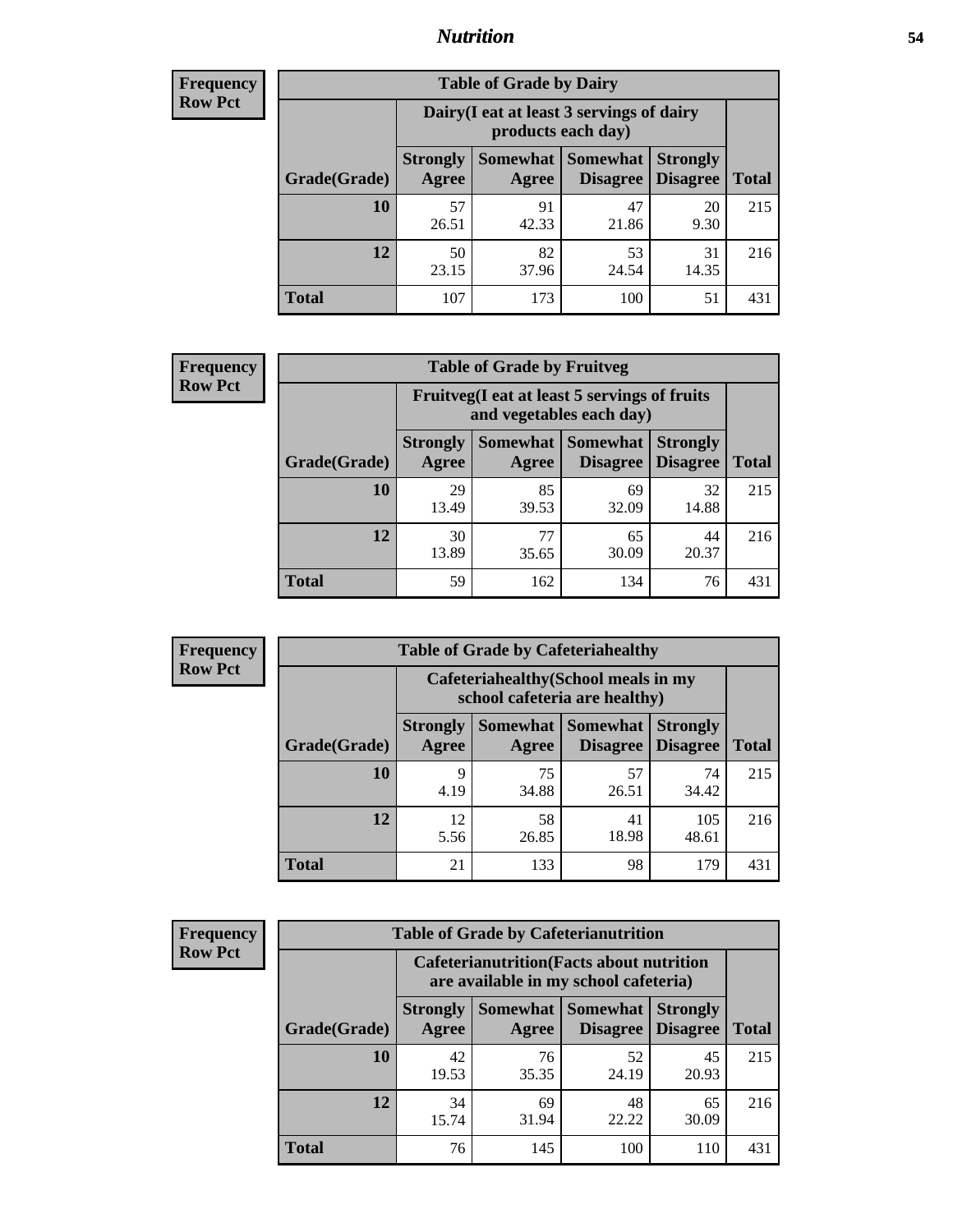### *Nutrition* **55**

| Frequency |
|-----------|
| Row Pct   |

| <b>Table of Grade by Schoollunch</b> |                                                                                                                      |                                                                 |             |              |     |  |  |  |
|--------------------------------------|----------------------------------------------------------------------------------------------------------------------|-----------------------------------------------------------------|-------------|--------------|-----|--|--|--|
|                                      |                                                                                                                      | Schoollunch(I eat school lunch three or<br>more times per week) |             |              |     |  |  |  |
| Grade(Grade)                         | Somewhat  <br><b>Somewhat</b><br><b>Strongly</b><br><b>Strongly</b><br><b>Disagree</b><br>Disagree<br>Agree<br>Agree |                                                                 |             |              |     |  |  |  |
| 10                                   | 67<br>31.16                                                                                                          | 54<br>25.12                                                     | 23<br>10.70 | 71<br>33.02  | 215 |  |  |  |
| 12                                   | 55<br>25.46                                                                                                          | 42<br>19.44                                                     | 18<br>8.33  | 101<br>46.76 | 216 |  |  |  |
| <b>Total</b>                         | 122                                                                                                                  | 96                                                              | 41          | 172          | 431 |  |  |  |

| <b>Frequency</b> |  |
|------------------|--|
| <b>Row Pct</b>   |  |

| <b>Table of Grade by Foodchoices</b>                                       |                          |             |                                      |                                    |              |  |  |
|----------------------------------------------------------------------------|--------------------------|-------------|--------------------------------------|------------------------------------|--------------|--|--|
| <b>Foodchoices</b> (I make healthy food choices in<br>my school cafeteria) |                          |             |                                      |                                    |              |  |  |
| Grade(Grade)                                                               | <b>Strongly</b><br>Agree | Agree       | <b>Somewhat Somewhat</b><br>Disagree | <b>Strongly</b><br><b>Disagree</b> | <b>Total</b> |  |  |
| 10                                                                         | 27<br>12.56              | 75<br>34.88 | 44<br>20.47                          | 69<br>32.09                        | 215          |  |  |
| 12                                                                         | 23<br>10.65              | 65<br>30.09 | 35<br>16.20                          | 93<br>43.06                        | 216          |  |  |
| Total                                                                      | 50                       | 140         | 79                                   | 162                                | 431          |  |  |

| <b>Frequency</b> | <b>Table of Grade by Wholewheat</b> |                                                                                                             |             |                                        |                                    |              |  |
|------------------|-------------------------------------|-------------------------------------------------------------------------------------------------------------|-------------|----------------------------------------|------------------------------------|--------------|--|
| <b>Row Pct</b>   |                                     | Wholewheat (There are whole wheat and<br>multigrain breads and cereals available in<br>my school cafeteria) |             |                                        |                                    |              |  |
|                  | Grade(Grade)                        | <b>Strongly</b><br>Agree                                                                                    | Agree       | Somewhat   Somewhat<br><b>Disagree</b> | <b>Strongly</b><br><b>Disagree</b> | <b>Total</b> |  |
|                  | 10                                  | 37<br>17.21                                                                                                 | 89<br>41.40 | 47<br>21.86                            | 42<br>19.53                        | 215          |  |
|                  | 12                                  | 37<br>17.13                                                                                                 | 69<br>31.94 | 39<br>18.06                            | 71<br>32.87                        | 216          |  |
|                  | <b>Total</b>                        | 74                                                                                                          | 158         | 86                                     | 113                                | 431          |  |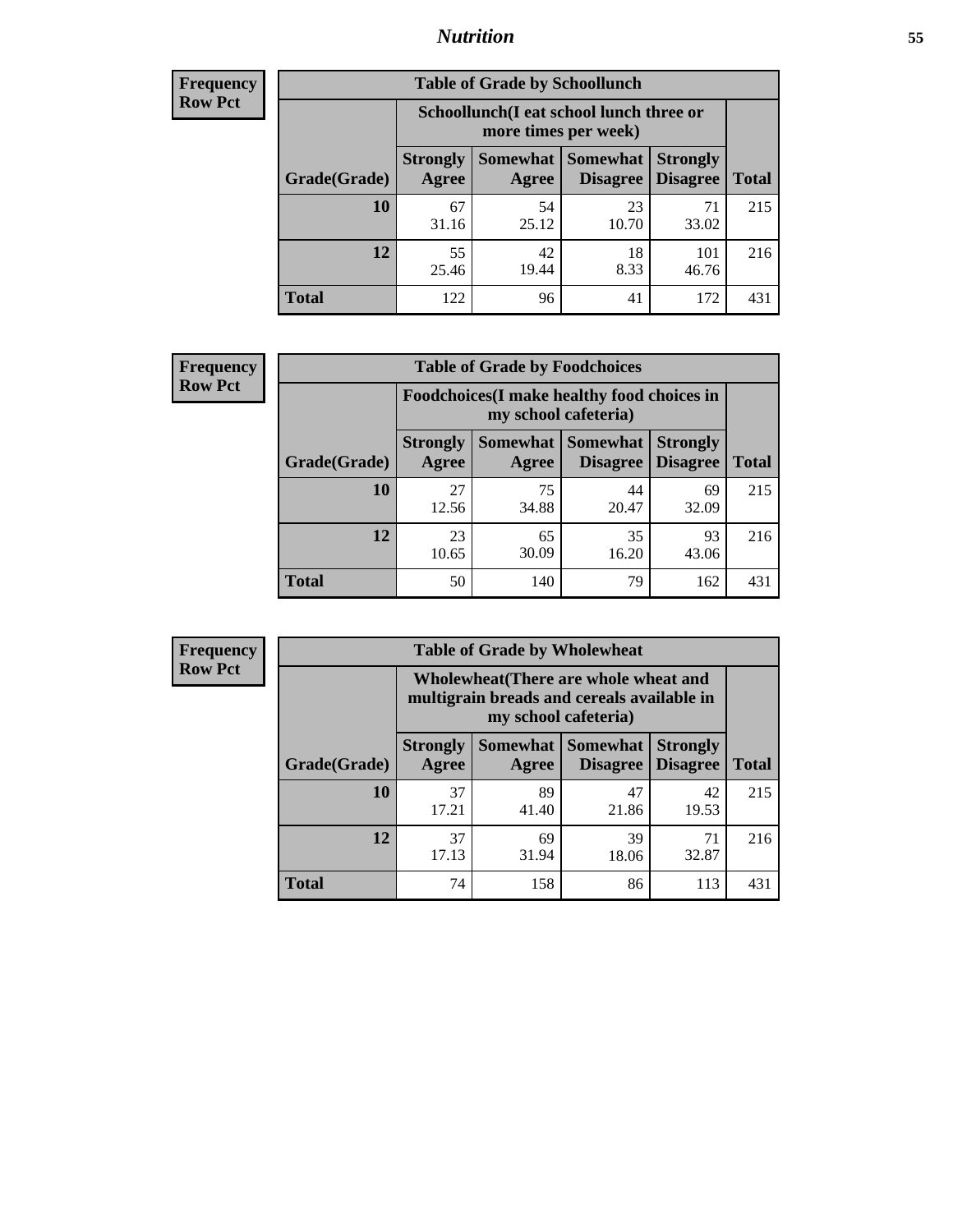### *Nutrition* **56**

**Frequency Row Pct**

| <b>Table of Grade by Healthyvending</b> |                                                                                                                                               |                          |                                    |                                    |              |  |
|-----------------------------------------|-----------------------------------------------------------------------------------------------------------------------------------------------|--------------------------|------------------------------------|------------------------------------|--------------|--|
|                                         | Healthyvending (If only healthy snacks and<br>beverages were available in the vending<br>machines during the school day,<br>I would buy them) |                          |                                    |                                    |              |  |
| Grade(Grade)                            | <b>Strongly</b><br>Agree                                                                                                                      | <b>Somewhat</b><br>Agree | <b>Somewhat</b><br><b>Disagree</b> | <b>Strongly</b><br><b>Disagree</b> | <b>Total</b> |  |
| 10                                      | 48<br>22.33                                                                                                                                   | 75<br>34.88              | 40<br>18.60                        | 52<br>24.19                        | 215          |  |
| 12                                      | 60<br>27.78                                                                                                                                   | 67<br>31.02              | 37<br>17.13                        | 52<br>24.07                        | 216          |  |
| <b>Total</b>                            | 108                                                                                                                                           | 142                      | 77                                 | 104                                | 431          |  |

**Frequency Row Pct**

| <b>Table of Grade by Schoolbreakfast</b> |                                                                                                                                         |                     |                             |                                    |              |  |
|------------------------------------------|-----------------------------------------------------------------------------------------------------------------------------------------|---------------------|-----------------------------|------------------------------------|--------------|--|
|                                          | Schoolbreakfast (If breakfast were<br>available at school,<br>but outside the cafeteria,<br>I would eat breakfast at school more often) |                     |                             |                                    |              |  |
| Grade(Grade)                             | <b>Strongly</b><br>Agree                                                                                                                | Somewhat  <br>Agree | Somewhat<br><b>Disagree</b> | <b>Strongly</b><br><b>Disagree</b> | <b>Total</b> |  |
| 10                                       | 66<br>30.70                                                                                                                             | 69<br>32.09         | 42<br>19.53                 | 38<br>17.67                        | 215          |  |
| 12                                       | 77<br>35.65                                                                                                                             | 61<br>28.24         | 31<br>14.35                 | 47<br>21.76                        | 216          |  |
| <b>Total</b>                             | 143                                                                                                                                     | 130                 | 73                          | 85                                 | 431          |  |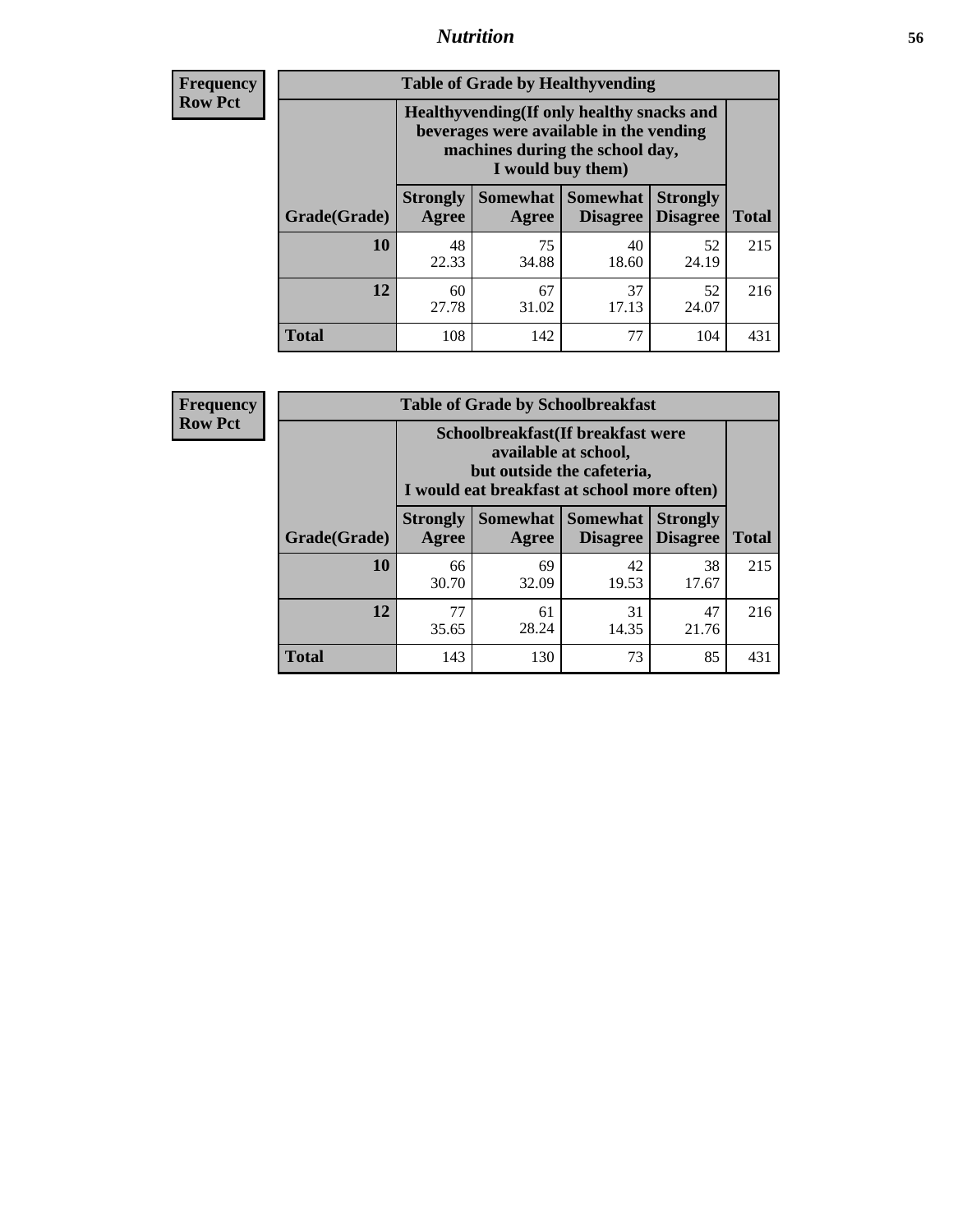| Frequency<br><b>Col Pct</b> | <b>Table of Educationaids by Grade</b>                                                                    |                    |              |              |
|-----------------------------|-----------------------------------------------------------------------------------------------------------|--------------------|--------------|--------------|
|                             | <b>Educationaids</b> (I<br>have been<br>taught about<br><b>HIV/AIDS</b> at<br>school in the<br>past year) | Grade(Grade)<br>10 | 12           | <b>Total</b> |
|                             | Yes                                                                                                       | 184<br>85.58       | 146<br>67.59 | 330          |
|                             | N <sub>0</sub>                                                                                            | 31<br>14.42        | 70<br>32.41  | 101          |
|                             | <b>Total</b>                                                                                              | 215                | 216          | 431          |

| Frequency      | <b>Table of Educationcharacter by Grade</b>                         |              |              |              |
|----------------|---------------------------------------------------------------------|--------------|--------------|--------------|
| <b>Col Pct</b> | <b>Educationcharacter(I)</b><br>have been taught<br>about character | Grade(Grade) |              |              |
|                | education in the past<br>year at school)                            | 10           | 12           | <b>Total</b> |
|                | Yes                                                                 | 167<br>77.67 | 160<br>74.07 | 327          |
|                | N <sub>0</sub>                                                      | 48<br>22.33  | 56<br>25.93  | 104          |
|                | <b>Total</b>                                                        | 215          | 216          | 431          |

| <b>Frequency</b> | <b>Table of Gradcoach1 by Grade</b>              |              |              |              |
|------------------|--------------------------------------------------|--------------|--------------|--------------|
| <b>Col Pct</b>   | Gradcoach1(I<br>know who my<br><b>Graduation</b> | Grade(Grade) |              |              |
|                  | Coach is)                                        | 10           | 12           | <b>Total</b> |
|                  | Yes                                              | 37<br>17.21  | 79<br>36.57  | 116          |
|                  | N <sub>0</sub>                                   | 178<br>82.79 | 137<br>63.43 | 315          |
|                  | <b>Total</b>                                     | 215          | 216          | 431          |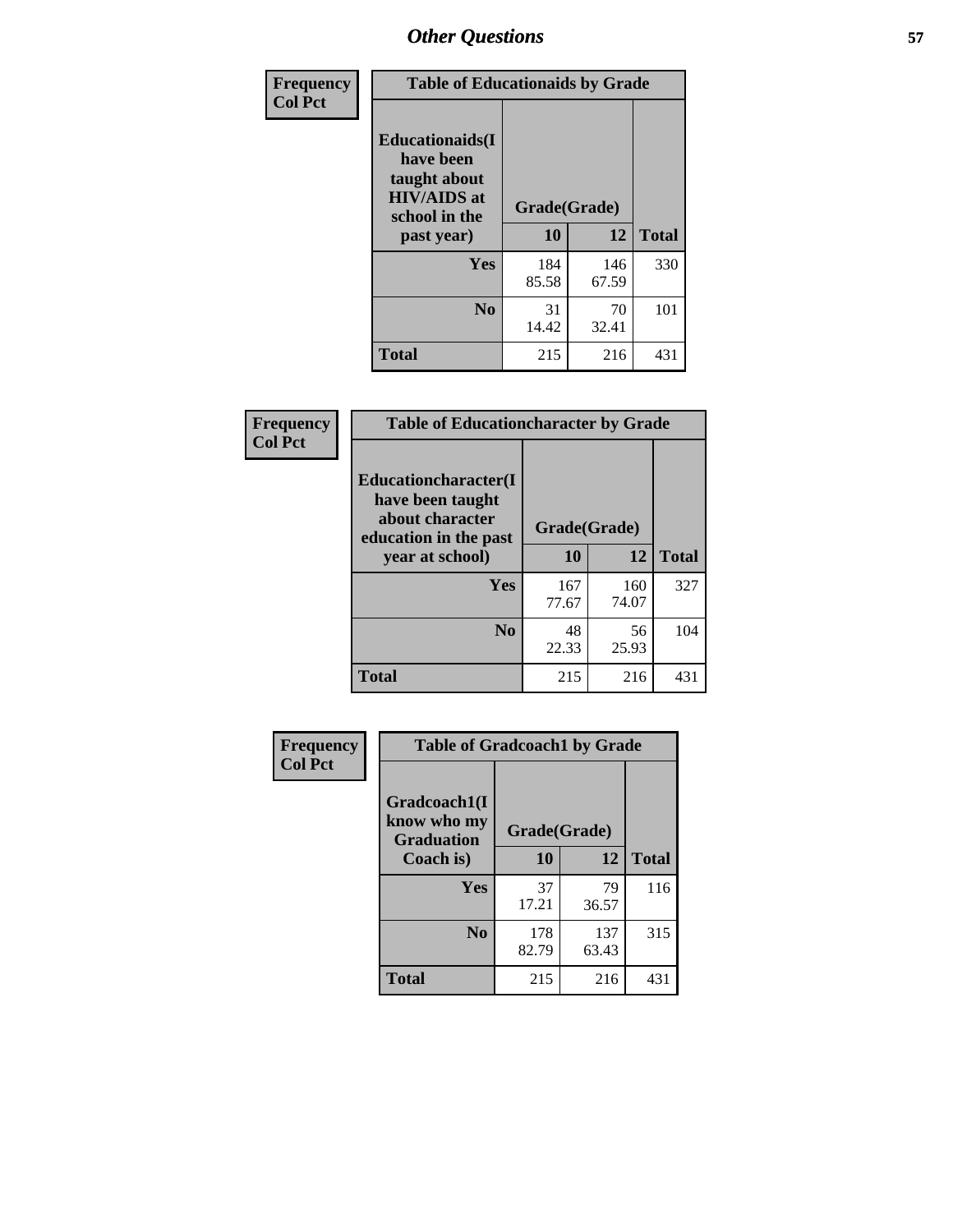| Frequency      | <b>Table of Gradcoach2 by Grade</b> |              |              |              |
|----------------|-------------------------------------|--------------|--------------|--------------|
| <b>Col Pct</b> | Gradcoach2(I<br>have                |              |              |              |
|                | contacted my<br><b>Graduation</b>   | Grade(Grade) |              |              |
|                | Coach)                              | 10           | 12           | <b>Total</b> |
|                | Yes                                 | 15<br>6.98   | 39<br>18.06  | 54           |
|                | N <sub>0</sub>                      | 200<br>93.02 | 177<br>81.94 | 377          |
|                | <b>Total</b>                        | 215          | 216          | 431          |

| <b>Frequency</b><br><b>Col Pct</b> |                                                                             | <b>Table of Gradcoach3 by Grade</b> |              |              |  |
|------------------------------------|-----------------------------------------------------------------------------|-------------------------------------|--------------|--------------|--|
|                                    | Gradcoach3(I<br>have received<br>assistance<br>from my<br><b>Graduation</b> | Grade(Grade)                        |              |              |  |
|                                    | Coach)                                                                      | 10                                  | 12           | <b>Total</b> |  |
|                                    | Yes                                                                         | 13<br>6.05                          | 36<br>16.67  | 49           |  |
|                                    | N <sub>0</sub>                                                              | 67<br>31.16                         | 65<br>30.09  | 132          |  |
|                                    | Don't know                                                                  | 135<br>62.79                        | 115<br>53.24 | 250          |  |
|                                    | <b>Total</b>                                                                | 215                                 | 216          | 431          |  |

| Frequency      | <b>Table of Selfharm by Grade</b>                                                                                                                                          |              |              |              |
|----------------|----------------------------------------------------------------------------------------------------------------------------------------------------------------------------|--------------|--------------|--------------|
| <b>Col Pct</b> | <b>Selfharm</b> (During<br>the past 12<br>months,<br>I harmed myself<br>on purpose<br><b>Suicideconsider</b><br>During the past<br>12 months,<br>I seriously<br>considered | Grade(Grade) |              |              |
|                | suicide)                                                                                                                                                                   | 10           | 12           | <b>Total</b> |
|                | <b>Yes</b>                                                                                                                                                                 | 16<br>7.44   | 10<br>4.63   | 26           |
|                | N <sub>0</sub>                                                                                                                                                             | 199<br>92.56 | 206<br>95.37 | 405          |
|                | <b>Total</b>                                                                                                                                                               | 215          | 216          | 431          |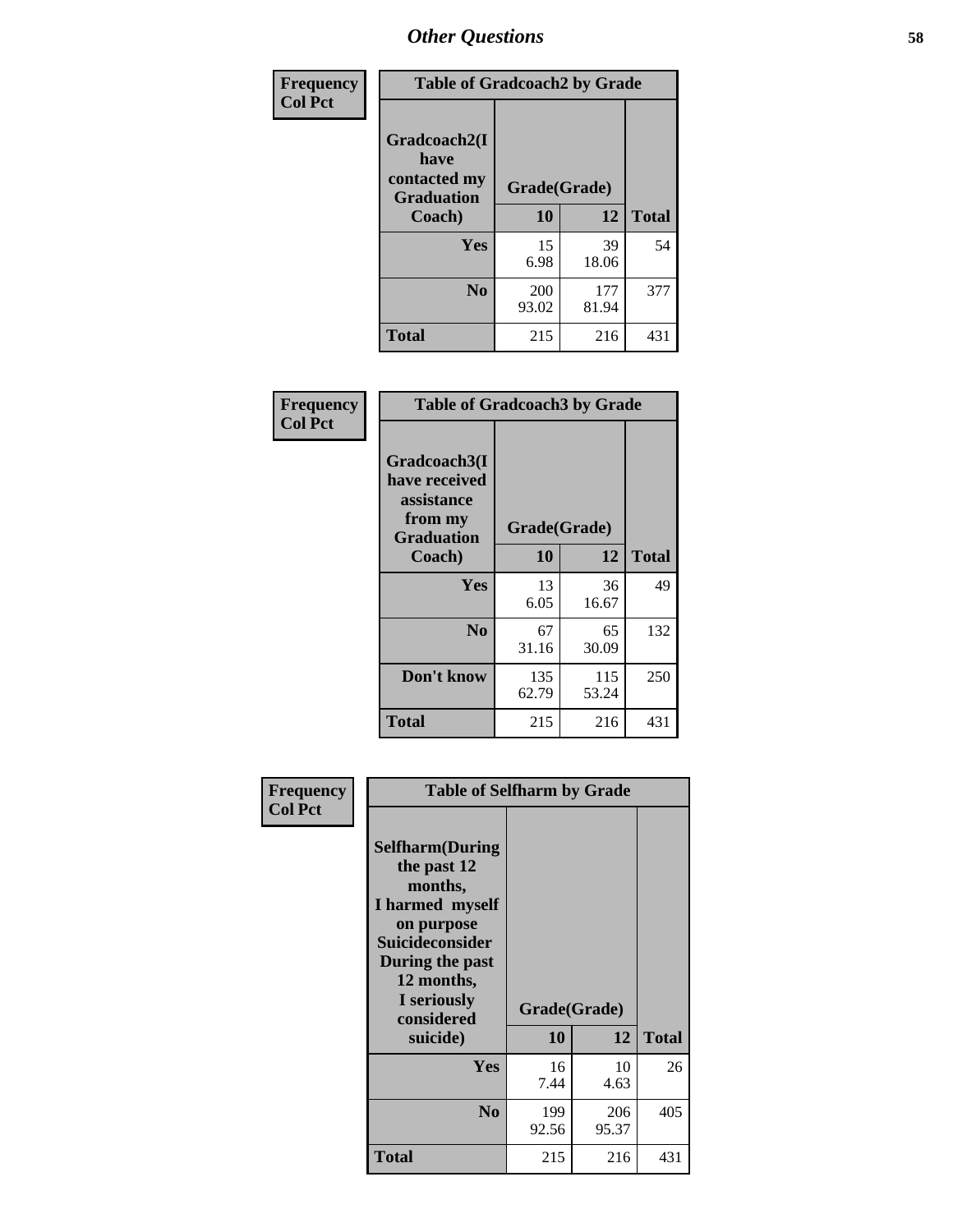| <b>Frequency</b> |                 | <b>Table of Suicideconsider by Grade</b> |              |              |  |
|------------------|-----------------|------------------------------------------|--------------|--------------|--|
| <b>Col Pct</b>   |                 | Grade(Grade)                             |              |              |  |
|                  | Suicideconsider | <b>10</b>                                | 12           | <b>Total</b> |  |
|                  | Yes             | 19<br>8.84                               | 16<br>7.41   | 35           |  |
|                  | N <sub>0</sub>  | 196<br>91.16                             | 200<br>92.59 | 396          |  |
|                  | Total           | 215                                      | 216          | 431          |  |

| Frequency      | <b>Table of Suicideattempt by Grade</b>              |              |              |              |
|----------------|------------------------------------------------------|--------------|--------------|--------------|
| <b>Col Pct</b> | Suicideattempt(I<br>have attempted<br>suicide in the | Grade(Grade) |              |              |
|                | last year)                                           | 10           | 12           | <b>Total</b> |
|                | Yes                                                  | 9<br>4.19    | 8<br>3.70    | 17           |
|                | N <sub>0</sub>                                       | 206<br>95.81 | 208<br>96.30 | 414          |
|                | <b>Total</b>                                         | 215          | 216          | 431          |

| Frequency      | <b>Table of Instantmessaged by Grade</b>                       |              |              |              |
|----------------|----------------------------------------------------------------|--------------|--------------|--------------|
| <b>Col Pct</b> | <b>Instantmessaged</b> (I<br>have instant<br>messaged people I | Grade(Grade) |              |              |
|                | do not even know)                                              | 10           | 12           | <b>Total</b> |
|                | Yes                                                            | 79<br>36.74  | 69<br>31.94  | 148          |
|                | N <sub>0</sub>                                                 | 136<br>63.26 | 147<br>68.06 | 283          |
|                | <b>Total</b>                                                   | 215          | 216          | 431          |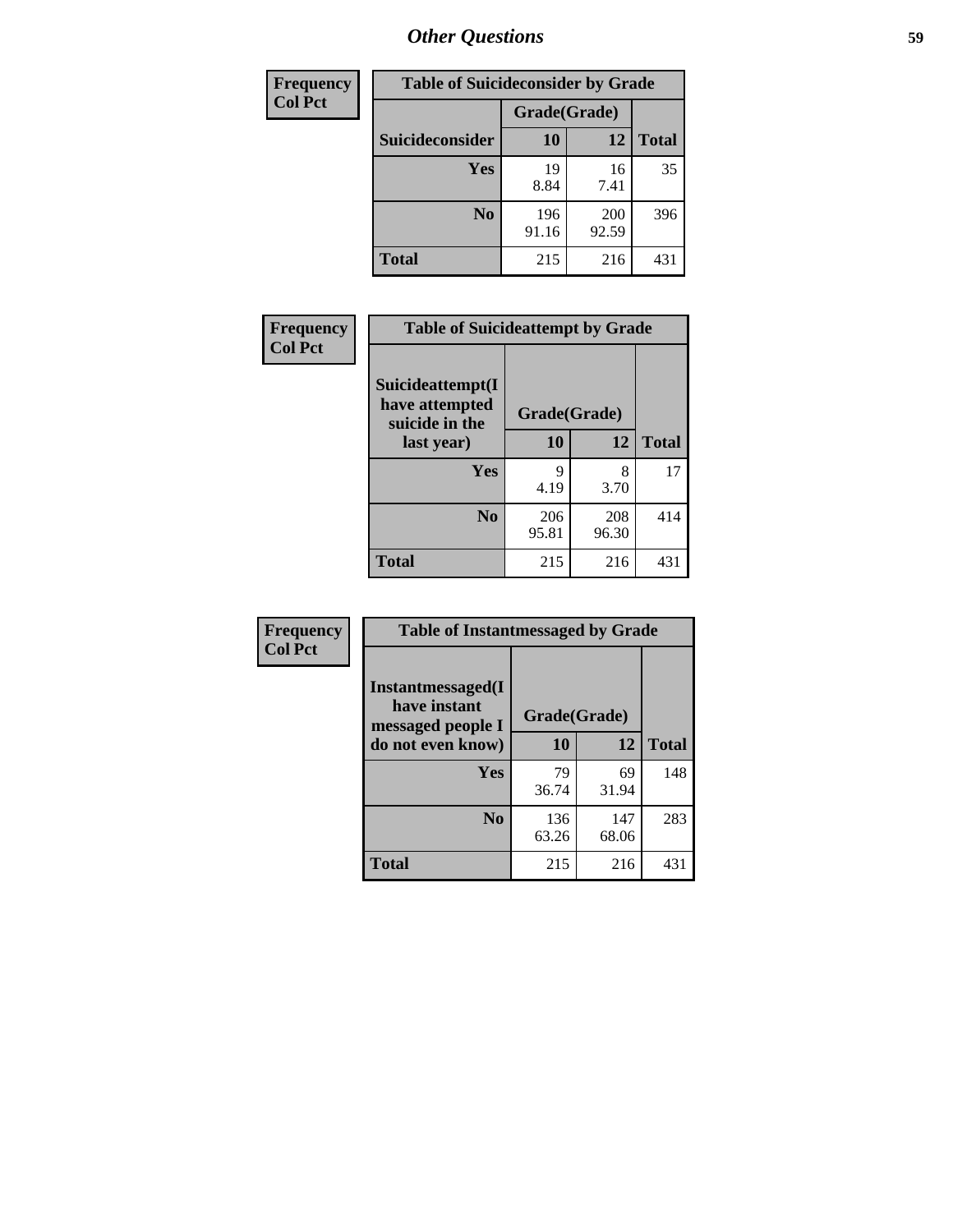| Frequency      | <b>Table of Getsalong by Grade</b>                          |              |              |              |
|----------------|-------------------------------------------------------------|--------------|--------------|--------------|
| <b>Col Pct</b> | <b>Getsalong</b> (I get<br>along with other<br>students and | Grade(Grade) |              |              |
|                | adults)                                                     | 10           | 12           | <b>Total</b> |
|                | <b>Strongly Agree</b>                                       | 93<br>43.26  | 115<br>53.24 | 208          |
|                | <b>Somewhat Agree</b>                                       | 97<br>45.12  | 83<br>38.43  | 180          |
|                | <b>Somewhat Disagree</b>                                    | 11<br>5.12   | 9<br>4.17    | 20           |
|                | <b>Strongly Disagree</b>                                    | 14<br>6.51   | 9<br>4.17    | 23           |
|                | <b>Total</b>                                                | 215          | 216          | 431          |

| Frequency      | <b>Table of Safehome by Grade</b> |              |              |              |  |  |  |
|----------------|-----------------------------------|--------------|--------------|--------------|--|--|--|
| <b>Col Pct</b> | Safehome(I feel                   | Grade(Grade) |              |              |  |  |  |
|                | safe at home)                     | 10           | 12           | <b>Total</b> |  |  |  |
|                | <b>Strongly Agree</b>             | 132<br>61.40 | 139<br>64.35 | 271          |  |  |  |
|                | <b>Somewhat Agree</b>             | 56<br>26.05  | 56<br>25.93  | 112          |  |  |  |
|                | <b>Somewhat Disagree</b>          | 15<br>6.98   | 6<br>2.78    | 21           |  |  |  |
|                | <b>Strongly Disagree</b>          | 12<br>5.58   | 15<br>6.94   | 27           |  |  |  |
|                | <b>Total</b>                      | 215          | 216          | 431          |  |  |  |

| Frequency<br><b>Col Pct</b> |                                                                                      | <b>Table of Adulttalk by Grade</b> |              |              |  |  |  |  |
|-----------------------------|--------------------------------------------------------------------------------------|------------------------------------|--------------|--------------|--|--|--|--|
|                             | <b>Adulttalk</b> (I<br>know an<br>adult at<br>school that<br>I can talk<br>with if I | Grade(Grade)                       |              |              |  |  |  |  |
|                             | need help)                                                                           | 10                                 | 12           | <b>Total</b> |  |  |  |  |
|                             | Yes                                                                                  | 154<br>71.63                       | 166<br>76.85 | 320          |  |  |  |  |
|                             | N <sub>0</sub>                                                                       | 61<br>28.37                        | 50<br>23.15  | 111          |  |  |  |  |
|                             | <b>Total</b>                                                                         | 215                                | 216          | 431          |  |  |  |  |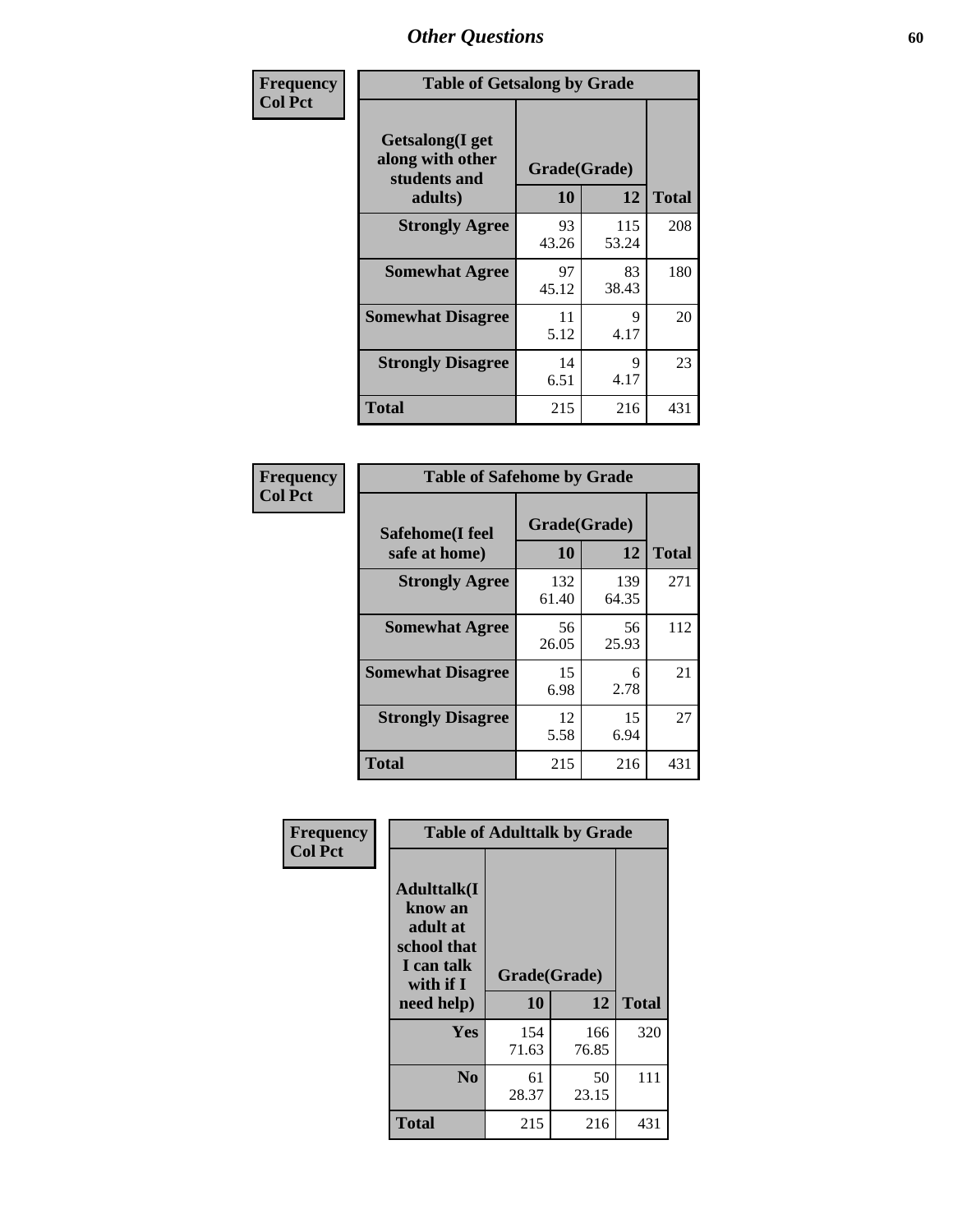**Frequency Row Pct**

| <b>Table of Grade by Tytime</b> |            |                                                                                         |                     |                        |                      |                     |              |  |  |  |
|---------------------------------|------------|-----------------------------------------------------------------------------------------|---------------------|------------------------|----------------------|---------------------|--------------|--|--|--|
|                                 |            | Tytime (On an average school day,<br>how much unsupervised time do I spend watching TV) |                     |                        |                      |                     |              |  |  |  |
| Grade(Grade)   None             |            | <b>Less that</b>                                                                        | hour/day   hour/day | $2 - 3$<br>  hours/day | $4 - 5$<br>hours/day | $6+$<br>  hours/day | <b>Total</b> |  |  |  |
| 10                              | 21<br>9.77 | 22<br>10.23                                                                             | 25<br>11.63         | 57<br>26.51            | 46<br>21.40          | 44<br>20.47         | 215          |  |  |  |
| 12                              | 18<br>8.33 | 29<br>13.43                                                                             | 28<br>12.96         | 51<br>23.61            | 47<br>21.76          | 43<br>19.91         | 216          |  |  |  |
| <b>Total</b>                    | 39         | 51                                                                                      | 53                  | 108                    | 93                   | 87                  | 431          |  |  |  |

**Frequency Row Pct**

| <b>Table of Grade by Computertime</b> |             |                                                                                                                               |             |             |             |             |     |  |  |
|---------------------------------------|-------------|-------------------------------------------------------------------------------------------------------------------------------|-------------|-------------|-------------|-------------|-----|--|--|
|                                       |             | Computertime(On an average school day,<br>how much unsupervised time do I spend on the computer)                              |             |             |             |             |     |  |  |
| Grade(Grade)                          | None        | <b>Less that</b><br>$4 - 5$<br>$2 - 3$<br>$6+$<br>hour/day<br>hours/day<br>hours/day<br>hour/day<br>hours/day<br><b>Total</b> |             |             |             |             |     |  |  |
| 10                                    | 36<br>16.74 | 34<br>15.81                                                                                                                   | 33<br>15.35 | 63<br>29.30 | 22<br>10.23 | 27<br>12.56 | 215 |  |  |
| 12                                    | 28<br>12.96 | 36<br>44<br>63<br>21<br>24<br>9.72<br>20.37<br>29.17<br>16.67<br>11.11                                                        |             |             |             |             |     |  |  |
| <b>Total</b>                          | 64          | 78                                                                                                                            | 69          | 126         | 43          | 51          | 431 |  |  |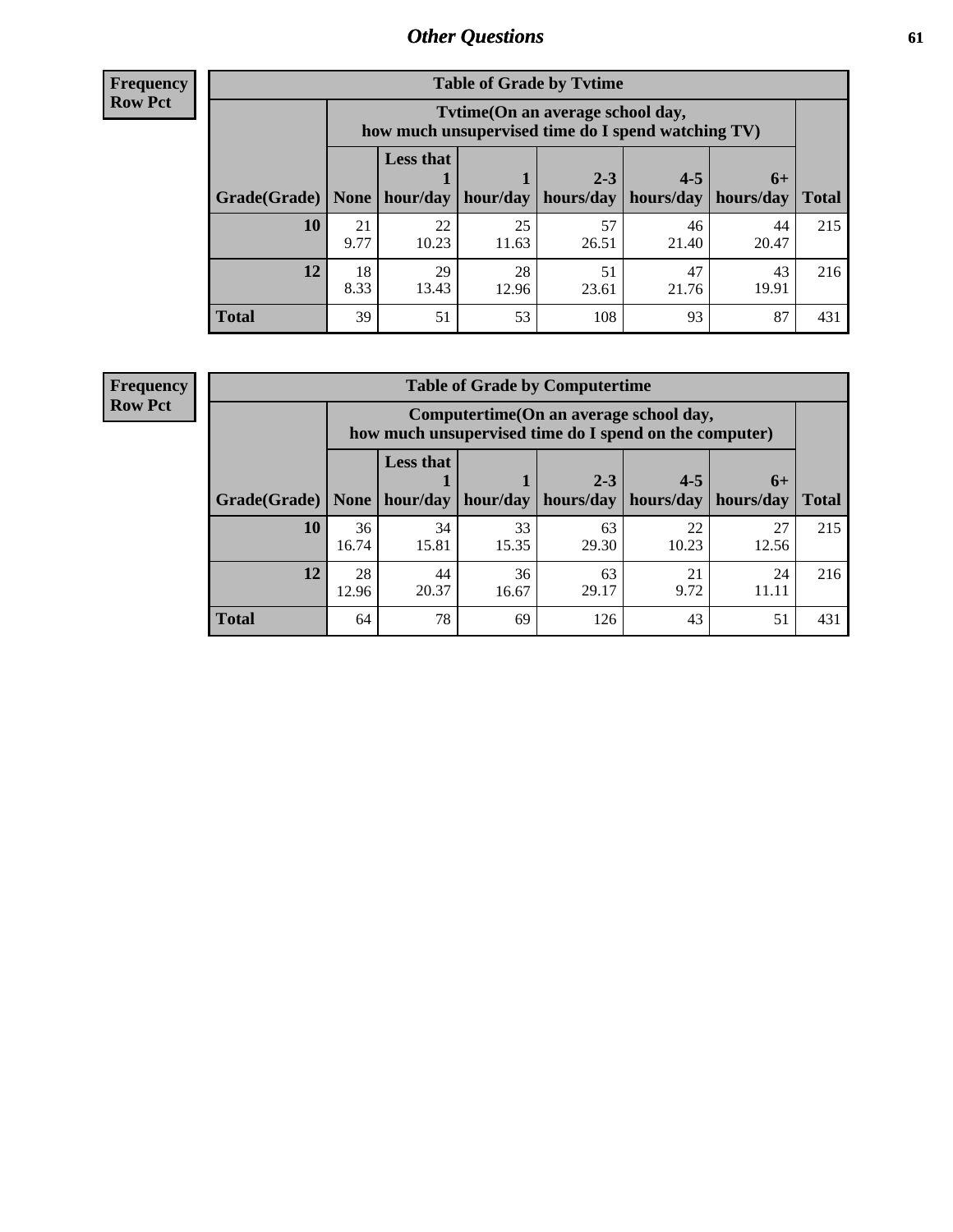#### *Questions about Driving Laws* **62** *Driving Questions were asked only of high school students.*

| <b>Frequency</b> |
|------------------|
| <b>Row Pct</b>   |

| <b>Table of Grade by License1</b> |                                                                       |                                                                                                                                           |            |               |               |              |  |  |  |
|-----------------------------------|-----------------------------------------------------------------------|-------------------------------------------------------------------------------------------------------------------------------------------|------------|---------------|---------------|--------------|--|--|--|
|                                   |                                                                       | License1(During the first 6 months of driving<br>with a provisional license,<br>the only passengers who can ride with the<br>driver are:) |            |               |               |              |  |  |  |
| Grade(Grade)                      | <b>Parent or</b>                                                      | <b>Family</b><br><b>Guardian</b>   Members                                                                                                | Friends    | <b>Anyone</b> | Don't<br>Know | <b>Total</b> |  |  |  |
| 10                                | 82<br>38.14                                                           | 61<br>28.37                                                                                                                               | 12<br>5.58 | 24<br>11.16   | 36<br>16.74   | 215          |  |  |  |
| 12                                | 32<br>83<br>65<br>30<br>6<br>30.09<br>2.78<br>13.89<br>14.81<br>38.43 |                                                                                                                                           |            |               |               |              |  |  |  |
| <b>Total</b>                      | 147                                                                   | 144                                                                                                                                       | 18         | 54            | 68            | 431          |  |  |  |

| <b>Frequency</b> | <b>Table of Grade by License2</b>                                                                                    |                           |                  |                                     |                                                      |                      |              |  |
|------------------|----------------------------------------------------------------------------------------------------------------------|---------------------------|------------------|-------------------------------------|------------------------------------------------------|----------------------|--------------|--|
| <b>Row Pct</b>   | License $2(17 \text{ yr})$ old drivers with a<br>provisional driver's license cannot<br>drive between the hours of:) |                           |                  |                                     |                                                      |                      |              |  |
|                  | Grade(Grade)                                                                                                         | <b>Midnight</b><br>to 6am | 1am<br>to<br>5am | 1am<br>t <sub>0</sub><br><b>6am</b> | N <sub>0</sub><br>curfew<br>for $17$<br>year<br>olds | Don't<br><b>Know</b> | <b>Total</b> |  |
|                  | 10                                                                                                                   | 97<br>45.12               | 19<br>8.84       | 19<br>8.84                          | 12<br>5.58                                           | 68<br>31.63          | 215          |  |
|                  | 12                                                                                                                   | 132<br>61.11              | 18<br>8.33       | 14<br>6.48                          | 11<br>5.09                                           | 41<br>18.98          | 216          |  |
|                  | <b>Total</b>                                                                                                         | 229                       | 37               | 33                                  | 23                                                   | 109                  | 431          |  |

| Frequency      |              | <b>Table of Grade by License3</b>                                                      |             |             |            |             |               |              |
|----------------|--------------|----------------------------------------------------------------------------------------|-------------|-------------|------------|-------------|---------------|--------------|
| <b>Row Pct</b> |              | License3(For drivers under the age of 21,<br>what level of alcohol is considered DUI?) |             |             |            |             |               |              |
|                | Grade(Grade) | Any<br><b>Amount</b>                                                                   | 0.02        | 0.04        | 0.06       | 0.08        | Don't<br>know | <b>Total</b> |
|                | <b>10</b>    | 30<br>13.95                                                                            | 52<br>24.19 | 14<br>6.51  | 18<br>8.37 | 20<br>9.30  | 81<br>37.67   | 215          |
|                | 12           | 46<br>21.30                                                                            | 52<br>24.07 | 22<br>10.19 | 20<br>9.26 | 26<br>12.04 | 50<br>23.15   | 216          |
|                | <b>Total</b> | 76                                                                                     | 104         | 36          | 38         | 46          | 131           | 431          |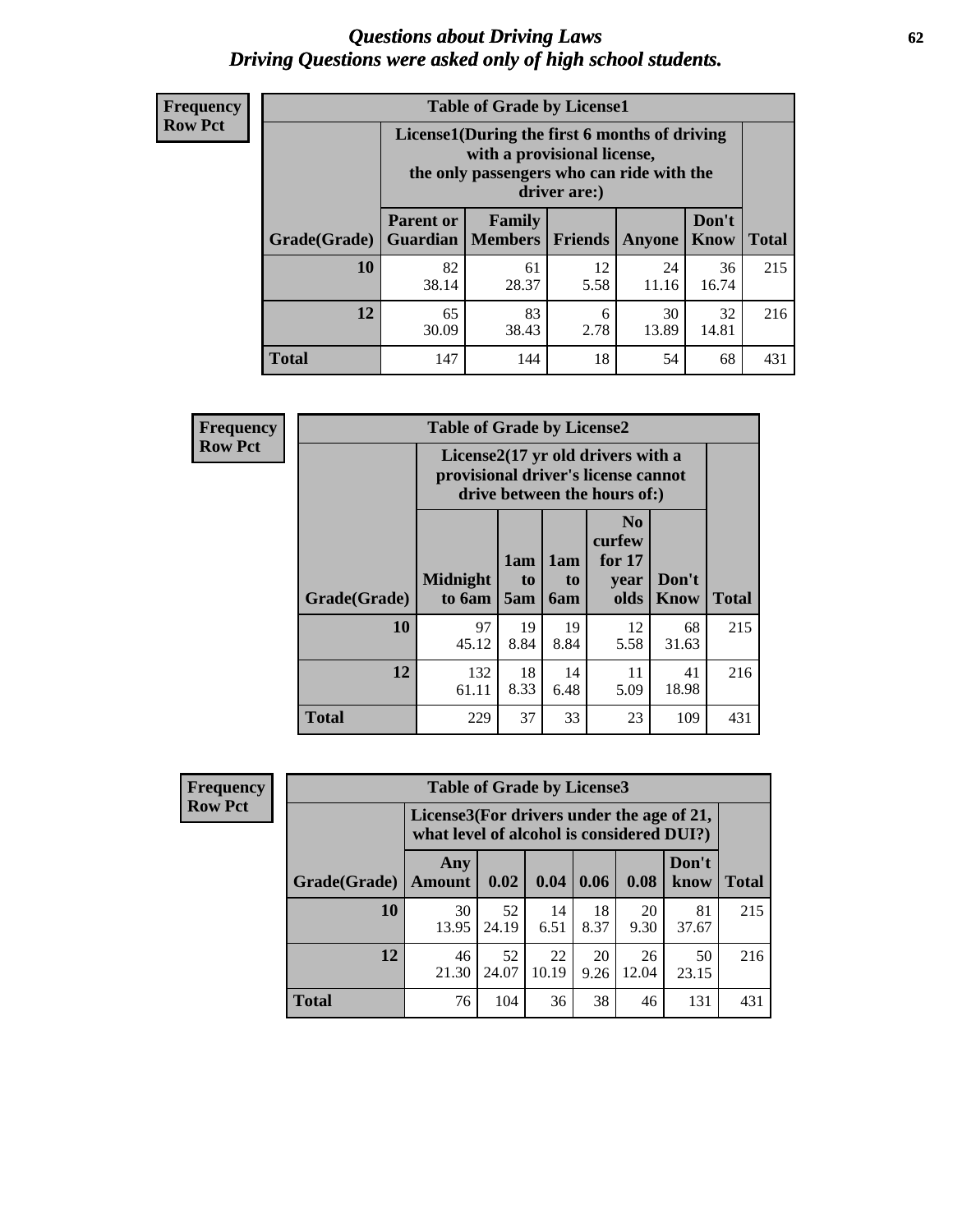#### *Questions about Driving Laws* **63** *Driving Questions were asked only of high school students.*

**Frequency Row Pct**

|              |             |                                                                                                                                                                                                                                                                                       |             | <b>Table of Grade by License4</b> |            |             |     |  |
|--------------|-------------|---------------------------------------------------------------------------------------------------------------------------------------------------------------------------------------------------------------------------------------------------------------------------------------|-------------|-----------------------------------|------------|-------------|-----|--|
|              |             | License4(A driver under 21 automatically<br>loses his/her license if caught exceeding the<br>posted speet limit by:)<br>Can't<br>lose<br><b>Depends</b><br>license<br>$15+$<br>$25+$<br>$35+$<br>Don't<br>for<br><b>on</b><br>speeding<br><b>Total</b><br>mph<br>know<br>mph<br>judge |             |                                   |            |             |     |  |
| Grade(Grade) | mph         |                                                                                                                                                                                                                                                                                       |             |                                   |            |             |     |  |
| 10           | 31<br>14.42 | 25<br>11.63                                                                                                                                                                                                                                                                           | 27<br>12.56 | 28<br>13.02                       | 12<br>5.58 | 92<br>42.79 | 215 |  |
| 12           | 41<br>18.98 | 46<br>21.30                                                                                                                                                                                                                                                                           | 22<br>10.19 | 24<br>11.11                       | 10<br>4.63 | 73<br>33.80 | 216 |  |
| <b>Total</b> | 72          | 71                                                                                                                                                                                                                                                                                    | 49          | 52                                | 22         | 165         | 431 |  |

| Frequency      | <b>Table of Grade by License5</b> |             |                                                                                                                                      |                     |       |  |
|----------------|-----------------------------------|-------------|--------------------------------------------------------------------------------------------------------------------------------------|---------------------|-------|--|
| <b>Row Pct</b> |                                   |             | License5(A)<br>Georgia teenager<br>with family<br>connections or a<br>good lawyer can<br>break a teen<br>driving law and<br>license) | keep their driver's |       |  |
|                | Grade(Grade)                      | <b>Yes</b>  | N <sub>0</sub>                                                                                                                       | Don't<br>know       | Total |  |
|                | 10                                | 32<br>14.88 | 104<br>48.37                                                                                                                         | 79<br>36.74         | 215   |  |
|                | 12                                | 46<br>21.30 | 101<br>46.76                                                                                                                         | 69<br>31.94         | 216   |  |
|                | <b>Total</b>                      | 78          | 205                                                                                                                                  | 148                 | 431   |  |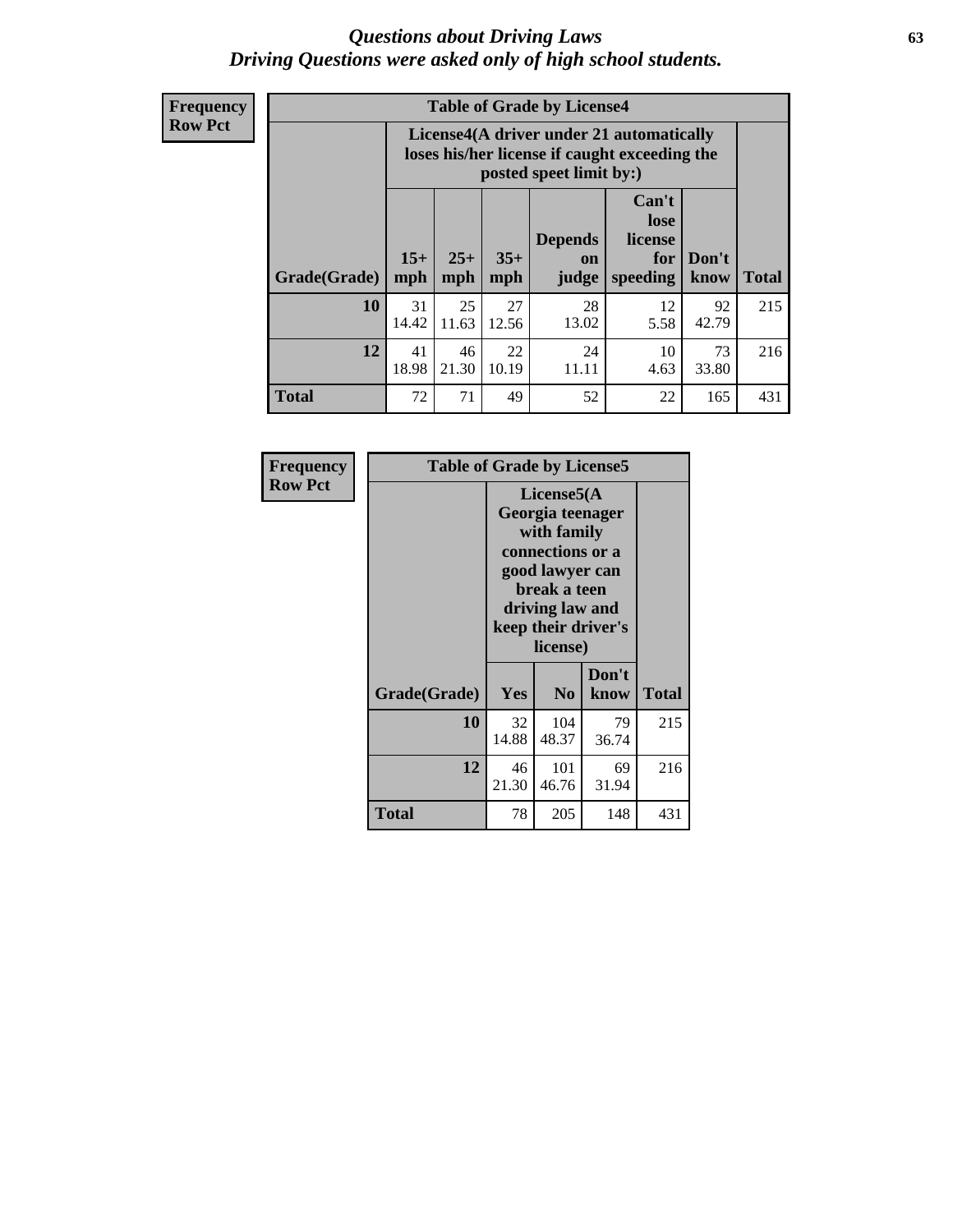#### *Questions about Driving Laws* **64** *Driving Questions were asked only of high school students.*

| <b>Frequency</b> | <b>Table of Grade by License6</b> |             |                                                                                                                           |                    |              |  |  |
|------------------|-----------------------------------|-------------|---------------------------------------------------------------------------------------------------------------------------|--------------------|--------------|--|--|
| <b>Row Pct</b>   |                                   |             | License <sub>6</sub> (I know a<br>friend or<br>classmate that<br>broke a teen<br>driving law,<br>keep his/her<br>license) | but was allowed to |              |  |  |
|                  | Grade(Grade)                      | <b>Yes</b>  | N <sub>0</sub>                                                                                                            | Don't<br>know      | <b>Total</b> |  |  |
|                  | 10                                | 40<br>18.60 | 105<br>48.84                                                                                                              | 70<br>32.56        | 215          |  |  |
|                  | 12                                | 61<br>28.24 | 100<br>46.30                                                                                                              | 55<br>25.46        | 216          |  |  |
|                  | Total                             | 101         | 205                                                                                                                       | 125                | 431          |  |  |

| Frequency      |              |                                                                             | <b>Table of Grade by License7</b>                                                             |                                                   |                        |              |  |  |  |
|----------------|--------------|-----------------------------------------------------------------------------|-----------------------------------------------------------------------------------------------|---------------------------------------------------|------------------------|--------------|--|--|--|
| <b>Row Pct</b> |              |                                                                             | License7(A student under the age of 18 cam loser<br>his/her driving privileges if he or she:) |                                                   |                        |              |  |  |  |
|                | Grade(Grade) | <b>Have</b><br>more than<br>10<br>unexcused<br>absences<br>per school<br>yr | Drop out<br>without  <br>graduating                                                           | <b>Bring</b><br>alcohol/drugs/weapon<br>to school | All of<br>the<br>above | <b>Total</b> |  |  |  |
|                | 10           | 16<br>7.44                                                                  | 18<br>8.37                                                                                    | 21<br>9.77                                        | 160<br>74.42           | 215          |  |  |  |
|                | 12           | 14<br>6.48                                                                  | 23<br>10.65                                                                                   | 16<br>7.41                                        | 163<br>75.46           | 216          |  |  |  |
|                | <b>Total</b> | 30                                                                          | 41                                                                                            | 37                                                | 323                    | 431          |  |  |  |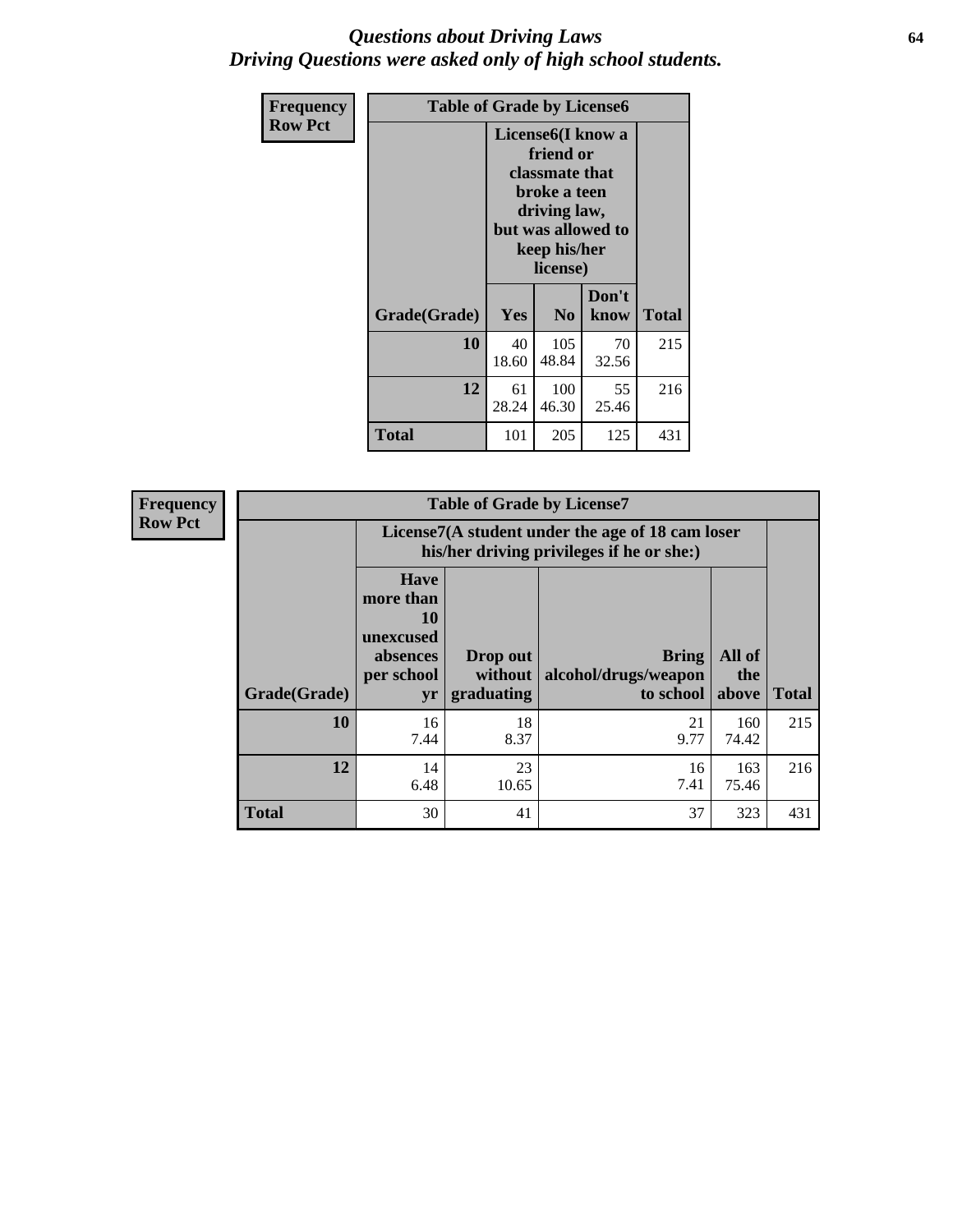## *Select Results by Gender* **65**

| Frequency      | <b>Table of SchoolClimate2 by Gender</b>          |                                 |              |              |  |
|----------------|---------------------------------------------------|---------------------------------|--------------|--------------|--|
| <b>Col Pct</b> | SchoolClimate2(I<br>feel successful at<br>school) | Gender(Gender)<br><b>Female</b> | <b>Male</b>  | <b>Total</b> |  |
|                | <b>Strongly Agree</b>                             | 90<br>36.59                     | 53<br>28.65  | 143          |  |
|                | <b>Somewhat Agree</b>                             | 128<br>52.03                    | 105<br>56.76 | 233          |  |
|                | <b>Somewhat Disagree</b>                          | 22<br>8.94                      | 21<br>11.35  | 43           |  |
|                | <b>Strongly Disagree</b>                          | 6<br>2.44                       | 6<br>3.24    | 12           |  |
|                | <b>Total</b>                                      | 246                             | 185          | 431          |  |

| Frequency      | <b>Table of SchoolClimate6 by Gender</b>                 |               |                               |              |  |
|----------------|----------------------------------------------------------|---------------|-------------------------------|--------------|--|
| <b>Col Pct</b> | <b>SchoolClimate6(Teachers</b><br>treat me with respect) | <b>Female</b> | Gender(Gender)<br><b>Male</b> | <b>Total</b> |  |
|                | <b>Strongly Agree</b>                                    | 75<br>30.49   | 48<br>25.95                   | 123          |  |
|                | <b>Somewhat Agree</b>                                    | 109<br>44.31  | 84<br>45.41                   | 193          |  |
|                | <b>Somewhat Disagree</b>                                 | 43<br>17.48   | 36<br>19.46                   | 79           |  |
|                | <b>Strongly Disagree</b>                                 | 19<br>7.72    | 17<br>9.19                    | 36           |  |
|                | <b>Total</b>                                             | 246           | 185                           | 431          |  |

| <b>Frequency</b> | <b>Table of SchoolClimate8 by Gender</b>                                             |               |                               |              |  |
|------------------|--------------------------------------------------------------------------------------|---------------|-------------------------------|--------------|--|
| <b>Col Pct</b>   | <b>SchoolClimate8(Students</b><br>are frequently<br>recognized for good<br>behavior) | <b>Female</b> | Gender(Gender)<br><b>Male</b> | <b>Total</b> |  |
|                  | <b>Strongly Agree</b>                                                                | 50<br>20.33   | 30<br>16.22                   | 80           |  |
|                  | <b>Somewhat Agree</b>                                                                | 105<br>42.68  | 69<br>37.30                   | 174          |  |
|                  | <b>Somewhat Disagree</b>                                                             | 49<br>19.92   | 54<br>29.19                   | 103          |  |
|                  | <b>Strongly Disagree</b>                                                             | 42<br>17.07   | 32<br>17.30                   | 74           |  |
|                  | Total                                                                                | 246           | 185                           | 431          |  |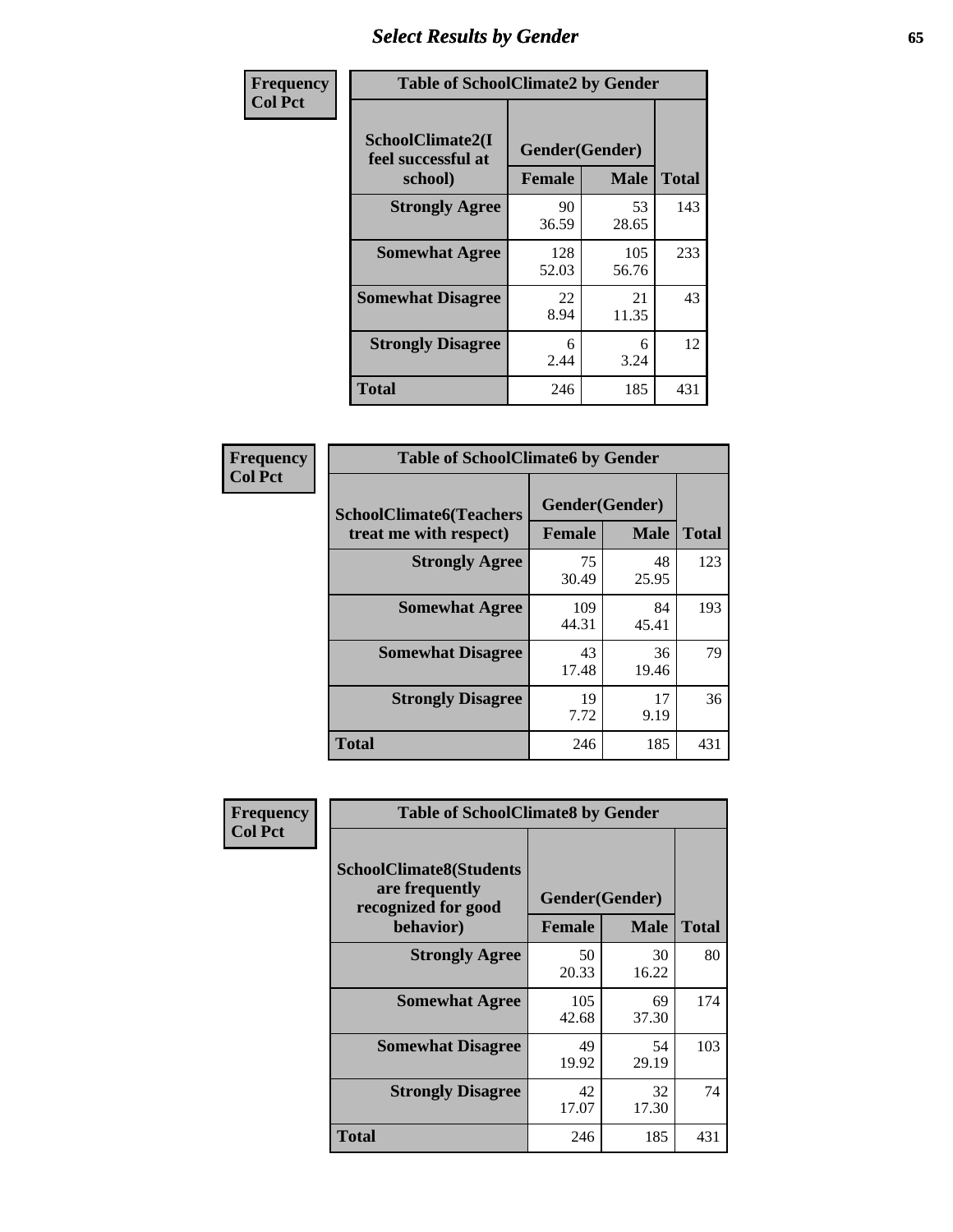## *Select Results by Gender* **66**

| <b>Frequency</b> | <b>Table of Gender by Dropout</b> |                                                                        |              |              |
|------------------|-----------------------------------|------------------------------------------------------------------------|--------------|--------------|
| <b>Row Pct</b>   |                                   | Dropout(I<br>have<br>thought<br>about<br>dropping<br>out of<br>school) |              |              |
|                  | Gender(Gender)                    | Yes                                                                    | No           | <b>Total</b> |
|                  | <b>Female</b>                     | 61<br>24.80                                                            | 185<br>75.20 | 246          |
|                  | <b>Male</b>                       | 55<br>29.73                                                            | 130<br>70.27 | 185          |
|                  | <b>Total</b>                      | 116                                                                    | 315          | 431          |

| <b>Frequency</b> | <b>Table of Gender by Dropoutreason</b> |                                                                    |              |                          |                                |              |              |
|------------------|-----------------------------------------|--------------------------------------------------------------------|--------------|--------------------------|--------------------------------|--------------|--------------|
| <b>Row Pct</b>   |                                         | Dropoutreason(If I dropped out the<br>reason would most likely be) |              |                          |                                |              |              |
|                  | Gender(Gender)                          | Won't<br><b>Drop</b><br>out                                        | <b>Bored</b> | Family<br><b>Reasons</b> | <b>Being</b><br><b>Bullied</b> | <b>Other</b> | <b>Total</b> |
|                  | <b>Female</b>                           | 157<br>63.82                                                       | 28<br>11.38  | 21<br>8.54               | 6<br>2.44                      | 34<br>13.82  | 246          |
|                  | <b>Male</b>                             | 107<br>57.84                                                       | 30<br>16.22  | 10<br>5.41               | 5<br>2.70                      | 33<br>17.84  | 185          |
|                  | <b>Total</b>                            | 264                                                                | 58           | 31                       | 11                             | 67           | 431          |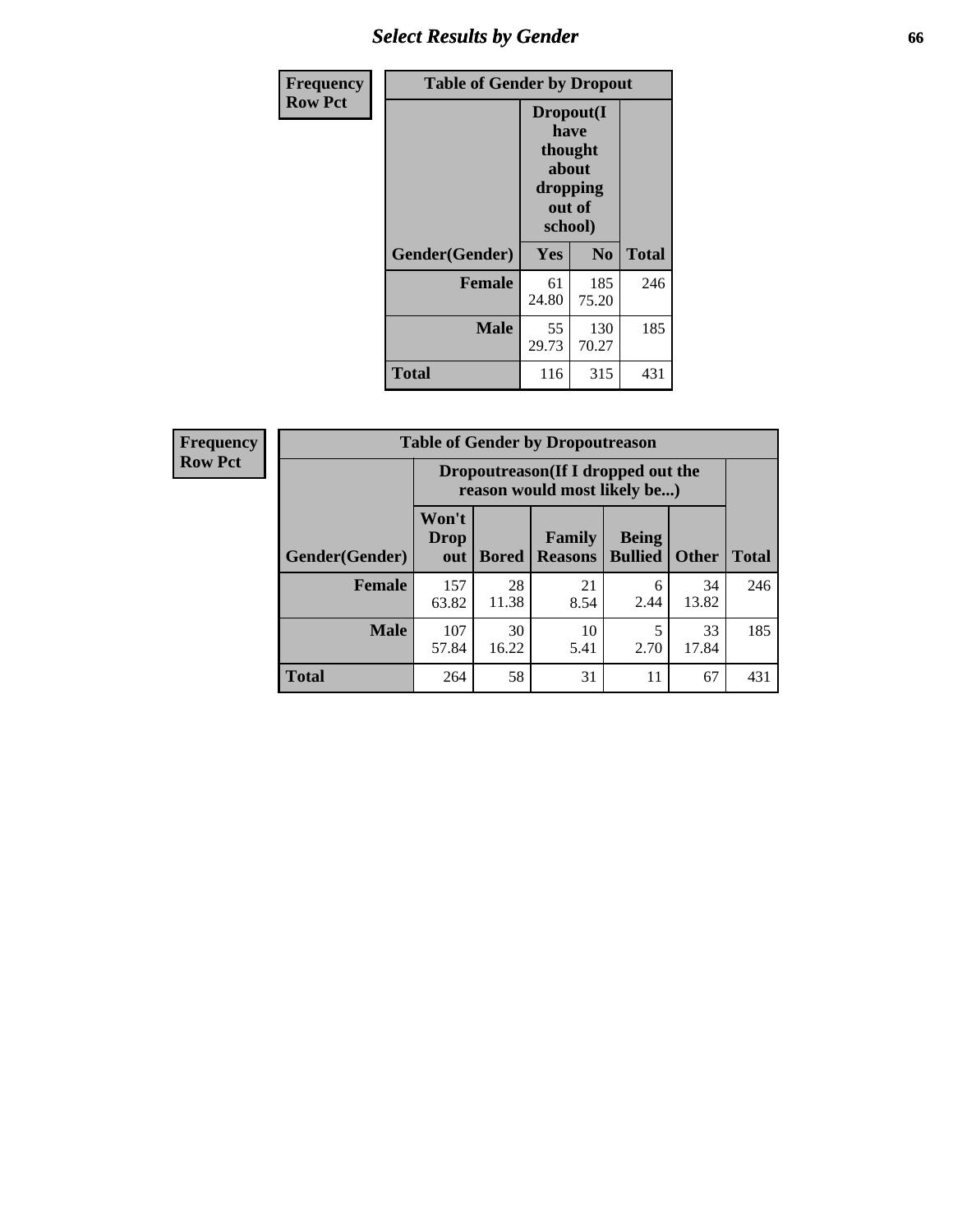*School Safety* **67**

| Frequency      | <b>Table of Gender by Bullied2</b> |                 |                |              |
|----------------|------------------------------------|-----------------|----------------|--------------|
| <b>Row Pct</b> |                                    | <b>Bullied2</b> |                |              |
|                | Gender(Gender)                     | Yes             | N <sub>0</sub> | <b>Total</b> |
|                | <b>Female</b>                      | 26<br>10.57     | 220<br>89.43   | 246          |
|                | <b>Male</b>                        | 21<br>11.35     | 164<br>88.65   | 185          |
|                | <b>Total</b>                       | 47              | 384            | 431          |

| Frequency      | <b>Table of Gender by Bulliedothers2</b> |                       |                |              |
|----------------|------------------------------------------|-----------------------|----------------|--------------|
| <b>Row Pct</b> |                                          | <b>Bulliedothers2</b> |                |              |
|                | Gender(Gender)                           | <b>Yes</b>            | N <sub>0</sub> | <b>Total</b> |
|                | <b>Female</b>                            | 24<br>9.76            | 222<br>90.24   | 246          |
|                | <b>Male</b>                              | 24<br>12.97           | 161<br>87.03   | 185          |
|                | <b>Total</b>                             | 48                    | 383            | 431          |

| Frequency      | <b>Table of Gender by Weaponschool2</b> |                      |                |              |
|----------------|-----------------------------------------|----------------------|----------------|--------------|
| <b>Row Pct</b> |                                         | <b>Weaponschool2</b> |                |              |
|                | Gender(Gender)                          | Yes                  | N <sub>0</sub> | <b>Total</b> |
|                | <b>Female</b>                           | 3<br>1.22            | 243<br>98.78   | 246          |
|                | <b>Male</b>                             | 3.78                 | 178<br>96.22   | 185          |
|                | <b>Total</b>                            | 10                   | 421            | 431          |

| Frequency      | <b>Table of Gender by Absentunsafe2</b> |               |                |              |  |
|----------------|-----------------------------------------|---------------|----------------|--------------|--|
| <b>Row Pct</b> |                                         | Absentunsafe2 |                |              |  |
|                | Gender(Gender)                          | Yes           | N <sub>0</sub> | <b>Total</b> |  |
|                | <b>Female</b>                           | 5<br>2.03     | 241<br>97.97   | 246          |  |
|                | <b>Male</b>                             | 10<br>5.41    | 175<br>94.59   | 185          |  |
|                | <b>Total</b>                            | 15            | 416            | 431          |  |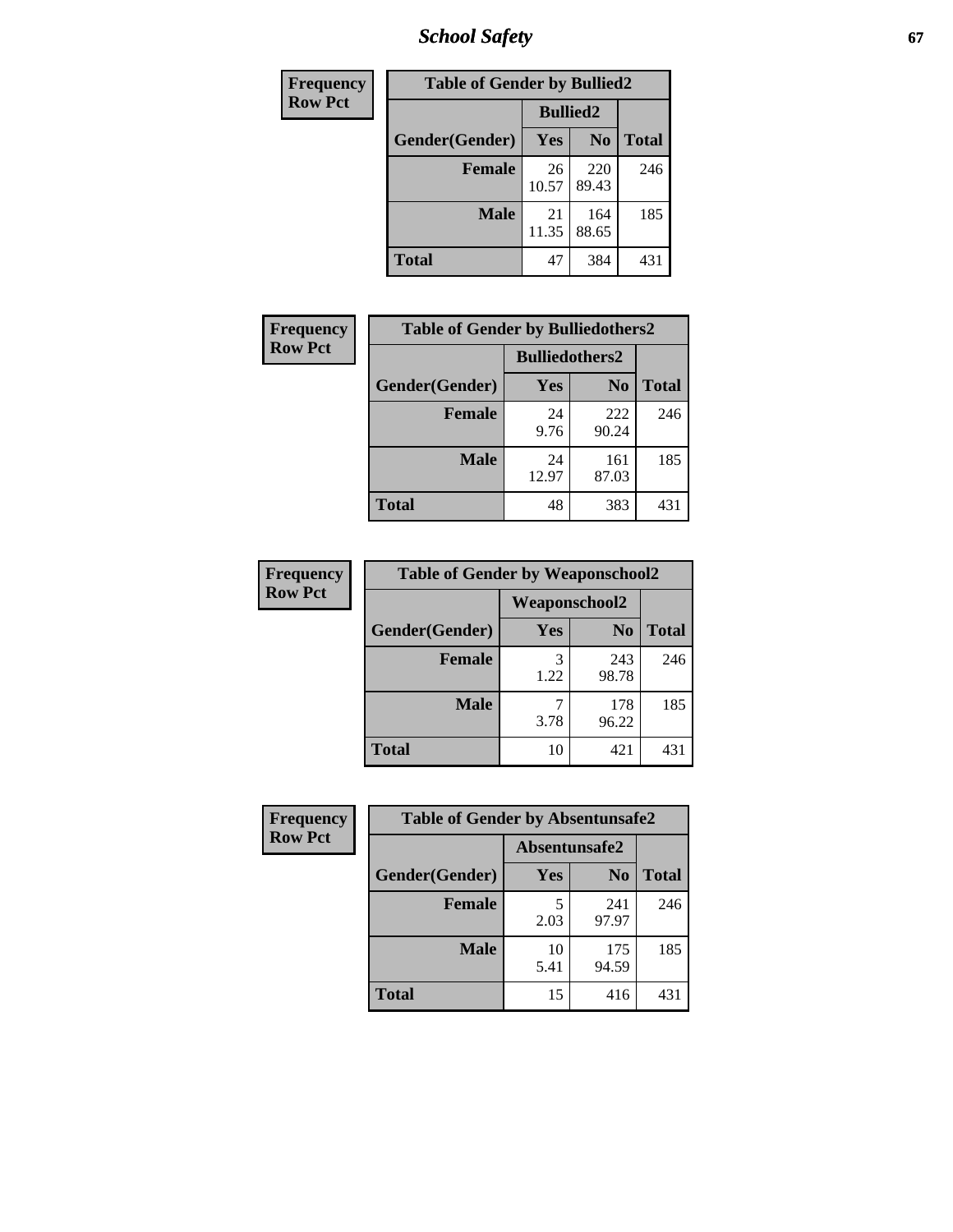*School Safety* **68**

| Frequency      | <b>Table of Gender by Gangself</b> |                                                                                                |              |              |
|----------------|------------------------------------|------------------------------------------------------------------------------------------------|--------------|--------------|
| <b>Row Pct</b> |                                    | Gangself(I<br>have<br>participated<br>in illegal gang<br>activities in<br>the past 30<br>days) |              |              |
|                | Gender(Gender)                     | Yes                                                                                            | $\bf No$     | <b>Total</b> |
|                | <b>Female</b>                      | 8<br>3.25                                                                                      | 238<br>96.75 | 246          |
|                | <b>Male</b>                        | 13<br>7.03                                                                                     | 172<br>92.97 | 185          |
|                | <b>Total</b>                       | 21                                                                                             | 410          | 431          |

| Frequency      | <b>Table of Gender by Gangpeers</b> |                                                                                                                             |                |              |
|----------------|-------------------------------------|-----------------------------------------------------------------------------------------------------------------------------|----------------|--------------|
| <b>Row Pct</b> |                                     | <b>Gangpeers</b> (I<br>have friends<br>who have<br>participated<br>in illegal gang<br>activities in<br>the past 30<br>days) |                |              |
|                | Gender(Gender)                      | Yes                                                                                                                         | N <sub>0</sub> | <b>Total</b> |
|                | <b>Female</b>                       | 96<br>39.02                                                                                                                 | 150<br>60.98   | 246          |
|                | <b>Male</b>                         | 81<br>43.78                                                                                                                 | 104<br>56.22   | 185          |
|                | <b>Total</b>                        | 177                                                                                                                         | 254            | 431          |

| Frequency      | <b>Table of Gender by Pickedon2</b> |             |                |              |
|----------------|-------------------------------------|-------------|----------------|--------------|
| <b>Row Pct</b> |                                     | Pickedon2   |                |              |
|                | Gender(Gender)                      | Yes         | N <sub>0</sub> | <b>Total</b> |
|                | <b>Female</b>                       | 61<br>24.80 | 185<br>75.20   | 246          |
|                | <b>Male</b>                         | 43<br>23.24 | 142<br>76.76   | 185          |
|                | <b>Total</b>                        | 104         | 327            | 431          |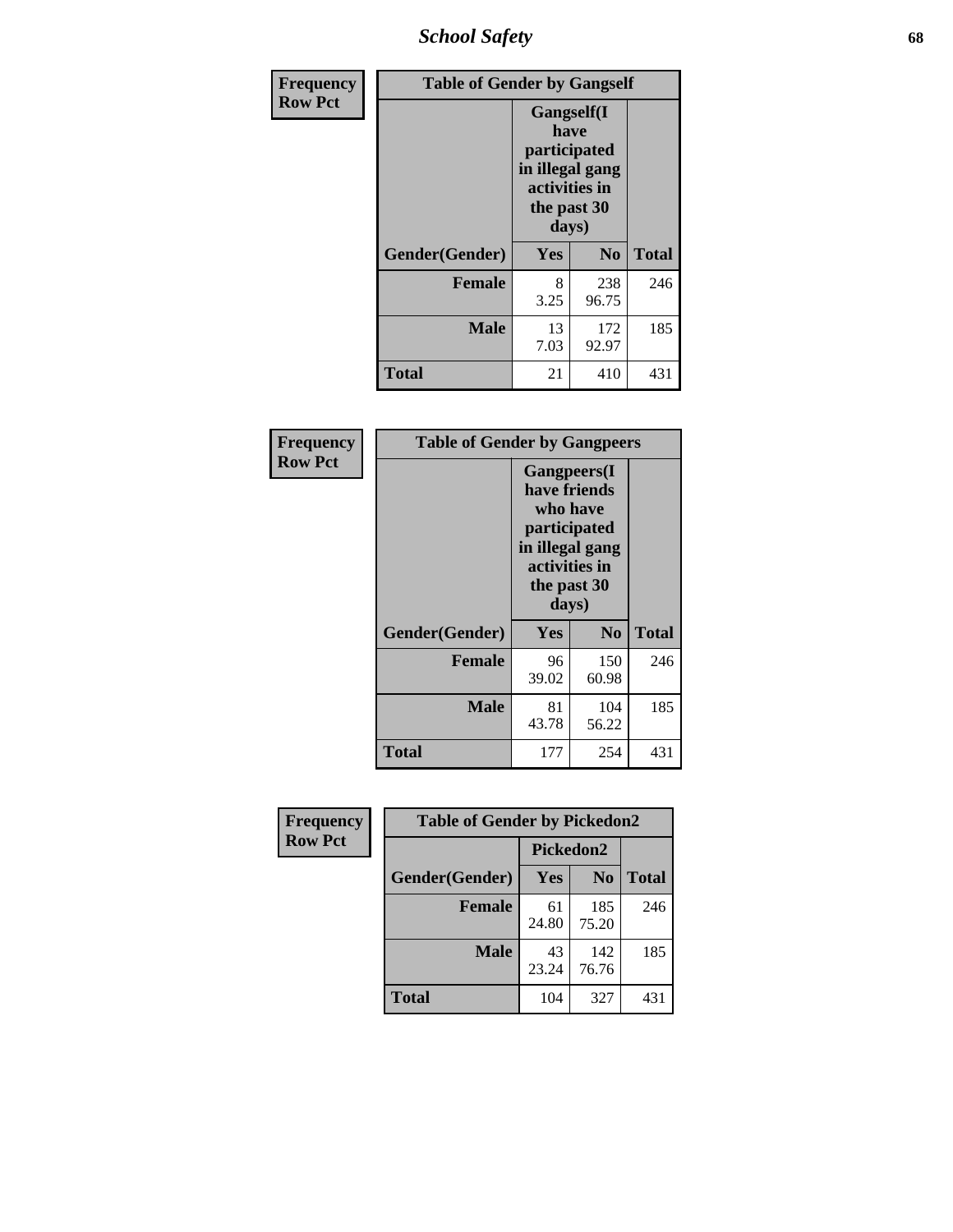*School Safety* **69**

| Frequency      | <b>Table of Gender by Safeschool2</b> |              |                |              |  |
|----------------|---------------------------------------|--------------|----------------|--------------|--|
| <b>Row Pct</b> |                                       |              | Safeschool2    |              |  |
|                | Gender(Gender)                        | <b>Yes</b>   | N <sub>0</sub> | <b>Total</b> |  |
|                | <b>Female</b>                         | 154<br>62.60 | 92<br>37.40    | 246          |  |
|                | <b>Male</b>                           | 117<br>63.24 | 68<br>36.76    | 185          |  |
|                | <b>Total</b>                          | 271          | 160            | 431          |  |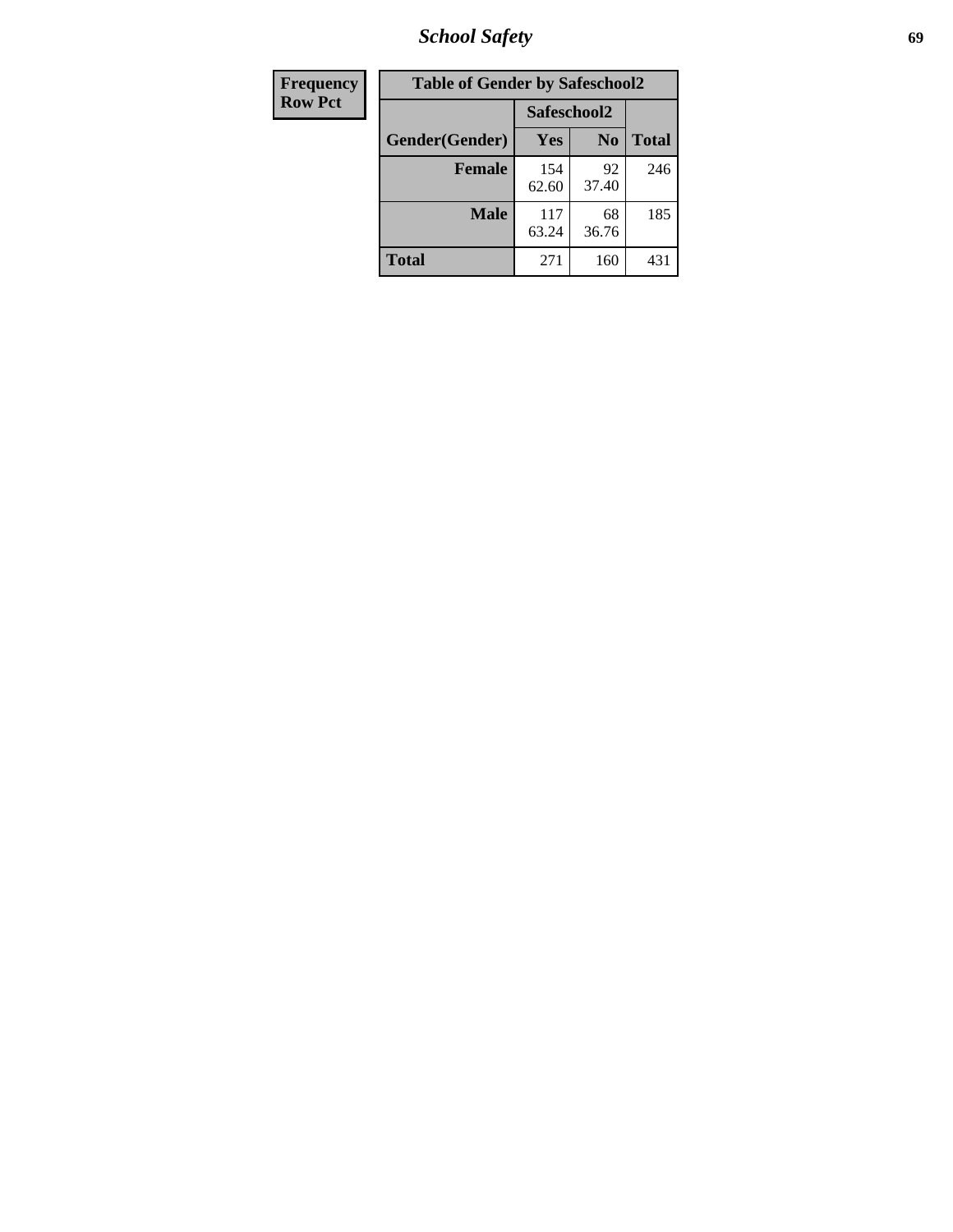# *Incidence of Drug Use* **70**

| <b>Frequency</b> | <b>Table of Gender by AlcoholAlt</b> |                                          |                |              |
|------------------|--------------------------------------|------------------------------------------|----------------|--------------|
| <b>Row Pct</b>   |                                      | AlcoholAlt(Alcohol<br>use, past 30 days) |                |              |
|                  | Gender(Gender)                       | <b>Yes</b>                               | N <sub>0</sub> | <b>Total</b> |
|                  | <b>Female</b>                        | 73<br>29.67                              | 173<br>70.33   | 246          |
|                  | <b>Male</b>                          | 43<br>23.24                              | 142<br>76.76   | 185          |
|                  | <b>Total</b>                         | 116                                      | 315            | 431          |

| Frequency      | <b>Table of Gender by TobaccoAny</b> |                    |                    |              |  |
|----------------|--------------------------------------|--------------------|--------------------|--------------|--|
| <b>Row Pct</b> |                                      | use, past 30 days) | TobaccoAny(Tobacco |              |  |
|                | Gender(Gender)                       | Yes                | N <sub>0</sub>     | <b>Total</b> |  |
|                | <b>Female</b>                        | 27<br>10.98        | 219<br>89.02       | 246          |  |
|                | <b>Male</b>                          | 31<br>16.76        | 154<br>83.24       | 185          |  |
|                | <b>Total</b>                         | 58                 | 373                | 431          |  |

| <b>Frequency</b> | <b>Table of Gender by MarijuanaAlt</b> |                                              |                |       |
|------------------|----------------------------------------|----------------------------------------------|----------------|-------|
| <b>Row Pct</b>   |                                        | MarijuanaAlt(Marijuana<br>use, past 30 days) |                |       |
|                  | Gender(Gender)                         | <b>Yes</b>                                   | N <sub>0</sub> | Total |
|                  | <b>Female</b>                          | 24<br>9.76                                   | 222<br>90.24   | 246   |
|                  | <b>Male</b>                            | 42<br>22.70                                  | 143<br>77.30   | 185   |
|                  | <b>Total</b>                           | 66                                           | 365            | 431   |

| <b>Frequency</b> | <b>Table of Gender by OtherDrugAny</b> |                         |                            |              |  |
|------------------|----------------------------------------|-------------------------|----------------------------|--------------|--|
| <b>Row Pct</b>   |                                        | drug use, past 30 days) | <b>OtherDrugAny</b> (Other |              |  |
|                  | Gender(Gender)                         | <b>Yes</b>              | N <sub>0</sub>             | <b>Total</b> |  |
|                  | <b>Female</b>                          | 27<br>10.98             | 219<br>89.02               | 246          |  |
|                  | <b>Male</b>                            | 14<br>7.57              | 171<br>92.43               | 185          |  |
|                  | <b>Total</b>                           | 41                      | 390                        | 431          |  |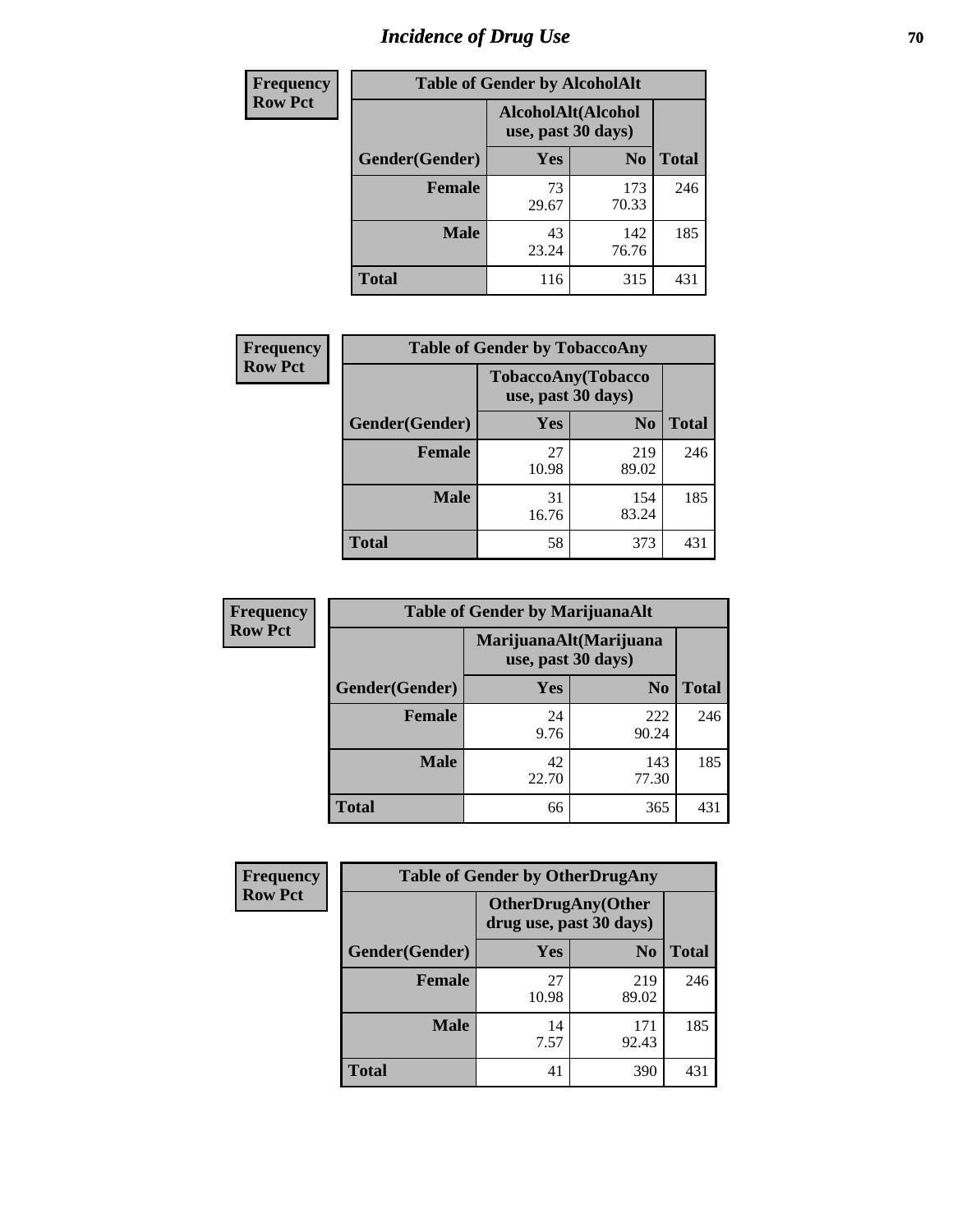#### *Average Age at Onset of Use* **71** *Results for "Average Age at Onset of Use" questions exclude students who said they did not use that substance*

#### **Gender=Female**

| Variable           | Label                                                              | <b>Mean</b> |
|--------------------|--------------------------------------------------------------------|-------------|
| Alcoholinit2       | I started using alcohol when I was                                 | 13.90       |
| Cigarettesinit2    | I started smoking tobacco when I was                               | 13.91       |
| Smokelessinit2     | I started chewing tobacco when I was                               | 8.00        |
| Marijuanainit2     | I started using marijuana when I was                               | 14.79       |
| Cocaineinit2       | I started using cocaine when I was                                 | 14.00       |
| Inhalantsinit2     | I started using inhalants when I was                               | 13.60       |
| Steroidsinit2      | I started using steroids when I was                                |             |
| Ecstasyinit2       | I started using ecstasy when I was                                 | 15.25       |
| Methinit2          | I started using methamphetamines when I was                        | 14.00       |
| Hallucinogensinit2 | I started using hallucinogens when I was                           | 14.50       |
| Prescription in t2 | I started using prescription drugs not prescribed to me when I was | 13.45       |

#### **Gender=Male**

| <b>Variable</b>    | Label                                                              | <b>Mean</b> |
|--------------------|--------------------------------------------------------------------|-------------|
| Alcoholinit2       | I started using alcohol when I was                                 | 13.24       |
| Cigarettesinit2    | I started smoking tobacco when I was                               | 13.72       |
| Smokelessinit2     | I started chewing tobacco when I was                               | 13.30       |
| Marijuanainit2     | I started using marijuana when I was                               | 13.73       |
| Cocaineinit2       | I started using cocaine when I was                                 | 13.83       |
| Inhalantsinit2     | I started using inhalants when I was                               | 13.75       |
| Steroidsinit2      | I started using steroids when I was                                | 11.40       |
| Ecstasyinit2       | I started using ecstasy when I was                                 | 14.67       |
| Methinit2          | I started using methamphetamines when I was                        | 12.00       |
| Hallucinogensinit2 | I started using hallucinogens when I was                           | 14.60       |
| Prescriptioninit2  | I started using prescription drugs not prescribed to me when I was | 14.45       |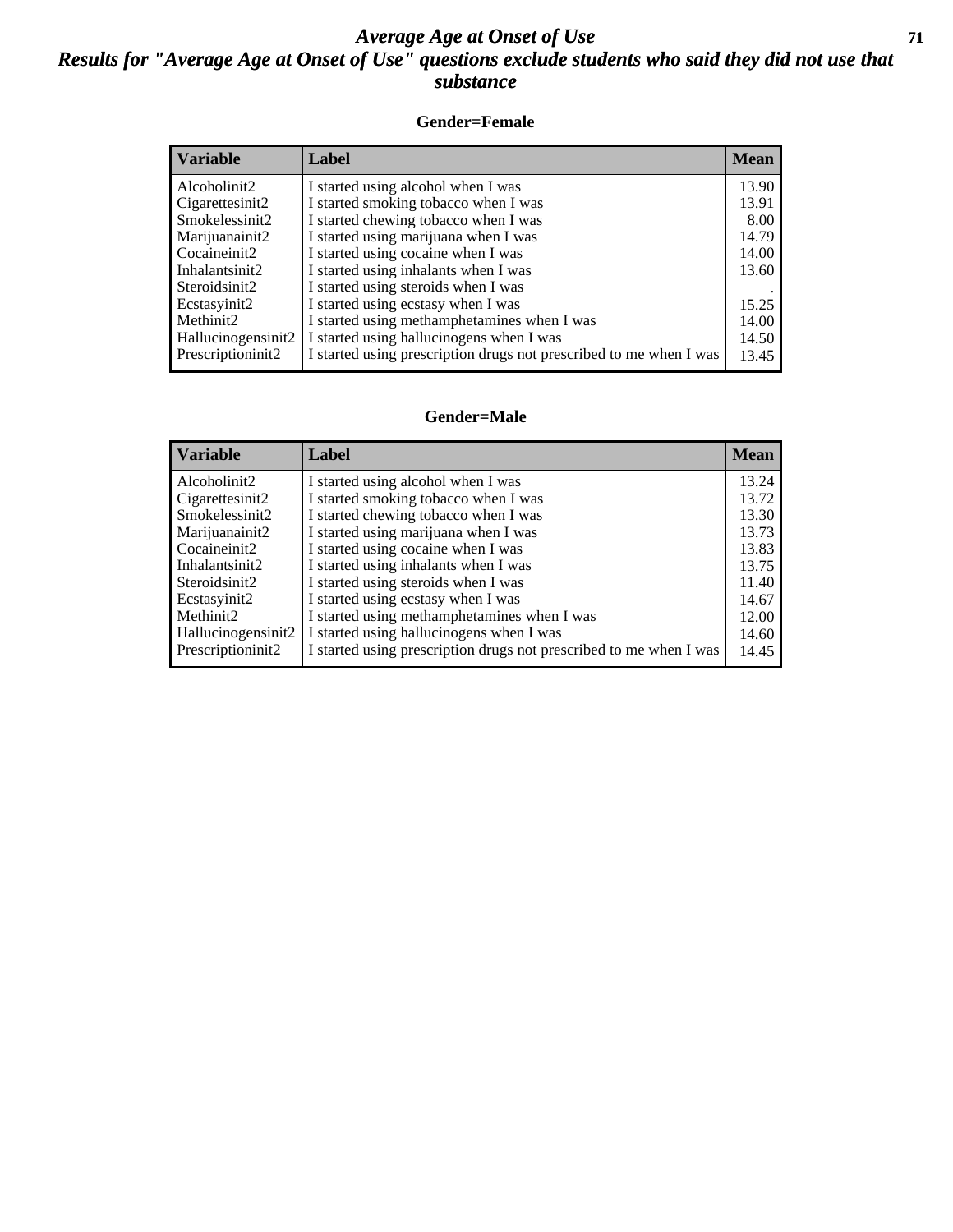# *I Think These Drugs are Harmful* **72**

| Frequency      | <b>Table of Gender by Alcoholharmdich</b> |                                                   |                |              |  |
|----------------|-------------------------------------------|---------------------------------------------------|----------------|--------------|--|
| <b>Row Pct</b> |                                           | Alcoholharmdich(I<br>think alcohol is<br>harmful) |                |              |  |
|                | Gender(Gender)                            | Yes                                               | N <sub>0</sub> | <b>Total</b> |  |
|                | <b>Female</b>                             | 193<br>78.46                                      | 53<br>21.54    | 246          |  |
|                | <b>Male</b>                               | 153<br>82.70                                      | 32<br>17.30    | 185          |  |
|                | <b>Total</b>                              | 346                                               | 85             | 431          |  |

| Frequency      | <b>Table of Gender by Tobaccoharmdich</b> |                              |                   |              |  |
|----------------|-------------------------------------------|------------------------------|-------------------|--------------|--|
| <b>Row Pct</b> |                                           | think tobacco is<br>harmful) | Tobaccoharmdich(I |              |  |
|                | Gender(Gender)                            | Yes                          | N <sub>0</sub>    | <b>Total</b> |  |
|                | <b>Female</b>                             | 223<br>90.65                 | 23<br>9.35        | 246          |  |
|                | <b>Male</b>                               | 169<br>91.35                 | 16<br>8.65        | 185          |  |
|                | <b>Total</b>                              | 392                          | 39                | 431          |  |

| Frequency      | <b>Table of Gender by Marijuanaharmdich</b> |                                                       |                |              |  |
|----------------|---------------------------------------------|-------------------------------------------------------|----------------|--------------|--|
| <b>Row Pct</b> |                                             | Marijuanaharmdich(I<br>think marijuana is<br>harmful) |                |              |  |
|                | Gender(Gender)                              | <b>Yes</b>                                            | N <sub>0</sub> | <b>Total</b> |  |
|                | <b>Female</b>                               | 193<br>78.46                                          | 53<br>21.54    | 246          |  |
|                | <b>Male</b>                                 | 134<br>72.43                                          | 51<br>27.57    | 185          |  |
|                | <b>Total</b>                                | 327                                                   | 104            | 431          |  |

| Frequency      | <b>Table of Gender by Otherdrugharmdich</b> |                                                          |                |              |  |
|----------------|---------------------------------------------|----------------------------------------------------------|----------------|--------------|--|
| <b>Row Pct</b> |                                             | Otherdrugharmdich(I<br>think other drugs are<br>harmful) |                |              |  |
|                | Gender(Gender)                              | <b>Yes</b>                                               | N <sub>0</sub> | <b>Total</b> |  |
|                | <b>Female</b>                               | 229<br>93.09                                             | 17<br>6.91     | 246          |  |
|                | <b>Male</b>                                 | 172<br>92.97                                             | 13<br>7.03     | 185          |  |
|                | <b>Total</b>                                | 401                                                      | 30             | 431          |  |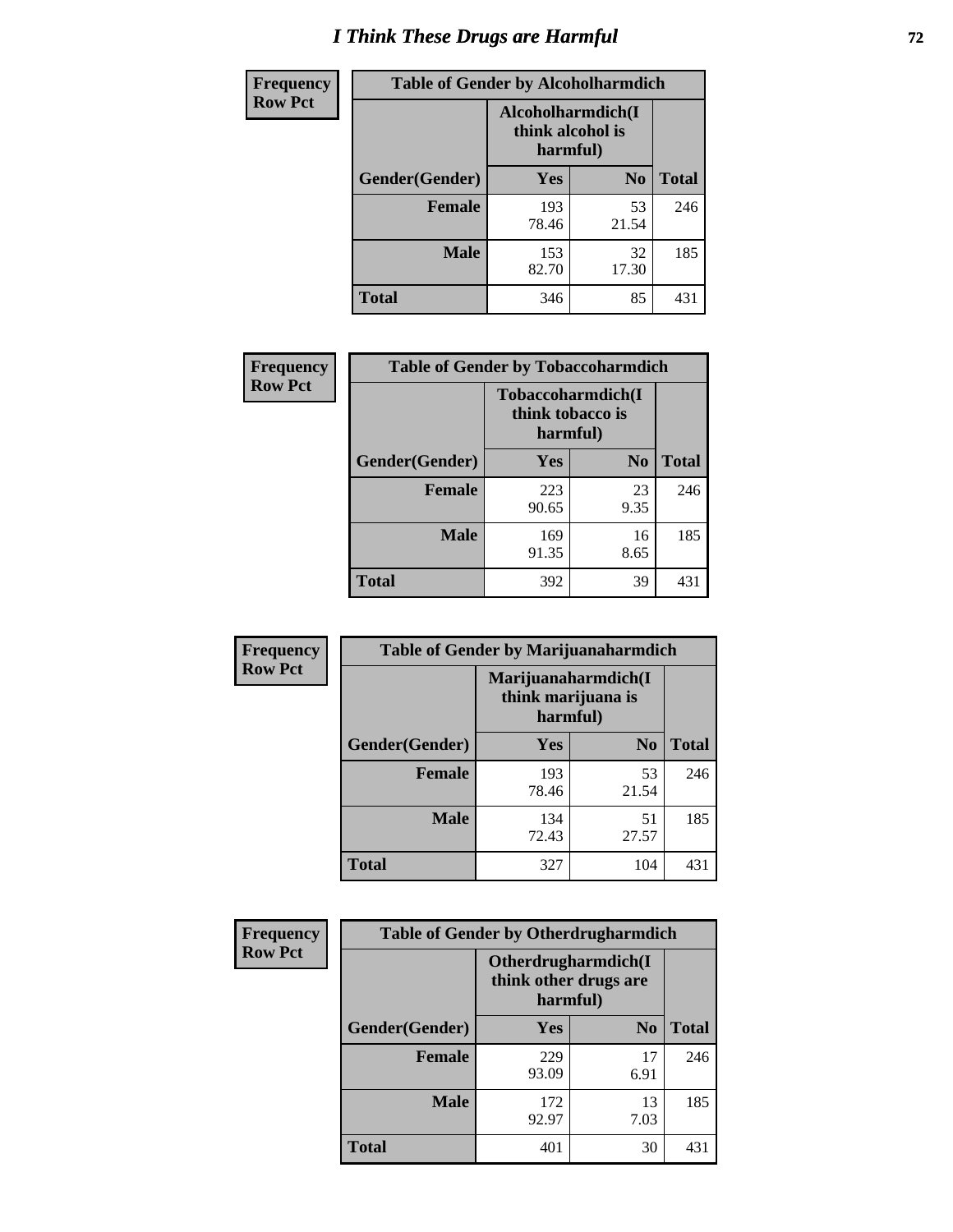| <b>Frequency</b> | <b>Table of Gender by Alcohollocation1</b> |                                                               |             |              |  |
|------------------|--------------------------------------------|---------------------------------------------------------------|-------------|--------------|--|
| <b>Row Pct</b>   |                                            | <b>Alcohollocation1(Places</b><br><b>Friends Use Alcohol)</b> |             |              |  |
|                  | Gender(Gender)                             |                                                               | Do Not Use  | <b>Total</b> |  |
|                  | <b>Female</b>                              | 171<br>69.51                                                  | 75<br>30.49 | 246          |  |
|                  | <b>Male</b>                                | 121<br>65.41                                                  | 64<br>34.59 | 185          |  |
|                  | <b>Total</b>                               | 292                                                           | 139         | 431          |  |

| <b>Frequency</b> | <b>Table of Gender by Alcohollocation2</b> |                                                               |              |              |
|------------------|--------------------------------------------|---------------------------------------------------------------|--------------|--------------|
| <b>Row Pct</b>   |                                            | <b>Alcohollocation2(Places</b><br><b>Friends Use Alcohol)</b> |              |              |
|                  | Gender(Gender)                             |                                                               | Home         | <b>Total</b> |
|                  | <b>Female</b>                              | 113<br>45.93                                                  | 133<br>54.07 | 246          |
|                  | <b>Male</b>                                | 106<br>57.30                                                  | 79<br>42.70  | 185          |
|                  | <b>Total</b>                               | 219                                                           | 212          | 431          |

| Frequency      | <b>Table of Gender by Alcohollocation3</b> |                                                               |               |              |
|----------------|--------------------------------------------|---------------------------------------------------------------|---------------|--------------|
| <b>Row Pct</b> |                                            | <b>Alcohollocation3(Places</b><br><b>Friends Use Alcohol)</b> |               |              |
|                | Gender(Gender)                             |                                                               | <b>School</b> | <b>Total</b> |
|                | <b>Female</b>                              | 200<br>81.30                                                  | 46<br>18.70   | 246          |
|                | <b>Male</b>                                | 165<br>89.19                                                  | 20<br>10.81   | 185          |
|                | <b>Total</b>                               | 365                                                           | 66            | 431          |

| <b>Frequency</b> | <b>Table of Gender by Alcohollocation4</b> |                                                               |             |              |
|------------------|--------------------------------------------|---------------------------------------------------------------|-------------|--------------|
| <b>Row Pct</b>   |                                            | <b>Alcohollocation4(Places</b><br><b>Friends Use Alcohol)</b> |             |              |
|                  | Gender(Gender)                             |                                                               | Car         | <b>Total</b> |
|                  | <b>Female</b>                              | 169<br>68.70                                                  | 77<br>31.30 | 246          |
|                  | <b>Male</b>                                | 146<br>78.92                                                  | 39<br>21.08 | 185          |
|                  | <b>Total</b>                               | 315                                                           | 116         | 431          |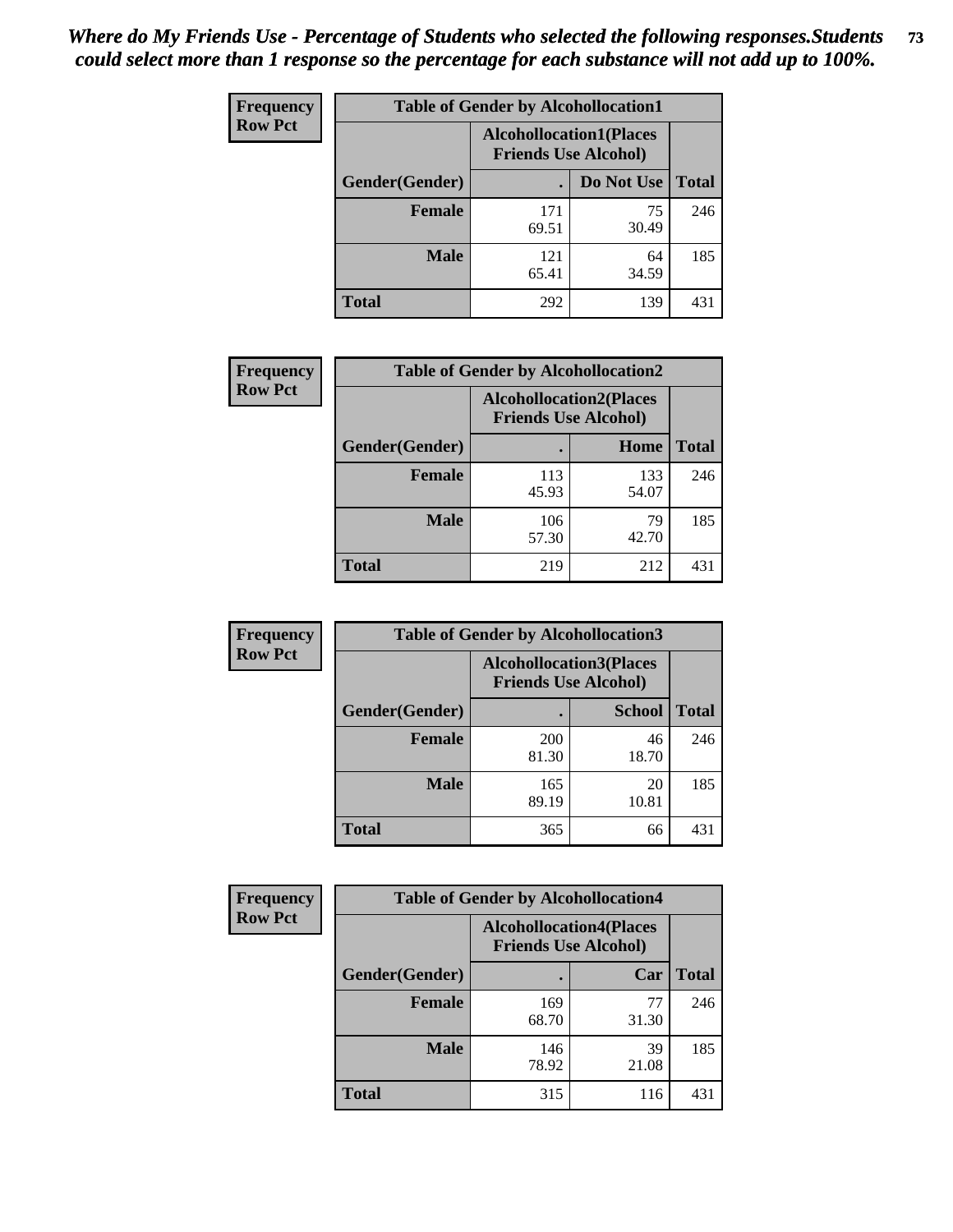| <b>Frequency</b> | <b>Table of Gender by Alcohollocation5</b> |                                                                |                          |              |
|------------------|--------------------------------------------|----------------------------------------------------------------|--------------------------|--------------|
| <b>Row Pct</b>   |                                            | <b>Alcohollocation5</b> (Places<br><b>Friends Use Alcohol)</b> |                          |              |
|                  | Gender(Gender)                             |                                                                | <b>Friend's</b><br>House | <b>Total</b> |
|                  | <b>Female</b>                              | 95<br>38.62                                                    | 151<br>61.38             | 246          |
|                  | <b>Male</b>                                | 103<br>55.68                                                   | 82<br>44.32              | 185          |
|                  | <b>Total</b>                               | 198                                                            | 233                      | 431          |

| Frequency      | <b>Table of Gender by Alcohollocation6</b> |                                                               |              |              |  |
|----------------|--------------------------------------------|---------------------------------------------------------------|--------------|--------------|--|
| <b>Row Pct</b> |                                            | <b>Alcohollocation6(Places</b><br><b>Friends Use Alcohol)</b> |              |              |  |
|                | <b>Gender</b> (Gender)                     |                                                               | <b>Other</b> | <b>Total</b> |  |
|                | <b>Female</b>                              | 156<br>63.41                                                  | 90<br>36.59  | 246          |  |
|                | <b>Male</b>                                | 118<br>63.78                                                  | 67<br>36.22  | 185          |  |
|                | <b>Total</b>                               | 274                                                           | 157          | 431          |  |

| Frequency      | <b>Table of Gender by Tobaccolocation1</b> |                                                               |              |              |  |
|----------------|--------------------------------------------|---------------------------------------------------------------|--------------|--------------|--|
| <b>Row Pct</b> |                                            | <b>Tobaccolocation1(Places</b><br><b>Friends Use Tobacco)</b> |              |              |  |
|                | Gender(Gender)                             |                                                               | Do Not Use   | <b>Total</b> |  |
|                | <b>Female</b>                              | 89<br>36.18                                                   | 157<br>63.82 | 246          |  |
|                | <b>Male</b>                                | 81<br>43.78                                                   | 104<br>56.22 | 185          |  |
|                | <b>Total</b>                               | 170                                                           | 261          | 431          |  |

| <b>Frequency</b> | <b>Table of Gender by Tobaccolocation2</b> |                                                               |             |              |  |
|------------------|--------------------------------------------|---------------------------------------------------------------|-------------|--------------|--|
| <b>Row Pct</b>   |                                            | <b>Tobaccolocation2(Places</b><br><b>Friends Use Tobacco)</b> |             |              |  |
|                  | Gender(Gender)                             |                                                               | Home        | <b>Total</b> |  |
|                  | Female                                     | 180<br>73.17                                                  | 66<br>26.83 | 246          |  |
|                  | <b>Male</b>                                | 135<br>72.97                                                  | 50<br>27.03 | 185          |  |
|                  | <b>Total</b>                               | 315                                                           | 116         | 431          |  |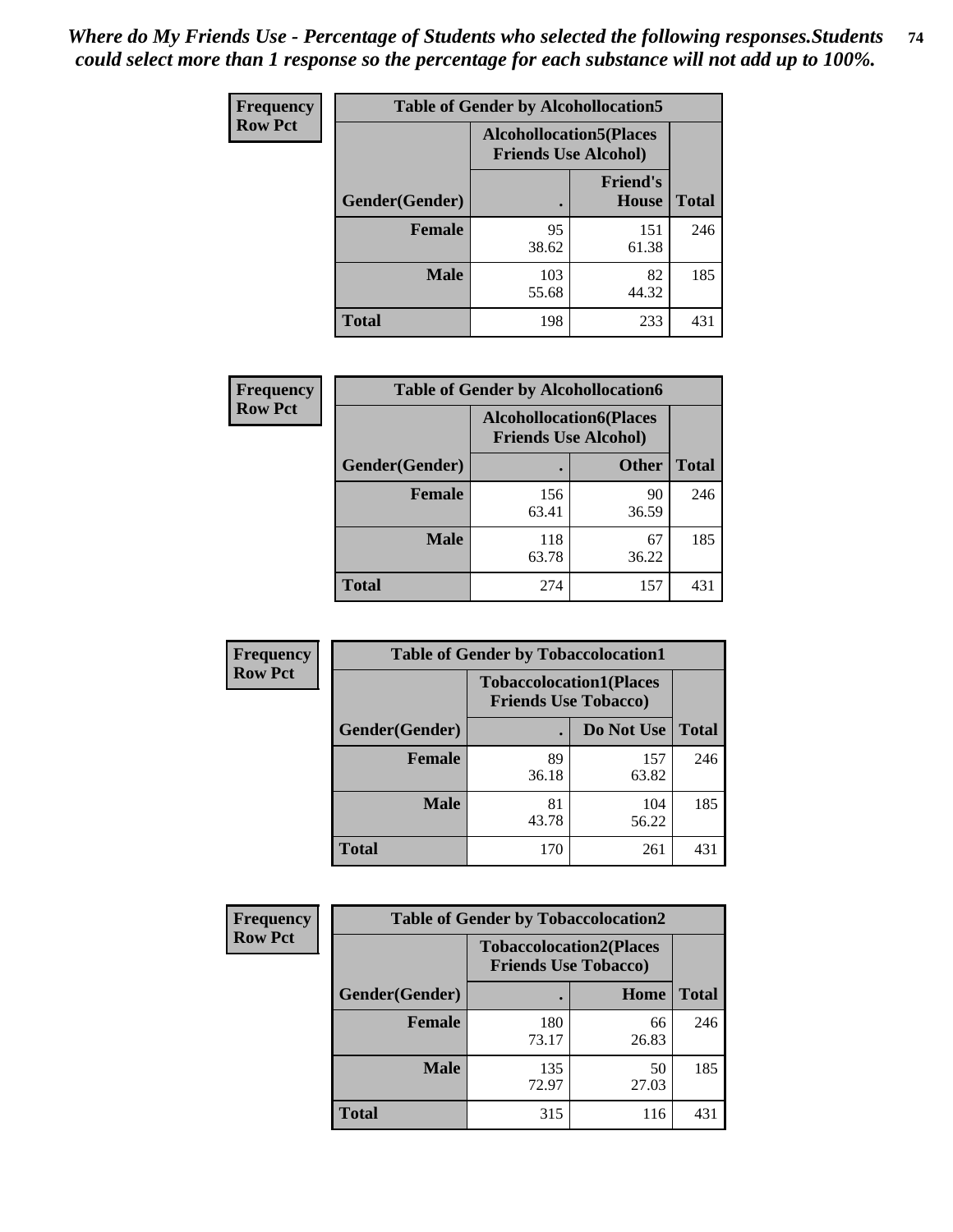| <b>Frequency</b> | <b>Table of Gender by Tobaccolocation3</b> |                             |                                |              |  |
|------------------|--------------------------------------------|-----------------------------|--------------------------------|--------------|--|
| <b>Row Pct</b>   |                                            | <b>Friends Use Tobacco)</b> | <b>Tobaccolocation3(Places</b> |              |  |
|                  | Gender(Gender)                             |                             | <b>School</b>                  | <b>Total</b> |  |
|                  | <b>Female</b>                              | 197<br>80.08                | 49<br>19.92                    | 246          |  |
|                  | <b>Male</b>                                | 151<br>81.62                | 34<br>18.38                    | 185          |  |
|                  | <b>Total</b>                               | 348                         | 83                             | 431          |  |

| <b>Frequency</b> | <b>Table of Gender by Tobaccolocation4</b> |                                                               |             |              |
|------------------|--------------------------------------------|---------------------------------------------------------------|-------------|--------------|
| <b>Row Pct</b>   |                                            | <b>Tobaccolocation4(Places</b><br><b>Friends Use Tobacco)</b> |             |              |
|                  | Gender(Gender)                             |                                                               | Car         | <b>Total</b> |
|                  | Female                                     | 175<br>71.14                                                  | 71<br>28.86 | 246          |
|                  | <b>Male</b>                                | 134<br>72.43                                                  | 51<br>27.57 | 185          |
|                  | <b>Total</b>                               | 309                                                           | 122         | 431          |

| <b>Frequency</b> | <b>Table of Gender by Tobaccolocation5</b> |                                                               |                          |              |
|------------------|--------------------------------------------|---------------------------------------------------------------|--------------------------|--------------|
| <b>Row Pct</b>   |                                            | <b>Tobaccolocation5(Places</b><br><b>Friends Use Tobacco)</b> |                          |              |
|                  | Gender(Gender)                             |                                                               | <b>Friend's</b><br>House | <b>Total</b> |
|                  | <b>Female</b>                              | 169<br>68.70                                                  | 77<br>31.30              | 246          |
|                  | <b>Male</b>                                | 128<br>69.19                                                  | 57<br>30.81              | 185          |
|                  | <b>Total</b>                               | 297                                                           | 134                      | 431          |

| <b>Frequency</b> | <b>Table of Gender by Tobaccolocation6</b> |                                                               |              |              |
|------------------|--------------------------------------------|---------------------------------------------------------------|--------------|--------------|
| <b>Row Pct</b>   |                                            | <b>Tobaccolocation6(Places</b><br><b>Friends Use Tobacco)</b> |              |              |
|                  | Gender(Gender)                             |                                                               | <b>Other</b> | <b>Total</b> |
|                  | Female                                     | 191<br>77.64                                                  | 55<br>22.36  | 246          |
|                  | <b>Male</b>                                | 135<br>72.97                                                  | 50<br>27.03  | 185          |
|                  | <b>Total</b>                               | 326                                                           | 105          | 431          |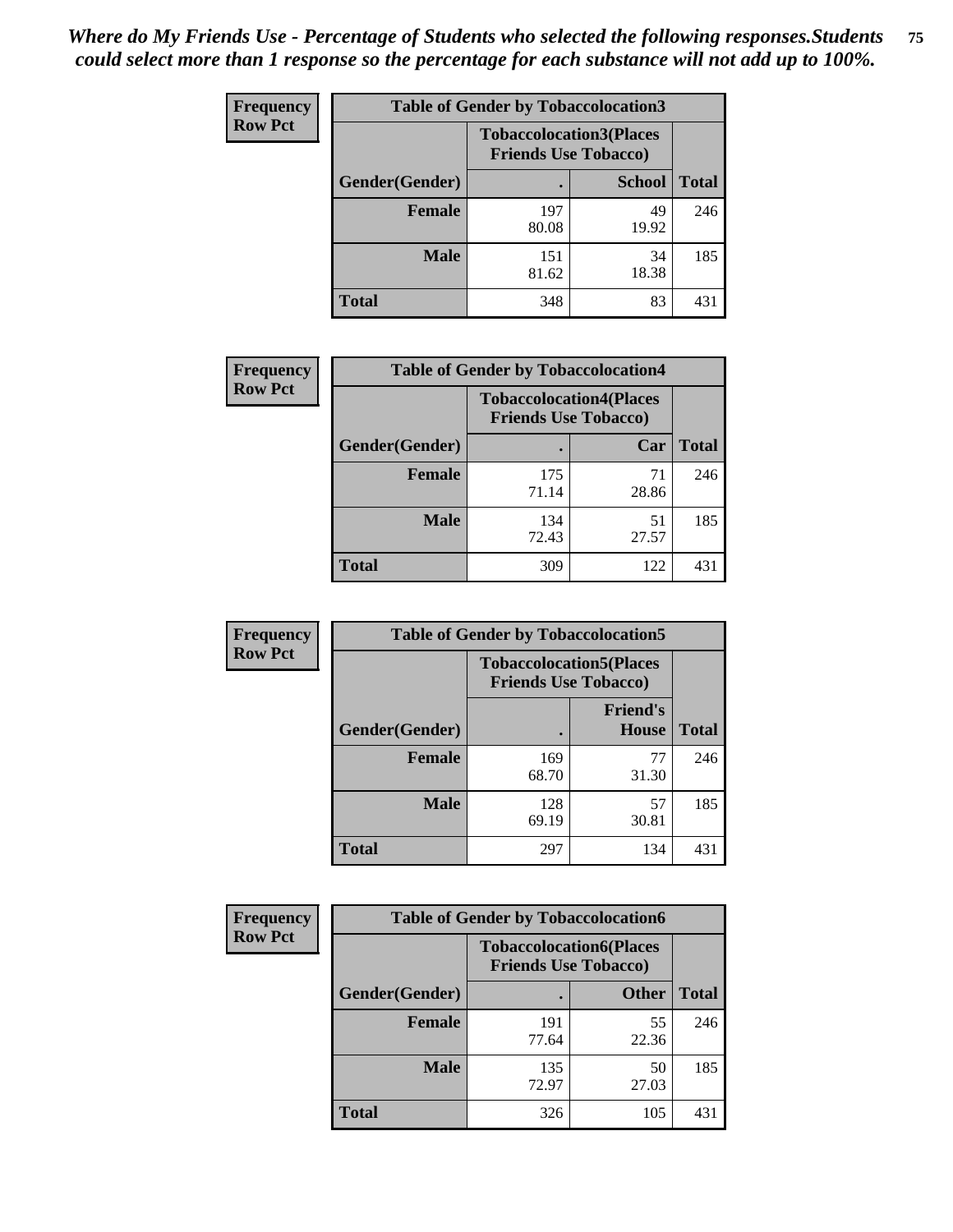| <b>Frequency</b> | <b>Table of Gender by Marijuanalocation1</b> |                                                                    |              |              |
|------------------|----------------------------------------------|--------------------------------------------------------------------|--------------|--------------|
| <b>Row Pct</b>   |                                              | <b>Marijuanalocation1(Places</b><br><b>Friends Use Marijuana</b> ) |              |              |
|                  | Gender(Gender)                               |                                                                    | Do Not Use   | <b>Total</b> |
|                  | <b>Female</b>                                | 120<br>48.78                                                       | 126<br>51.22 | 246          |
|                  | <b>Male</b>                                  | 109<br>58.92                                                       | 76<br>41.08  | 185          |
|                  | <b>Total</b>                                 | 229                                                                | 202          | 431          |

| <b>Frequency</b> | <b>Table of Gender by Marijuanalocation2</b> |                                                                    |             |              |
|------------------|----------------------------------------------|--------------------------------------------------------------------|-------------|--------------|
| <b>Row Pct</b>   |                                              | <b>Marijuanalocation2(Places</b><br><b>Friends Use Marijuana</b> ) |             |              |
|                  | Gender(Gender)                               |                                                                    | Home        | <b>Total</b> |
|                  | Female                                       | 158<br>64.23                                                       | 88<br>35.77 | 246          |
|                  | <b>Male</b>                                  | 118<br>63.78                                                       | 67<br>36.22 | 185          |
|                  | <b>Total</b>                                 | 276                                                                | 155         | 431          |

| Frequency      | <b>Table of Gender by Marijuanalocation3</b> |                                                                    |               |              |
|----------------|----------------------------------------------|--------------------------------------------------------------------|---------------|--------------|
| <b>Row Pct</b> |                                              | <b>Marijuanalocation3(Places</b><br><b>Friends Use Marijuana</b> ) |               |              |
|                | Gender(Gender)                               |                                                                    | <b>School</b> | <b>Total</b> |
|                | Female                                       | 190<br>77.24                                                       | 56<br>22.76   | 246          |
|                | <b>Male</b>                                  | 137<br>74.05                                                       | 48<br>25.95   | 185          |
|                | <b>Total</b>                                 | 327                                                                | 104           | 431          |

| <b>Frequency</b> | <b>Table of Gender by Marijuanalocation4</b> |                                                                    |             |              |
|------------------|----------------------------------------------|--------------------------------------------------------------------|-------------|--------------|
| <b>Row Pct</b>   |                                              | <b>Marijuanalocation4(Places</b><br><b>Friends Use Marijuana</b> ) |             |              |
|                  | Gender(Gender)                               |                                                                    | Car         | <b>Total</b> |
|                  | <b>Female</b>                                | 156<br>63.41                                                       | 90<br>36.59 | 246          |
|                  | <b>Male</b>                                  | 120<br>64.86                                                       | 65<br>35.14 | 185          |
|                  | <b>Total</b>                                 | 276                                                                | 155         | 431          |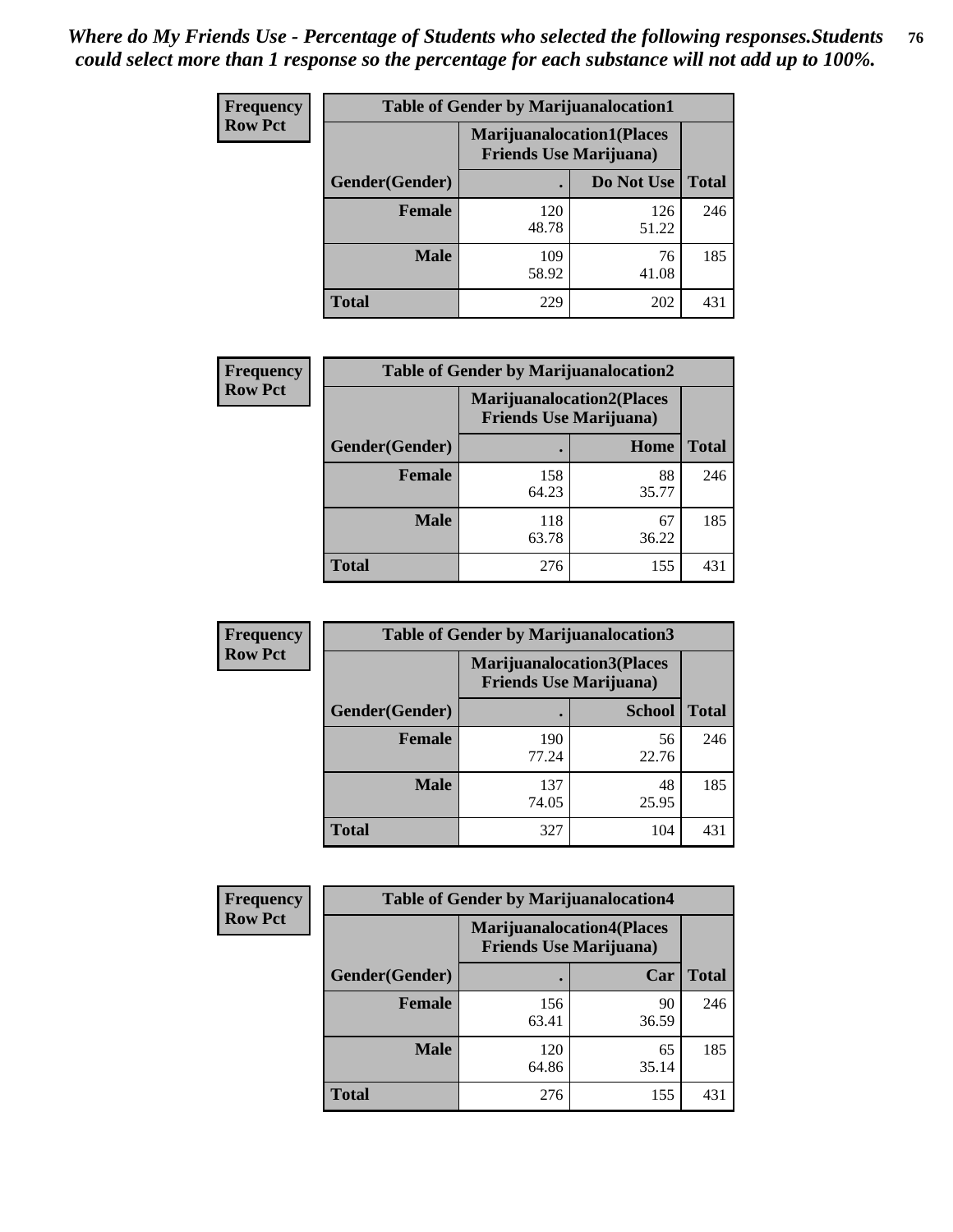| <b>Frequency</b> | <b>Table of Gender by Marijuanalocation5</b> |                                                                    |                          |              |
|------------------|----------------------------------------------|--------------------------------------------------------------------|--------------------------|--------------|
| <b>Row Pct</b>   |                                              | <b>Marijuanalocation5(Places</b><br><b>Friends Use Marijuana</b> ) |                          |              |
|                  | Gender(Gender)                               |                                                                    | <b>Friend's</b><br>House | <b>Total</b> |
|                  | <b>Female</b>                                | 142<br>57.72                                                       | 104<br>42.28             | 246          |
|                  | <b>Male</b>                                  | 101<br>54.59                                                       | 84<br>45.41              | 185          |
|                  | <b>Total</b>                                 | 243                                                                | 188                      | 431          |

| <b>Frequency</b> | <b>Table of Gender by Marijuanalocation6</b> |                                                                     |              |              |
|------------------|----------------------------------------------|---------------------------------------------------------------------|--------------|--------------|
| <b>Row Pct</b>   |                                              | <b>Marijuanalocation6(Places)</b><br><b>Friends Use Marijuana</b> ) |              |              |
|                  | Gender(Gender)                               |                                                                     | <b>Other</b> | <b>Total</b> |
|                  | <b>Female</b>                                | 180<br>73.17                                                        | 66<br>26.83  | 246          |
|                  | <b>Male</b>                                  | 119<br>64.32                                                        | 66<br>35.68  | 185          |
|                  | <b>Total</b>                                 | 299                                                                 | 132          | 431          |

| <b>Frequency</b> | <b>Table of Gender by Otherdruglocation1</b> |                                                                                |              |              |
|------------------|----------------------------------------------|--------------------------------------------------------------------------------|--------------|--------------|
| <b>Row Pct</b>   |                                              | <b>Otherdruglocation1(Places</b><br><b>Friends Use Other Illegal</b><br>Drugs) |              |              |
|                  | Gender(Gender)                               |                                                                                | Do Not Use   | <b>Total</b> |
|                  | Female                                       | 64<br>26.02                                                                    | 182<br>73.98 | 246          |
|                  | <b>Male</b>                                  | 50<br>27.03                                                                    | 135<br>72.97 | 185          |
|                  | <b>Total</b>                                 | 114                                                                            | 317          | 431          |

| <b>Frequency</b> | <b>Table of Gender by Otherdruglocation2</b> |                                            |                                  |              |
|------------------|----------------------------------------------|--------------------------------------------|----------------------------------|--------------|
| <b>Row Pct</b>   |                                              | <b>Friends Use Other Illegal</b><br>Drugs) | <b>Otherdruglocation2(Places</b> |              |
|                  | Gender(Gender)                               |                                            | Home                             | <b>Total</b> |
|                  | Female                                       | 208<br>84.55                               | 38<br>15.45                      | 246          |
|                  | <b>Male</b>                                  | 154<br>83.24                               | 31<br>16.76                      | 185          |
|                  | <b>Total</b>                                 | 362                                        | 69                               | 431          |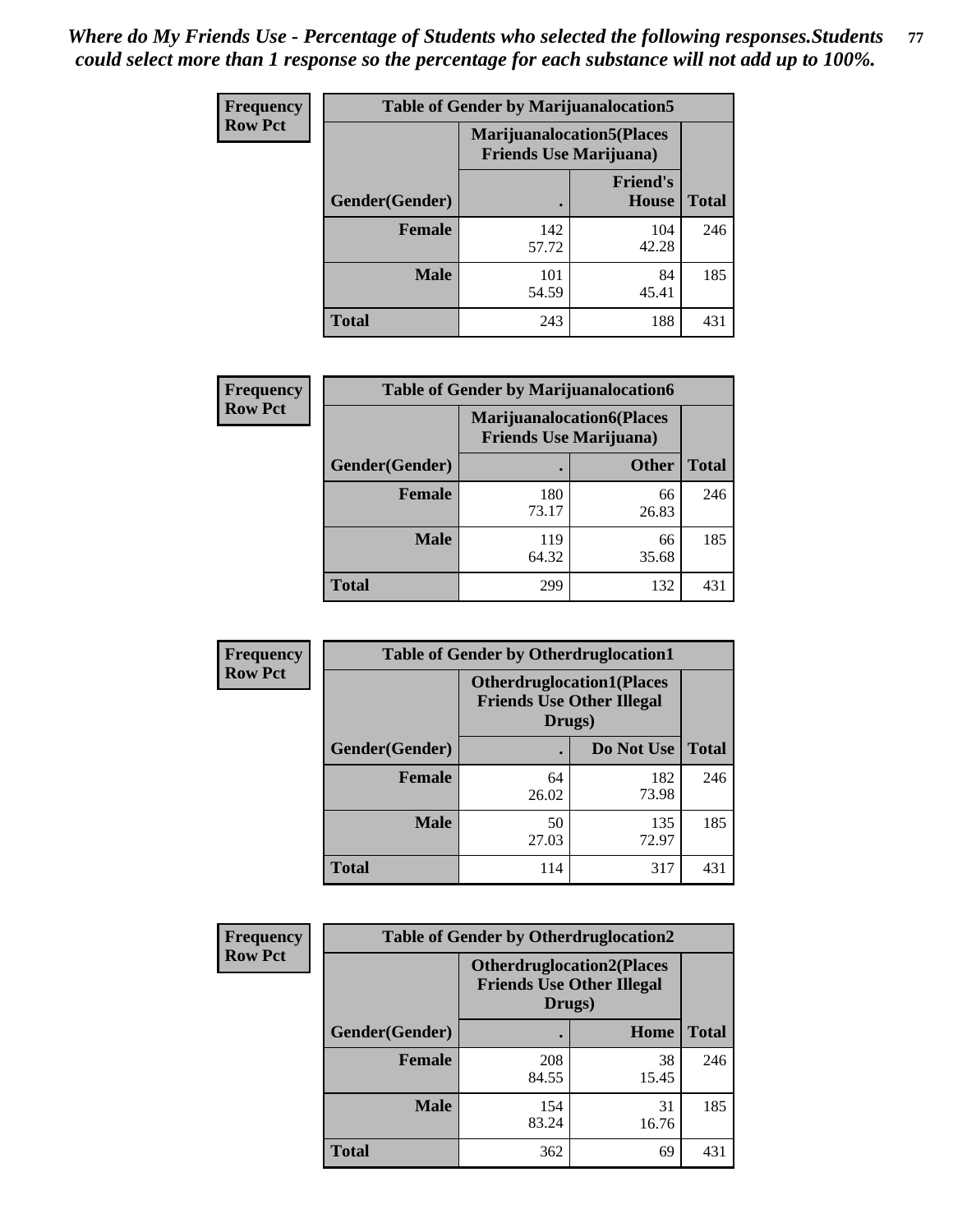| Frequency      | <b>Table of Gender by Otherdruglocation3</b> |              |                                                                                |              |
|----------------|----------------------------------------------|--------------|--------------------------------------------------------------------------------|--------------|
| <b>Row Pct</b> |                                              |              | <b>Otherdruglocation3(Places</b><br><b>Friends Use Other Illegal</b><br>Drugs) |              |
|                | Gender(Gender)                               |              | <b>School</b>                                                                  | <b>Total</b> |
|                | <b>Female</b>                                | 221<br>89.84 | 25<br>10.16                                                                    | 246          |
|                | <b>Male</b>                                  | 170<br>91.89 | 15<br>8.11                                                                     | 185          |
|                | <b>Total</b>                                 | 391          | 40                                                                             | 431          |

| <b>Frequency</b> | <b>Table of Gender by Otherdruglocation4</b> |                                                                                |             |              |
|------------------|----------------------------------------------|--------------------------------------------------------------------------------|-------------|--------------|
| <b>Row Pct</b>   |                                              | <b>Otherdruglocation4(Places</b><br><b>Friends Use Other Illegal</b><br>Drugs) |             |              |
|                  | Gender(Gender)                               |                                                                                | Car         | <b>Total</b> |
|                  | Female                                       | 210<br>85.37                                                                   | 36<br>14.63 | 246          |
|                  | <b>Male</b>                                  | 169<br>91.35                                                                   | 16<br>8.65  | 185          |
|                  | <b>Total</b>                                 | 379                                                                            | 52          | 431          |

| Frequency      | <b>Table of Gender by Otherdruglocation5</b> |                                                                                |                                 |              |
|----------------|----------------------------------------------|--------------------------------------------------------------------------------|---------------------------------|--------------|
| <b>Row Pct</b> |                                              | <b>Otherdruglocation5(Places</b><br><b>Friends Use Other Illegal</b><br>Drugs) |                                 |              |
|                | Gender(Gender)                               |                                                                                | <b>Friend's</b><br><b>House</b> | <b>Total</b> |
|                | <b>Female</b>                                | 199<br>80.89                                                                   | 47<br>19.11                     | 246          |
|                | <b>Male</b>                                  | 154<br>83.24                                                                   | 31<br>16.76                     | 185          |
|                | <b>Total</b>                                 | 353                                                                            | 78                              | 431          |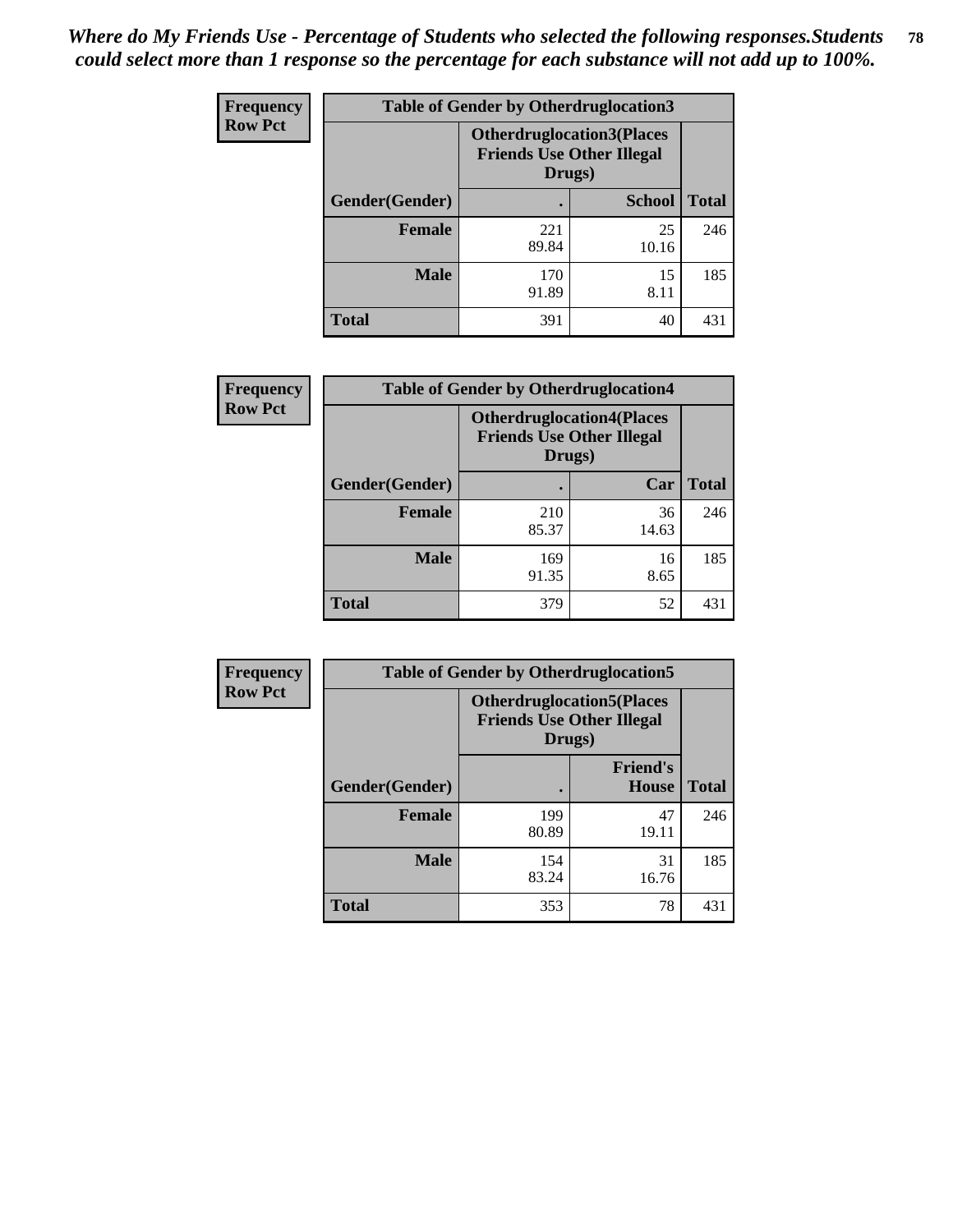| <b>Frequency</b> | <b>Table of Gender by Otherdruglocation6</b> |                                                                                |              |              |
|------------------|----------------------------------------------|--------------------------------------------------------------------------------|--------------|--------------|
| <b>Row Pct</b>   |                                              | <b>Otherdruglocation6(Places</b><br><b>Friends Use Other Illegal</b><br>Drugs) |              |              |
|                  | Gender(Gender)                               |                                                                                | <b>Other</b> | <b>Total</b> |
|                  | <b>Female</b>                                | 199<br>80.89                                                                   | 47<br>19.11  | 246          |
|                  | <b>Male</b>                                  | 158<br>85.41                                                                   | 27<br>14.59  | 185          |
|                  | <b>Total</b>                                 | 357                                                                            | 74           | 431          |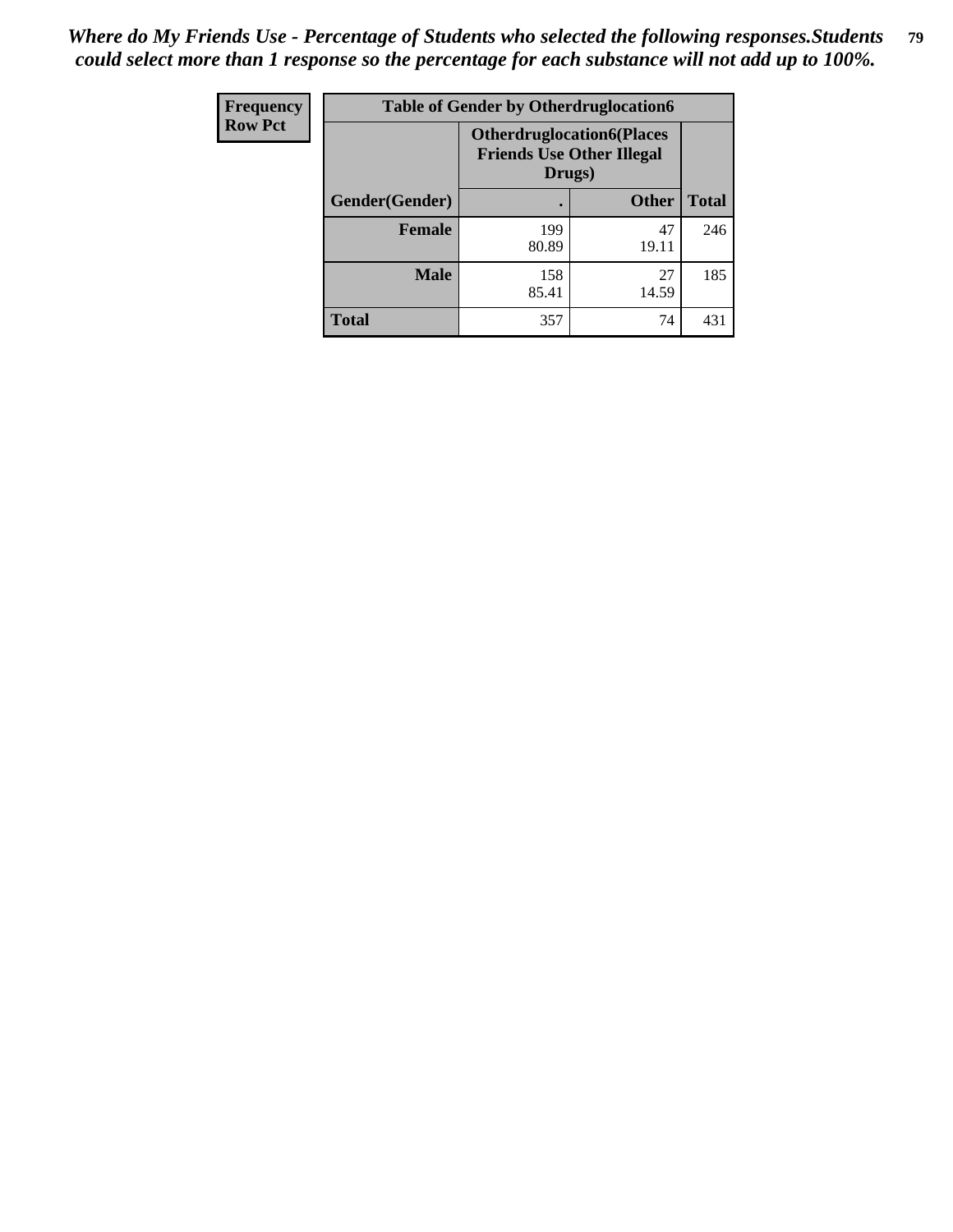| <b>Frequency</b> | <b>Table of Gender by Alcoholtime1</b> |                                                          |                      |              |
|------------------|----------------------------------------|----------------------------------------------------------|----------------------|--------------|
| <b>Row Pct</b>   |                                        | <b>Alcoholtime1(Times</b><br><b>Friends Use Alcohol)</b> |                      |              |
|                  | Gender(Gender)                         | $\bullet$                                                | Do Not<br><b>Use</b> | <b>Total</b> |
|                  | <b>Female</b>                          | 173<br>70.33                                             | 73<br>29.67          | 246          |
|                  | <b>Male</b>                            | 118<br>63.78                                             | 67<br>36.22          | 185          |
|                  | <b>Total</b>                           | 291                                                      | 140                  | 431          |

| Frequency      | <b>Table of Gender by Alcoholtime2</b> |                                                          |                            |              |
|----------------|----------------------------------------|----------------------------------------------------------|----------------------------|--------------|
| <b>Row Pct</b> |                                        | <b>Alcoholtime2(Times</b><br><b>Friends Use Alcohol)</b> |                            |              |
|                | Gender(Gender)                         |                                                          | <b>On Way</b><br>to School | <b>Total</b> |
|                | <b>Female</b>                          | 202<br>82.11                                             | 44<br>17.89                | 246          |
|                | <b>Male</b>                            | 159<br>85.95                                             | 26<br>14.05                | 185          |
|                | <b>Total</b>                           | 361                                                      | 70                         | 431          |

| Frequency      | <b>Table of Gender by Alcoholtime3</b> |                                                          |                         |              |
|----------------|----------------------------------------|----------------------------------------------------------|-------------------------|--------------|
| <b>Row Pct</b> |                                        | <b>Alcoholtime3(Times</b><br><b>Friends Use Alcohol)</b> |                         |              |
|                | Gender(Gender)                         |                                                          | During<br><b>School</b> | <b>Total</b> |
|                | Female                                 | 210<br>85.37                                             | 36<br>14.63             | 246          |
|                | <b>Male</b>                            | 163<br>88.11                                             | 22<br>11.89             | 185          |
|                | <b>Total</b>                           | 373                                                      | 58                      | 431          |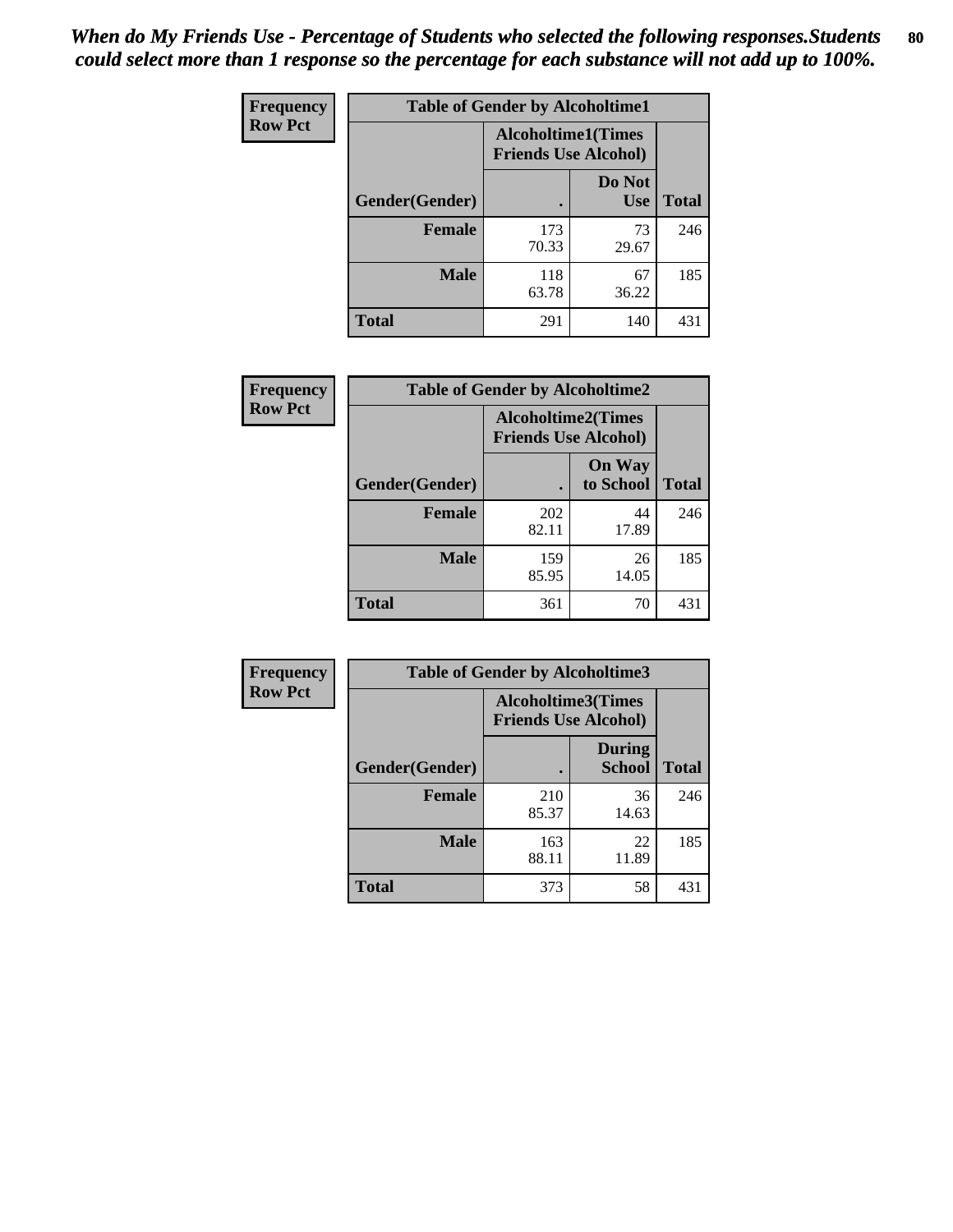*When do My Friends Use - Percentage of Students who selected the following responses.Students could select more than 1 response so the percentage for each substance will not add up to 100%.* **81**

| <b>Frequency</b> | <b>Table of Gender by Alcoholtime4</b> |                                                          |                                                |              |  |
|------------------|----------------------------------------|----------------------------------------------------------|------------------------------------------------|--------------|--|
| <b>Row Pct</b>   |                                        | <b>Alcoholtime4(Times</b><br><b>Friends Use Alcohol)</b> |                                                |              |  |
|                  | Gender(Gender)                         |                                                          | <b>On Way</b><br>Home<br>From<br><b>School</b> | <b>Total</b> |  |
|                  | <b>Female</b>                          | 202<br>82.11                                             | 44<br>17.89                                    | 246          |  |
|                  | <b>Male</b>                            | 161<br>87.03                                             | 24<br>12.97                                    | 185          |  |
|                  | <b>Total</b>                           | 363                                                      | 68                                             | 431          |  |

| <b>Frequency</b> | <b>Table of Gender by Alcoholtime5</b> |                                                          |             |              |
|------------------|----------------------------------------|----------------------------------------------------------|-------------|--------------|
| <b>Row Pct</b>   |                                        | <b>Alcoholtime5(Times</b><br><b>Friends Use Alcohol)</b> |             |              |
|                  | Gender(Gender)                         |                                                          | Weeknights  | <b>Total</b> |
|                  | <b>Female</b>                          | 159<br>64.63                                             | 87<br>35.37 | 246          |
|                  | <b>Male</b>                            | 134<br>72.43                                             | 51<br>27.57 | 185          |
|                  | <b>Total</b>                           | 293                                                      | 138         | 431          |

| <b>Frequency</b> |                | <b>Table of Gender by Alcoholtime6</b> |                                                           |              |
|------------------|----------------|----------------------------------------|-----------------------------------------------------------|--------------|
| <b>Row Pct</b>   |                |                                        | <b>Alcoholtime6</b> (Times<br><b>Friends Use Alcohol)</b> |              |
|                  | Gender(Gender) |                                        | Weekends                                                  | <b>Total</b> |
|                  | Female         | 72<br>29.27                            | 174<br>70.73                                              | 246          |
|                  | <b>Male</b>    | 73<br>39.46                            | 112<br>60.54                                              | 185          |
|                  | <b>Total</b>   | 145                                    | 286                                                       | 431          |

| <b>Frequency</b> | <b>Table of Gender by Tobaccotime1</b> |                                                          |                      |              |
|------------------|----------------------------------------|----------------------------------------------------------|----------------------|--------------|
| <b>Row Pct</b>   |                                        | <b>Tobaccotime1(Times</b><br><b>Friends Use Tobacco)</b> |                      |              |
|                  | Gender(Gender)                         |                                                          | Do Not<br><b>Use</b> | <b>Total</b> |
|                  | <b>Female</b>                          | 95<br>38.62                                              | 151<br>61.38         | 246          |
|                  | <b>Male</b>                            | 80<br>43.24                                              | 105<br>56.76         | 185          |
|                  | <b>Total</b>                           | 175                                                      | 256                  | 431          |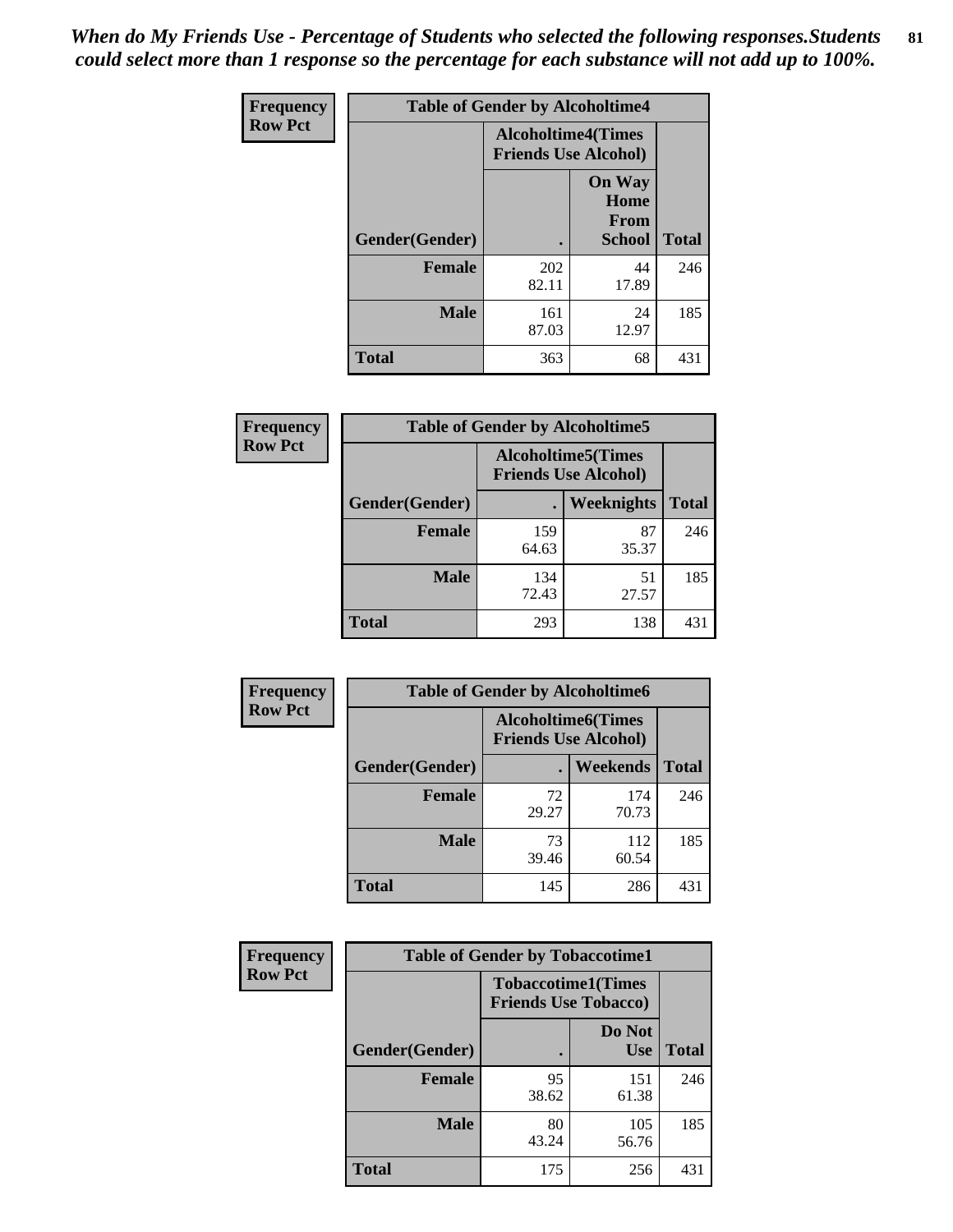| <b>Frequency</b> | <b>Table of Gender by Tobaccotime2</b> |                                                          |                            |              |
|------------------|----------------------------------------|----------------------------------------------------------|----------------------------|--------------|
| <b>Row Pct</b>   |                                        | <b>Tobaccotime2(Times</b><br><b>Friends Use Tobacco)</b> |                            |              |
|                  | <b>Gender</b> (Gender)                 |                                                          | <b>On Way</b><br>to School | <b>Total</b> |
|                  | <b>Female</b>                          | 187<br>76.02                                             | 59<br>23.98                | 246          |
|                  | <b>Male</b>                            | 144<br>77.84                                             | 41<br>22.16                | 185          |
|                  | <b>Total</b>                           | 331                                                      | 100                        | 431          |

| Frequency      | <b>Table of Gender by Tobaccotime3</b> |                                                          |                                |              |
|----------------|----------------------------------------|----------------------------------------------------------|--------------------------------|--------------|
| <b>Row Pct</b> |                                        | <b>Tobaccotime3(Times</b><br><b>Friends Use Tobacco)</b> |                                |              |
|                | Gender(Gender)                         |                                                          | <b>During</b><br><b>School</b> | <b>Total</b> |
|                | <b>Female</b>                          | 198<br>80.49                                             | 48<br>19.51                    | 246          |
|                | <b>Male</b>                            | 150<br>81.08                                             | 35<br>18.92                    | 185          |
|                | <b>Total</b>                           | 348                                                      | 83                             | 431          |

| Frequency      | <b>Table of Gender by Tobaccotime4</b> |                                                          |                                                       |              |
|----------------|----------------------------------------|----------------------------------------------------------|-------------------------------------------------------|--------------|
| <b>Row Pct</b> |                                        | <b>Tobaccotime4(Times</b><br><b>Friends Use Tobacco)</b> |                                                       |              |
|                | Gender(Gender)                         |                                                          | <b>On Way</b><br>Home<br><b>From</b><br><b>School</b> | <b>Total</b> |
|                | <b>Female</b>                          | 202<br>82.11                                             | 44<br>17.89                                           | 246          |
|                | <b>Male</b>                            | 161<br>87.03                                             | 24<br>12.97                                           | 185          |
|                | <b>Total</b>                           | 363                                                      | 68                                                    | 431          |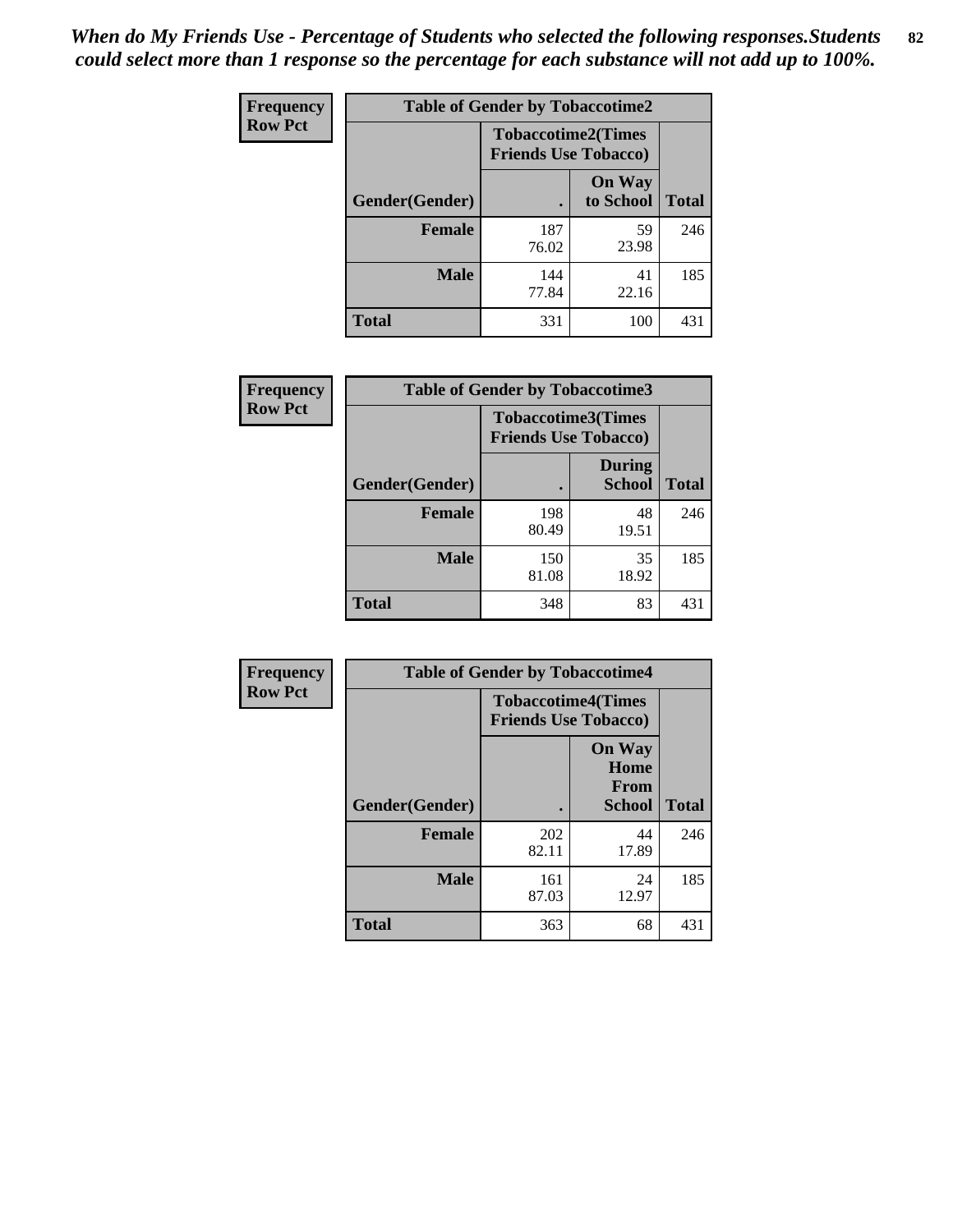| Frequency      | <b>Table of Gender by Tobaccotime5</b> |              |                                                          |              |  |
|----------------|----------------------------------------|--------------|----------------------------------------------------------|--------------|--|
| <b>Row Pct</b> |                                        |              | <b>Tobaccotime5(Times</b><br><b>Friends Use Tobacco)</b> |              |  |
|                | Gender(Gender)                         |              | Weeknights                                               | <b>Total</b> |  |
|                | <b>Female</b>                          | 179<br>72.76 | 67<br>27.24                                              | 246          |  |
|                | <b>Male</b>                            | 134<br>72.43 | 51<br>27.57                                              | 185          |  |
|                | <b>Total</b>                           | 313          | 118                                                      | 431          |  |

| <b>Frequency</b> | <b>Table of Gender by Tobaccotime6</b> |                             |                           |              |
|------------------|----------------------------------------|-----------------------------|---------------------------|--------------|
| <b>Row Pct</b>   |                                        | <b>Friends Use Tobacco)</b> | <b>Tobaccotime6(Times</b> |              |
|                  | Gender(Gender)                         |                             | <b>Weekends</b>           | <b>Total</b> |
|                  | <b>Female</b>                          | 160<br>65.04                | 86<br>34.96               | 246          |
|                  | <b>Male</b>                            | 116<br>62.70                | 69<br>37.30               | 185          |
|                  | <b>Total</b>                           | 276                         | 155                       | 431          |

| <b>Frequency</b> | <b>Table of Gender by Marijuanatime1</b> |                                |                             |              |
|------------------|------------------------------------------|--------------------------------|-----------------------------|--------------|
| <b>Row Pct</b>   |                                          | <b>Friends Use Marijuana</b> ) | <b>Marijuanatime1(Times</b> |              |
|                  | Gender(Gender)                           |                                | Do Not Use                  | <b>Total</b> |
|                  | <b>Female</b>                            | 129<br>52.44                   | 117<br>47.56                | 246          |
|                  | <b>Male</b>                              | 106<br>57.30                   | 79<br>42.70                 | 185          |
|                  | <b>Total</b>                             | 235                            | 196                         | 431          |

| <b>Frequency</b> | <b>Table of Gender by Marijuanatime2</b> |                                                        |                            |              |
|------------------|------------------------------------------|--------------------------------------------------------|----------------------------|--------------|
| <b>Row Pct</b>   |                                          | Marijuanatime2(Times<br><b>Friends Use Marijuana</b> ) |                            |              |
|                  | Gender(Gender)                           |                                                        | On Way to<br><b>School</b> | <b>Total</b> |
|                  | <b>Female</b>                            | 184<br>74.80                                           | 62<br>25.20                | 246          |
|                  | <b>Male</b>                              | 137<br>74.05                                           | 48<br>25.95                | 185          |
|                  | <b>Total</b>                             | 321                                                    | 110                        | 431          |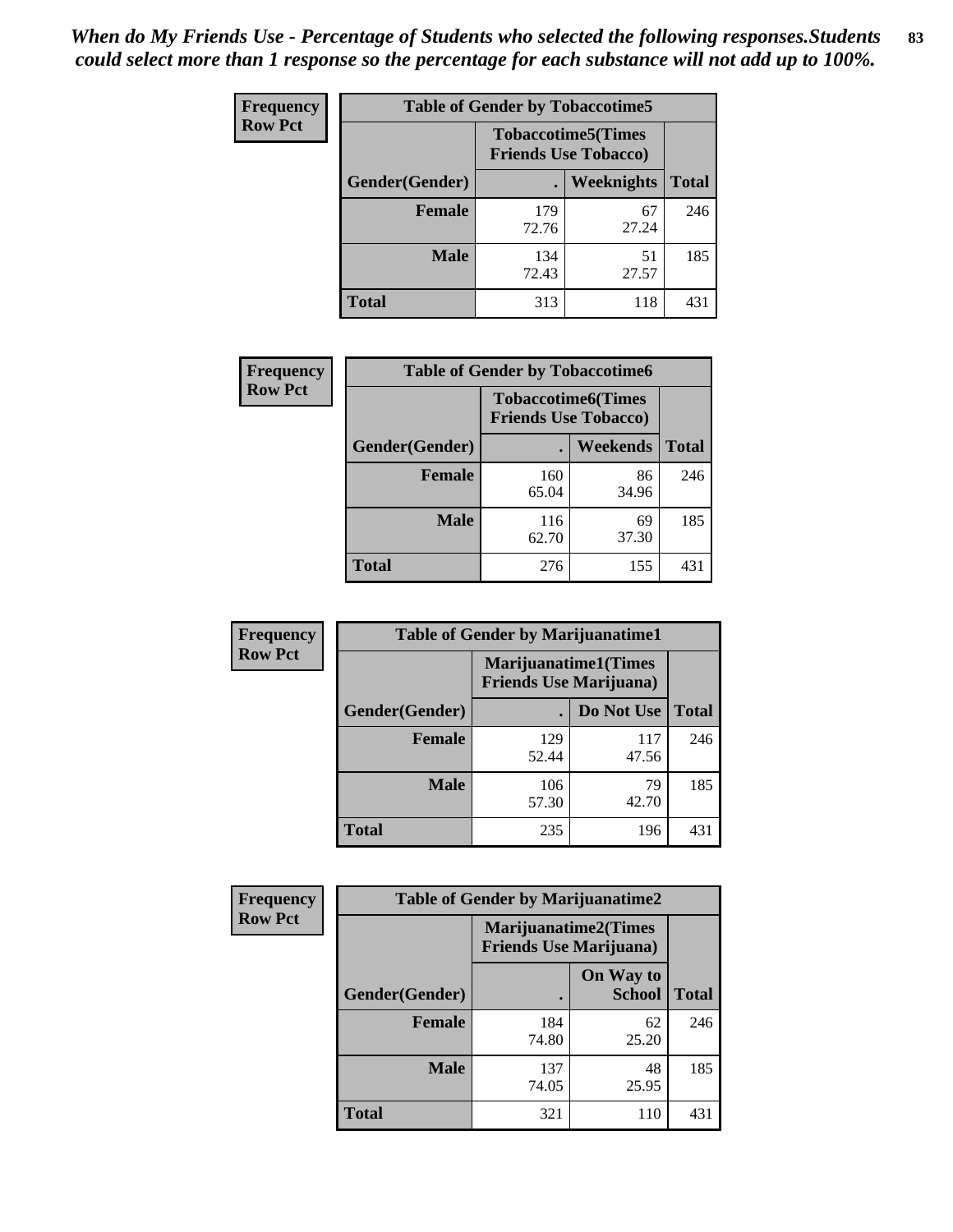*When do My Friends Use - Percentage of Students who selected the following responses.Students could select more than 1 response so the percentage for each substance will not add up to 100%.* **84**

| <b>Frequency</b> | Table of Gender by Marijuanatime3 |                                                        |                                |              |
|------------------|-----------------------------------|--------------------------------------------------------|--------------------------------|--------------|
| <b>Row Pct</b>   |                                   | Marijuanatime3(Times<br><b>Friends Use Marijuana</b> ) |                                |              |
|                  | Gender(Gender)                    | $\bullet$                                              | <b>During</b><br><b>School</b> | <b>Total</b> |
|                  | <b>Female</b>                     | 188<br>76.42                                           | 58<br>23.58                    | 246          |
|                  | <b>Male</b>                       | 138<br>74.59                                           | 47<br>25.41                    | 185          |
|                  | <b>Total</b>                      | 326                                                    | 105                            | 431          |

| Frequency      | <b>Table of Gender by Marijuanatime4</b> |                                |                                                       |              |
|----------------|------------------------------------------|--------------------------------|-------------------------------------------------------|--------------|
| <b>Row Pct</b> |                                          | <b>Friends Use Marijuana</b> ) | <b>Marijuanatime4</b> (Times                          |              |
|                | Gender(Gender)                           |                                | <b>On Way</b><br>Home<br><b>From</b><br><b>School</b> | <b>Total</b> |
|                | <b>Female</b>                            | 179<br>72.76                   | 67<br>27.24                                           | 246          |
|                | <b>Male</b>                              | 131<br>70.81                   | 54<br>29.19                                           | 185          |
|                | <b>Total</b>                             | 310                            | 121                                                   | 431          |

| Frequency      |                | <b>Table of Gender by Marijuanatime5</b>                       |             |              |
|----------------|----------------|----------------------------------------------------------------|-------------|--------------|
| <b>Row Pct</b> |                | <b>Marijuanatime5</b> (Times<br><b>Friends Use Marijuana</b> ) |             |              |
|                | Gender(Gender) | ٠                                                              | Weeknights  | <b>Total</b> |
|                | <b>Female</b>  | 153<br>62.20                                                   | 93<br>37.80 | 246          |
|                | <b>Male</b>    | 118<br>63.78                                                   | 67<br>36.22 | 185          |
|                | <b>Total</b>   | 271                                                            | 160         | 431          |

| Frequency      | <b>Table of Gender by Marijuanatime6</b> |                                                               |                 |              |
|----------------|------------------------------------------|---------------------------------------------------------------|-----------------|--------------|
| <b>Row Pct</b> |                                          | <b>Marijuanatime6(Times</b><br><b>Friends Use Marijuana</b> ) |                 |              |
|                | Gender(Gender)                           |                                                               | <b>Weekends</b> | <b>Total</b> |
|                | <b>Female</b>                            | 126<br>51.22                                                  | 120<br>48.78    | 246          |
|                | <b>Male</b>                              | 84<br>45.41                                                   | 101<br>54.59    | 185          |
|                | <b>Total</b>                             | 210                                                           | 221             | 431          |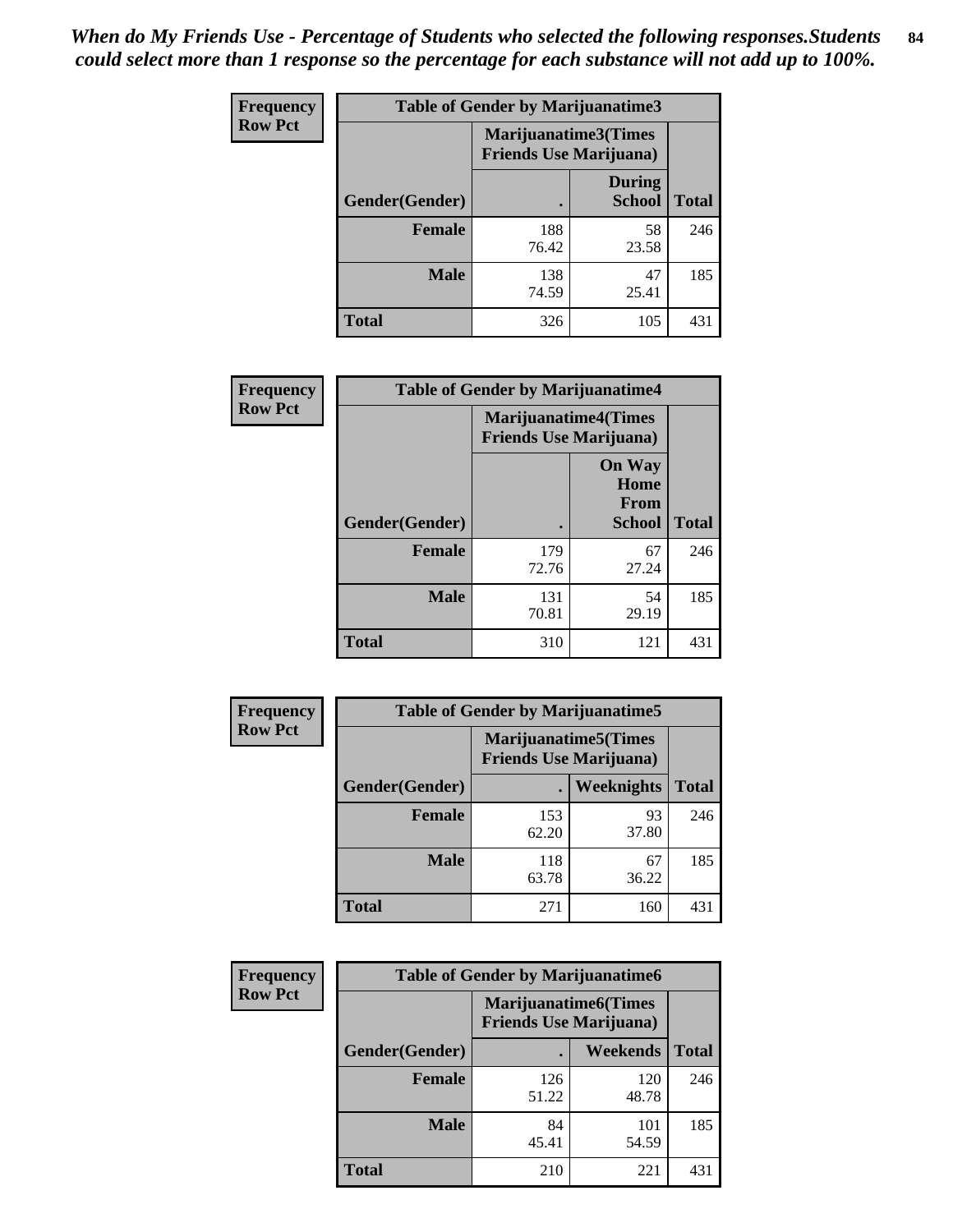*When do My Friends Use - Percentage of Students who selected the following responses.Students could select more than 1 response so the percentage for each substance will not add up to 100%.* **85**

| <b>Frequency</b> | <b>Table of Gender by Otherdrugtime1</b> |                                                                                    |              |              |
|------------------|------------------------------------------|------------------------------------------------------------------------------------|--------------|--------------|
| <b>Row Pct</b>   |                                          | <b>Otherdrugtime1</b> (Times<br><b>Friends Use Other</b><br><b>Illegal Drugs</b> ) |              |              |
|                  | Gender(Gender)                           |                                                                                    | Do Not Use   | <b>Total</b> |
|                  | Female                                   | 57<br>23.17                                                                        | 189<br>76.83 | 246          |
|                  | <b>Male</b>                              | 45<br>24.32                                                                        | 140<br>75.68 | 185          |
|                  | <b>Total</b>                             | 102                                                                                | 329          | 431          |

| Frequency      | <b>Table of Gender by Otherdrugtime2</b> |                                                                                   |                            |              |
|----------------|------------------------------------------|-----------------------------------------------------------------------------------|----------------------------|--------------|
| <b>Row Pct</b> |                                          | <b>Otherdrugtime2(Times</b><br><b>Friends Use Other</b><br><b>Illegal Drugs</b> ) |                            |              |
|                | <b>Gender</b> (Gender)                   |                                                                                   | On Way to<br><b>School</b> | <b>Total</b> |
|                | <b>Female</b>                            | 220<br>89.43                                                                      | 26<br>10.57                | 246          |
|                | <b>Male</b>                              | 167<br>90.27                                                                      | 18<br>9.73                 | 185          |
|                | <b>Total</b>                             | 387                                                                               | 44                         | 431          |

| Frequency      | <b>Table of Gender by Otherdrugtime3</b> |                        |                                                         |              |
|----------------|------------------------------------------|------------------------|---------------------------------------------------------|--------------|
| <b>Row Pct</b> |                                          | <b>Illegal Drugs</b> ) | <b>Otherdrugtime3(Times</b><br><b>Friends Use Other</b> |              |
|                | Gender(Gender)                           |                        | <b>During</b><br><b>School</b>                          | <b>Total</b> |
|                | <b>Female</b>                            | 225<br>91.46           | 21<br>8.54                                              | 246          |
|                | <b>Male</b>                              | 169<br>91.35           | 16<br>8.65                                              | 185          |
|                | <b>Total</b>                             | 394                    | 37                                                      | 431          |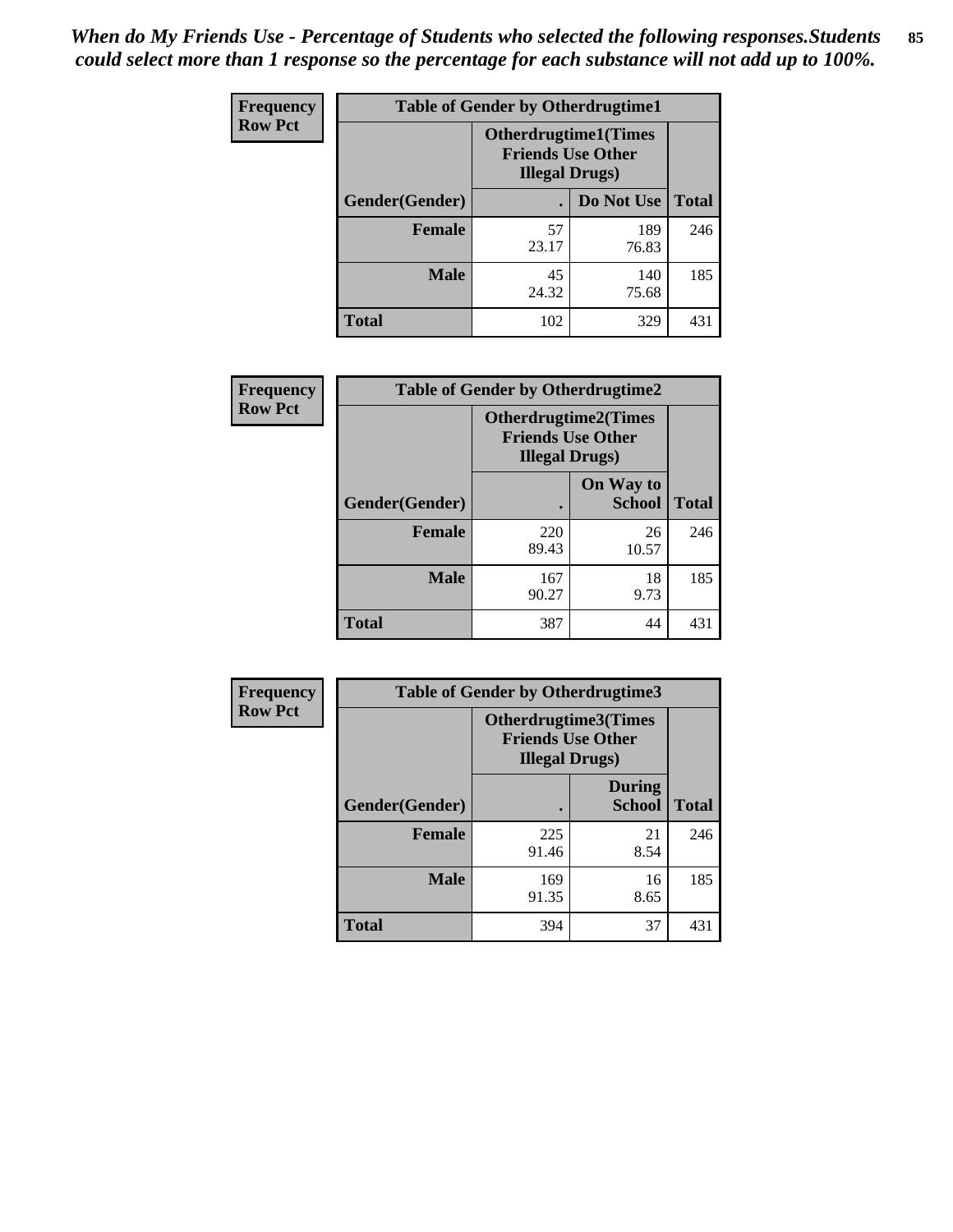*When do My Friends Use - Percentage of Students who selected the following responses.Students could select more than 1 response so the percentage for each substance will not add up to 100%.* **86**

| <b>Frequency</b> | <b>Table of Gender by Otherdrugtime4</b> |                                                    |                                         |              |
|------------------|------------------------------------------|----------------------------------------------------|-----------------------------------------|--------------|
| <b>Row Pct</b>   |                                          | <b>Friends Use Other</b><br><b>Illegal Drugs</b> ) | <b>Otherdrugtime4(Times</b>             |              |
|                  | Gender(Gender)                           |                                                    | <b>On Way</b><br>Home<br>From<br>School | <b>Total</b> |
|                  | <b>Female</b>                            | 222<br>90.24                                       | 24<br>9.76                              | 246          |
|                  | <b>Male</b>                              | 168<br>90.81                                       | 17<br>9.19                              | 185          |
|                  | <b>Total</b>                             | 390                                                | 41                                      | 431          |

| Frequency      | <b>Table of Gender by Otherdrugtime5</b> |                                                                                    |             |              |
|----------------|------------------------------------------|------------------------------------------------------------------------------------|-------------|--------------|
| <b>Row Pct</b> |                                          | <b>Otherdrugtime5</b> (Times<br><b>Friends Use Other</b><br><b>Illegal Drugs</b> ) |             |              |
|                | Gender(Gender)                           |                                                                                    | Weeknights  | <b>Total</b> |
|                | <b>Female</b>                            | 203<br>82.52                                                                       | 43<br>17.48 | 246          |
|                | <b>Male</b>                              | 162<br>87.57                                                                       | 23<br>12.43 | 185          |
|                | <b>Total</b>                             | 365                                                                                | 66          | 431          |

| <b>Frequency</b> | <b>Table of Gender by Otherdrugtime6</b> |                                                                                   |             |              |
|------------------|------------------------------------------|-----------------------------------------------------------------------------------|-------------|--------------|
| <b>Row Pct</b>   |                                          | <b>Otherdrugtime6(Times</b><br><b>Friends Use Other</b><br><b>Illegal Drugs</b> ) |             |              |
|                  | Gender(Gender)                           |                                                                                   | Weekends    | <b>Total</b> |
|                  | <b>Female</b>                            | 192<br>78.05                                                                      | 54<br>21.95 | 246          |
|                  | <b>Male</b>                              | 141<br>76.22                                                                      | 44<br>23.78 | 185          |
|                  | <b>Total</b>                             | 333                                                                               | 98          | 431          |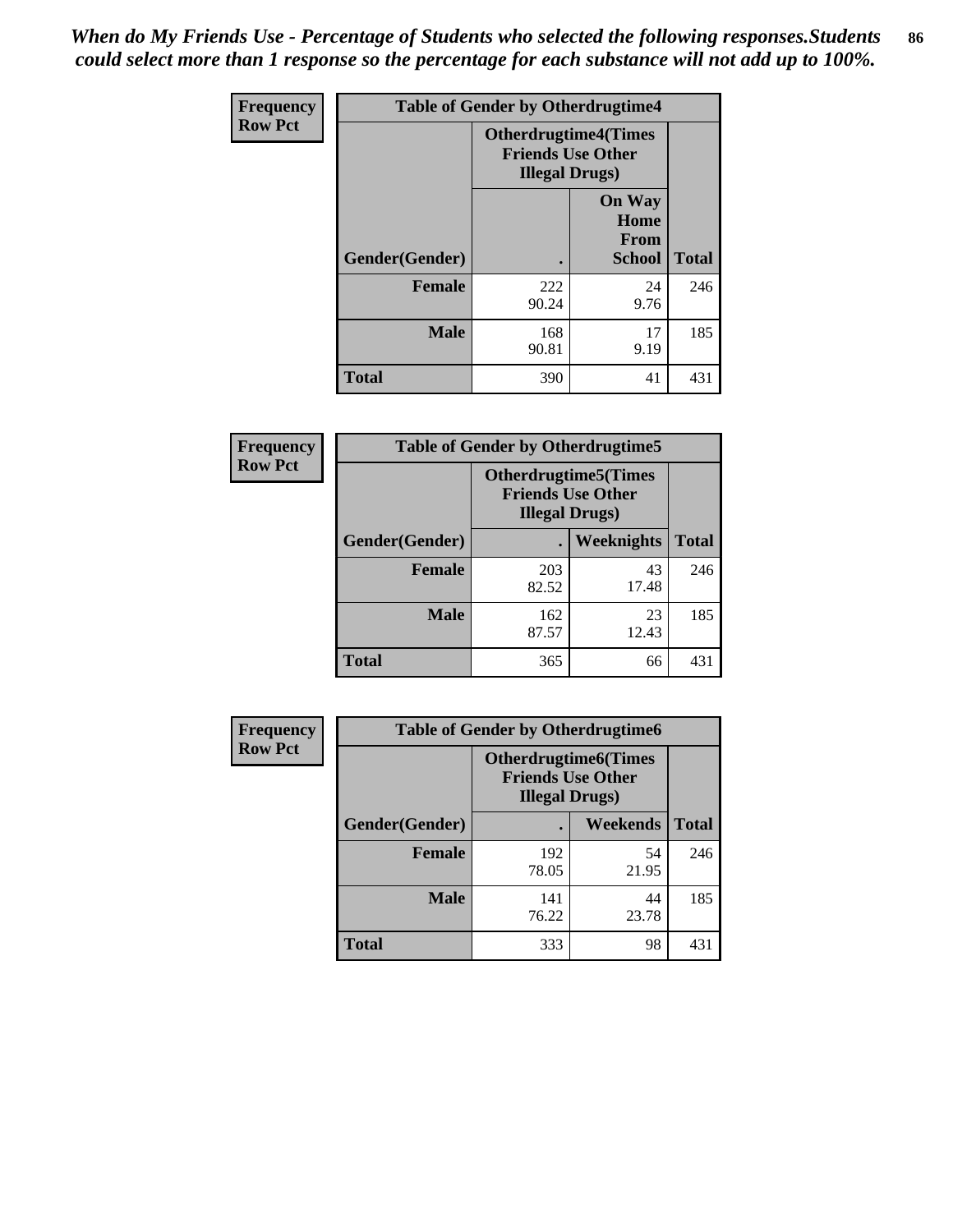## *Other Questions* **87**

| <b>Frequency</b> | <b>Table of Gender by Educationalcohol</b> |                                                                                                                               |                |              |
|------------------|--------------------------------------------|-------------------------------------------------------------------------------------------------------------------------------|----------------|--------------|
| <b>Row Pct</b>   |                                            | Educationalcohol(I<br>have been taught<br>about alcohol,<br>tobacco,<br>and other drugs<br>within the last year<br>at school) |                |              |
|                  | Gender(Gender)                             | <b>Yes</b>                                                                                                                    | N <sub>0</sub> | <b>Total</b> |
|                  | <b>Female</b>                              | 166<br>67.48                                                                                                                  | 80<br>32.52    | 246          |
|                  | <b>Male</b>                                | 122<br>65.95                                                                                                                  | 63<br>34.05    | 185          |
|                  | <b>Total</b>                               | 288                                                                                                                           | 143            | 431          |

| Frequency      | <b>Table of Gender by Rodedrinking</b> |                                                                                                                     |                |              |  |
|----------------|----------------------------------------|---------------------------------------------------------------------------------------------------------------------|----------------|--------------|--|
| <b>Row Pct</b> |                                        | Rodedrinking(In<br>the past 30 days I<br>have ridden in a<br>car with a driver<br>who had been<br>drinking alcohol) |                |              |  |
|                | Gender(Gender)                         | Yes                                                                                                                 | N <sub>0</sub> | <b>Total</b> |  |
|                | <b>Female</b>                          | 66<br>26.83                                                                                                         | 180<br>73.17   | 246          |  |
|                | <b>Male</b>                            | 37<br>20.00                                                                                                         | 148<br>80.00   | 185          |  |
|                | <b>Total</b>                           | 103                                                                                                                 | 328            | 431          |  |

| Frequency      | <b>Table of Gender by Drugsschool</b> |                                                                                                                                     |                |              |  |
|----------------|---------------------------------------|-------------------------------------------------------------------------------------------------------------------------------------|----------------|--------------|--|
| <b>Row Pct</b> |                                       | <b>Drugsschool</b> (During<br>the past 12 months,<br>I have been offered,<br>sold,<br>or given illegal drugs<br>on school property) |                |              |  |
|                | Gender(Gender)                        | Yes                                                                                                                                 | N <sub>0</sub> | <b>Total</b> |  |
|                | <b>Female</b>                         | 44<br>17.89                                                                                                                         | 202<br>82.11   | 246          |  |
|                | <b>Male</b>                           | 55<br>29.73                                                                                                                         | 130<br>70.27   | 185          |  |
|                | <b>Total</b>                          | 99                                                                                                                                  | 332            | 431          |  |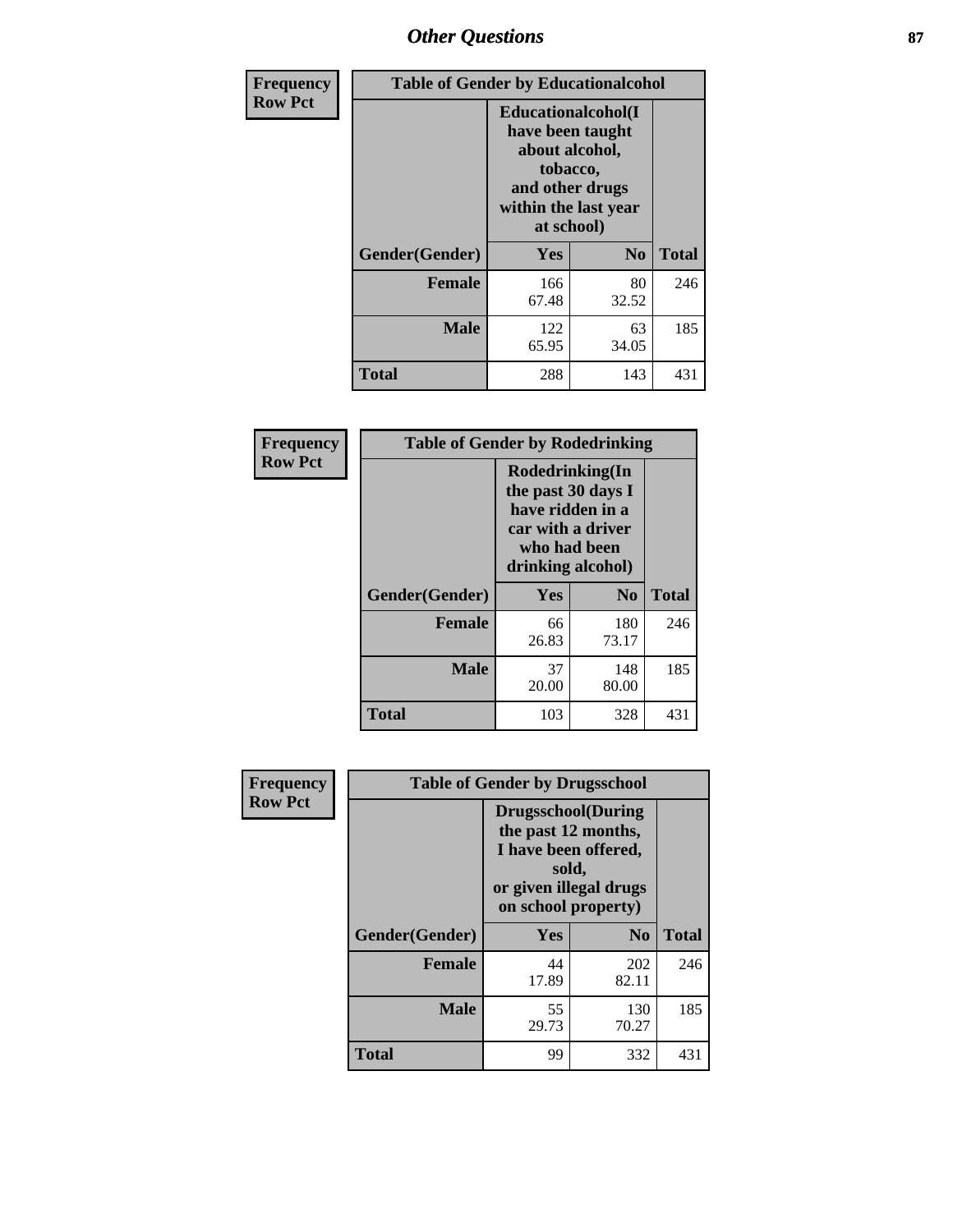*Other Questions* **88**

**Frequency Row Pct**

| <b>Table of Gender by Bingedrinking</b> |                                                                                                         |              |                   |                          |                        |                        |              |
|-----------------------------------------|---------------------------------------------------------------------------------------------------------|--------------|-------------------|--------------------------|------------------------|------------------------|--------------|
|                                         | Bingedrinking(I have drunk five or<br>more drinks of alcohol at one sitting<br>during the last 30 days) |              |                   |                          |                        |                        |              |
| <b>Gender</b> (Gender)                  | $\mathbf{0}$<br><b>Days</b>                                                                             | 1 or<br>days | 3 to<br>5<br>days | <b>6 to</b><br>9<br>days | 10<br>to<br>19<br>days | 20<br>to<br>29<br>days | <b>Total</b> |
|                                         |                                                                                                         |              |                   |                          |                        |                        |              |
| <b>Female</b>                           | 213<br>86.59                                                                                            | 7<br>2.85    | 11<br>4.47        | 4<br>1.63                | 8<br>3.25              | 3<br>1.22              | 246          |
| <b>Male</b>                             | 159<br>85.95                                                                                            | 7<br>3.78    | 4<br>2.16         | 3<br>1.62                | 3.78                   | 5<br>2.70              | 185          |

| Frequency      | <b>Table of Gender by Educationaids</b> |                                                                                                 |                |              |  |
|----------------|-----------------------------------------|-------------------------------------------------------------------------------------------------|----------------|--------------|--|
| <b>Row Pct</b> |                                         | <b>Educationaids</b> (I<br>have been taught<br>about HIV/AIDS<br>at school in the<br>past year) |                |              |  |
|                | Gender(Gender)                          | Yes                                                                                             | N <sub>0</sub> | <b>Total</b> |  |
|                | <b>Female</b>                           | 195<br>79.27                                                                                    | 51<br>20.73    | 246          |  |
|                | <b>Male</b>                             | 135<br>72.97                                                                                    | 50<br>27.03    | 185          |  |
|                | <b>Total</b>                            | 330                                                                                             | 101            | 431          |  |

| <b>Frequency</b> | <b>Table of Gender by Suicideconsider</b> |                 |                |              |
|------------------|-------------------------------------------|-----------------|----------------|--------------|
| <b>Row Pct</b>   |                                           | Suicideconsider |                |              |
|                  | Gender(Gender)                            | <b>Yes</b>      | N <sub>0</sub> | <b>Total</b> |
|                  | <b>Female</b>                             | 23<br>9.35      | 223<br>90.65   | 246          |
|                  | <b>Male</b>                               | 12<br>6.49      | 173<br>93.51   | 185          |
|                  | <b>Total</b>                              | 35              | 396            | 431          |